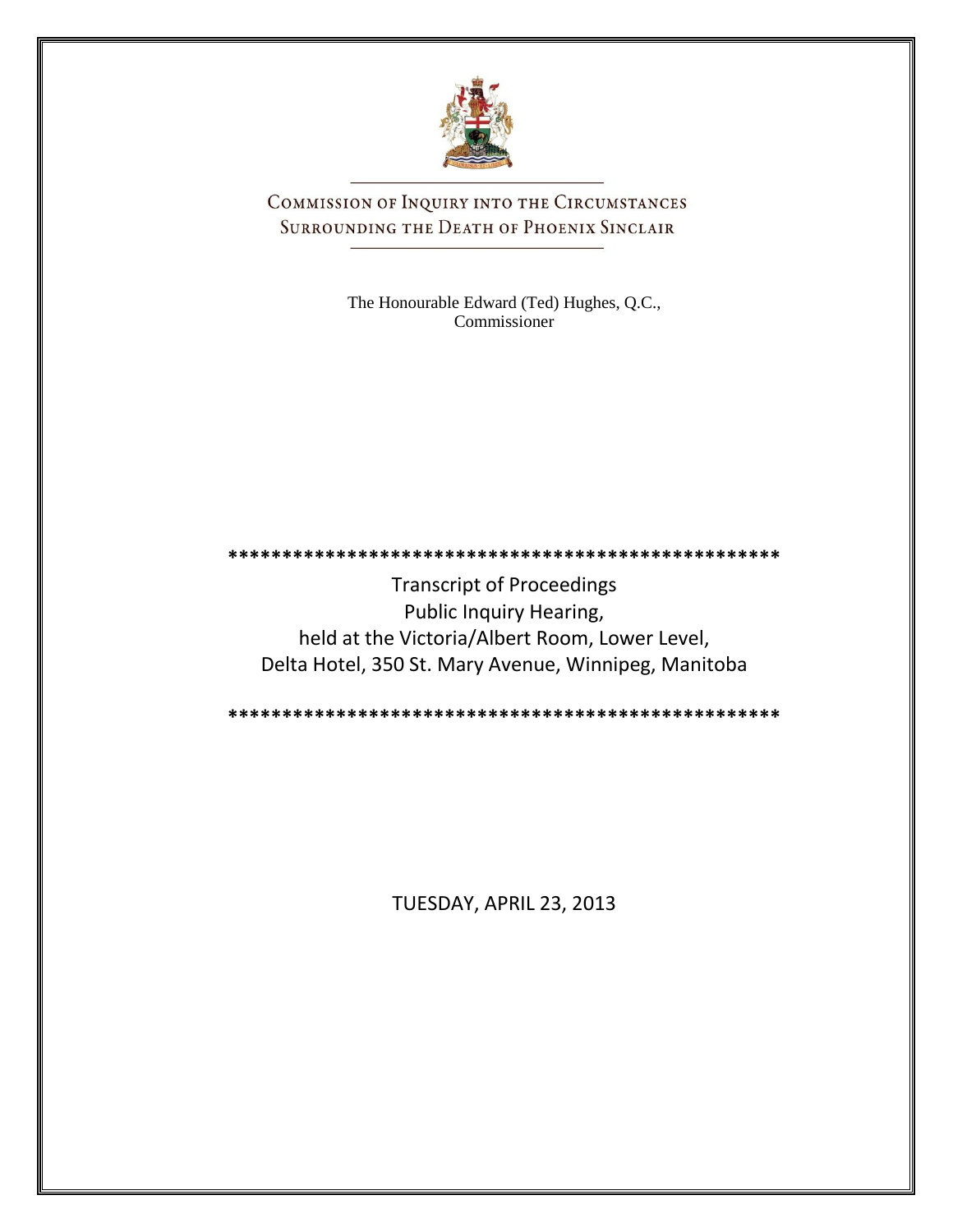### **APPEARANCES**

**MS. S. WALSH,** Commission Counsel **MR. D. OLSON,** Senior Associate Counsel **MS. K. MCCANDLESS**, Associate Commission Counsel **MR. R. MASCARENHAS**, Associate Commission Counsel

**MR. S. PAUL,** for Department of Family Services and Labour

**MR. T. RAY,** for Manitoba Government and General Employees Union

**MS. L. HARRIS,** for General Child and Family Services Authority

**MR. S. SCARCELLO,** First Nations of Northern Manitoba Child and Family Services Authority, First Nations of Southern Manitoba Child and Family Services Authority, and Child and Family All Nation Coordinated Response Network

**MR. H. KHAN,** for Intertribal Child and Family Services

**MR. J. GINDIN** and **MR. G. DERWIN,** for Mr. Nelson Draper Steve Sinclair and Ms. Kimberly-Ann Edwards

**MS. V. RACHLIS**, for Witnesses SOR #1, SOR #2, and SOR #....

**MS. B. BOWLEY**, for Witness, Ms. Diva Faria

**MR. W. GANGE and MS. K. BOMBACK**, for DOE #1, DOE #2, and DOE #3....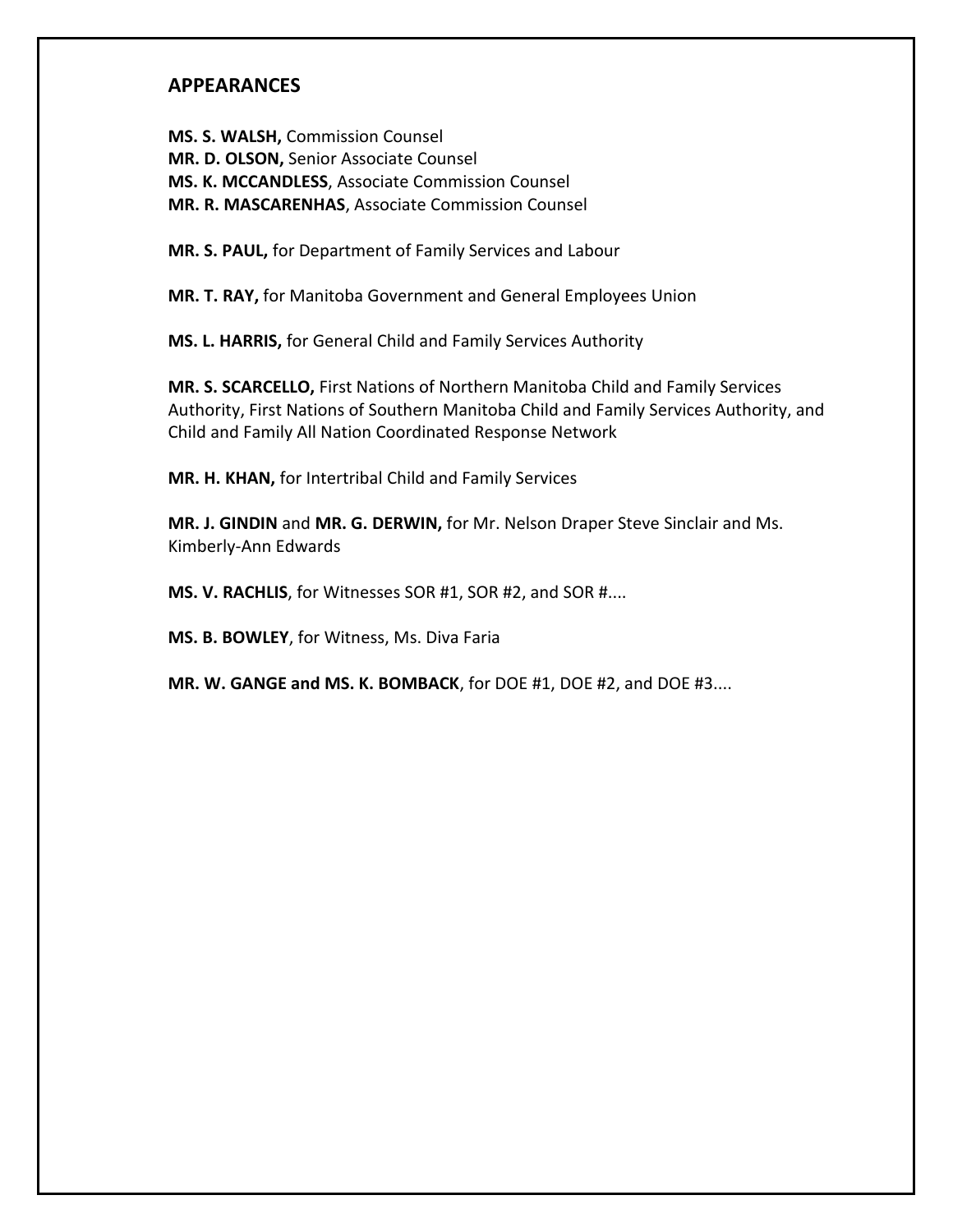# **INDEX**

### **Page**

### **WITNESSES**:

## DOE #4

| Direct Examination | (McCandless) |    |
|--------------------|--------------|----|
| Cross-Examination  | (Gindin)     | 39 |
| Cross-Examination  | (Paul)       | 56 |
| Cross-Examination  | (Gange)      | 60 |

### SOR #9

| Direct Examination | (Olson)  | 64  |
|--------------------|----------|-----|
| Cross-Examination  | (Gindin) | 100 |

#### **EXHIBITS**:

| 36 | Admission as to Facts of Nettie Strople                                                                                  | $\mathbf{1}$ |
|----|--------------------------------------------------------------------------------------------------------------------------|--------------|
| 37 | Chart Outlining Particulars for Six Reports 115                                                                          |              |
| 38 | Follow-up Report on the Process for the<br>Review of Child Welfare and Collateral<br>Services After the Death of a Child | 120          |
| 39 | Statistics Regarding Children in Care from<br>March 31, 2006 to March 31, 2012                                           | 12.4         |
| 40 | Statistics Regarding Children in Care from<br>March 31, 2006 to March 31, 2012,<br>Including Information Respecting Age  |              |
|    | Of Majority Transitional Planning                                                                                        | 124          |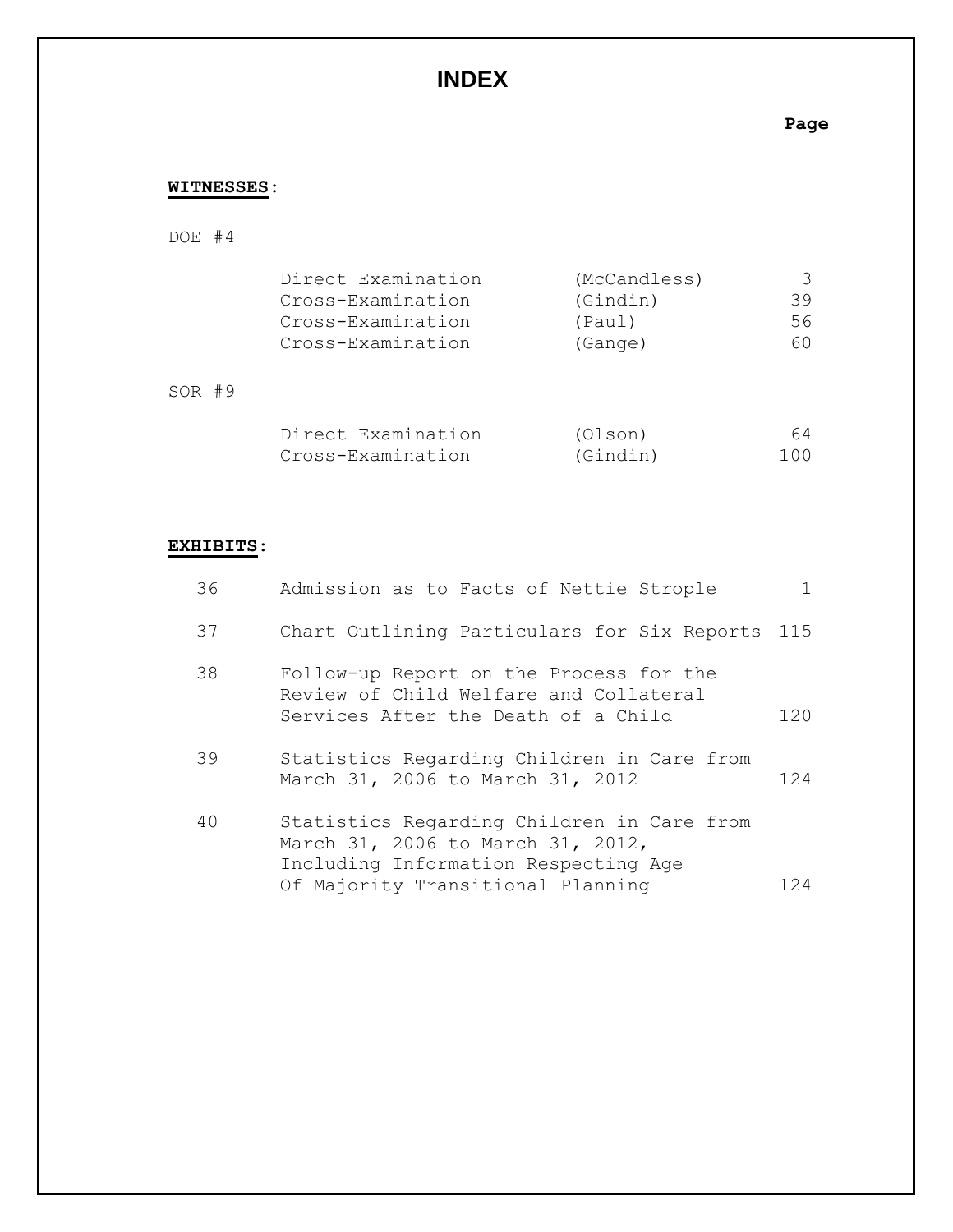PROCEEDINGS April 23, 2013

 APRIL 23, 2013 PROCEEDINGS CONTINUED FROM APRIL 22, 2013

THE COMISSIONER: Morning.

MS. WALSH: Morning, Mr. Commissioner.

 THE COMISSIONER: Now, we have DOE number 4 this morning?

 MS. WALSH: We do. And just before we call that witness, Mr. Commissioner, I wanted to tender one more exhibit that is unrelated to this witness' testimony and that is the admission as to facts of Nettie Strople.

 THE COMISSIONER: The admission of facts -- 13 MS. WALSH: Of Nettie Strople.

14 THE COMISSIONER: -- Nettie Strople. And that'll be Exhibit thirty what?

16 THE CLERK: Thirty-six.

 **EXHIBIT 36: ADMISSION AS TO FACTS OF NETTIE STROPLE**

 MS. WALSH: Ms. Strople's counsel is in the room. I can verify that and all counsel have indicated that they're fine with the admission of facts going on, they do not need this witness to be called for the purposes of cross-examination.

 $- 1 -$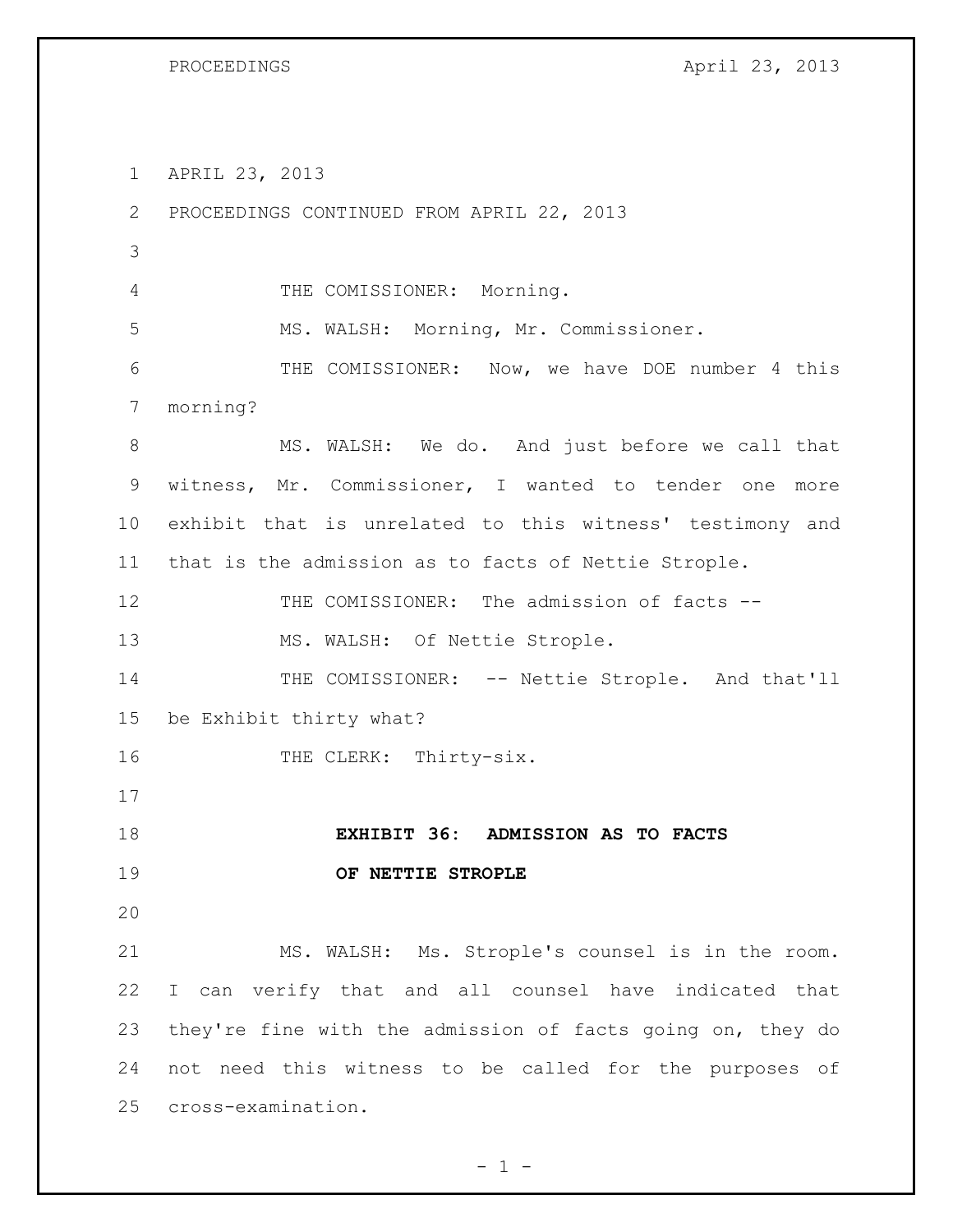1 THE COMISSIONER: Right. Yes, she was to be called today? MS. WALSH: Yes. THE COMISSIONER: Right. All right. I'll -- do I -- I don't need to read that before this next witness? MS. WALSH: No, you do not. THE COMISSIONER: See, it's not long in any event. 9 MS. WALSH: No. THE COMISSIONER: But I'll read it during a break. 12 MS. WALSH: Thank you. 13 THE COMISSIONER: All right. We'll, I guess we clear the room, do we? 15 MS. WALSH: Yes, please. 16 THE COMISSIONER: Thank you. All right. Madam Clerk, I guess we're ready for the swearing, or affirmation. (WITNESS SWORN ON THE RECORD - REDACTED) **DOE #4,** sworn, testified as follows: 25 THE CLERK: Thank you.

 $- 2 -$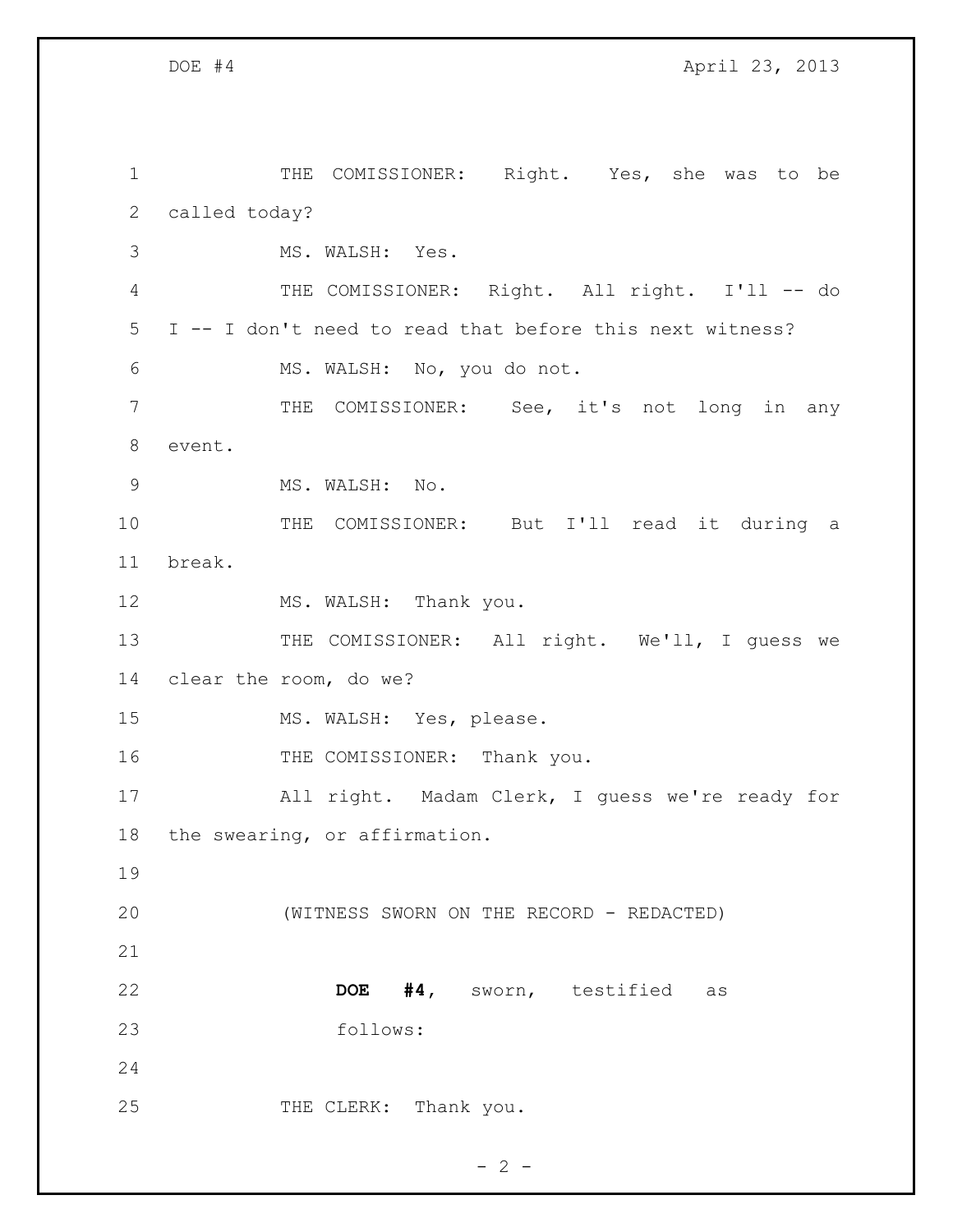| $\mathbf 1$  |        | THE COMISSIONER: All right, now, Witness, we're             |
|--------------|--------|-------------------------------------------------------------|
| $\mathbf{2}$ |        | going to bring the rest of the people, who were excluded,   |
| 3            |        | once your name was given and, and you were sworn. And now   |
| 4            |        | they're going to come in and then Ms. McCandless will start |
| 5            |        | asking you questions. Just be about two minutes.            |
| 6            |        | All right, Ms. McCandless.                                  |
| 7            |        | MS. MCCANDLESS: Good morning, witness.                      |
| $\,8\,$      |        | THE WITNESS: Good morning.                                  |
| $\mathsf 9$  |        | MS. MCCANDLESS: Before we begin, I just wanted              |
| 10           |        | to point out to you, you should have a document in front of |
| 11           |        | you entitled witness key. It refers to certain individuals  |
| 12           |        | who are not to be referred to by name in these proceedings. |
| 13           |        | Should you need to refer to any of those people, or should  |
| 14           |        | I mention any of them, in the course of your testimony,     |
| 15           |        | please use the pseudonyms and the key in front of you; all  |
| 16           | right? |                                                             |
| 17           |        | THE WITNESS:<br>Okay.                                       |
| 18           |        |                                                             |
| 19           |        | DIRECT EXAMINATION BY MS. MCCANDLESS:                       |
| 20           | Q      | How old are you?                                            |
| 21           | Α      | Twenty-six.                                                 |
| 22           | Q      | I understand you live in Winnipeg?                          |
| 23           | Α      | Yes.                                                        |
| 24           | Q      | And do you have kids?                                       |
| 25           | Α      | Yes.                                                        |

- 3 -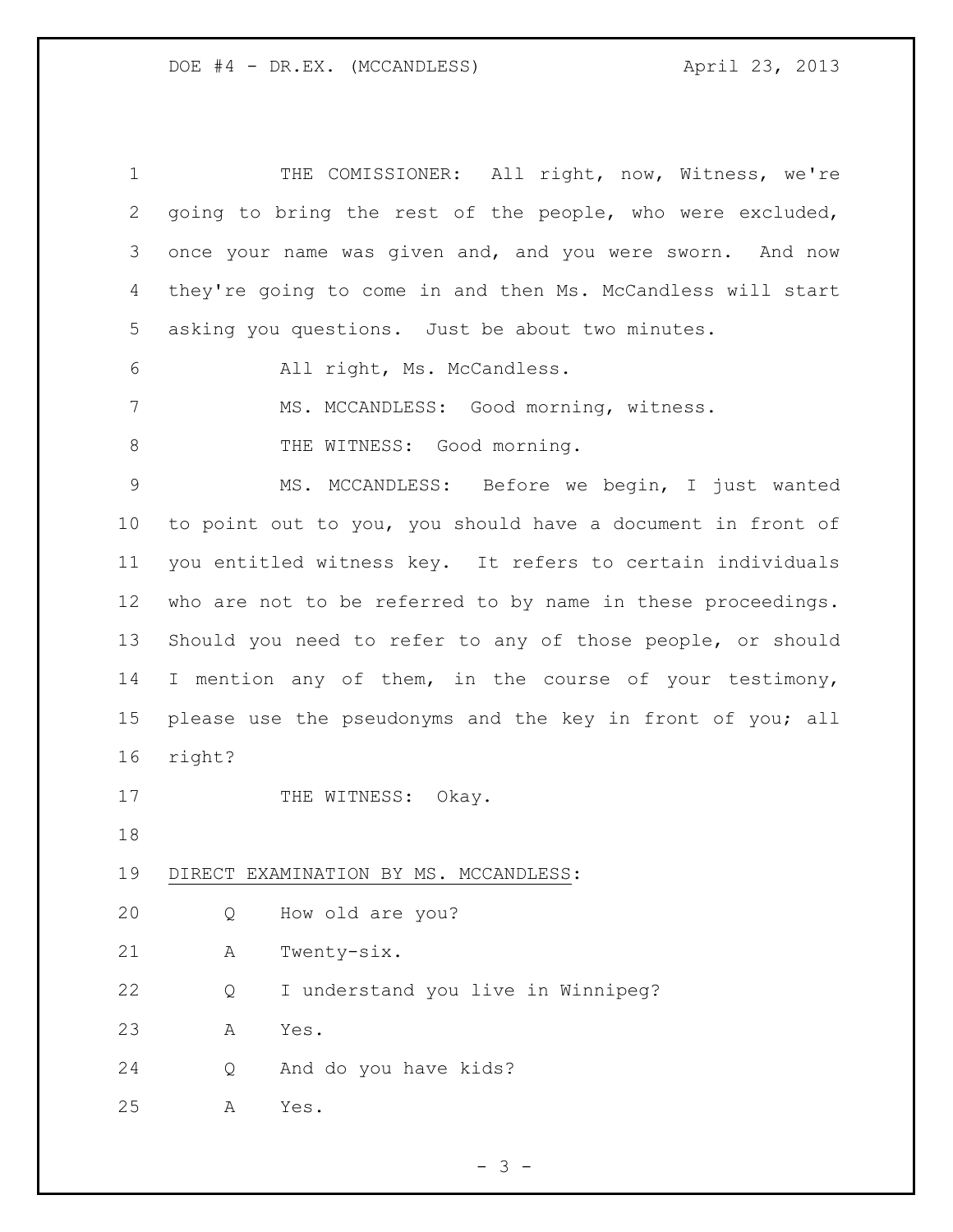Q How many kids do you have? A Four. Q And you're a stay at home mom? A Yes. Q Where have you lived throughout your life? A Lake St. Martin and Winnipeg. Q When did you live in Lake St. Martin? A Until I was 13. Q And Karl Wesley McKay is your father? A Yes. Q I understand DOEs number 1 and number 2 are your half brothers; is that right? A Yes. Q So you do not share the same mother? A (Inaudible). Q Were your parents together when you were growing up? A No. Q Were your parents married at one point? A Yes. Q When were they married? A In July '85. Q For how long were they married? A About a month or two. Q Did you live with your parents, as a child?

 $- 4 -$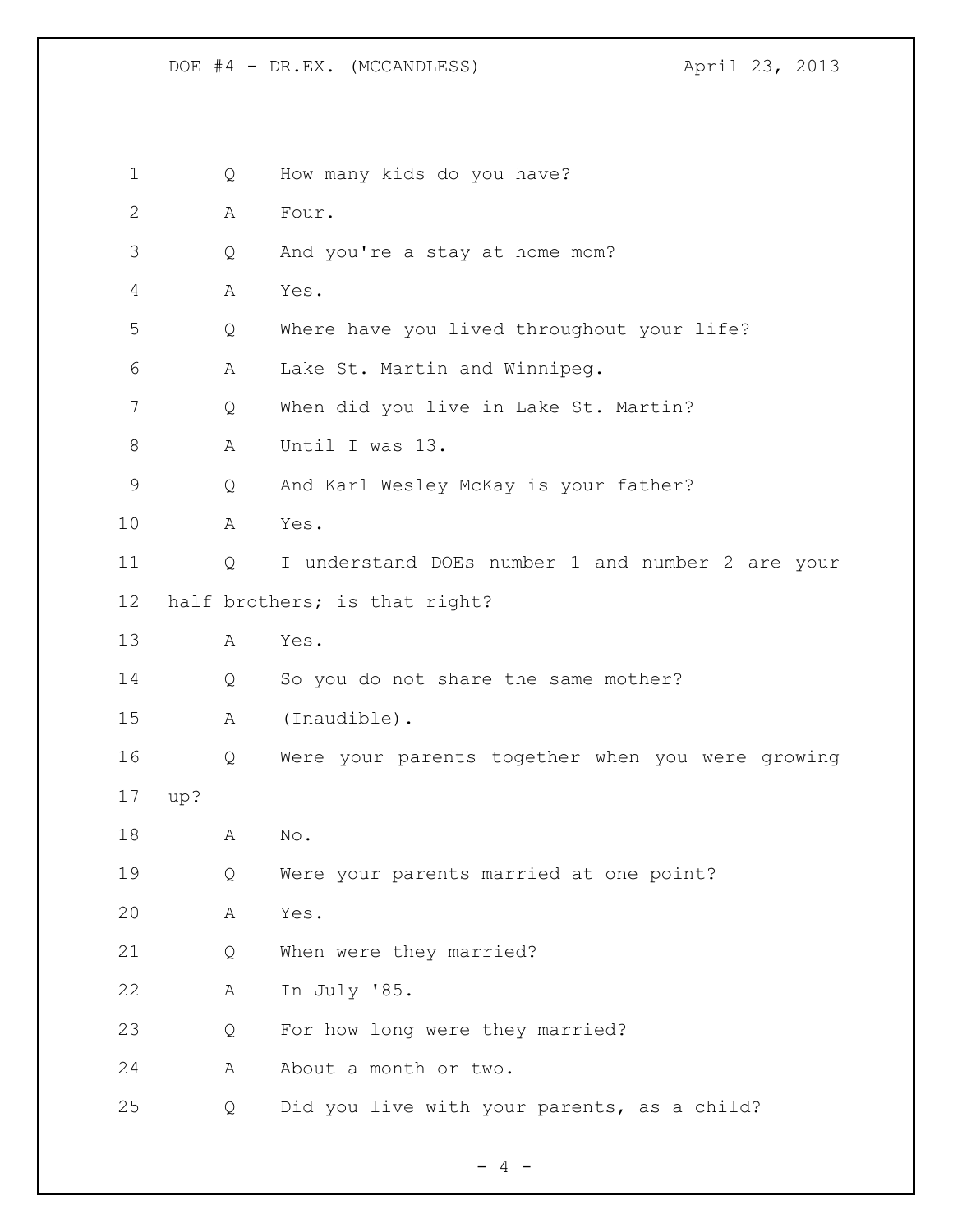A No. Q Who did you live with when you were growing up? A My maternal grandparents. Q Until what age did you live with your maternal grandparents? A Thirteen. 7 Q Where did you live after that? 8 A With my auntie, with my aunt. Q Your aunt? A Yes, my mom's sister. Q And from there, where did you go? 12 A After my aunt -- Q Yeah. 14 A -- I lived, I was on my own. Q Okay. 16 A And my dad, dad supported me though. Q Your, your father supported you? A Yes. Q Okay. Did you have some interaction with CFS yourself, as a child? A When I was 16. Q How did that come about? A I wanted to keep my son. I was pregnant when I became involved into care. Q What kind of an experience did you have with CFS?

 $- 5 -$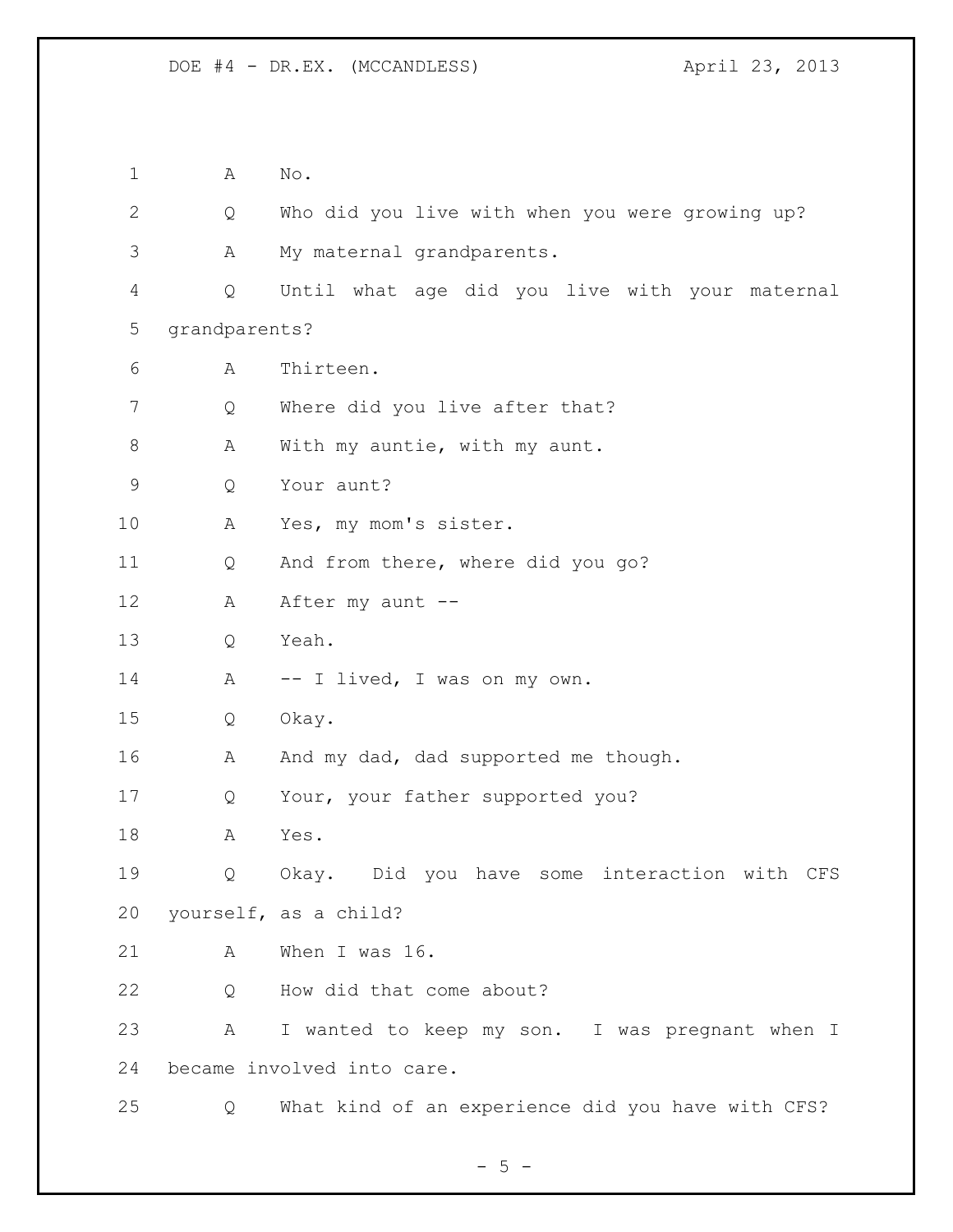A I had a great experience with them. I had an awesome worker. Q Did you find it helpful? A Yes. Q In what way was your interaction with CFS helpful? 7 A They found me support to -- and got me to programmings (phonetic) (sic) to become a responsible parent. Q Do you recall which agency your worker was with? A It was with Winnipeg Child and Family Services. Q And you had mentioned that there was some programming that they got you into? A Yes. Q And what type -- A It was through, it was through the Ma Mawi Wi Chi Itata program. Q And what was the name of the program? A Adolescent Parents' Support Project. Q And what type of services did you receive through that project? A They got me my place. They helped me take, they helped me get my, get onto independent living and -- Q Okay. A -- like, with parenting programs and stuff too.

 $- 6 -$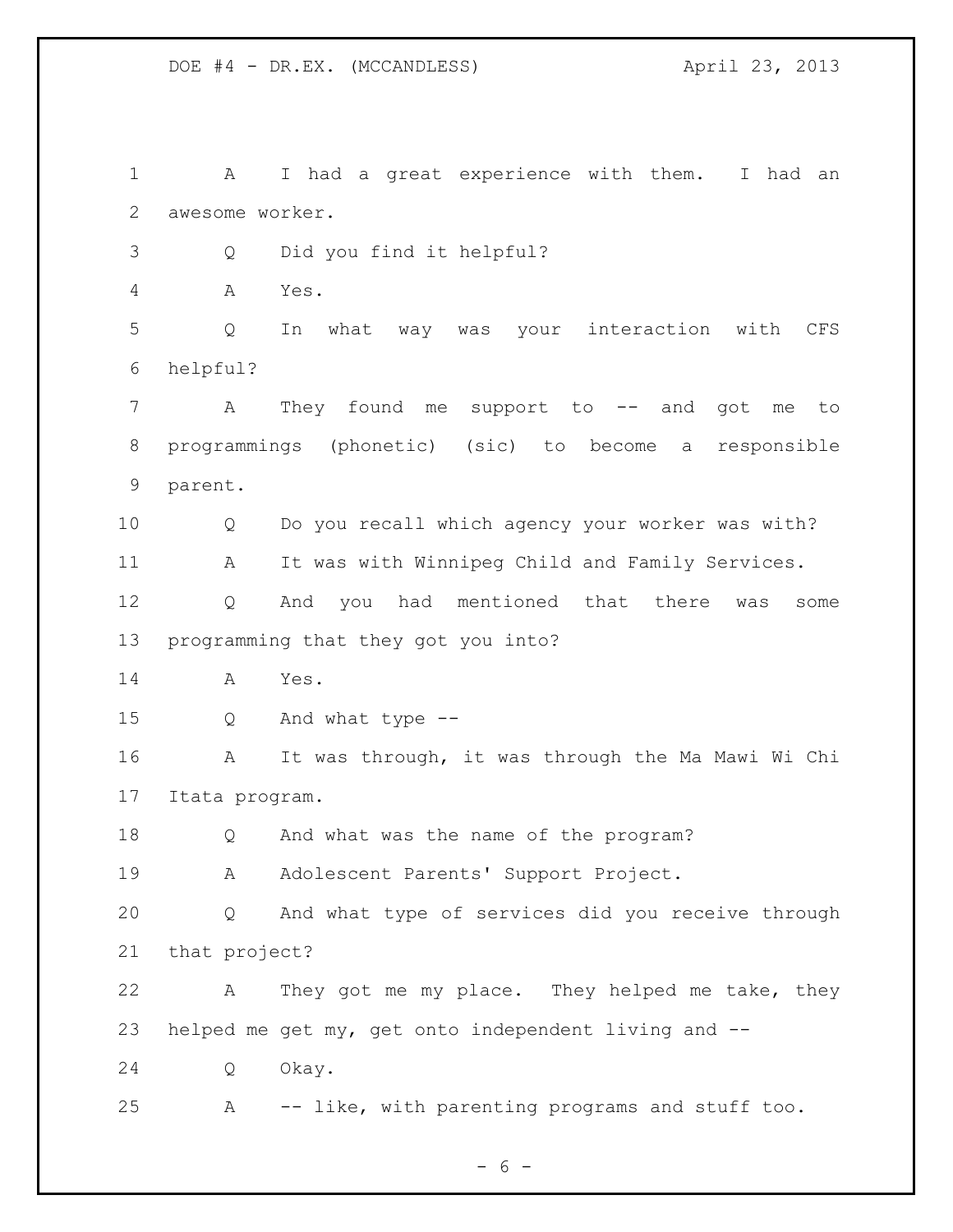Q Okay. And you had mentioned that you didn't live with your father, or that you, you didn't live with him through your childhood; did you know him when you were growing up? A No. Q Did you come to know him at some point? A When I left home at 15. I met him once prior, 8 but I don't remember the meeting. Q Did you know anything about your father, when you were growing up? A No. Q Was there any point in your childhood where you, when you lived with your father? A No. Q Was there anything you knew about your father's history before you were an adult? A Just from, what my mom had told me when she was with him. Q What had your mom told you? A He was abusive towards her. Q Had you heard anything about whether he had ever been abusive to children? A No. Q Did you ever know any of your father's other romantic partners?

- 7 -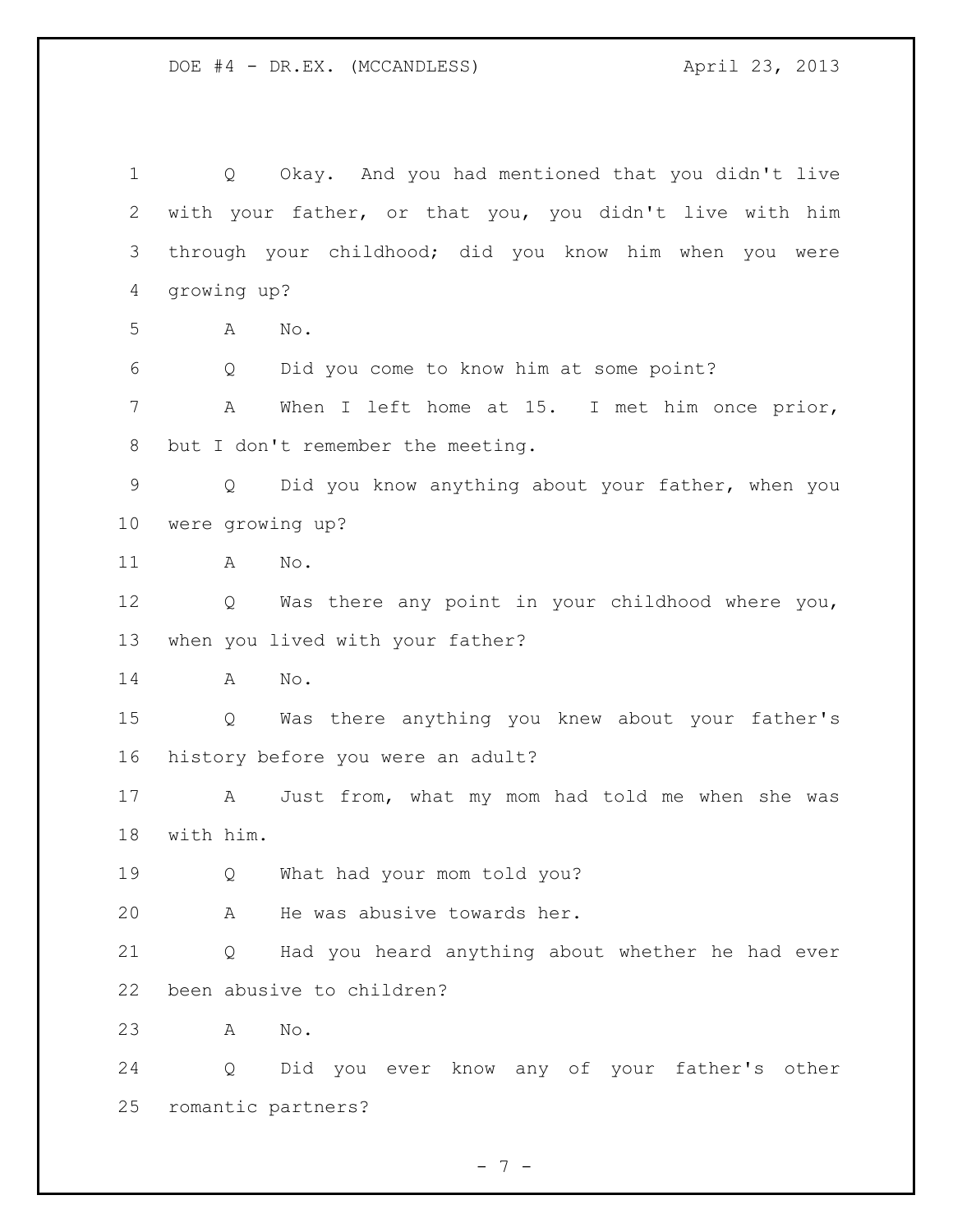A Yes.

 Q Okay. Was this DOE number 3, or someone else? A Her and someone else. Q Okay. And had you heard anything from either of those people about your father? A Yes, from (inaudible). From [redacted]. Q Just to know, that name is not to be mentioned in these proceedings. I'd just remind the media to not publish that name. I, I believe she's been referred to in some documents as Ms. X, so you may want to use that when you refer to her, Ms. X. And what did Ms. X tell you? 13 A That he beat her and hit -- well, I would see the markings on her too. Q Had DOE number 3 every told you anything about your father? A No. Q You mentioned that you got to know your father around age 15; is that correct? A Yes. Q How did he treat you after you got to know him? A Good. Q After you got to know him, were you close with him? A Yes.

 $- 8 -$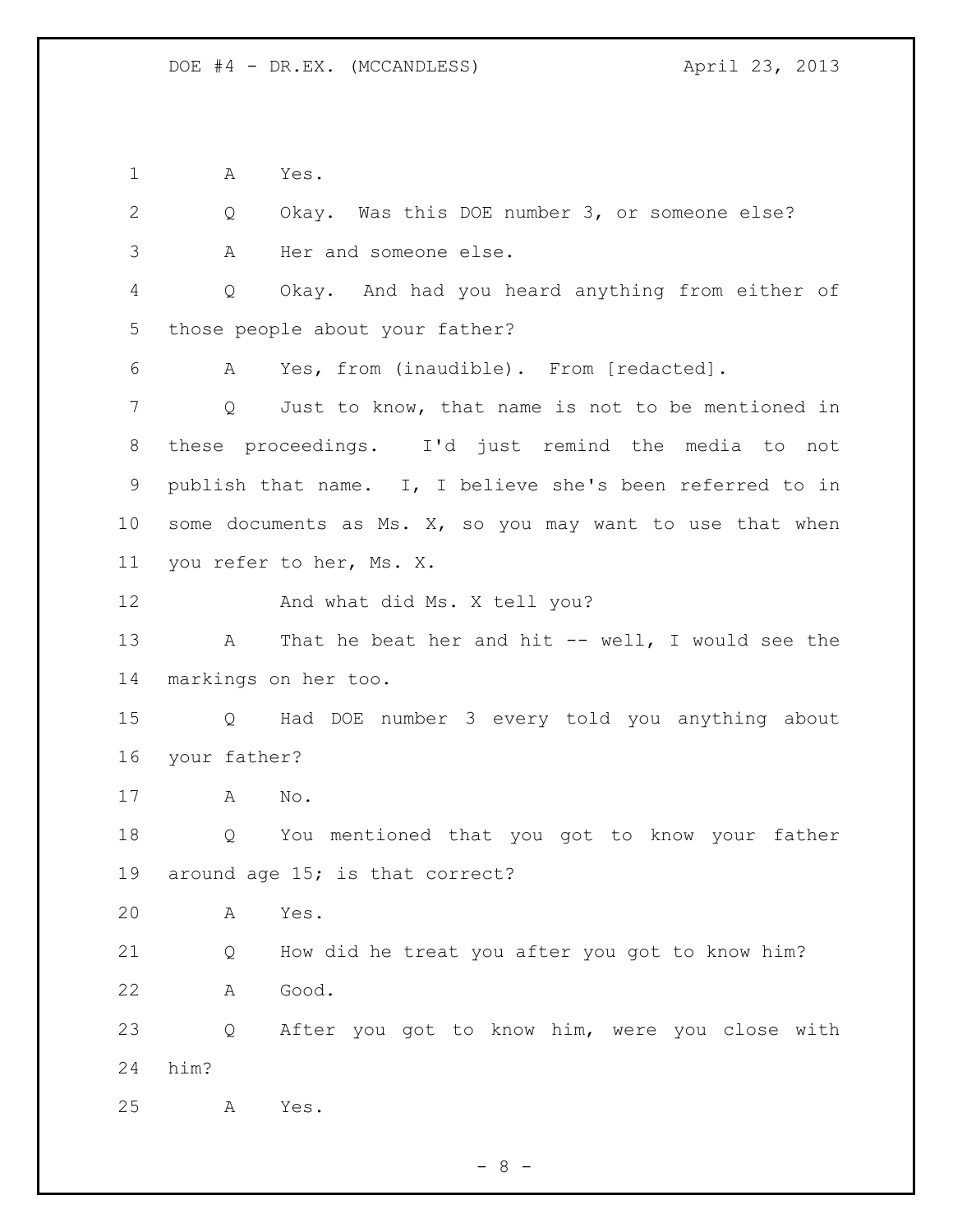Q What kind of a relationship did you have? A He was my dad, he was like a best friend. Q Was your father ever violent with you? A Just once. Q And can you tell the Commission about that one time? A He had slapped me in the face, while we were drinking though. Q Now, I'm, I'm going to ask you some questions about your extended family. Is Ashley Roulette one of your cousins? A Yes. Q Is Amanda McKay one of your cousins? A Yes. Q Is Lisa Bruce a cousin? A Yes. Q And is Alison Kakewash one of your cousins? A Yes. Q Have you ever been close with any of those cousins? A With Amanda and Ashley. Q Were you close with them in 2004 and 2005? A Yes. Q How often did you see them back then?

- 9 -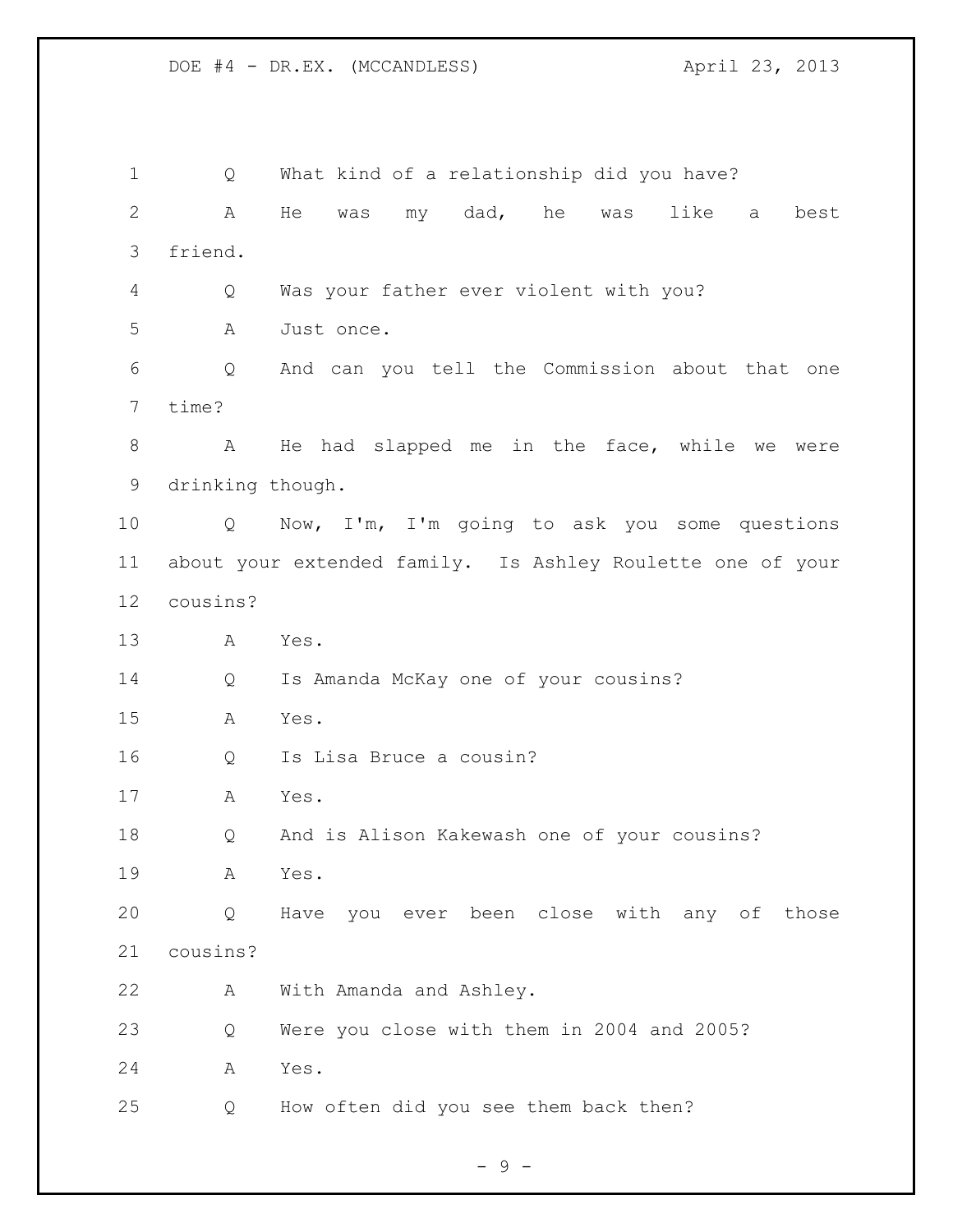A Every day. Q Did you ever live with either of them? A I have lived with Amanda. Q You lived with Amanda McKay? A Yes, well, I stayed with her. I had my own place, like, she helped me with my children, or with my son. Q Okay. So you kept your own place, but you spent a significant amount of time at Amanda's? A Yes. Q Okay. And when was that? 12 A In two thousand and -- from, like, when my first child was born, until she moved to McGee. Q Did you ever spend time with Amanda on McGee? A Yes. Q Is that where you lived with her? A No. Q I understand that at some point you met Samantha Kematch? A Yes. Q Where did you meet Ms. Kematch for the first time? 23 A At the apartment on Furby. Q When you say "the apartment on Furby", can you describe, for the Commission, where that was, more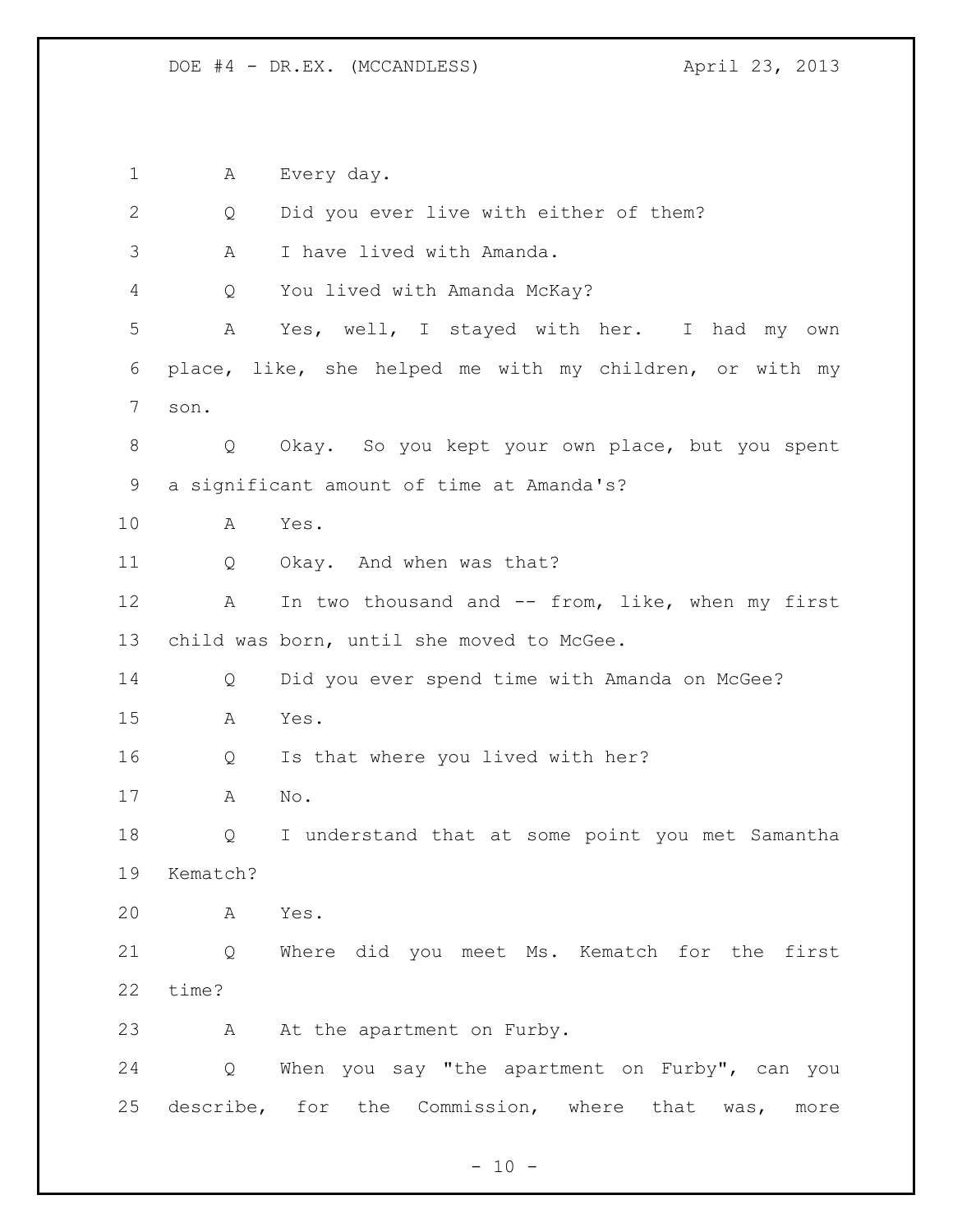specifically? A On Furby and Notre Dame. I had lived there in 2004 to 2005. Or actually, sorry, 2003 to 2004. Q Do you recall when it was you met Samantha Kematch? A In late 2003. Q And where did you meet her? A On Furby, the apartment on Furby and Notre Dame. Q In your apartment? A Yes. Q Were you living with anyone at the time? 12 A No, just myself and my son. Q How old was your son, in late 2003? A Six months old. Q And how did you come to meet Ms. Kematch? How did she end up in your apartment? A Her mom had brought her to come and use the phone, so she, that's why I had met her, was because she used to use my phone a lot. Q Do you know where Ms. Kematch was living at the time? A In, in my apartment block with her mom. Q Do you know if she was living with anyone else? A Her mom and Phoenix. Q Was Ms. Kematch in a relationship with your

 $- 11 -$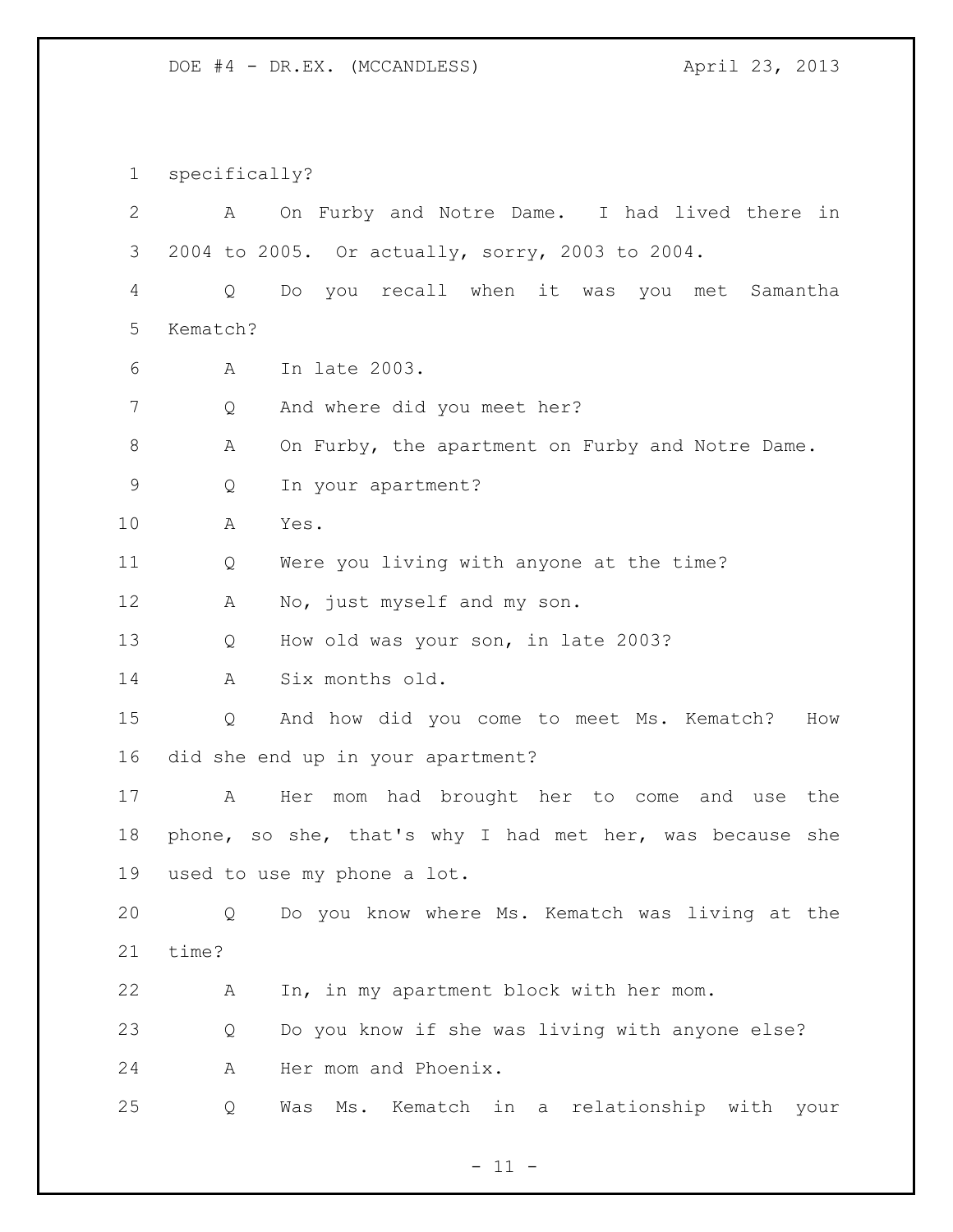father at that time? A Not right away. Q What was your impression of Ms. Kematch when you first met her? A Weird. Q What, what, about her, was weird? A I don't know, she was quiet, weird, just ... Q You mentioned that Ms. Kematch was living with her mother and with Phoenix, in the apartment on Furby and Notre Dame? A Yes. Q Did you meet Phoenix Sinclair when you lived in the apartment on Furby and Notre Dame? A Yes. Q How old was Phoenix when you met her? A Three. Q Do you recall when you met her? A No, I don't. Q Was it around the first time you first met Samantha Kematch? A Yes, I -- Samantha's mom had brought Phoenix over. Q Brought Phoenix over to your apartment? A To my apartment, yes. Q Was Samantha with them that day?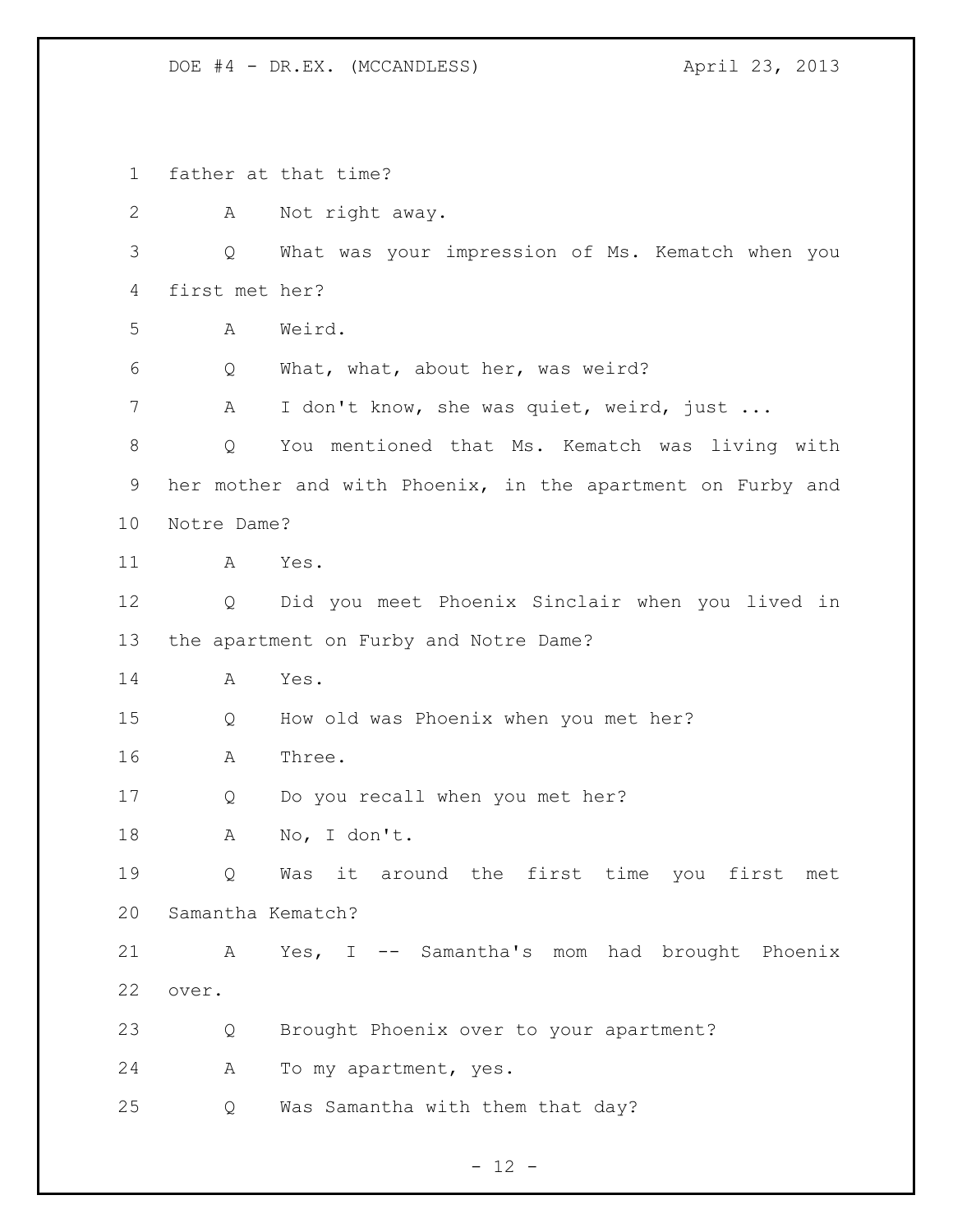A No. Q So it was Samantha's mother and Phoenix came to your apartment? A Yes. Q What do you remember about Phoenix, the first time you met her? A She was a happy little girl. She used to come play with my son. Q What did she look like? A She was healthy. She had short hair, I think. Q What was her weight like? A The weight of a normal three year old kid, I guess. Q Okay. Did you have a chance to see Samantha Kematch's mother interacting with Phoenix, the day that you met her? A Yes. Q And how was Ms. Kematch's mother with Phoenix? A She was good to her. Q Do you recall approximately how long it was you lived in the same apartment block as Samantha Kematch? 22 A Maybe six months, or something, I don't -- about there. Don't remember when she moved in -- Q Okay. A -- to the apartment on McGee.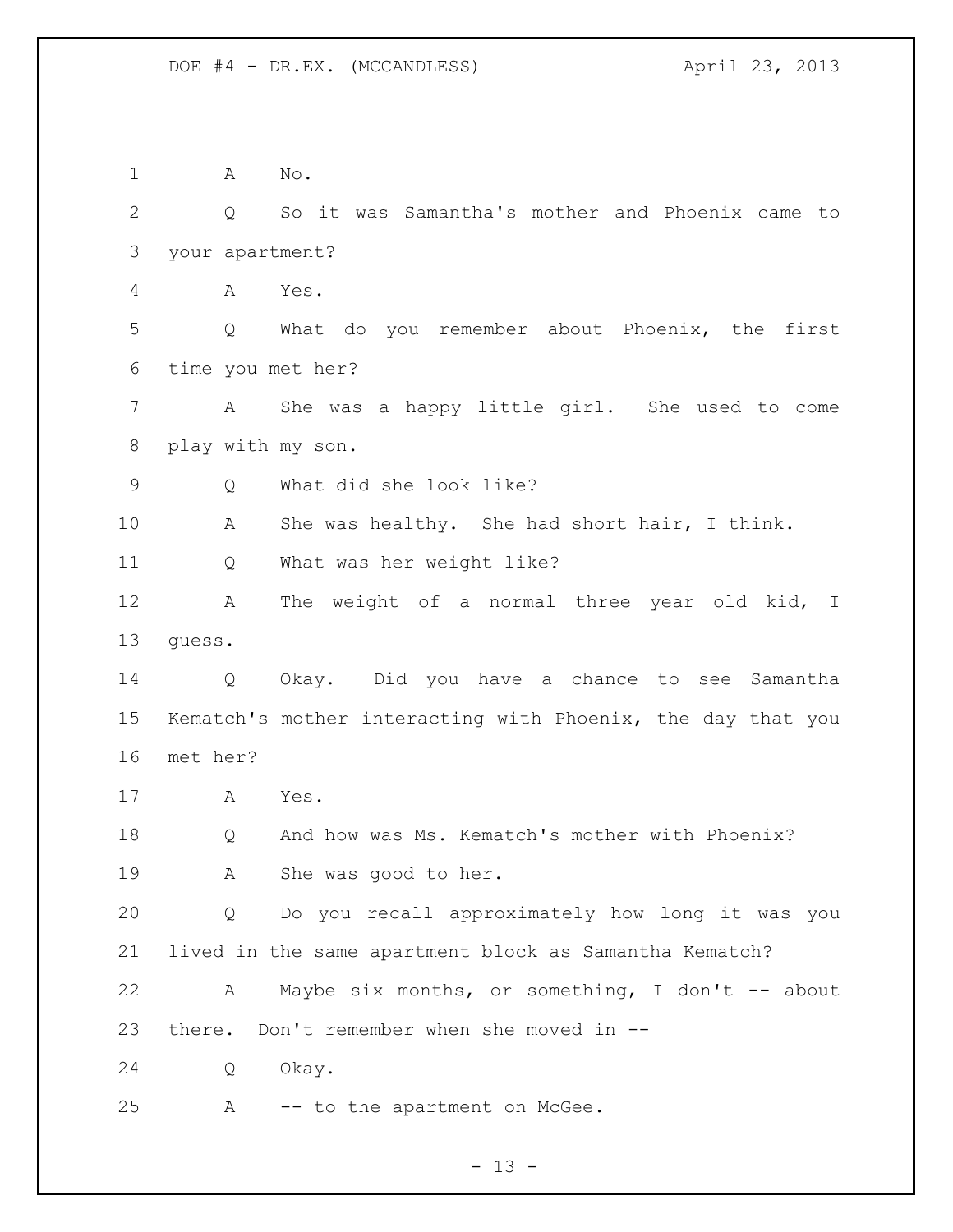Q Did you see Ms. Kematch, that's Samantha Kematch, consistently throughout that time? 3 A A lot, yes. She was with my dad after, so ... Q Okay. And I'll ask you some more questions about that in a moment. Did you have an opportunity to see how Samantha Kematch parented Phoenix? A No, not really, not until they moved to McGee, 8 they -- she was ... Q Okay. Why didn't you have an opportunity to see her parent Phoenix before McGee? A Because Phoenix was always with her grandma. Q Do you know if Samantha Kematch was using drugs around that time? A No, I don't know. Q Did you ever go inside the, the apartment that Samantha Kematch lived in with her mother and Phoenix? 17 A Yes, I have. Q How many times? A Once or twice maybe. I just went down there to borrow sugar or something. Q What was the apartment like? A I just went into by the door, so I could just see the kitchen and the living room area. Q Was there anything that jumped out at you about the apartment?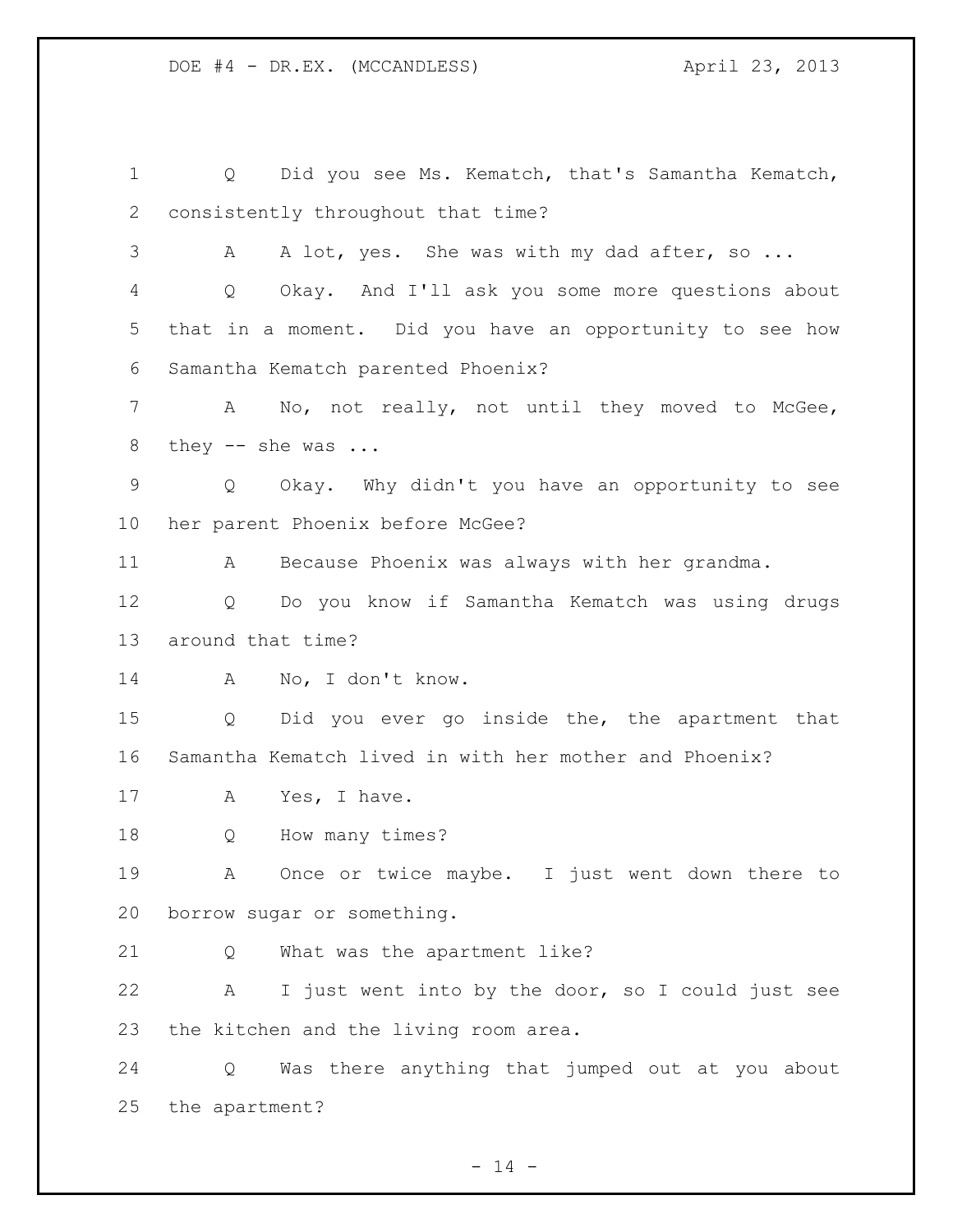A No. Q Would you regularly see Phoenix, during the time that Samantha Kematch lived on Furby and Notre Dame? A Yes. Q Typically, who would you see Phoenix with? A Her grandma. 7 Q And did they visit you, in your apartment? A Yes, she used to bring her over to come and play with my son. Q What was Phoenix like with your son? A She was good to him. She would play with him and they had fun together. Q What kinds of things did Phoenix like to do? A She used to sit there and play with him, watch 15 cartoons and I had lots of toys with my, for my son, so she would play toys with him. Q Did you ever see Phoenix misbehave? A No. Q During the time that you saw Phoenix at your apartment on Furby and Notre Dame, was there anything about her that concerned you? A No. Q During that time, would you see your father regularly? A Yes.

 $- 15 -$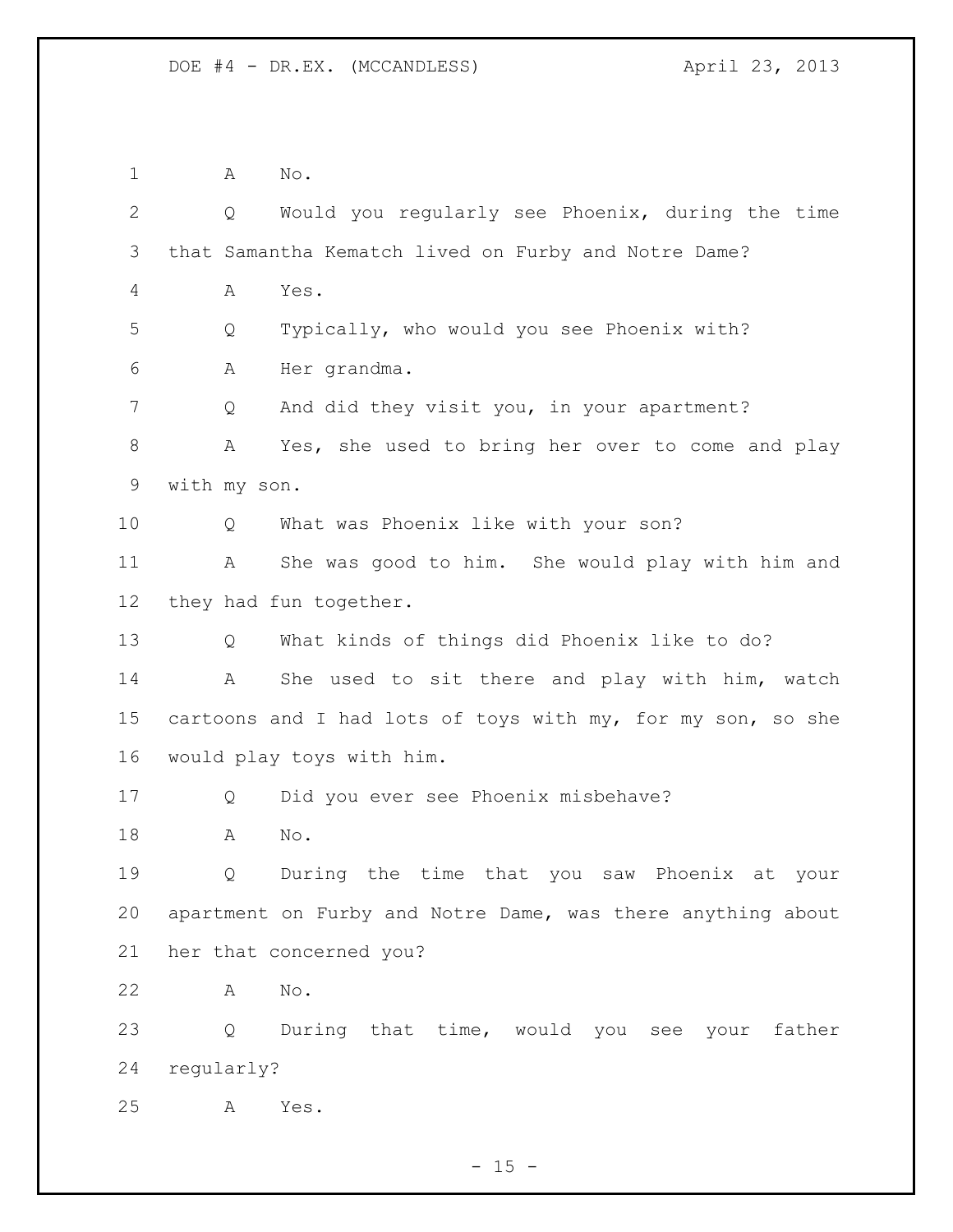Q Where would you see your father? A In my home, he used to come and baby-sit for me. Q He would baby-sit your son? A Yes. Q So I take it you were comfortable leaving your son with your father? A Yes. Q Do you know how your father met Samantha Kematch? A Through Samantha's mom, I believe, or something like that. They met in the apartment on Furby and Notre Dame. Q Where was your father living during that time? 13 A On McGee. 14 Q Was that 747 McGee? A Yes. Q Do you know how soon after they met your father and Ms. Kematch began a relationship? 18 A No, I don't know how soon. Q Do you know if your father was ever abusive to Ms. Kematch? A I just seen him throw keys at her once. Q At some point, your father and Ms. Kematch moved in together? A Yes. Q And was that at 747 McGee?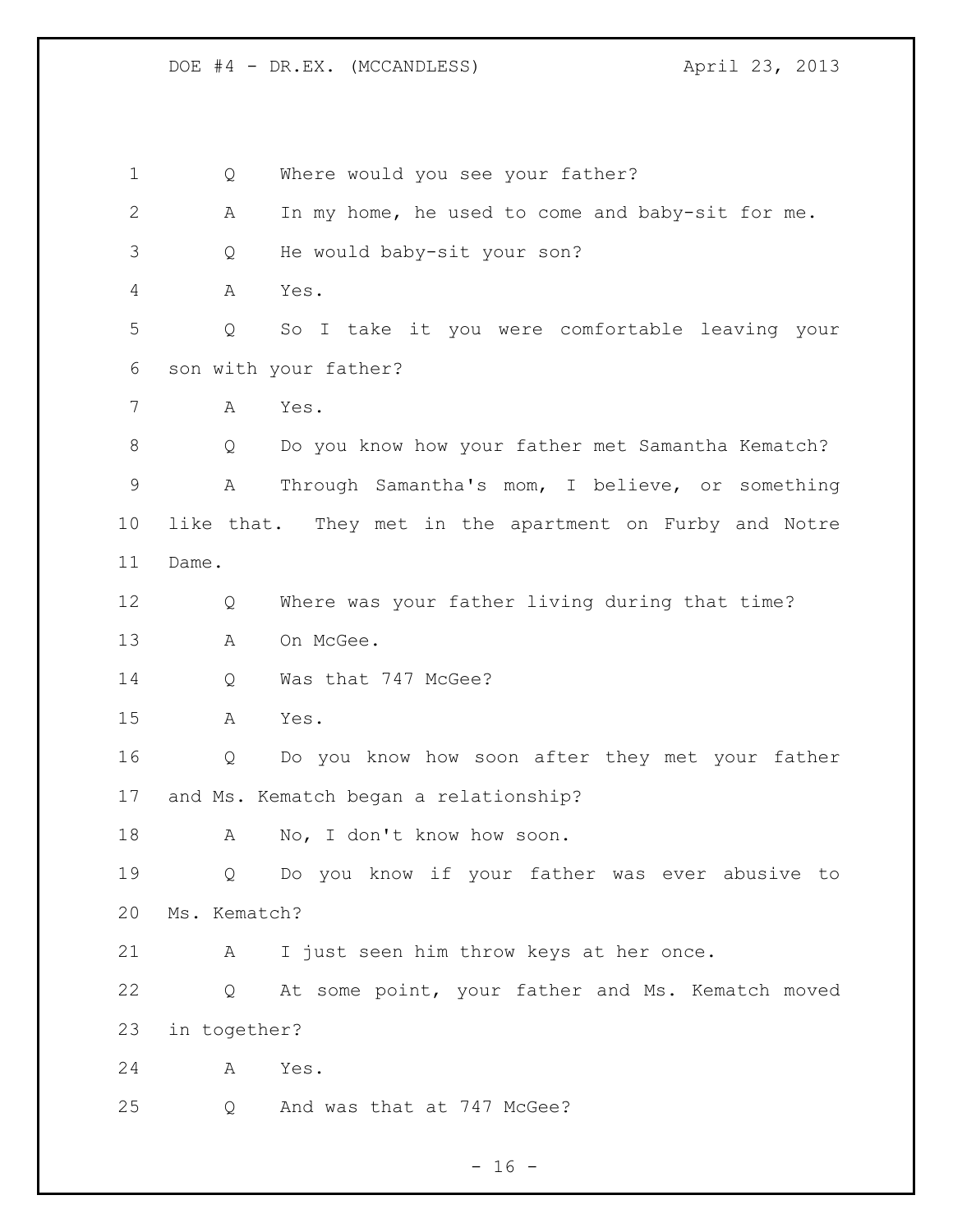A Yeah. Q Were you spending time with your father on a regular basis around that time? A Somewhat. Q How often would you see him? A The end of the day maybe and ... Q Did you spend time at your father's apartment on McGee in 2004? A Yes. Q What types of visits did you have with him? 11 A We'd go for supper, go have supper, go to the -- take out my son to visit with Phoenix, or, or stop in, because Amanda lived in the same building. Q Okay. So, at some point, Phoenix was living in that apartment as well? A Yes. Q We'll get more into that in a moment. I just wanted to ask you some questions relating to timeline. Did you see your father consistently from 2004 through to 2006? A No. Q Okay. Was there some point when you didn't have contact with your father? A Yes, in 2005. Q What month was that? A In early 2005. Yeah, we got into an argument, so

- 17 -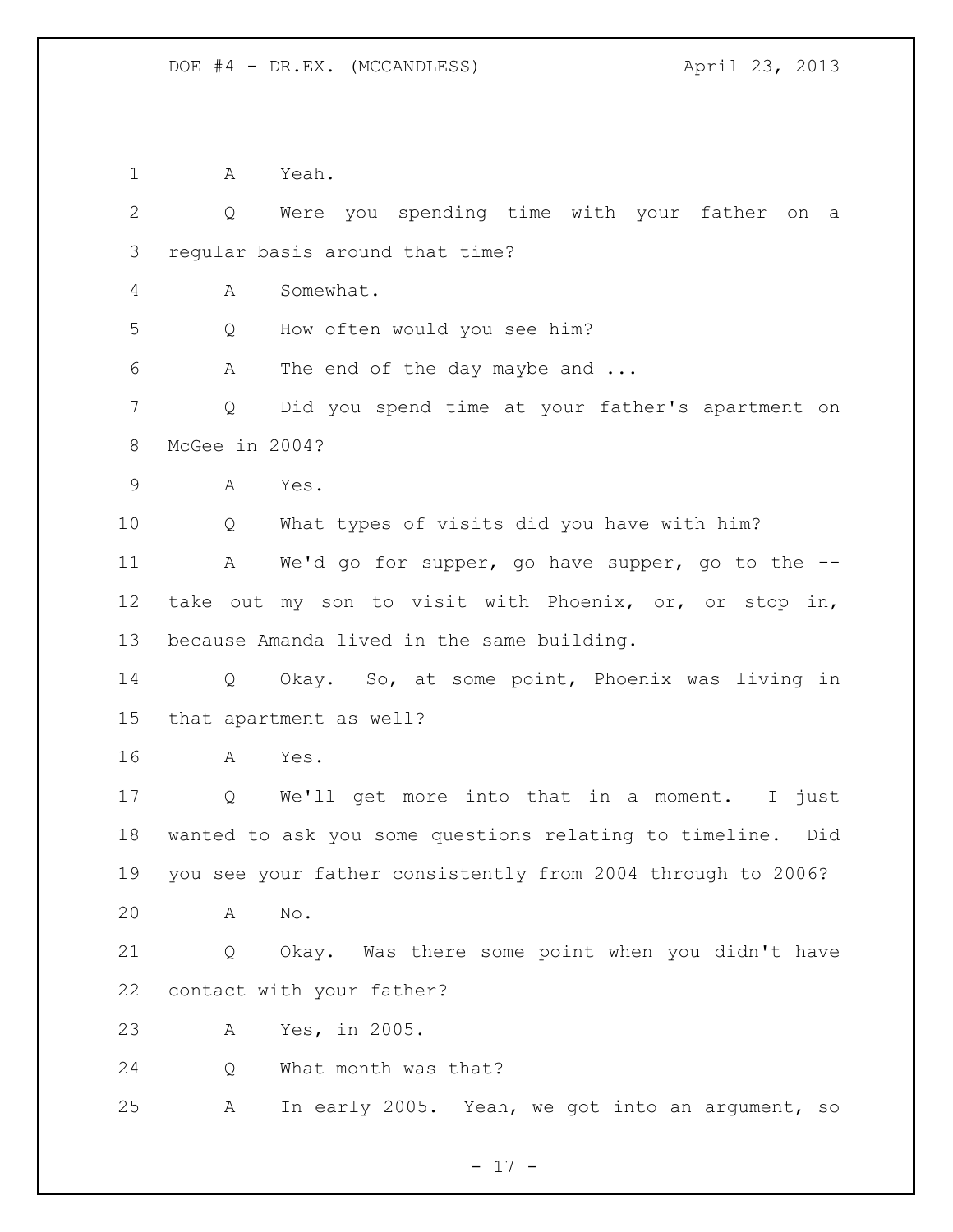we just -- I quit talking to him. Q And do you recall the reason for the argument? A It was over a cell phone. Q So, I take it then, you spent time at your father's apartment until early 2005; is that right? A Yes. Q Now, at some point, Phoenix began living at 747 McGee? A Yes. Q Do you recall when it was that she began to live there? A Like, practically right after they moved out of the apartment on Notre Dame and Furby. Q And do you recall when it was they moved out of that apartment? A No. Q Do you know if Phoenix stayed anywhere else in early 2004? A I, I know that she went to go and visit her foster mother, Kim. Q That was some point in early 2004? A Yes. Q And were you ever involved in, in collecting Phoenix from her foster mother's house? A Once we went to pick up Phoenix on, at her foster

 $- 18 -$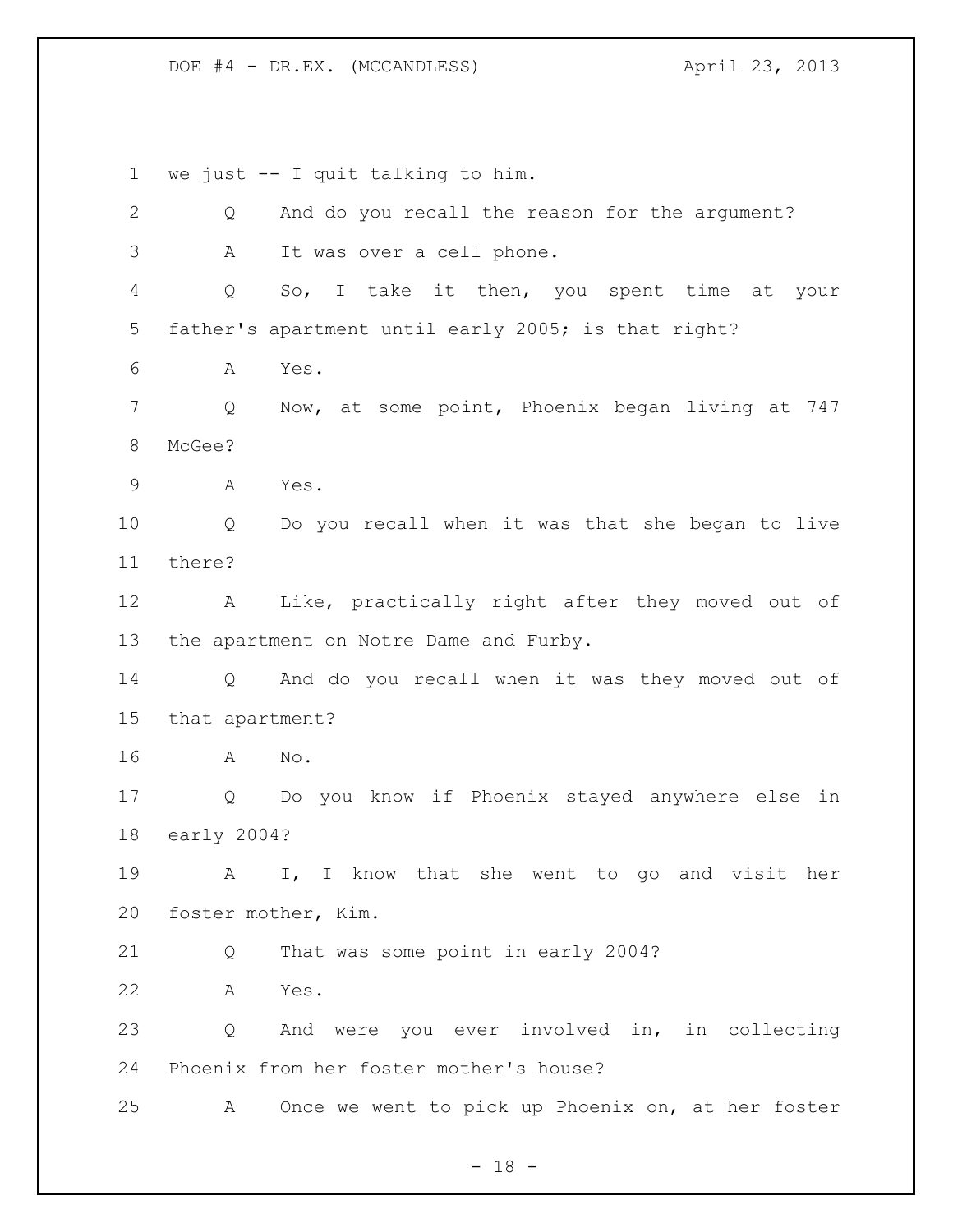mom's and when they, we went, they brought -- Samantha came out of the house with clothes. Q Did you go into the house that day? A No, I waited outside in the truck, with my dad. Q Was anyone else with you? A No. Q It was you, your -- 8 A My, me, my dad and Sam. Q Did you spend time with Phoenix, in 2004, after she moved in with your father and Ms. Kematch? A Yes. Q Where did you typically spend time with her? 14 A At Amanda's, she had lots of toys and our kids would all play together. Q That's your cousin, Amanda McKay's apartment? A Yes. 18 Q And was that in 747 McGee as well? A Yes. Q Did you ever baby-sit Phoenix? 21 A A couple times with, at Amanda's. Q Was Amanda with you, on those occasions? A Yes. Q Did you spend time with Phoenix at your father's apartment on McGee?

- 19 -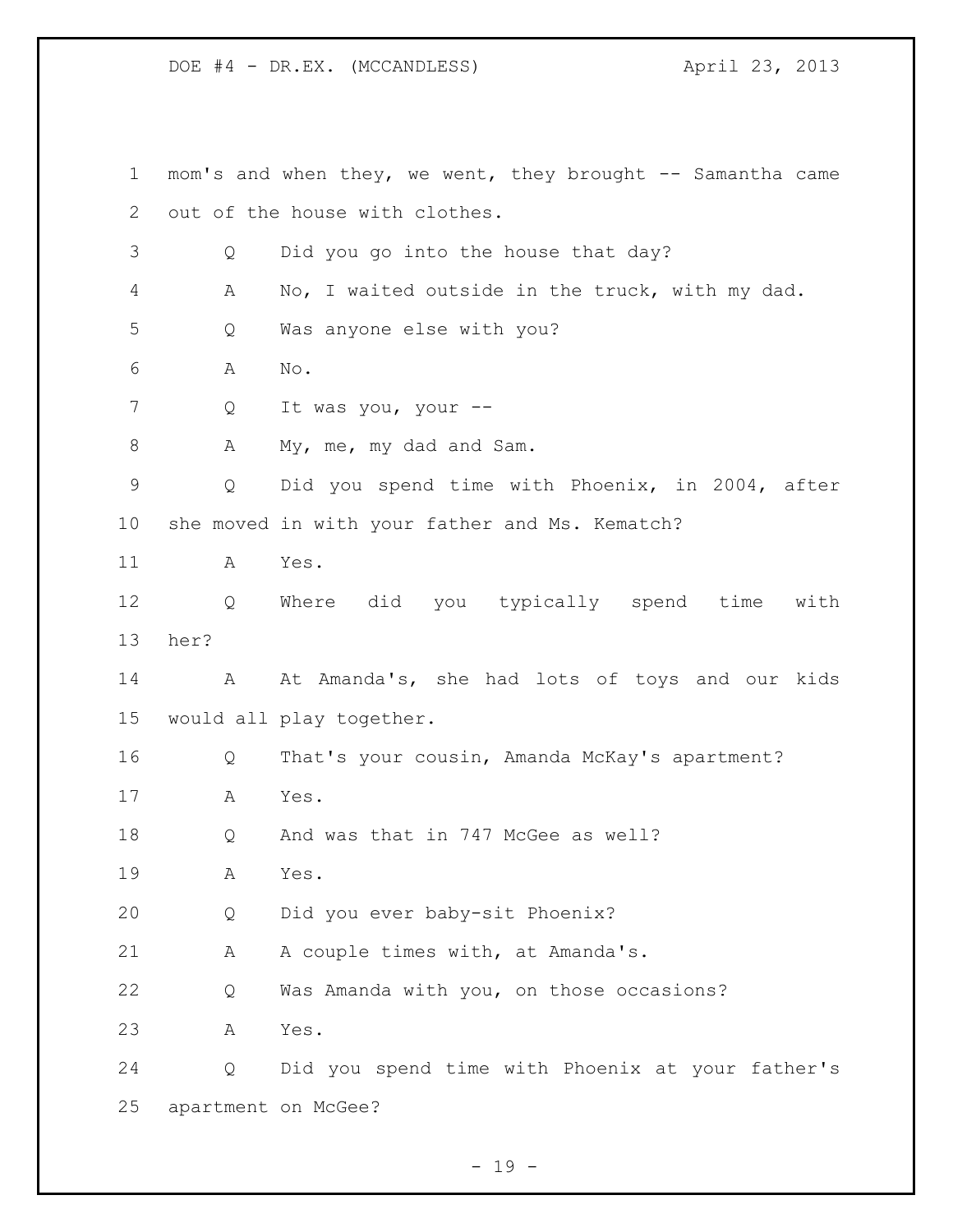1 A Yes, I would go and visit there. Q What was Phoenix like after she started living at your father's apartment on McGee? A She was quiet. Q What -- physically, what did she look like? A She was, like, had a couple bruises sometimes, a couple times. She was different a little bit. 8 Q Physically different? A No, like, she wasn't too -- she was a little smaller maybe. Q What about her, her demeanour, her expression? How did she seem? A I don't know. I don't remember. Q Okay. Was that a change from when you had spent time with her at your apartment? A Yes, she was, she was more quiet. She didn't really, like ... Q You mentioned a couple moments ago that you had seen bruises? A Yes. Q How many times did you see Phoenix with bruises? A Twice. Q I'll ask you about the first time you remember seeing a bruise; where did she have bruises? A She had a bruise on her face.

 $- 20 -$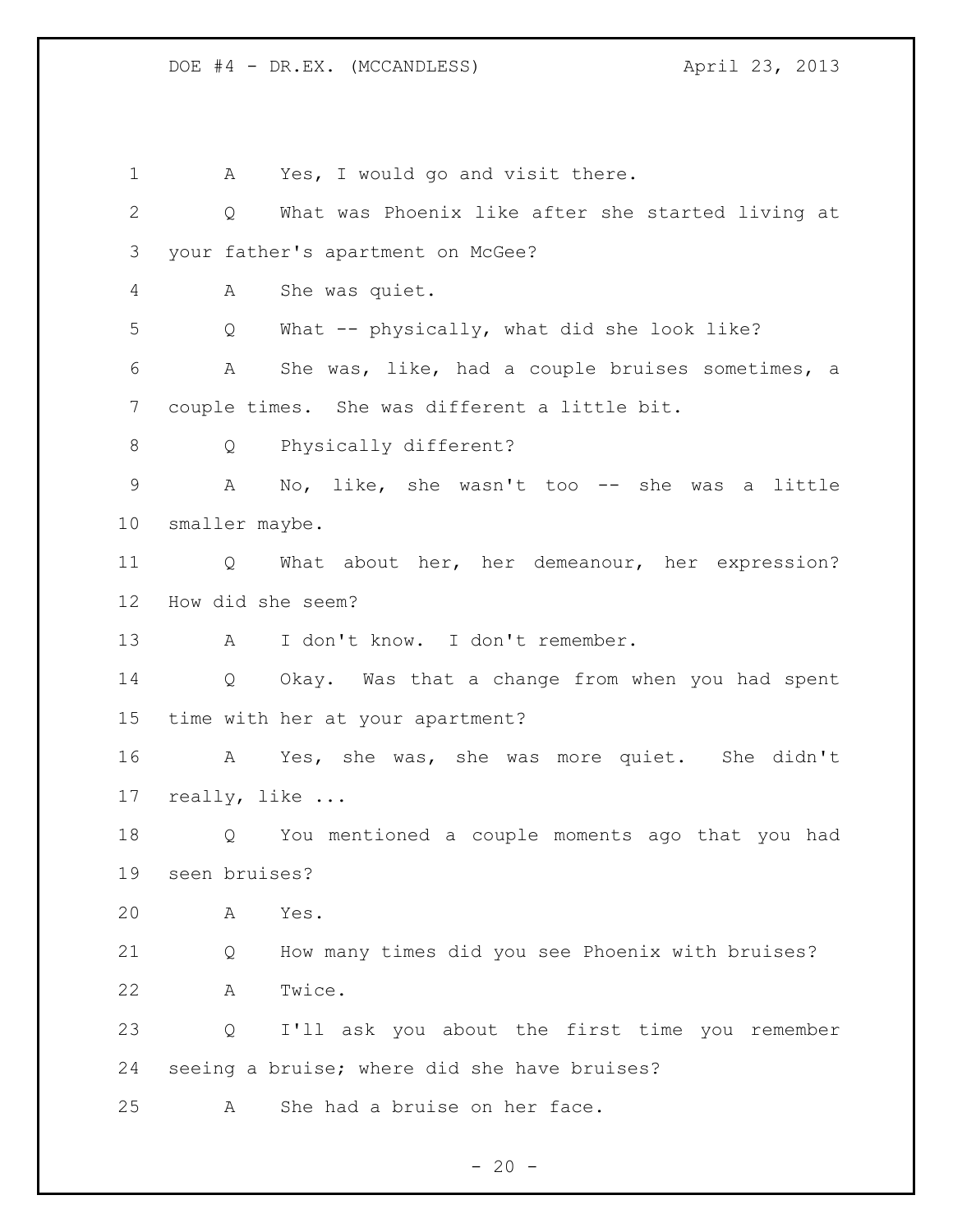Q Did you ask anyone about the bruise? A I asked Phoenix and she said she fell. I asked her mom and -- or my dad, and they said that when they were driving, a deer jumped out in front of them and she fell, I mean, she hit her face on the dashboard. Q What did you think about that explanation for the bruise? 8 A It seemed legitimate at the time. Q The occasion when you saw the bruise on her face, were there bruises that you saw anywhere else on her? 11 A I seen, I seen a bruise on her arm. Q Okay. Was that the same time, or a different time? 14 A A different time. Q That was a bruise on her arm? A Yes. Q Did you ask anyone about that bruise? A I asked, asked her mom and she said that she fell in the bathtub. Q And what did you think about that explanation? A It seemed legitimate. I have kids too, they, they fall once in awhile. Q Now, you said you had gone to the apartment, your father's apartment, where Phoenix was, on occasion; is that right?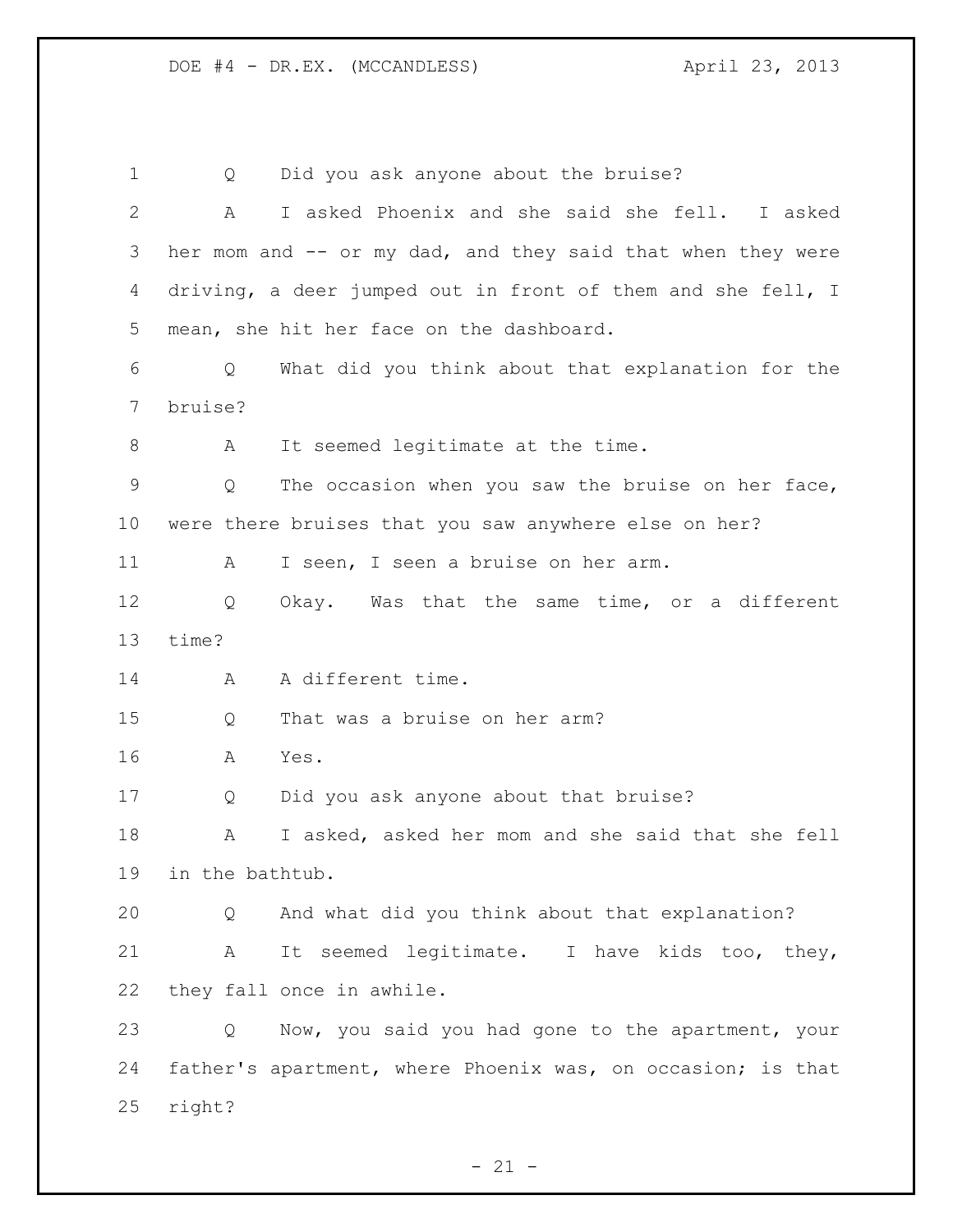A Yes. Q And when you would go to the apartment on 747 McGee, typically, where would Phoenix be? A In the living room, except once awhile in the room. Q Okay. And when you say "the room", what room do you mean? 8 A The bedroom. Q How would you know she was in the bedroom? A Well, she wouldn't be in the living room. Q Okay. So was the, was the door typically closed, or open? A It would be closed. Q And do you know how many times you, you came to see that? A A couple, maybe, but I would take her out of there, so she could come and play with my boy when I was visiting. 19 0 Did you ever ask your father, or Ms. Kematch, why Phoenix was in the bedroom? A No, but she would -- they'd be -- they would say she was in there for a time out. Q What did you think about that explanation? A It was legitimate too, like, because I put my kids, you know, for a time out, give them time to think

 $- 22 -$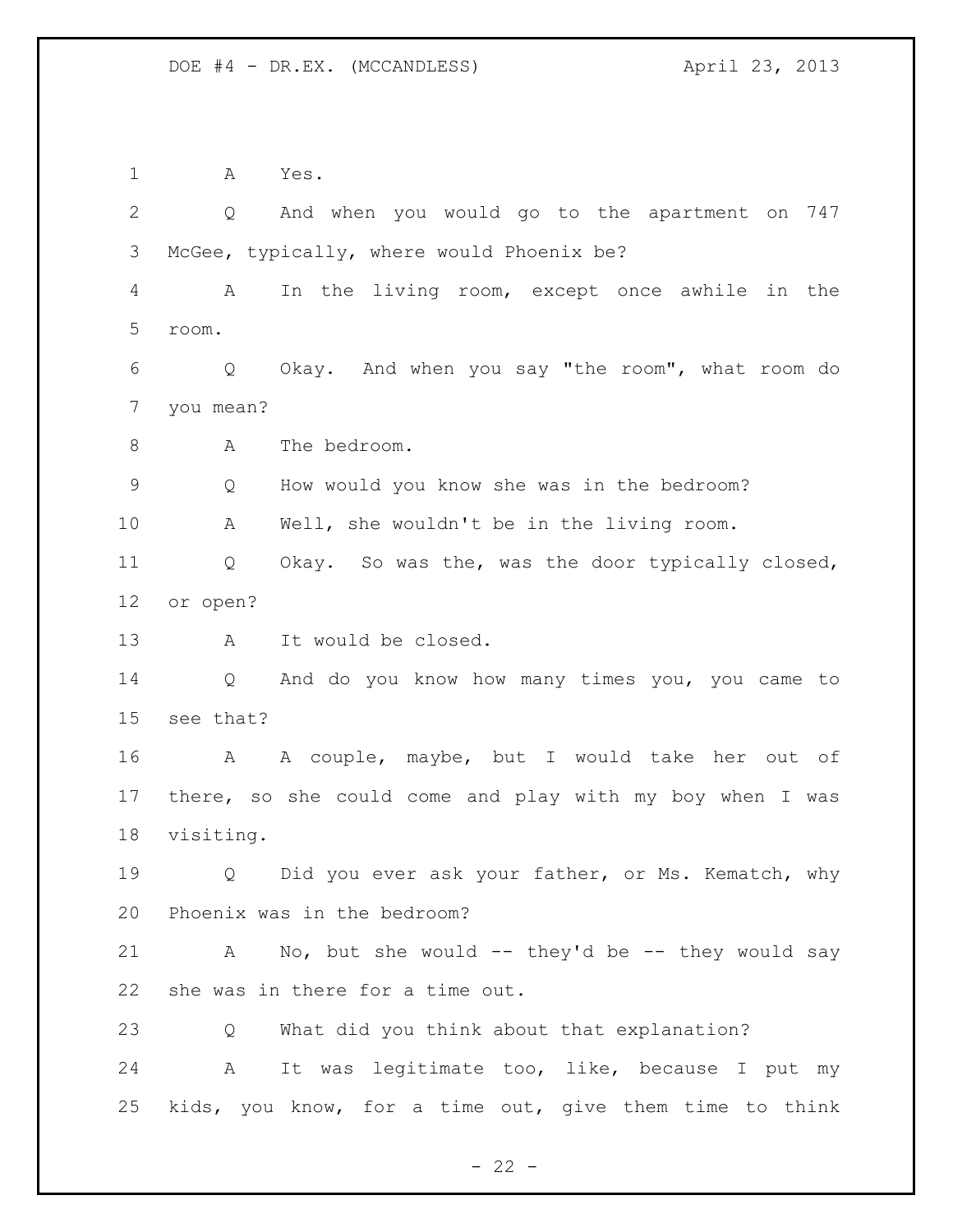what they, they was, if they got into trouble. Q Did you know what the inside of that bedroom looked like? A It was dark. The, the shutters were always closed. Q And when you would take Phoenix out of that room, 7 how would your father, or Ms. Kematch, react? 8 A They wouldn't. Q How did Phoenix seem on those occasions? A She was quiet, she would, like, she would just sit and play (inaudible) the room. Q You had mentioned that you had seen Phoenix at your cousin, Amanda's apartment; is that right? A Yes. 15 O And what were those visits like? A She would ask Samantha to come drop her off and she would come and sit and then she would play with my son and Amanda's son. Q Was she quiet on those occasions? A At first, when her mom was there, she would just sit and when, after she would, she would play. Q Okay. You said she would just sit; was that something she voluntarily did, or was she told to sit? A She was told to sit. Q Who would tell her to sit?

 $- 23 -$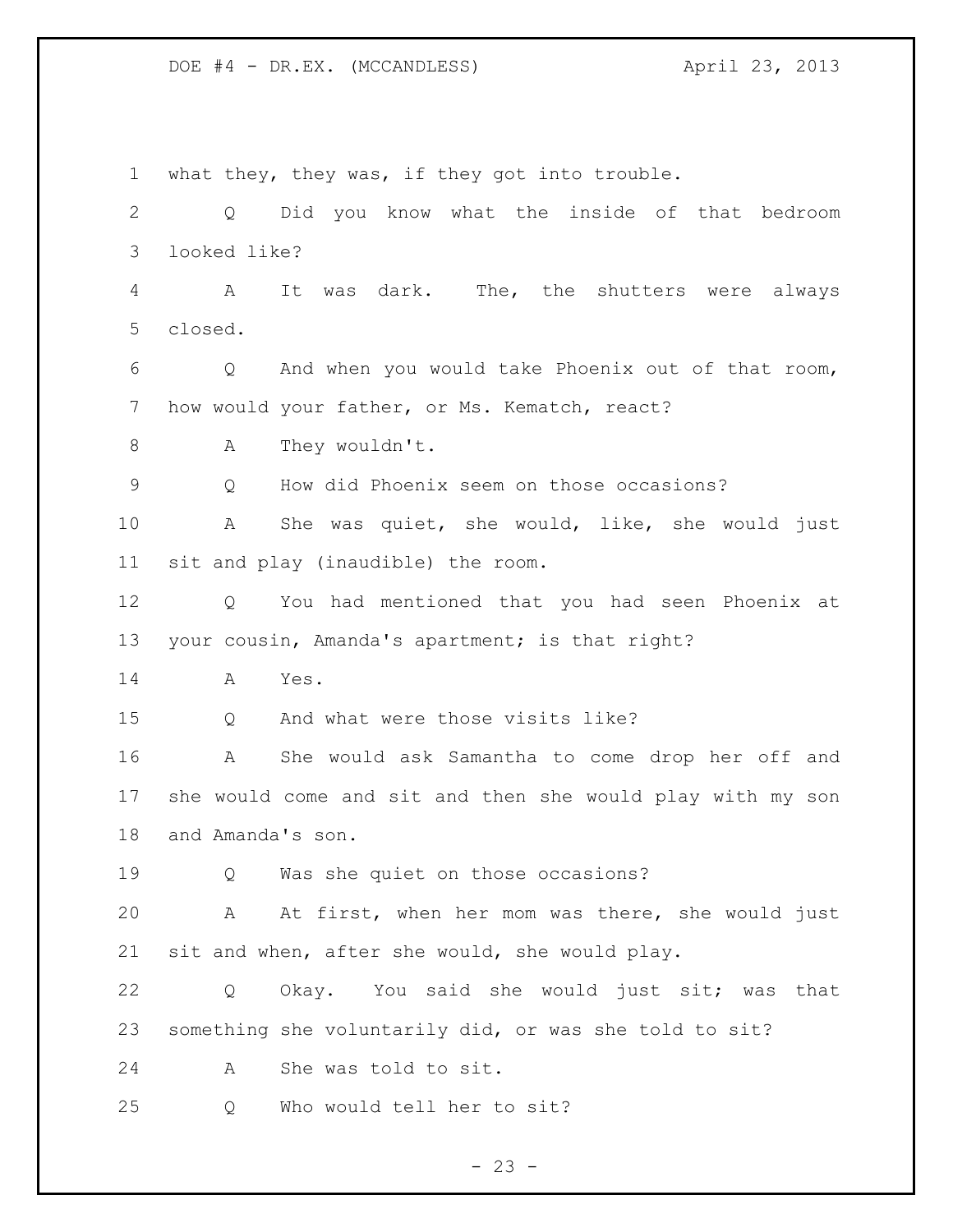1 A Hermom. Q How many times did you see that happen in Amanda's apartment? A Once maybe, twice, maybe, like ... Q So, generally, in 2004, up to the end, or early 2005, you had an opportunity to see Ms. Kematch interacting with Phoenix; right? 8 A Yes, I have. Q What did you think about how she treated Phoenix? A She wasn't mean to her, I didn't see her being mean to her. Like, she was ... Q Did you ever see her discipline Phoenix? A No. Q Did you ever see her yell at Phoenix? A No. Q Did you ever see her hit Phoenix? A No. Q And the Commission has heard that Ms. Kematch had a baby girl at the end of November 2004; did you ever have an opportunity to see Ms. Kematch with that baby girl? 21 A Yes. She was, I don't know ... Q Were there any differences between how she treated Phoenix, compared with how she treated the baby girl? A Yeah, she loved the baby girl up more.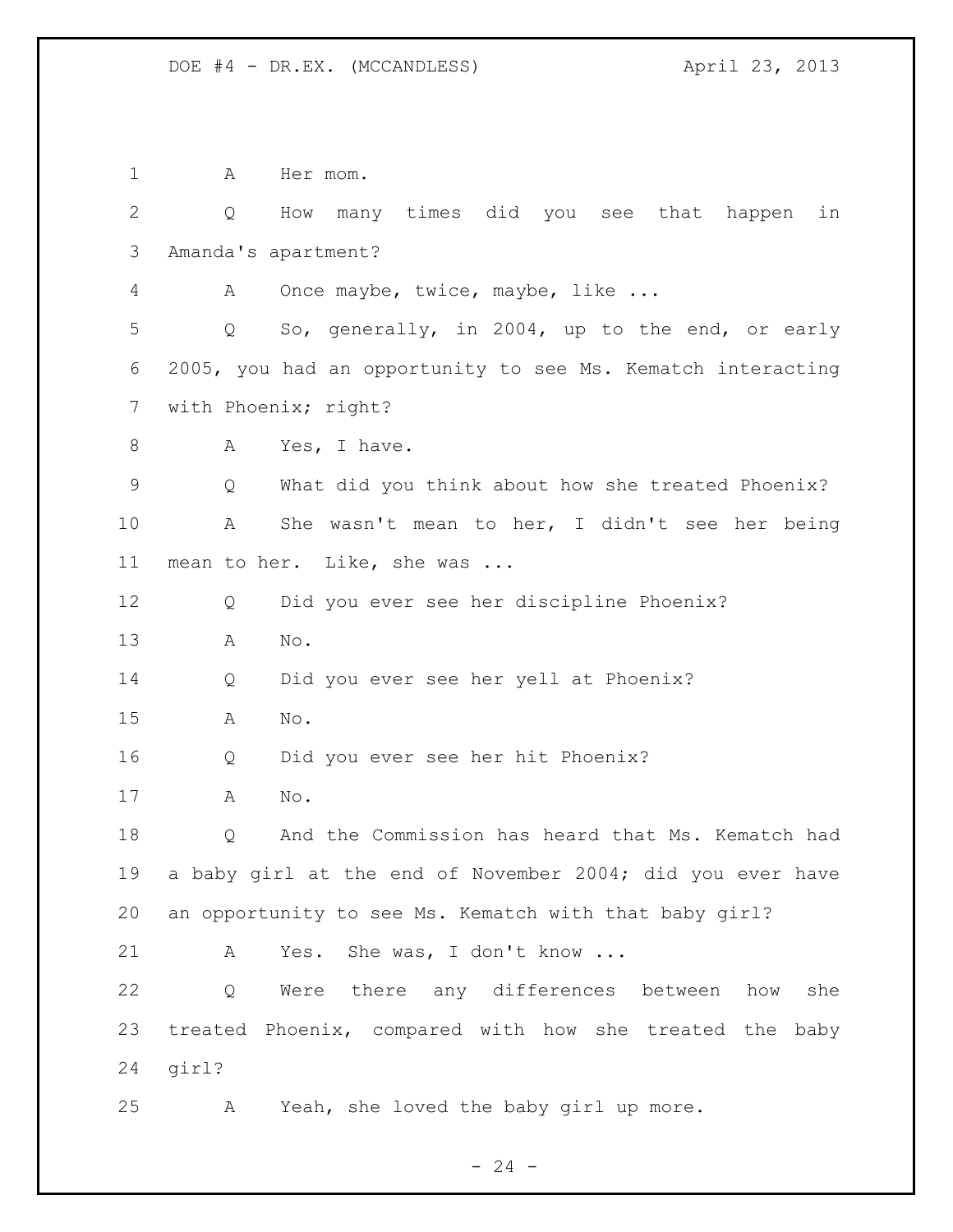Q And did you have a chance to see your father interact with Phoenix, during the time that she lived with him? A Yes. Q How did he treat Phoenix? A He wasn't mean to her, like, I never seen, like, them be mean to her. Q Did you ever see him discipline Phoenix? A No. Q Did you ever see him hit Phoenix? A No. Q Was there any, ever any time where you saw Phoenix and you got the sense that she was afraid? A No. Q You had talked earlier about how there was some change in Phoenix from when you had first met her; do you recall that? A Yes. Q Did you ever discuss the changes you saw in Phoenix with anyone? A No. Q Did you ever discuss the bruises that you saw Phoenix have with anyone, other than her, your father, or Ms. Kematch, or Phoenix herself? A No.

 $- 25 -$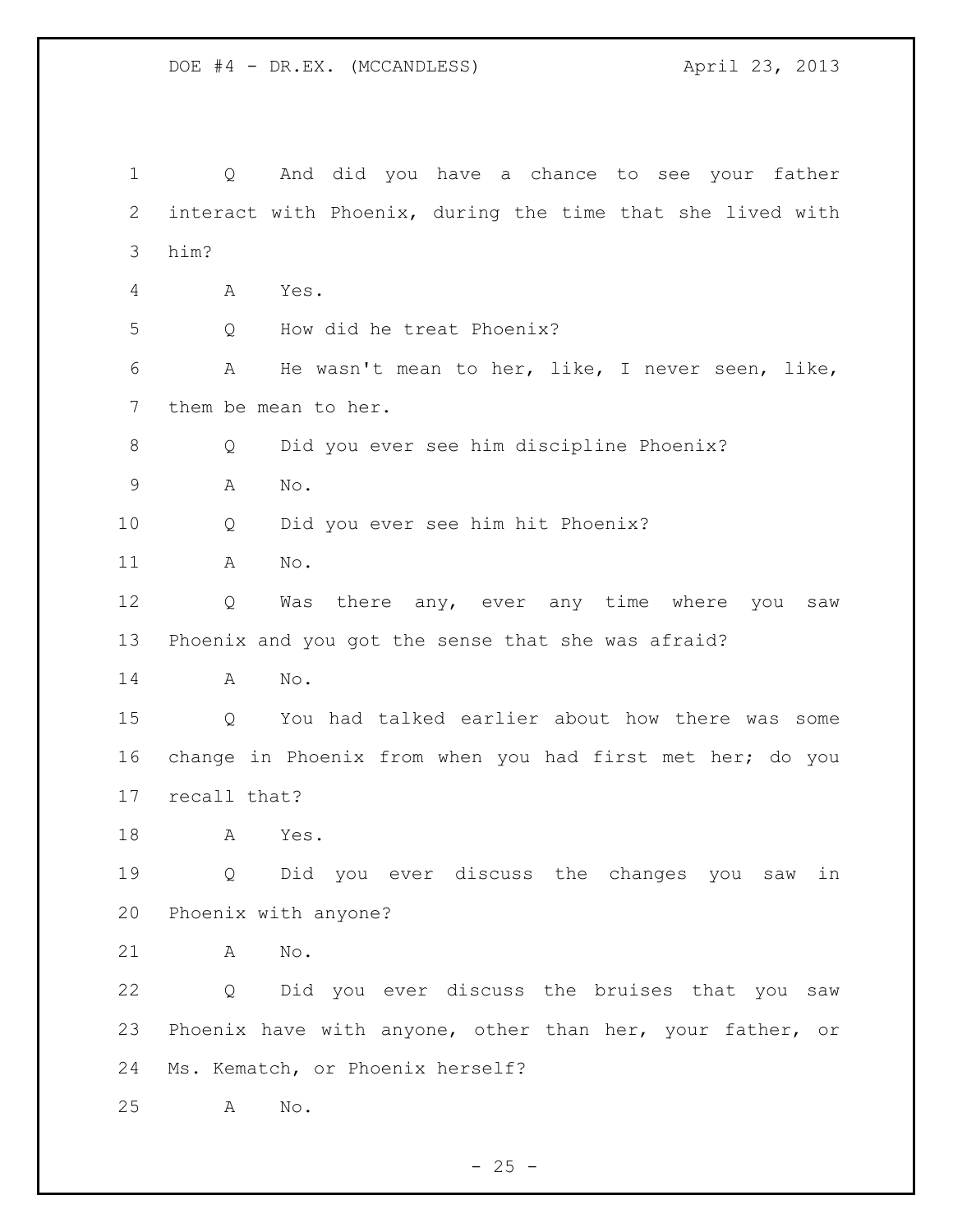Q Sorry, you'll have to speak up, I'm not sure we heard that.

A No.

 Q Did Ms. Kematch ever tell you anything about Phoenix that concerned you?

A No.

 Q Did you ever think about calling CFS to report anything you'd seen, with respect to Phoenix?

 A No, because the explanations they, the, the explanations they gave me were legitimate explanations at the time.

 Q Now, we had discussed earlier about how you had lost contact with your father sometime in early 2005; did you reconnect with him at some point?

A Yes, in July of 2005.

 Q Between early 2005 and July 2005, did you have any contact with your father?

A No.

 Q Did you have any contact with Samantha Kematch? A No.

Q Or any contact with Phoenix?

A No.

 Q Did you have any contact with DOE number 1, or DOE number 2, in the spring or summer of 2005?

A No.

 $- 26 -$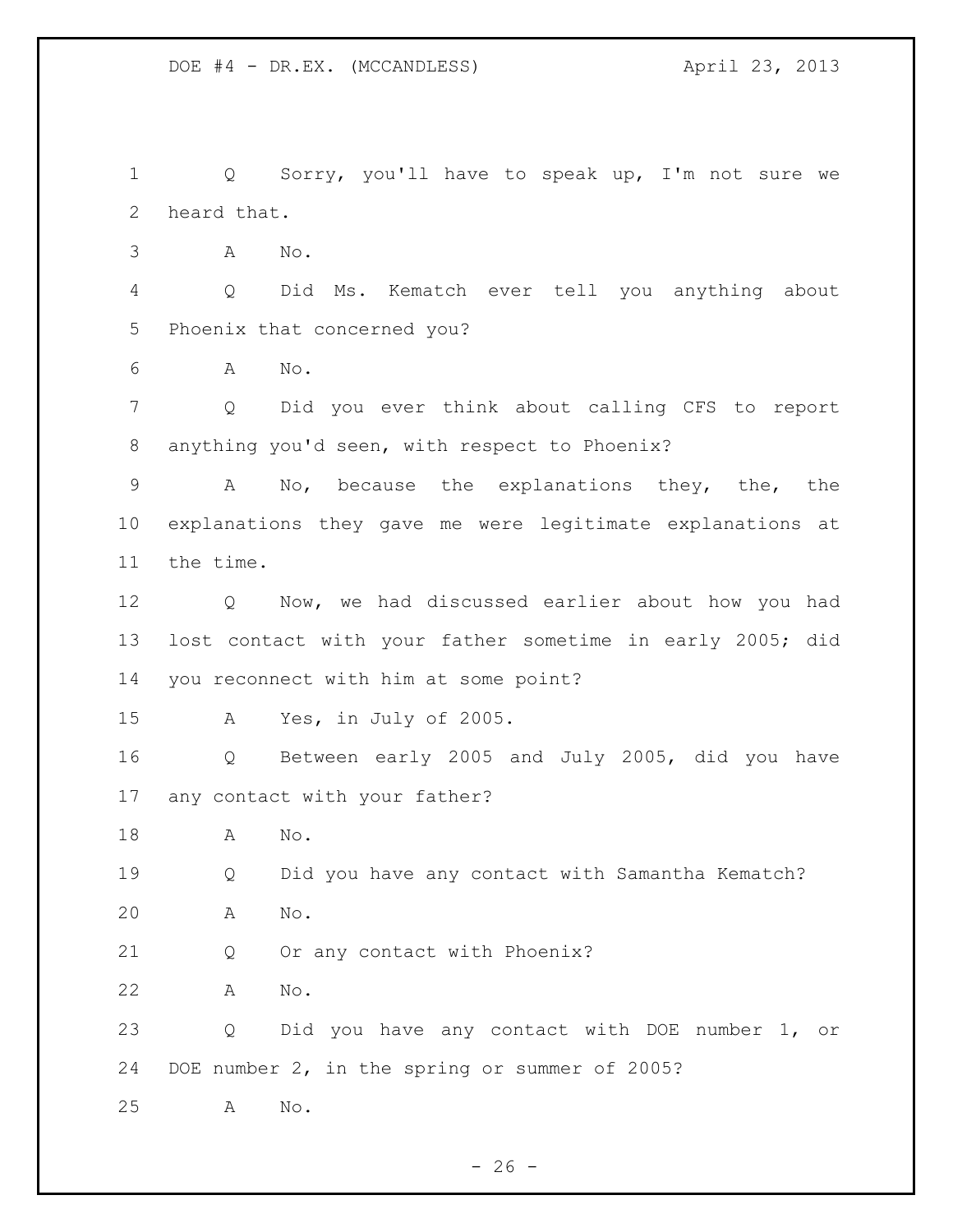| $\mathbf 1$ | Q                  | You mentioned that you reconnected with your     |
|-------------|--------------------|--------------------------------------------------|
| 2           |                    | father in July of 2005; how did that come about? |
| 3           | A                  | He came by and gave me a ride to a barbeque.     |
| 4           | Q                  | Were you still living on Furby and Notre Dame at |
| 5           | that point?        |                                                  |
| 6           | Α                  | $\mathop{\rm No}\nolimits$ .                     |
| 7           | Q                  | Did you have a house somewhere else?             |
| 8           | Α                  | Yes.                                             |
| 9           | Q                  | So he came to pick you up from your house?       |
| 10          | A                  | Yes.                                             |
| 11          | Q                  | Who was in the car that day?                     |
| 12          | Α                  | Sam and my dad.                                  |
| 13          | Q                  | Was their baby girl with them?                   |
| 14          | Α                  | No.                                              |
| 15          | Q                  | Did you ask --                                   |
| 16          |                    | THE COMISSIONER: Did she say yes to that?        |
| 17          |                    | MS. MCCANDLESS:<br>No.                           |
| 18          |                    | THE COMISSIONER: The baby was not there?         |
| 19          |                    | THE WITNESS:<br>$\mathbb{N} \circ$ .             |
| 20          |                    |                                                  |
| 21          | BY MS. MCCANDLESS: |                                                  |
| 22          | Q                  | Did you ask about Phoenix that day?              |
| 23          | Α                  | Yes.                                             |
| 24          | Q                  | And did anyone respond?                          |
| 25          | Α                  | They said that she was with her aunt in Ontario. |
|             |                    |                                                  |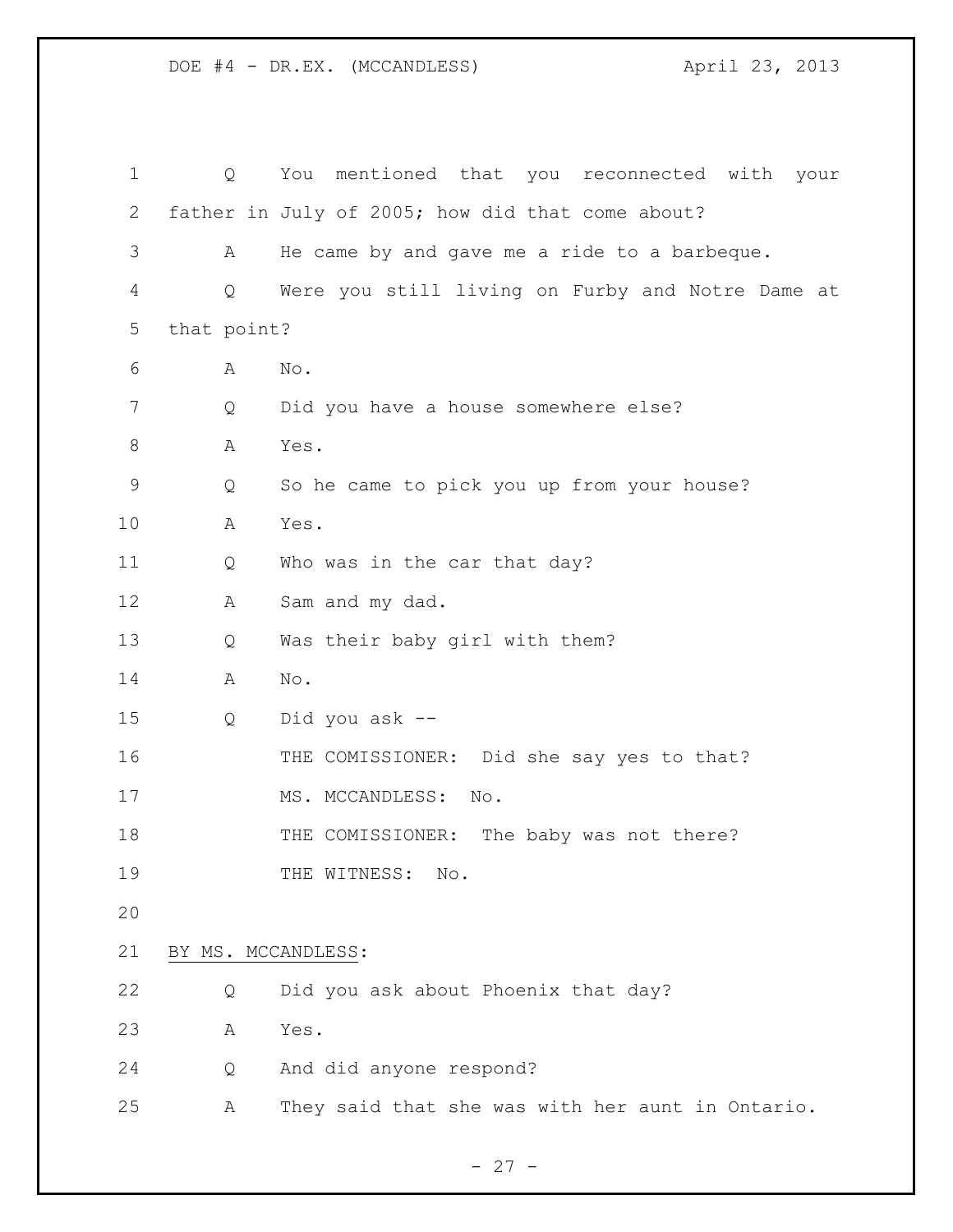DOE #4 - DR.EX. (MCCANDLESS) April 23, 2013 Q And when you say "they", who do you mean? A Well, both of them, Samantha and my dad.

 Q Did you ask anymore questions about Phoenix after that?

A No.

 Q What did you think about what you had been told? A It seemed like a legitimate, you know, answer, because I didn't know.

Q How did your father act that day?

A Normal, I guess.

11 O What about Ms. Kematch?

12 A The same.

 Q Do you know if your father and Ms. Kematch were keeping a house at Fisher River during that time?

A Yes, they were living in Fisher River.

Q Did you ever visit them in Fisher River?

A Yes, in October of 2005.

Q How many times did you visit them?

 A Twice, the first time I went there for Thanksgiving. I was visiting my father-in-law in Peguis and the second time was when they asked me to help them pack.

 Q So you had been visiting your father, father-in-law in Peguis for Thanksgiving?

A Yes.

 $- 28 -$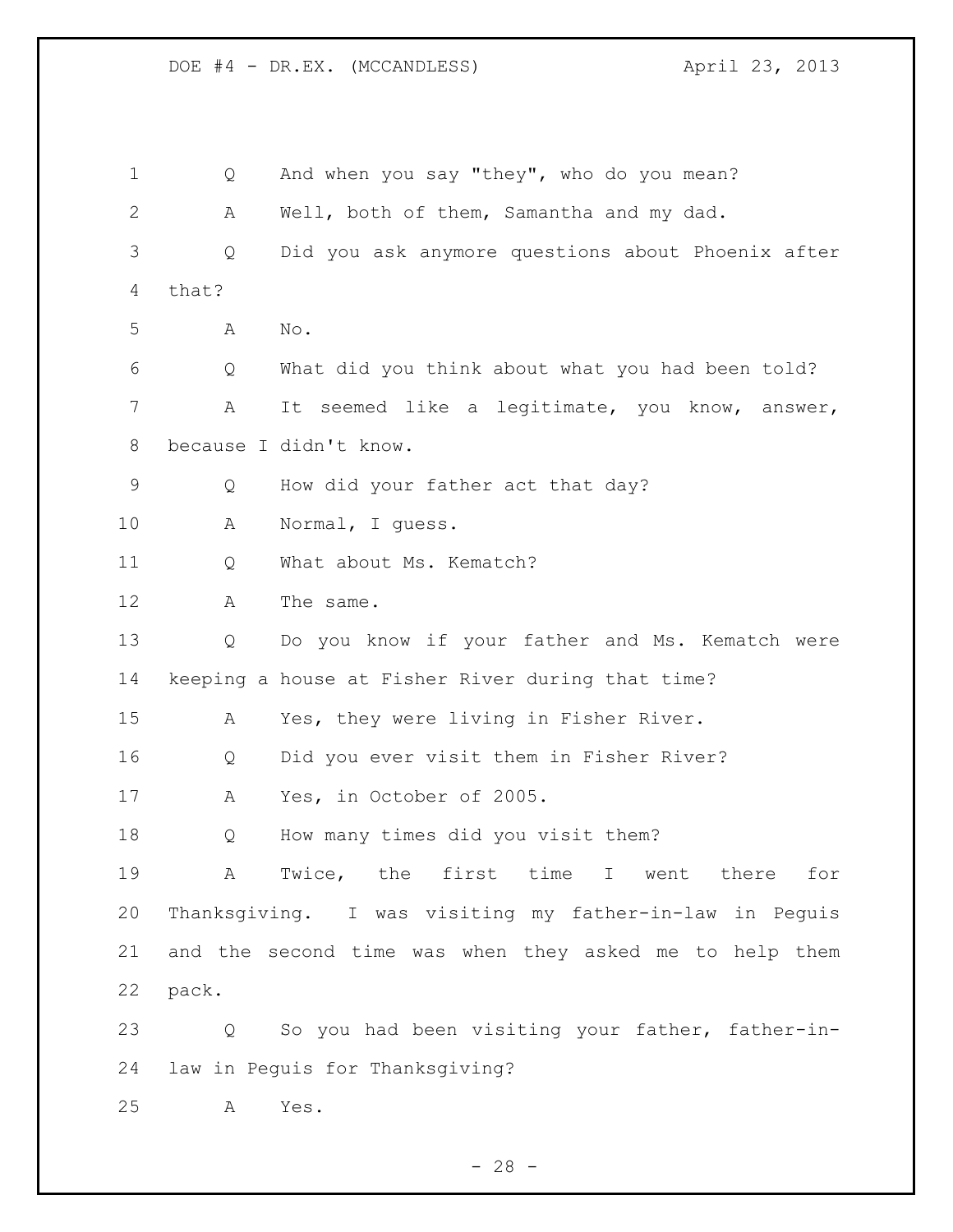Q And how did you come to spend time in Fisher River? A I went to go visit there for, while I was visiting my father-in-law, because my dad asked me to come and stop in. Q Okay. And was this a house in Fisher River that you went to? 8 A Yes. THE COMISSIONER: When was this in Fisher River? BY MS. MCCANDLESS: Q Thanksgiving, that was 2005? A Yes. Q How long did you stay for? A I think I was there overnight, or the day, overnight, I think I was there. I wanted to go back right away -- Q Why was that? 19 A -- back to Pequis. Q You wanted to go back to Peguis? A Yes. Q Was there any particular reason why you wanted to go back? A No, I just, just wanted to go back. Q Who was in the house when you came to stay?

 $-29 -$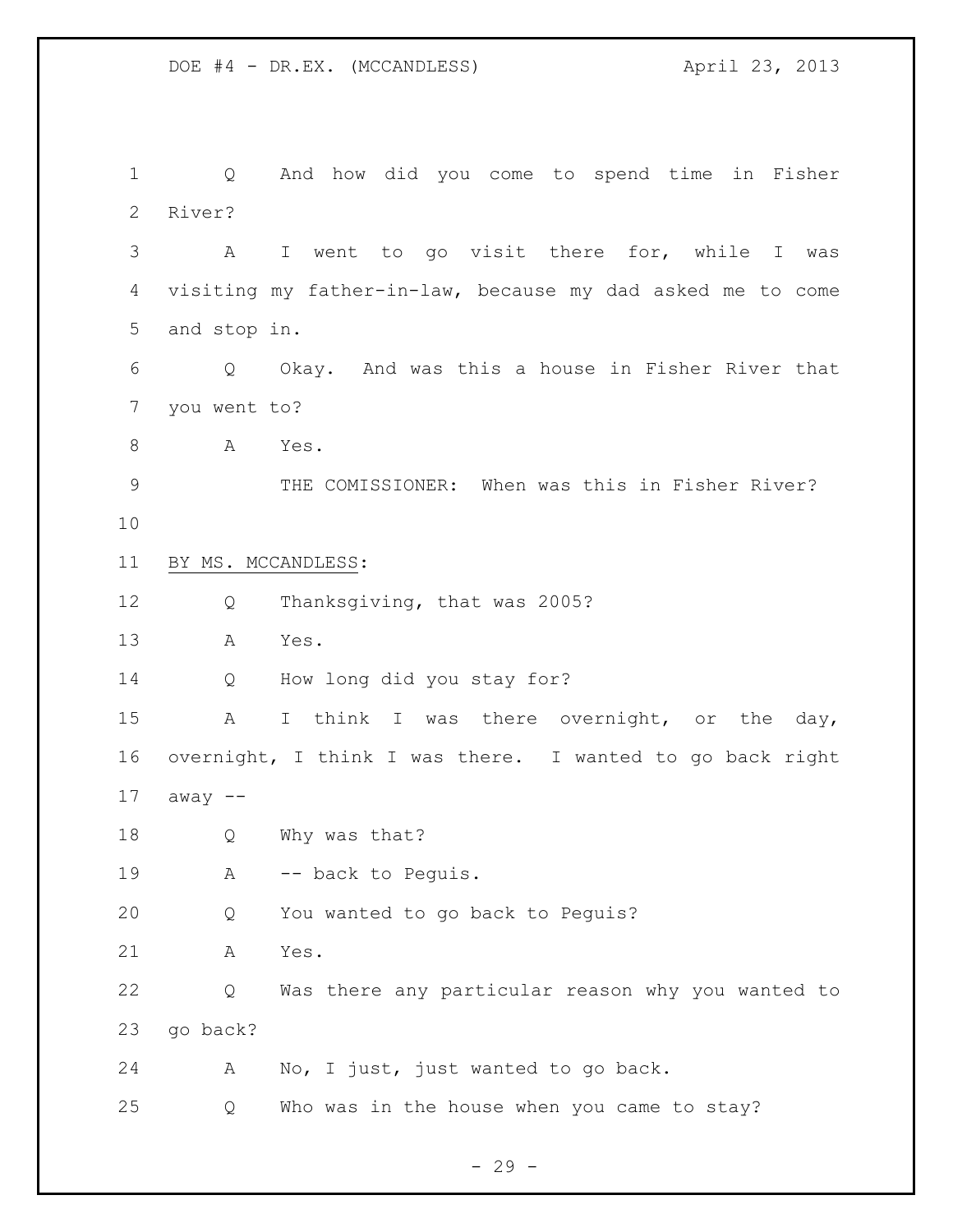1 A My dad, Sam and the baby girl, baby girl, yeah, just the three of them. Q Okay. Did you ask about Phoenix during that visit? A Yes. Q What were you told? A They said that she was living with her dad. Q Again, that was your father and Ms. Kematch said that to you? A Yes. Q Did you know who Phoenix's father was? A Yes. Q You did know? A Yeah, I just knew his, his first name. Q Had you had any contact with him? A No. Q Were you concerned at all about what you were told about Phoenix? A No. Q You mentioned that you had visited the house in Fisher River two times and so how did the second visit come about? A I helped them pack. Q Was this also in October of 2005? A Maybe November, early November, late October.

DOE #4 - DR.EX. (MCCANDLESS) April 23, 2013

 $- 30 -$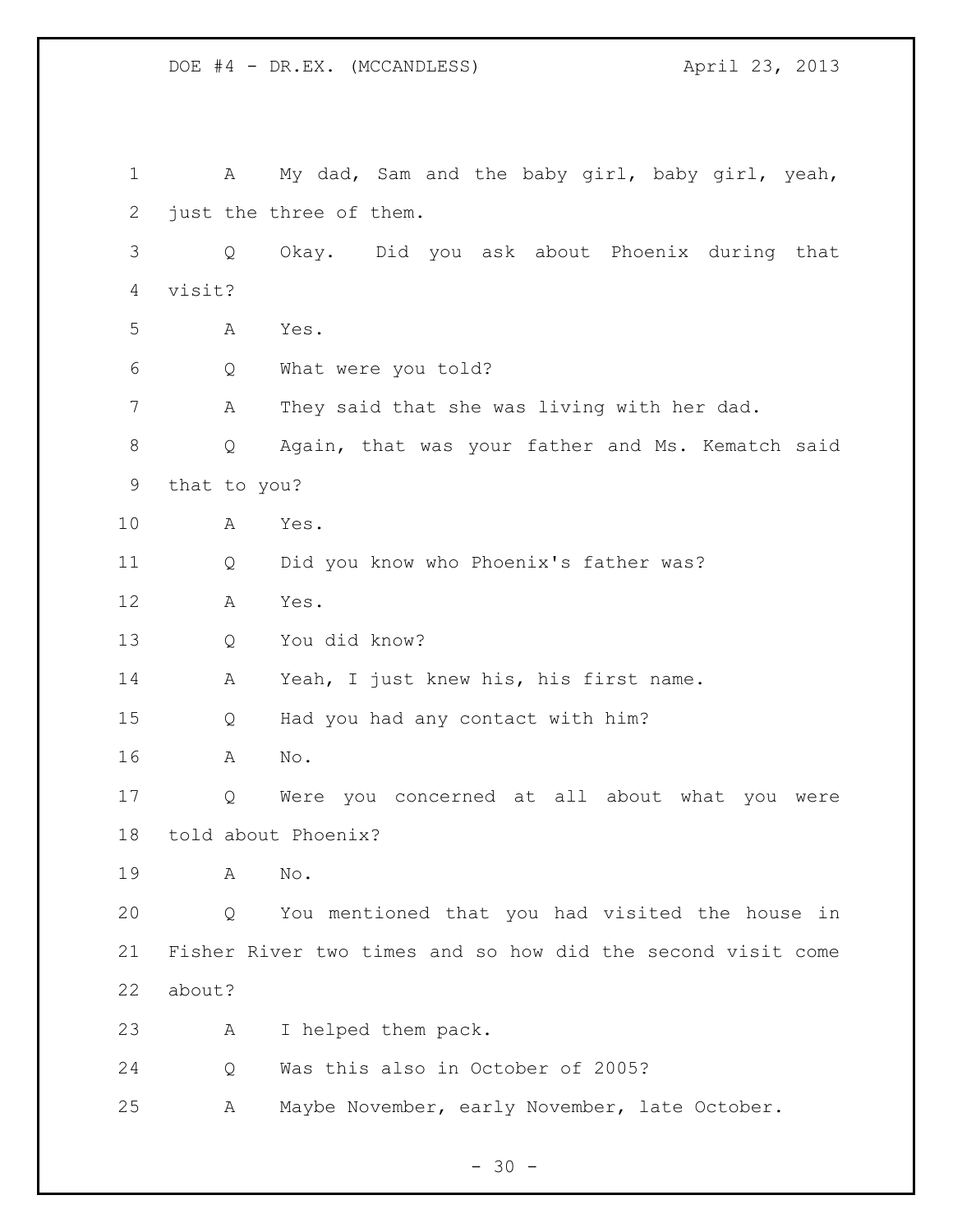Q How long did you stay on that occasion?

A Overnight.

Q One night?

A Yes, one night.

Q And the purpose of your visit that time?

A Was to help Samantha pack.

Q Who was in the house on that occasion?

8 A Myself, my son, Sam and the baby girl.

 Q Okay. I take it your father was, you're not, your father was not there?

11 A No, he was -- we, when they came and picked me up, out here in the city, on the way out of the city, we had dropped him off at the Seven Oaks Hospital, because he was, he wasn't feeling well.

 Q So the intention was for you to go out with your father and Ms. Kematch?

 A Yes, but we dropped him off at the Seven Oaks Hospital.

 Q So you were there to pack; did you get a good look at the house?

A Yes.

 Q And did you see anything that jumped out at you about the house?

A No, I only stayed on the main floor.

Q You didn't go in the basement?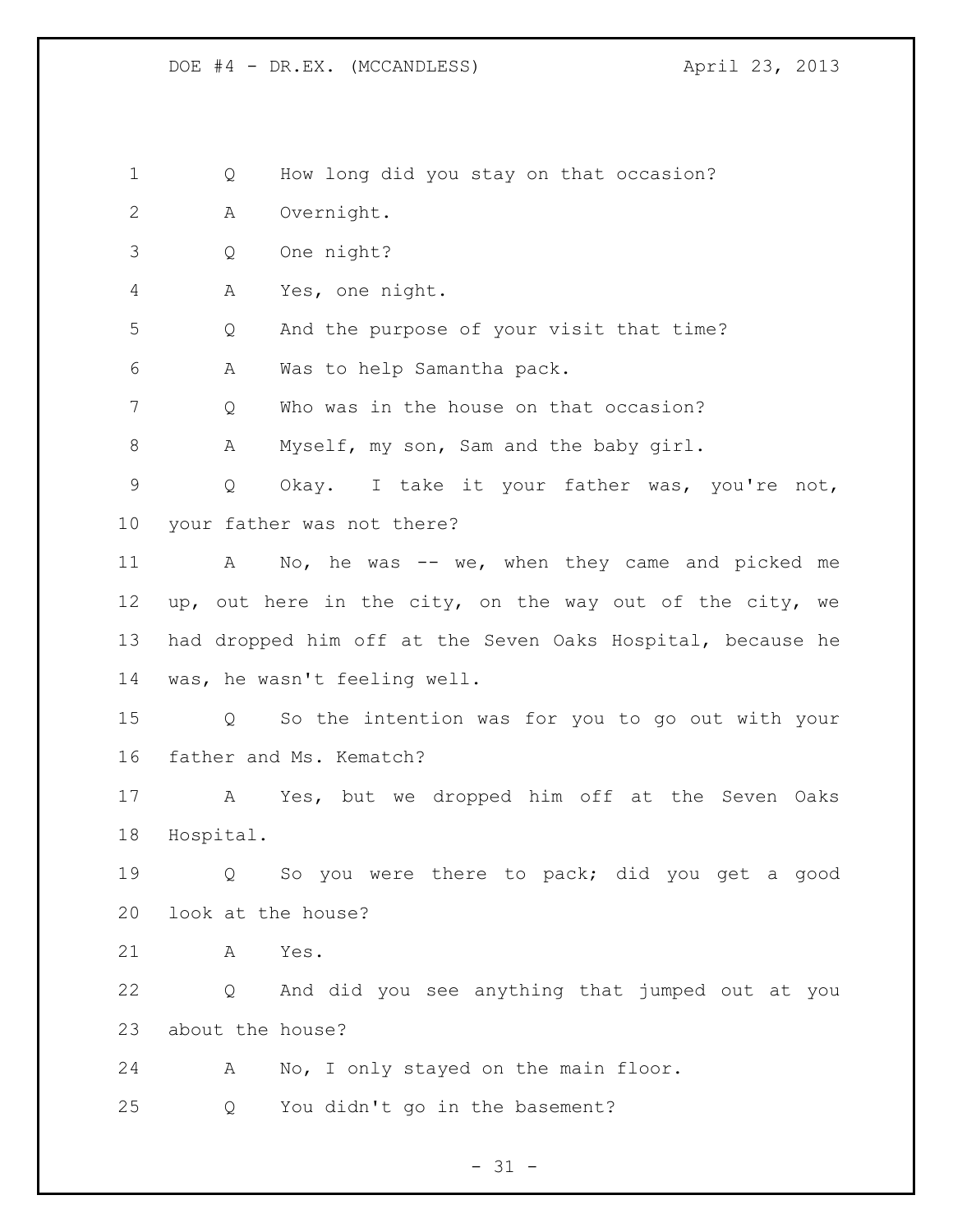| 1            | Α                 | No, when I walked into the house, it felt cold.   |
|--------------|-------------------|---------------------------------------------------|
| $\mathbf{2}$ | Q                 | What was Ms. Kematch like during that visit?      |
| 3            | Α                 | She was, she was smoking drugs.                   |
| 4            | Q                 | What kind of drugs?                               |
| 5            | Α                 | She was smoking crack.                            |
| 6            | Q                 | How many times did you see that?                  |
| 7            | Α                 | A few times that night.                           |
| $\,8\,$      | Q                 | Were you aware she was pregnant at the time?      |
| $\mathsf 9$  | A                 | Yes, she told me not to tell my dad.              |
| 10           | Q                 | Did you raise any concerns with her<br>that<br>at |
| 11           | point?            |                                                   |
| 12           | Α                 | $\mathrm{No}$ .                                   |
| 13           | Q                 | Did you question her about her use of crack while |
| 14           | she was pregnant? |                                                   |
| 15           | A                 | Yes, I just told her she shouldn't do it, that it |
| 16           | was wrong.        |                                                   |
| 17           | Q                 | How did she respond?                              |
| 18           | Α                 | She didn't say nothing.                           |
| 19           | Q                 | Had you known her to do crack prior to that?      |
| 20           | A                 | I heard about it, but I didn't ever see her do    |
| 21           | it.               |                                                   |
| 22           | Q                 | Did you consider calling CFS after what you saw?  |
| 23           | Α                 | No, because I didn't want my little, little baby  |
| 24           |                   | girl growing up in CFS.                           |
| 25           | Q                 | So when you say "baby girl", you're referring to  |

- 32 -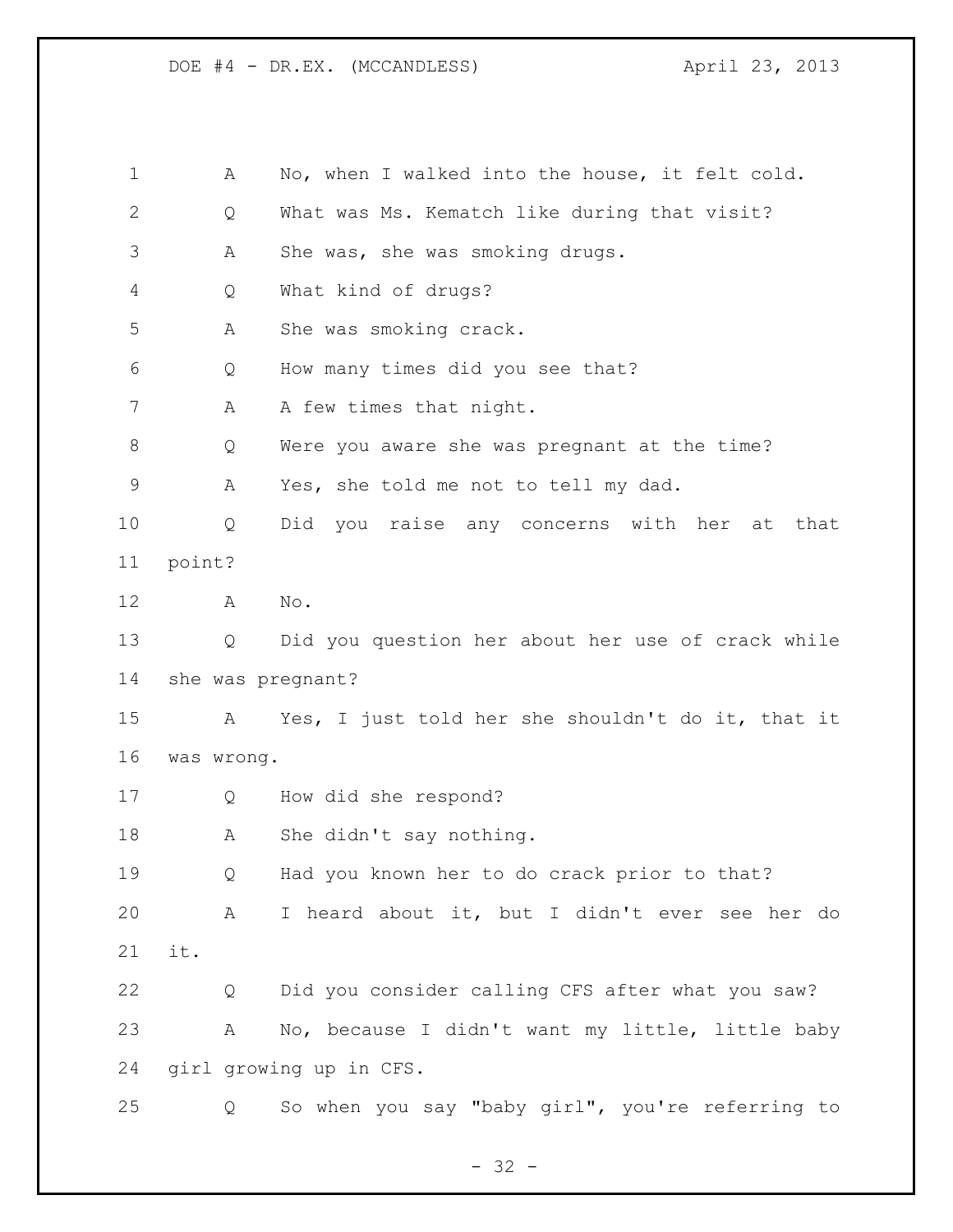| $\mathbf 1$  |              | your father and Ms. Kematch's daughter that was there?     |
|--------------|--------------|------------------------------------------------------------|
| $\mathbf{2}$ | Α            | Yes.                                                       |
| 3            | Q            | So I take it you didn't contact CFS about that?            |
| 4            | Α            | (Inaudible).                                               |
| 5            | Q            | Did you ask about Phoenix during that visit?               |
| 6            | A            | No, because a couple weeks before, I asked about           |
| 7            |              | her and they told me she was living with her dad.          |
| 8            | Q            | Now, after Ms. Kematch and your father moved out           |
| 9            |              | of the house in Fisher River, do you know where they went? |
| 10           | А            | They came and stayed in my house in the city for           |
| 11           | two weeks.   |                                                            |
| 12           |              | THE COMISSIONER: And when, in time, was that?              |
| 13           |              | THE WITNESS: In November of 2005.                          |
| 14           |              |                                                            |
| 15           |              | BY MS. MCCANDLESS:                                         |
| 16           | Q            | Who came to stay with you?                                 |
| 17           | A            | Sam, my dad and the baby girl.                             |
| 18           | Q            | How was your father during that visit?                     |
| 19           | Α            | He used to cry at nights and say he was in pain.           |
| 20           | Q            | So you asked him about why he was crying?                  |
| 21           | Α            | No. Well, he said he, it was because of the pain           |
| 22           | in his legs. |                                                            |
| 23           | Q            | Did you ever ask Ms. Kematch about what was going          |
| 24           |              | on with your father?                                       |
| 25           | Α            | No.                                                        |

- 33 -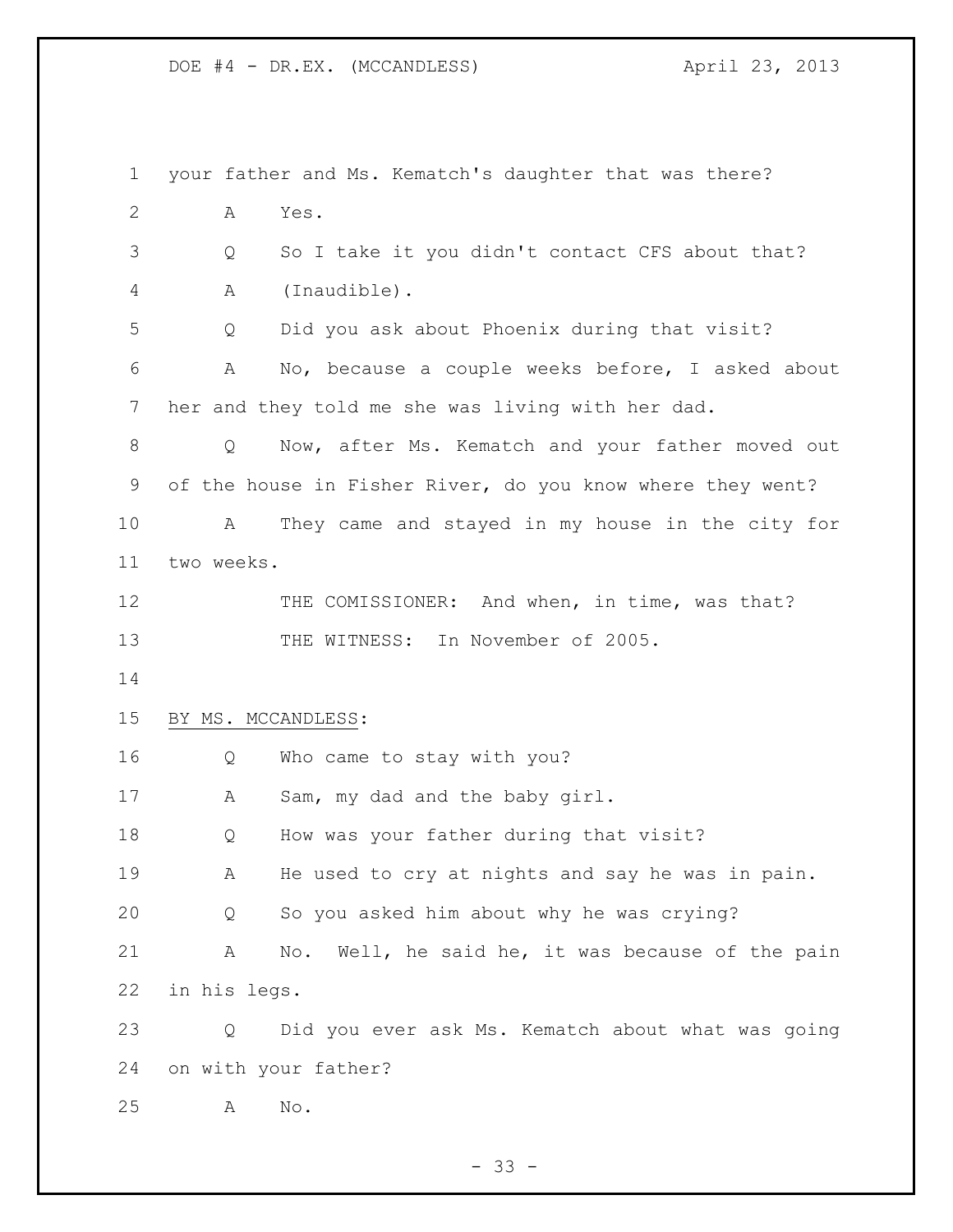Q How did Ms. Kematch seem during that visit? A Quiet. Q Was that a change? A Somewhat. Q Was there anything about the way your father and Ms. Kematch was acting, were acting, during that time, that caused you concern? 8 A No. Q Did you ever ask Ms. Kematch or your father about Phoenix? A No, because a couple weeks before that, I had asked them and she said she was living with her dad. Q You said they stayed at your place for a couple weeks? A Yes. Q Do you know where they went after that? 17 A After that, they stayed with SOR 9. Q Did you continue to have contact with them after they moved out of your house? A Yeah, some contact. Q How often did you see them? A I don't know, not too often. Q Now, the Commission has heard evidence that in early 2006, Ms. Kematch and your father moved back into an apartment on 747 McGee; did you visit that apartment?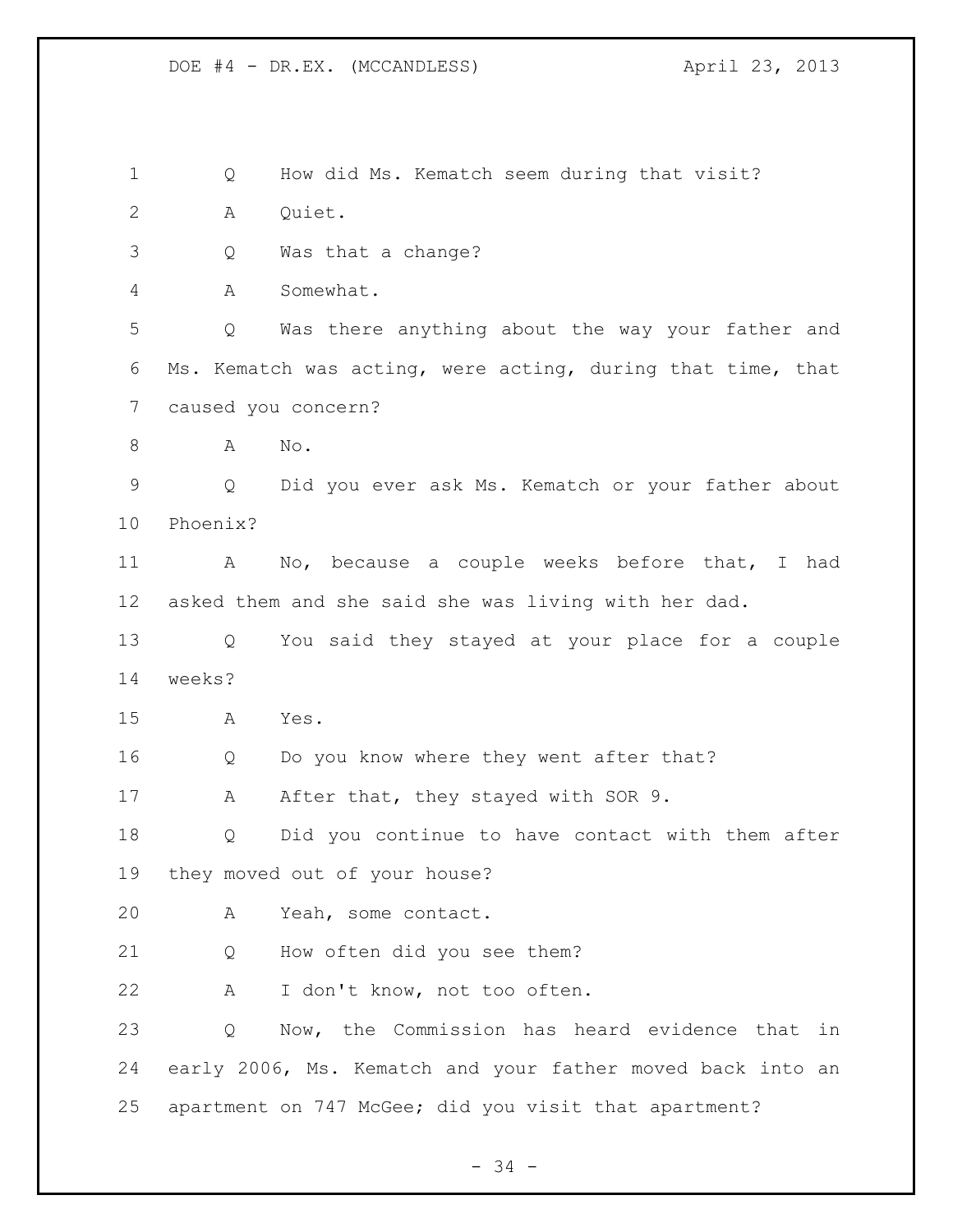1 A Yes, I have. Q Do you recall how often you visited that apartment? A No, I don't remember how often. Q At that point, did your father and Ms. Kematch have a new baby with them? A Yes, they had, they had a baby boy. 8 Q How did Ms. Kematch act towards the new baby? A She was good to him. Q And what about towards the baby girl? A Same. Q Did you ever stay the night at their apartment on McGee? A Yes, the night, the night when, before the investigators came, the Employment and Income Assistance investigators. Q Okay. So I'll ask you some details about that. You mentioned that employment and income assistance investigators came to the apartment on McGee? A Yes. Q And this was in 2006? A Yes. Q Were you present in the apartment that day? 24 A That morning, when they came, I -- they woke me up and asked me where Phoenix was.

 $- 35 -$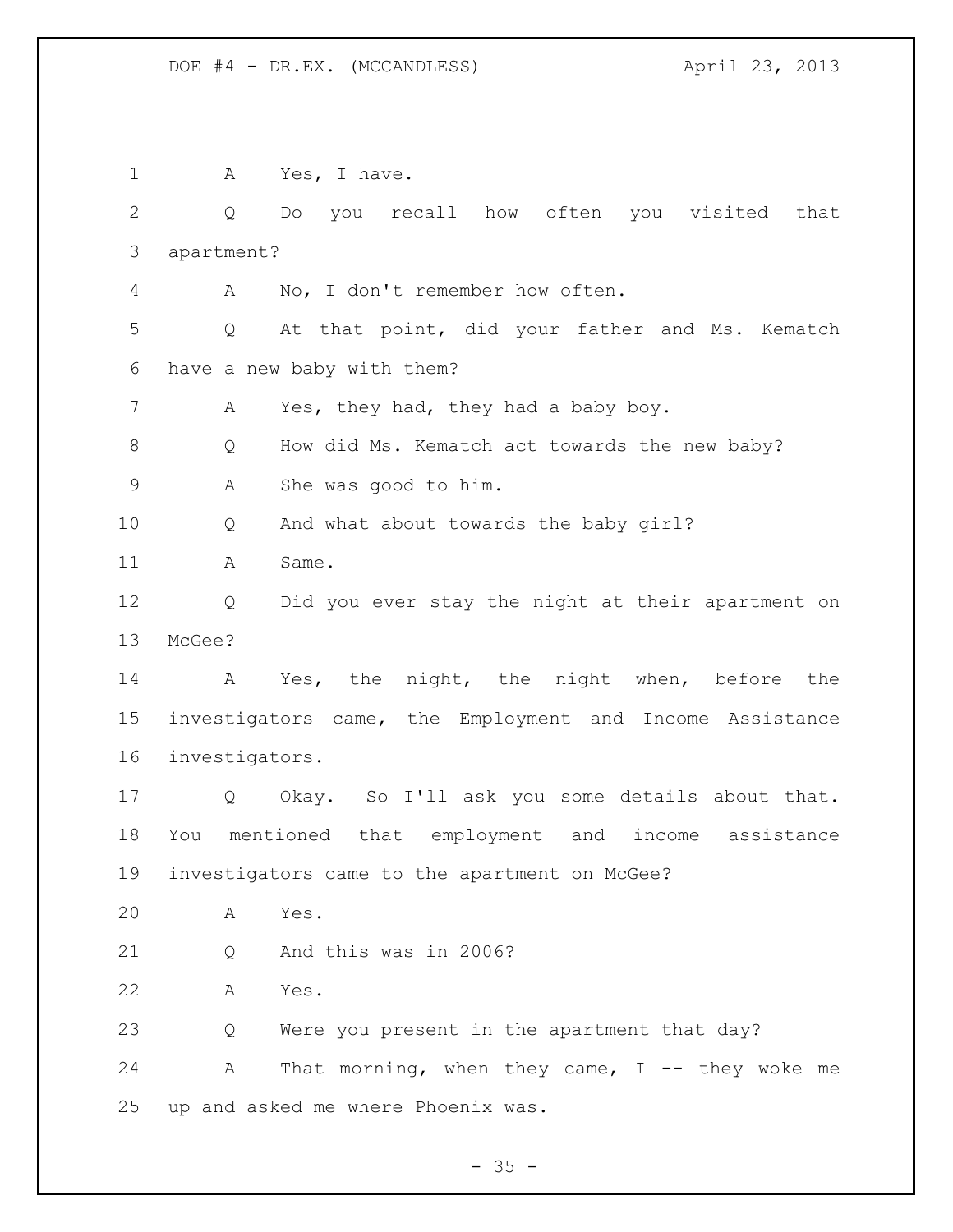DOE #4 - DR.EX. (MCCANDLESS) April 23, 2013

 Q And how did you respond? A I got up and then told them I didn't know. THE COMISSIONER: What, what, what was it they asked her? 5 MS. MCCANDLESS: Where Phoenix was. THE COMISSIONER: The investigators asked you that? 8 THE WITNESS: Yes. BY MS. MCCANDLESS: Q Did you hear them speak to your father and Ms. Kematch about Phoenix? 13 A No, I had gotten up and got ready and left. Q Did you question your father or Ms. Kematch about where Phoenix was? A Did I question them? Q Correct. 18 A No, I had -- they didn't -- I left that 19 afternoon. They call, my dad called me -- no, Sam called me and asked me if I knew anybody that had a little girl, about the age of five. Q Did she say why she wanted to know that information? A Because they said that she, they couldn't get Phoenix down to the city in time to, to see the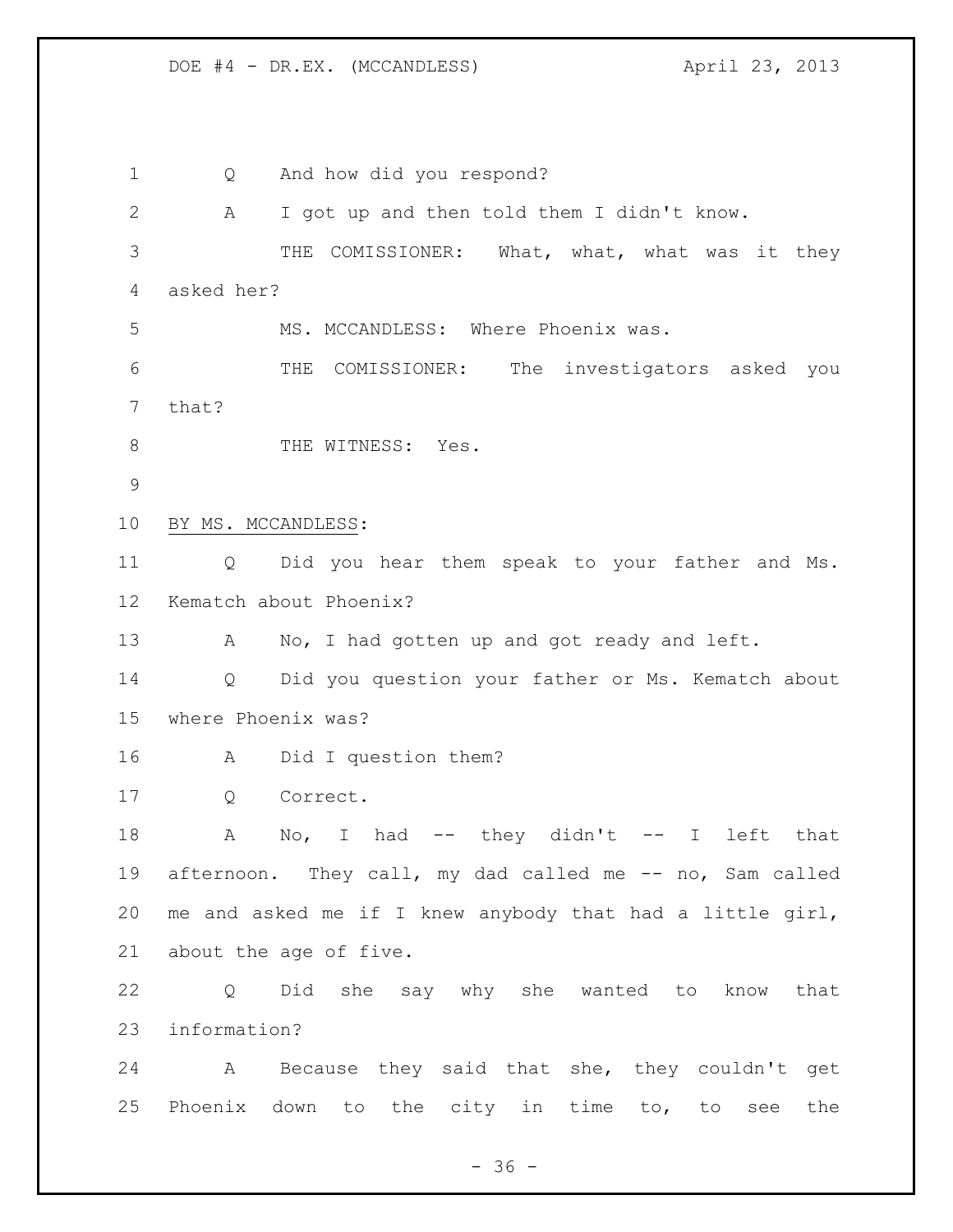investigators.

| 2           | Q                  | What did you tell her?                             |
|-------------|--------------------|----------------------------------------------------|
| 3           | Α                  | No, I didn't know anybody with a little girl.      |
| 4           | Q                  | Were you suspicious about anything at that point?  |
| 5           | Α                  | No, I, because I had dropped off my son and went   |
| 6           |                    | out with some friends.                             |
| 7           | Q                  | You had dropped off your son where?                |
| 8           | A                  | With his dad.                                      |
| $\mathsf 9$ | Q                  | Did you have any contact with your father after    |
| 10          |                    | the investigators had come to his apartment?       |
| 11          | А                  | Yes, that night, he had called me and asked me if  |
| 12          |                    | I could pick up my -- pick baby girl and baby boy. |
| 13          | Q                  | Did you ask him why?                               |
| 14          | A                  | No, I didn't. I told him that I, that I couldn't   |
| 15          |                    | and he said that Sam had been arrested.            |
| 16          | Q                  | Did he tell you what she had been arrested for?    |
| 17          | Α                  | No.                                                |
| 18          | Q                  | Did you ask him?                                   |
| 19          | Α                  | No.                                                |
| 20          |                    | Q So he asked you if, if you could come pick up    |
| 21          |                    | baby girl and baby boy and what did you respond?   |
| 22          | A                  | I told him I couldn't because I had started        |
| 23          | drinking that day. |                                                    |
| 24          |                    | Q Did you have any contact with your father after  |
| 25          |                    | that conversation?                                 |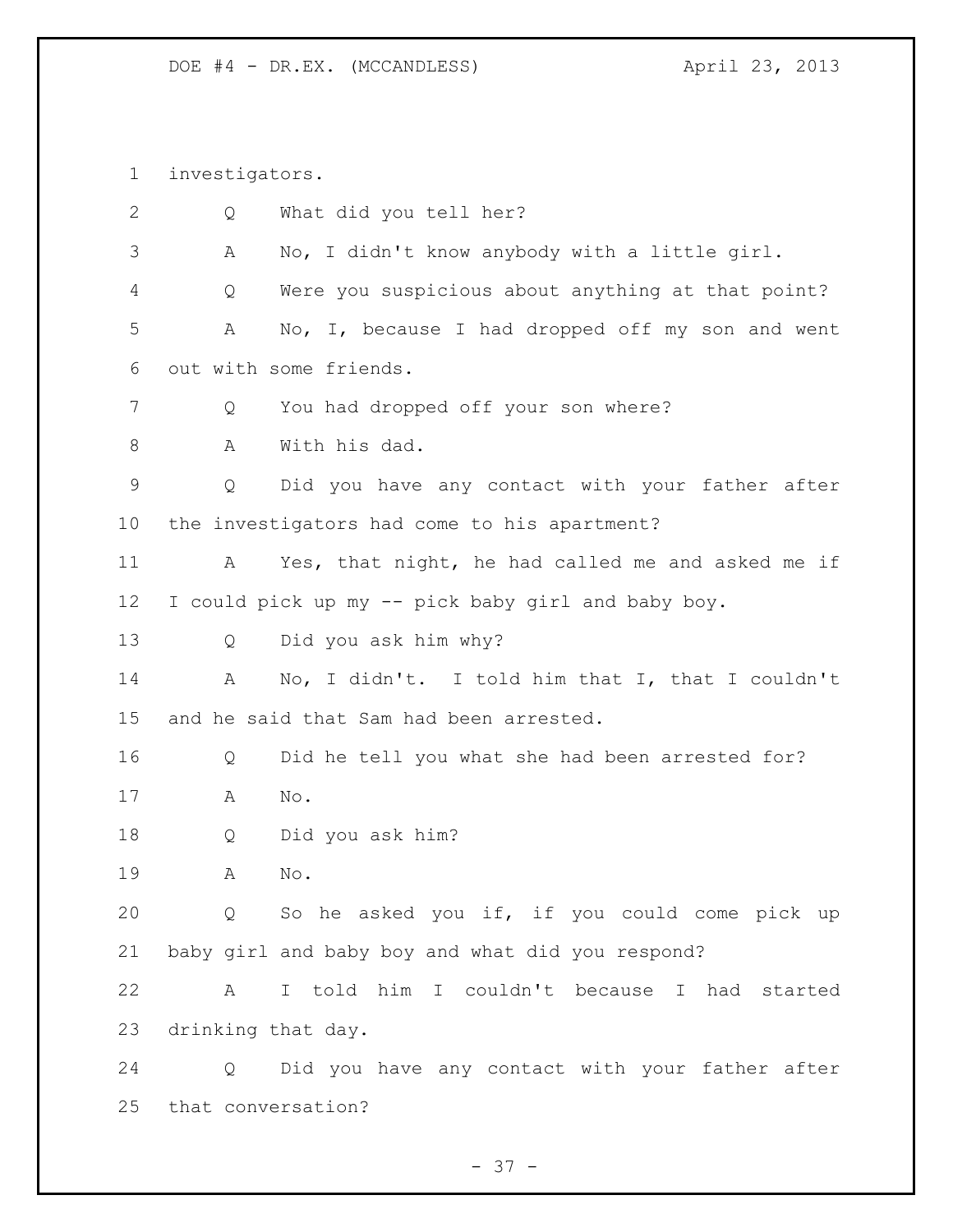A No. Oh, well, during that conversation, he told me that he had, that he had gotten Amanda to take the babies. Q Did you, at some point, speak to your grandmother about what was going on? A No, not until the next morning, after that day and I called my grandma and asked her what was going on and she told me that my dad had been arrested for murder and she hung up. She was crying on the phone and I called the caretaker and he told me that he had been arrested for the murder of Phoenix. 12 Q You called the caretaker of -- A 747 McGee. Q And he told you that your father had been arrested for the murder of Phoenix Sinclair? A Yes. Q What did you think when you heard that information? A I was shocked. I didn't know what to think. I couldn't think. I didn't know what to do. Q You said you were shocked; why were you shocked? A Because I couldn't believe it, I couldn't believe it. Like I said, he'd just told me weeks earlier that she was living with her dad and summer before, she was living with, like, staying with aunt, like, and all the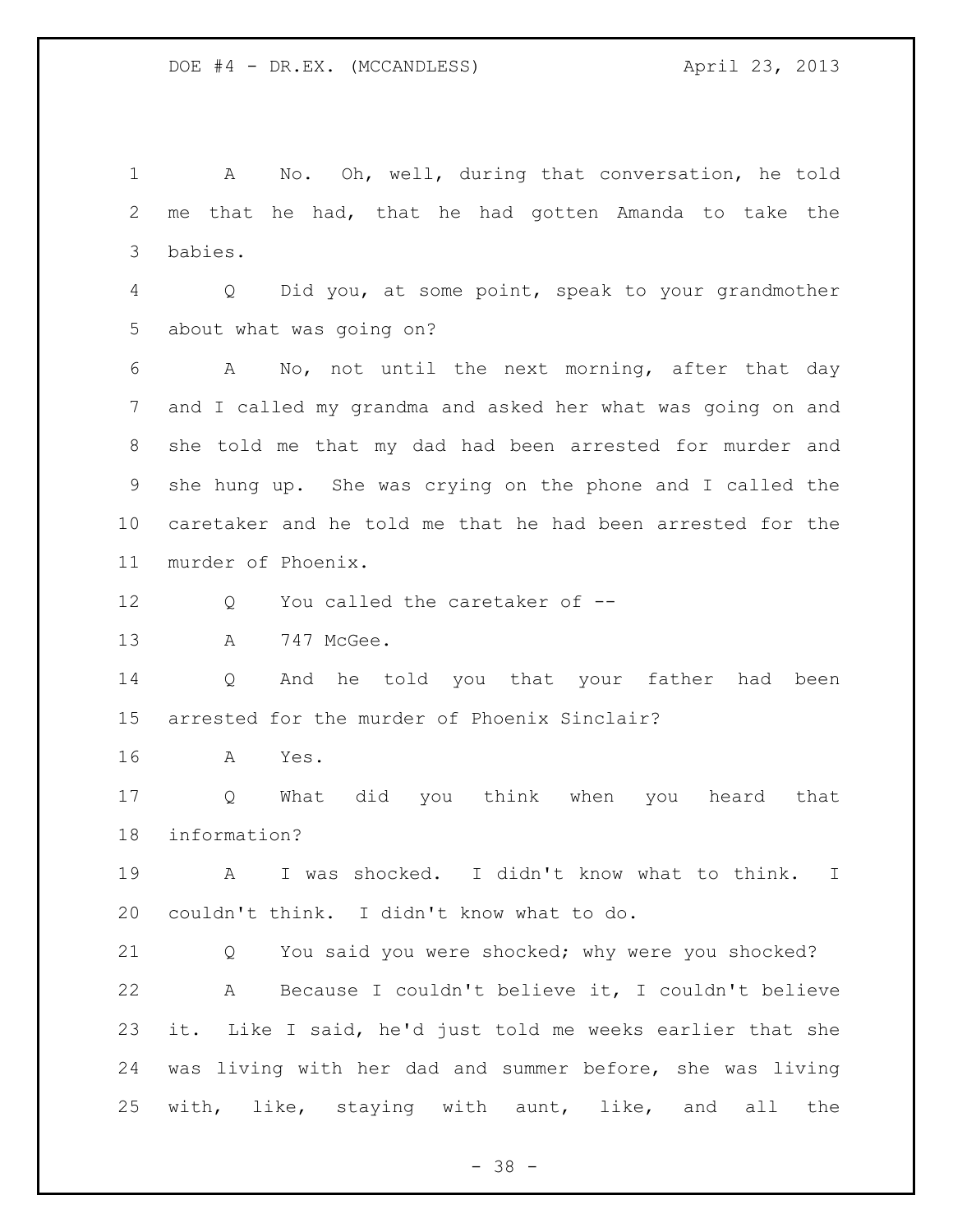DOE #4 - DR.EX. (MCCANDLESS) April 23, 2013  $DOE$   $#4$  -  $CR-EX.$  (GINDIN) explanations they gave seemed legitimate at the time, so ... Q During the time you spent with Phoenix Sinclair, was there an occasion where you suspected she was being abused? A No. MS. MCCANDLESS: Those are my questions for this witness, Mr. Commissioner. THE COMISSIONER: Thank you, Ms. McCandless. Mr. Gindin, are you, are you ready to go, or do you want a break? 12 MR. GINDIN: I can go. 13 THE COMISSIONER: Fine. MR. GINDIN: Good morning, ma'am, my name is Jeff Gindin, I appear for Kim Edwards and Steve Sinclair and I have a few questions for you. 17 THE WITNESS: Okay. CROSS-EXAMINATION BY MR. GINDIN: Q You told us that when you were 16, that, I believe you said you put yourself in care -- A Yes. Q -- is that correct? A Yes. Q And at that time, you had a son and you wanted to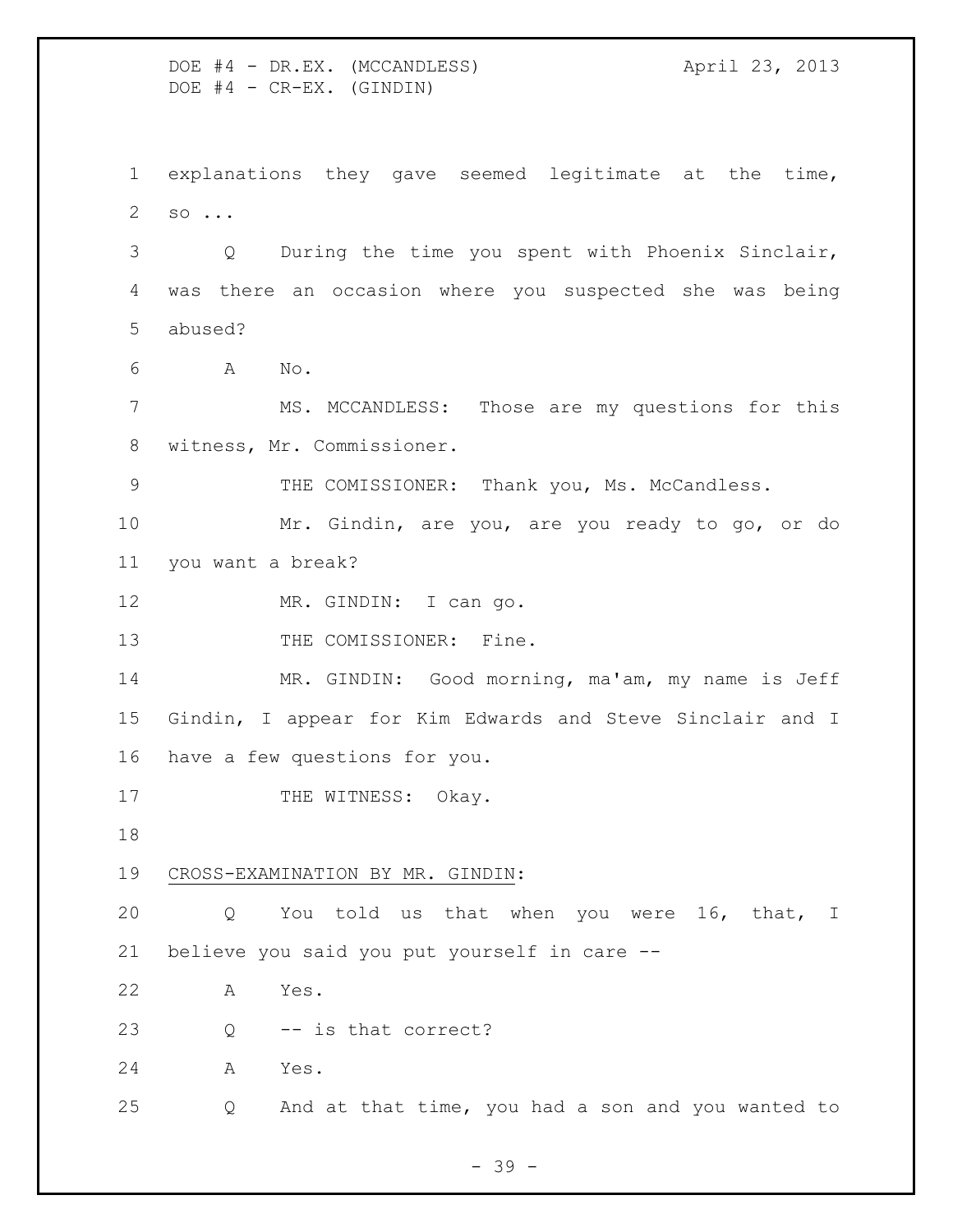make sure that he was okay? A Yes. Q And that experience, you said, was a, a good one? A Yes, I had an awesome worker. Q And was it one particular worker that you had during that period? A Yes. Q And -- A Her name was Cindy (phonetic). Q -- do you recall her name? A Her name was Cindy. 12 Q And you described her as awesome and that was, I 13 presume, one of the reasons that your experience was, was a good one, because you, you got along well with her and she helped you? A Yes. Q Okay. And how long were you connected with Cindy? A She was my worker for maybe six, seven months and then she gave up her job with CFS and got, and I had to get a different worker. Q Okay. And how long did you have the other worker for? A I had lots of different workers. I had my file open for 10 years.

 $- 40 -$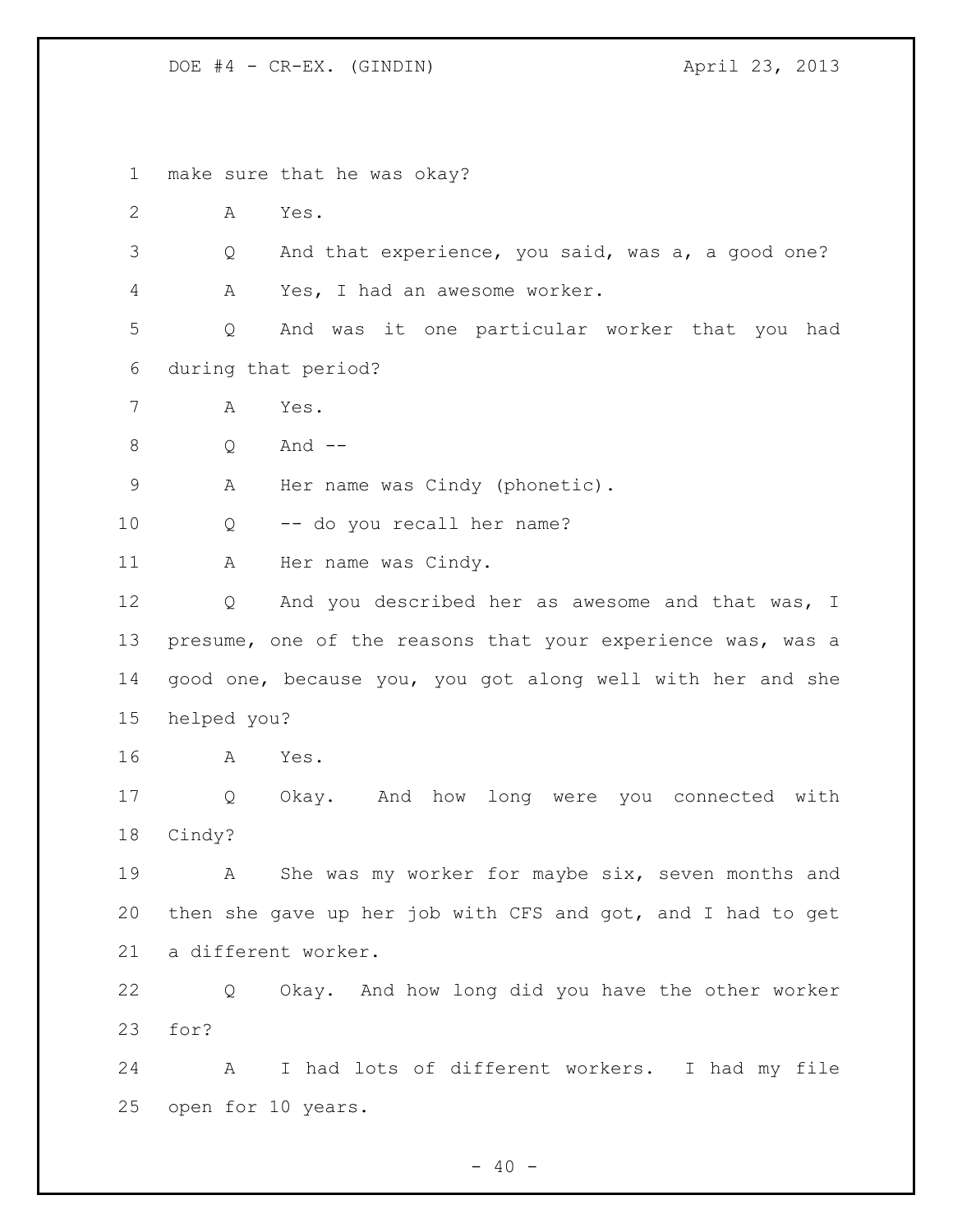Q Oh, I see. And did you have some difficulty with some of the workers? A No. Q But most of the time, you were with this one worker? A Yeah, in the beginning. 7 Q Okay. And you say 10 years, do you mean --8 A After I was, after I turned 18, they thought I needed my file open for support, for, because I was a young mother. Q Um-hum. 12 A Once they were ready to close my file -- Q So you -- A -- my dad was arrested and then they said that they wanted to keep it open for support. Q -- so your father was -- A (Inaudible) -- Q Pardon me? A -- to get some -- Q Go ahead. 21 A -- counselling. Q All right. So your file was open for a long time? A Yes. Q Okay. Now, you also mention that your dad was

 $- 41 -$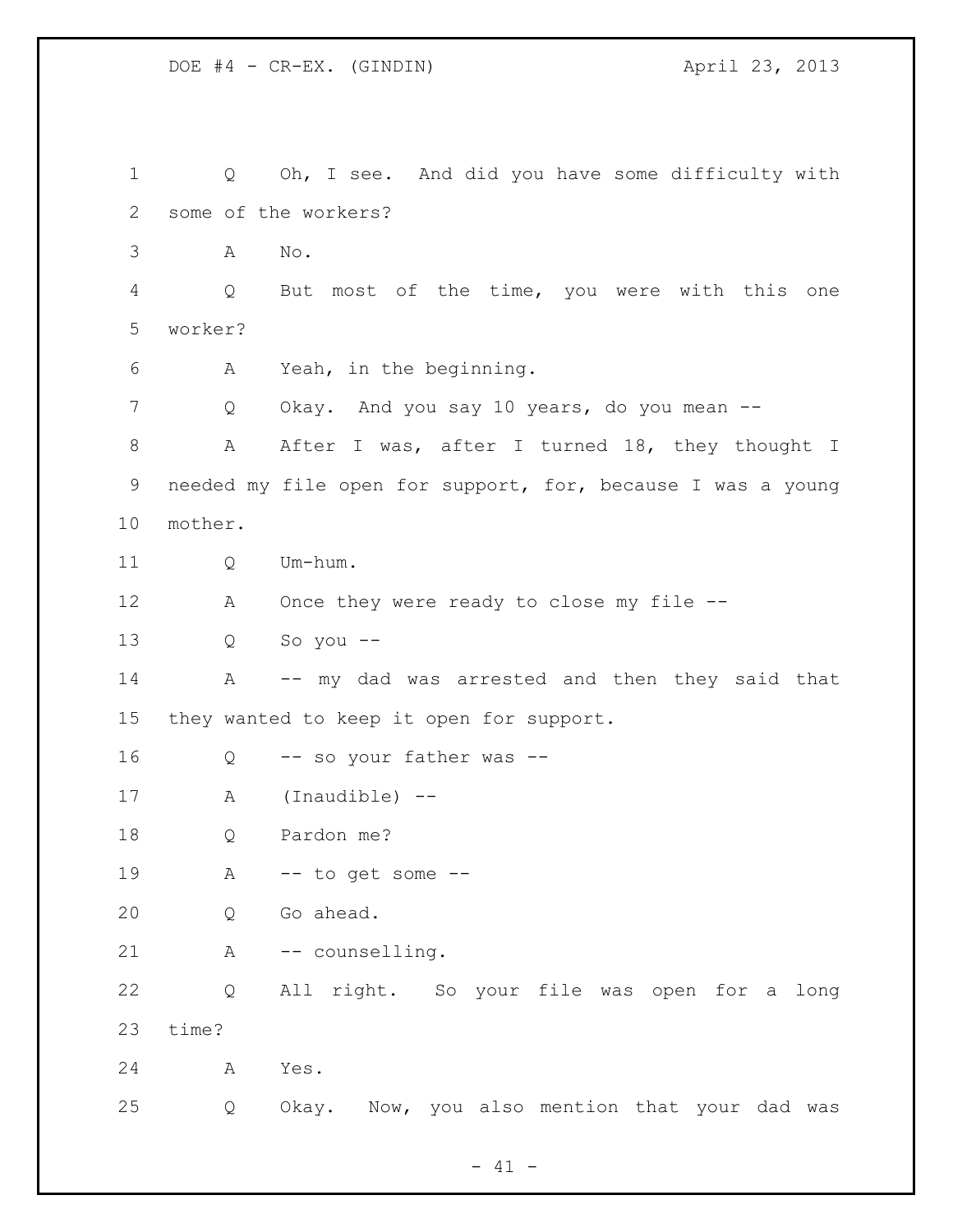violent with you on one occasion? A Yes. Q You talked about how he slapped you in the face? A Yes. Q Do you recall how old you were at that time? A I was about 15 or 16. Q Okay. Did I, did I hear you say that, at the time, you and he were drinking together? A We weren't both drinking together, but we were both drinking at the time. I went to (inaudible) and I asked him for some money and he didn't want to give me money. 13 O Um-hum. 14 A And it got to an argument and then, I guess he slapped me to snap me out of it, I don't know. Q Um-hum. And he was drinking at that time? A Yes. Q And did, did, did you say you were as well? A Yes. Q Okay. Then you were, then you spoke about meeting Samantha and you described her as being weird? A Yeah. Q Okay. Did she show much emotion? A No. Q Is that what you were telling us you found weird?

 $- 42 -$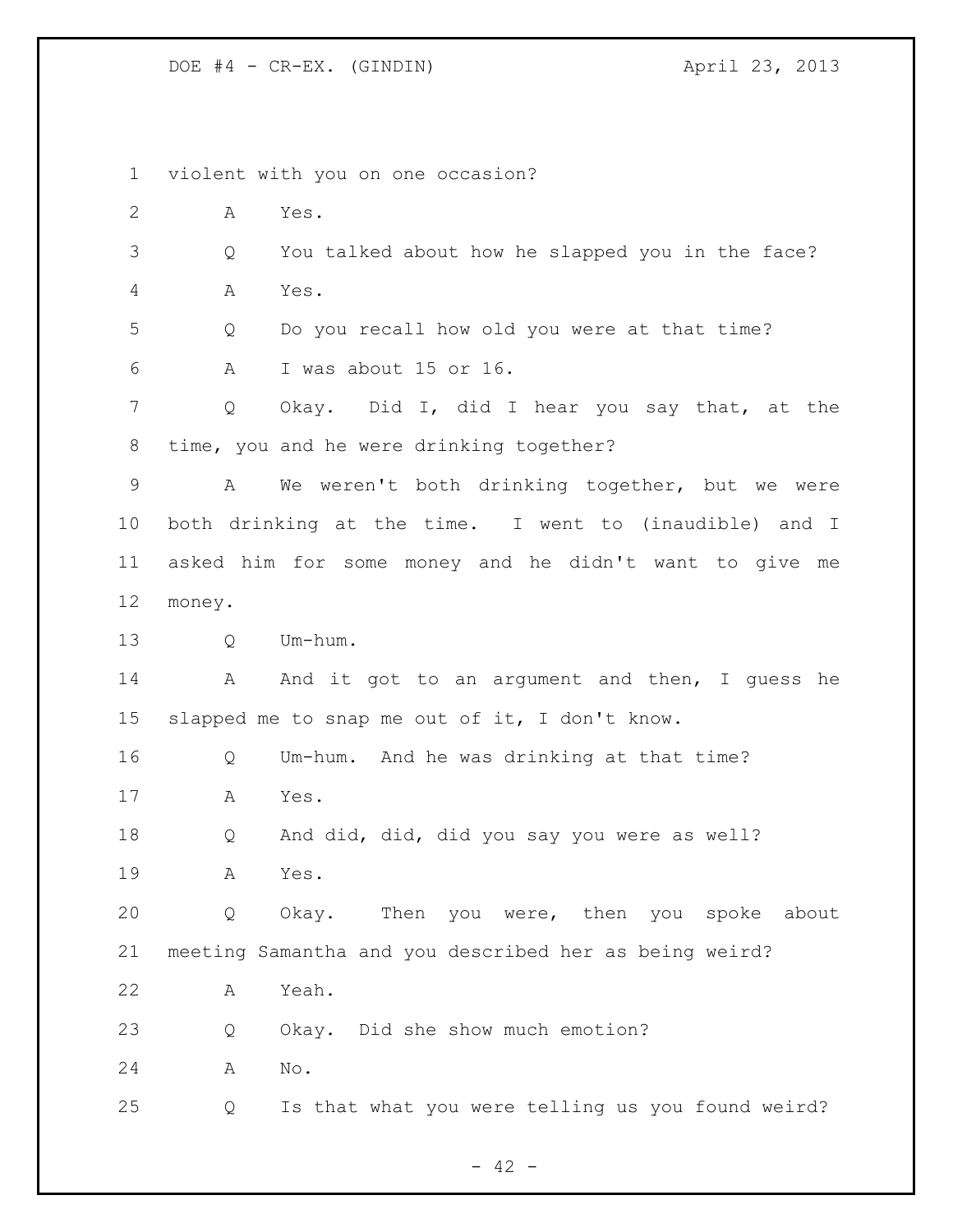A Yeah, she's, yeah, she never showed emotion. She was, like, quiet too. Q Um-hum. And when you met Phoenix, you thought she was a happy little girl, healthy, normal weight and at that time, she was about three, I think you said; right? A Yes. Q You also talked about when you were living on Furby, or at least when they were living on Furby, you mentioned that she, that Phoenix sometimes went to visit her foster mother, Kim; correct? A Yeah, it was, I remember seeing her gone all the time. I -- Q Um-hum. 14 A -- always seen her with her grandma. Q Okay. But you did see her go to visit Kim? A I didn't see her go -- (inaudible) I -- the only time I knew she was there was when I, we picked her up. Q Okay. A Like, I wasn't really close with Samantha or her grandma. Q I see. And how, how do you know she went to visit Kim? Were you there, were you in the car? A No, Bertha, I -- Bertha would come over a lot. She used to come and cook supper at my house, or come borrow some food and --

 $- 43 -$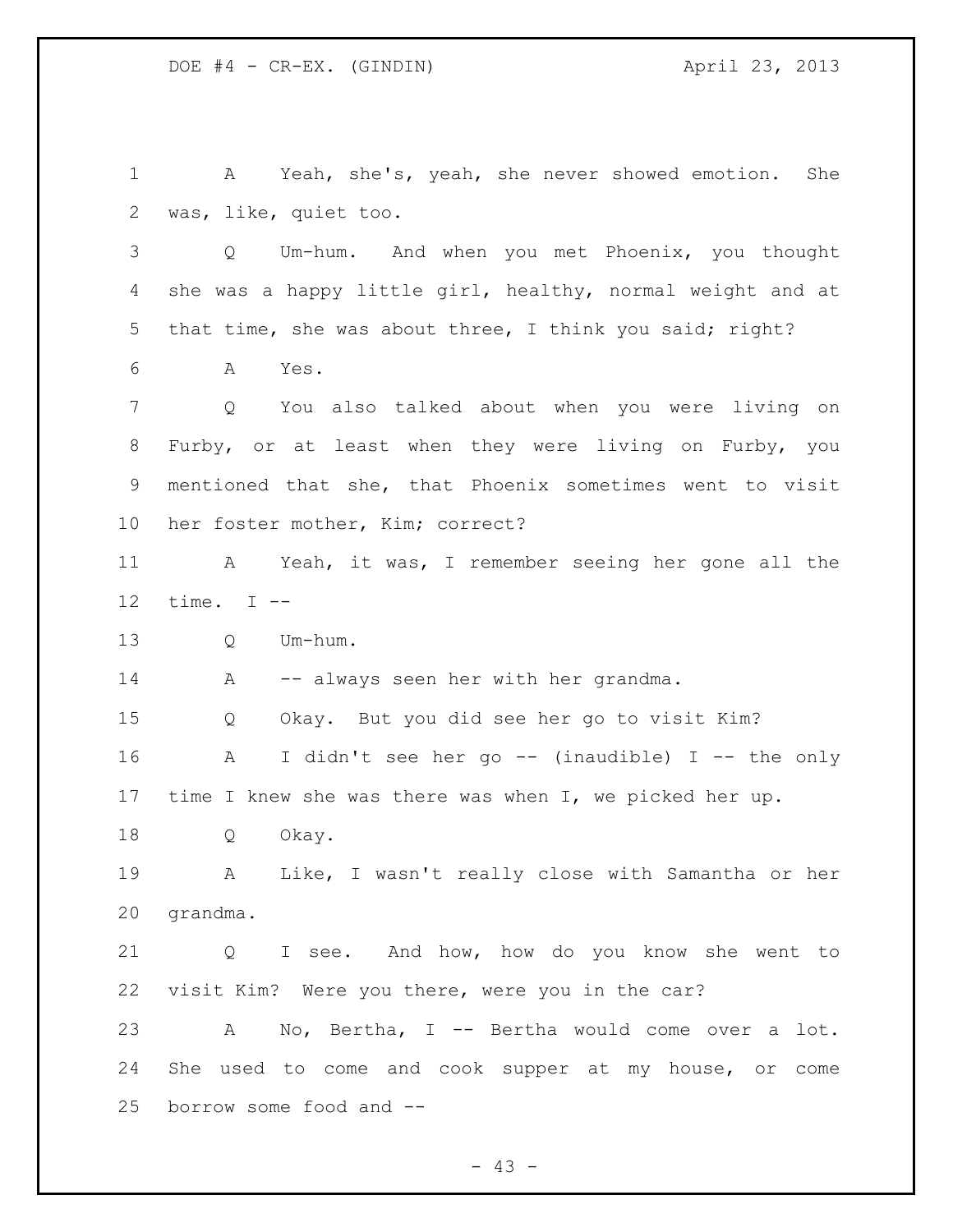Q Um-hum. A -- use my phone, watch some TV. Q Okay. Did you know Kim, her foster mother? A No. Q Okay. Ever see her or meet her? A No. 7 Q Okay. But you were aware of her --8 A Yes. Q -- at the time? And you know that at least on one occasion, you recall, there was a visit between Phoenix and Kim; right? A Yes. Q You then told us about seeing Phoenix on McGee, you noticed that she was quieter? A Yes. 16 Q You noticed that -- some bruises; right? A Yes. 18 Q She seemed thinner; right? A Yes. Q And you noticed that she really wasn't playing a lot? A She was quiet when she played with my son. Q Um-hum. And I think you said you saw bruises on two occasions? A Yes.

 $- 44 -$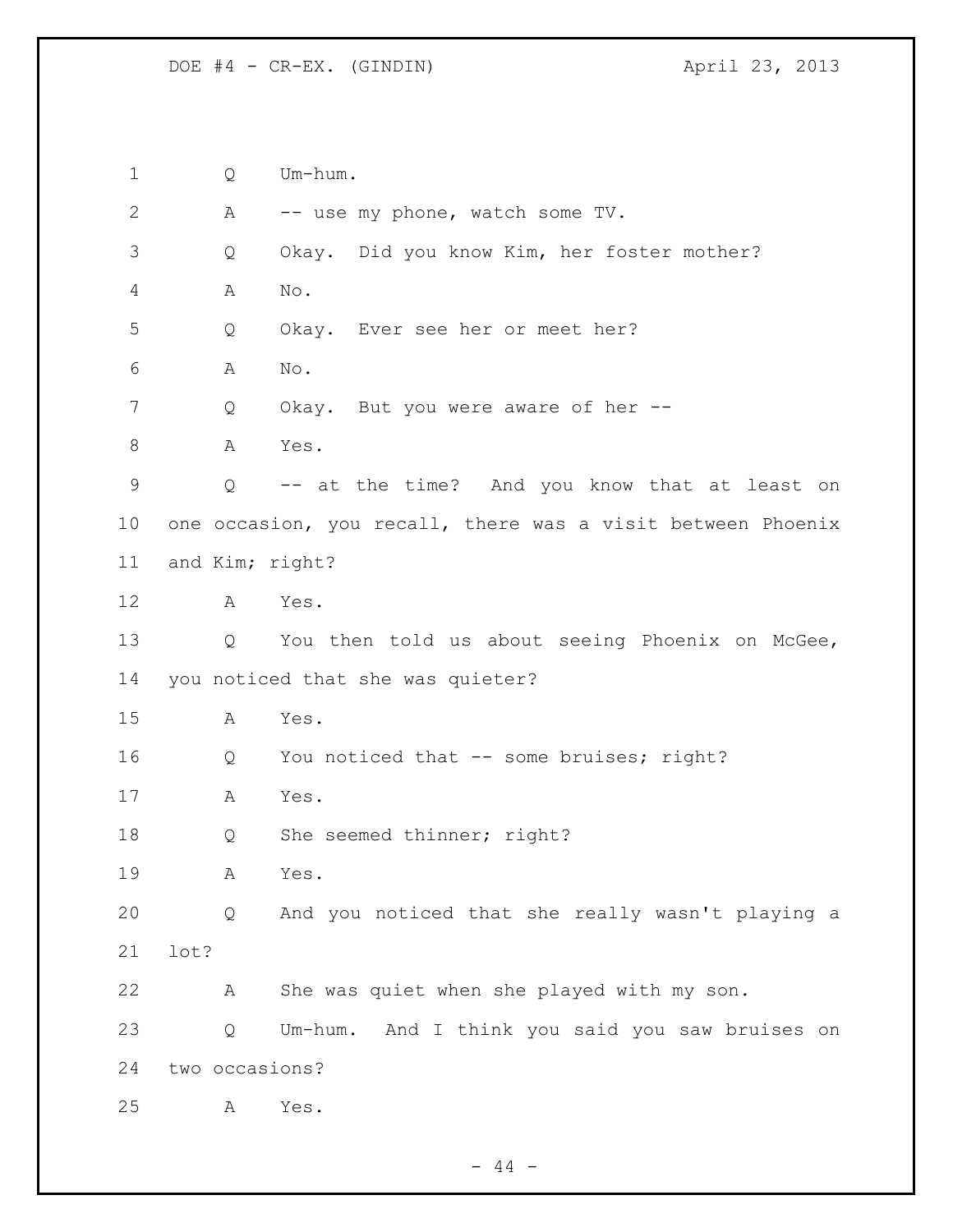1 Q Now, when you saw the bruises, this was after your dad had slapped, slapped you that time you told us about; right? A Yes. Q And I think you were told that a deer jumped in front of the car and Phoenix hit the dashboard? A It wasn't a car, he was a truck driver. Q And did he say that -- A They were driving his semi truck. Q Oh. So he would have been driving his semi truck with, with Phoenix in the car, in the truck? A Yes. Q And a deer jumped out and Phoenix hit a dashboard; is that what he told you? A Yes. Q Okay. And when you saw that bruise, did you think about calling CFS? 18 A Well, they gave me a legitimate answer; right? I 19 didn't think, because it's, you know, like, I have been -- I remember riding in the truck before and it is bouncy and you know -- Q Um-hum. A -- I didn't think to call CFS because -- Q Well, did you consider that, other factors, such as Phoenix being quieter, seeming different, being thinner,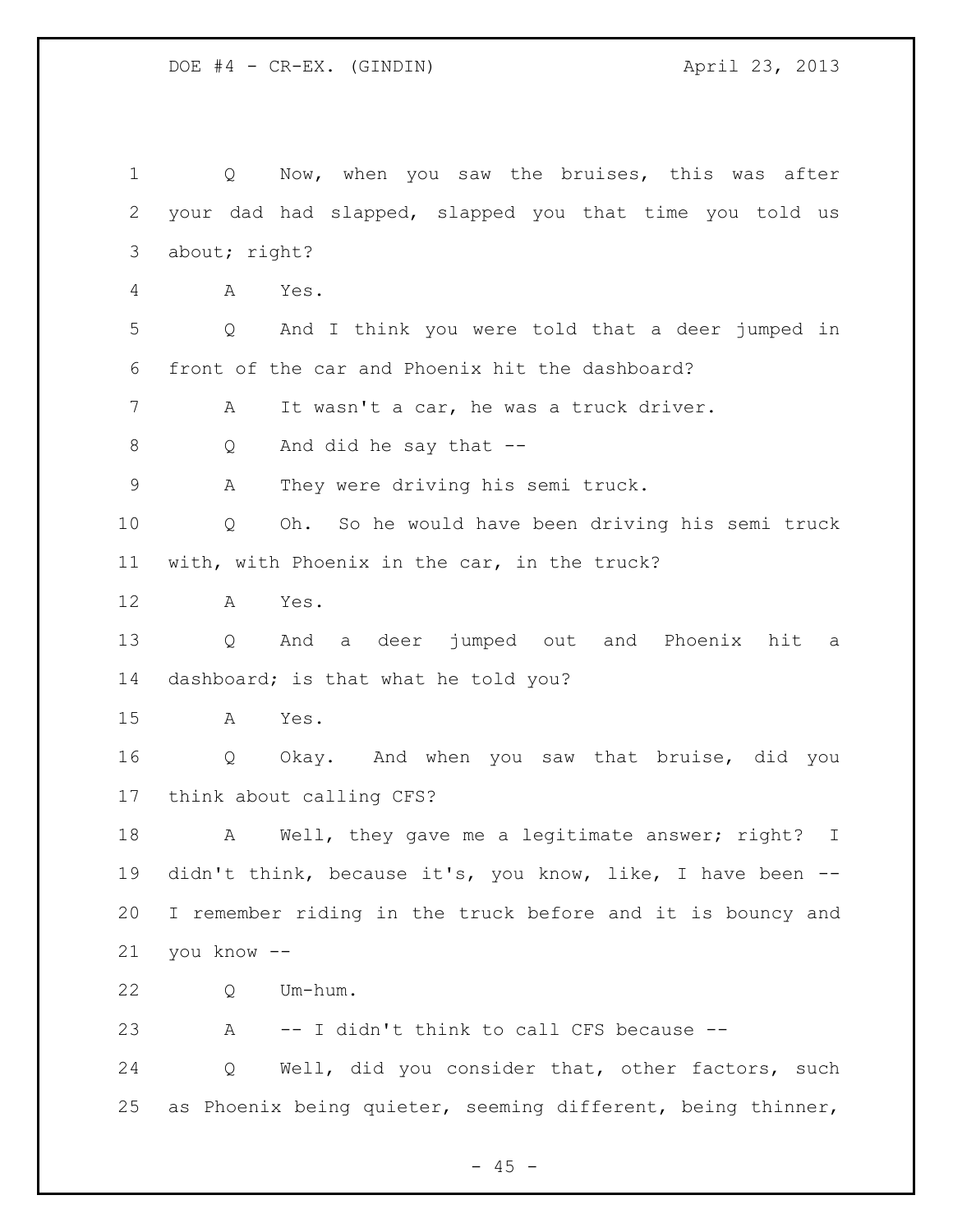seeing --

 A I thought it was maybe because she didn't, you know, see her grandma too, like --

Q Um-hum.

 A -- I think after they he had moved out, Samantha and Bertha didn't talk as much.

 Q Um-hum. Now, I know you, I know you said you didn't call and the question I'm asking you is, did you, did you actually think about it, or consider it?

A No, I didn't think about it, or consider it.

 Q And I ask that because you told us that you had a pleasant experience with CFS, yourself, years earlier and wondering why you didn't consider it, since you did have, according to what you said, pretty good experience with CFS yourself?

A But not everybody's experience is the same.

 Q But you did say that yours was a good one; right? A Yes.

 Q There's a second time that you saw a bruise on Phoenix's arm and you asked about it; correct?

A Yes.

 Q And you got another explanation, which didn't cause you suspicion at the time, you say; right?

A Yes.

Q Okay. You also saw that Phoenix was being kept

 $- 46 -$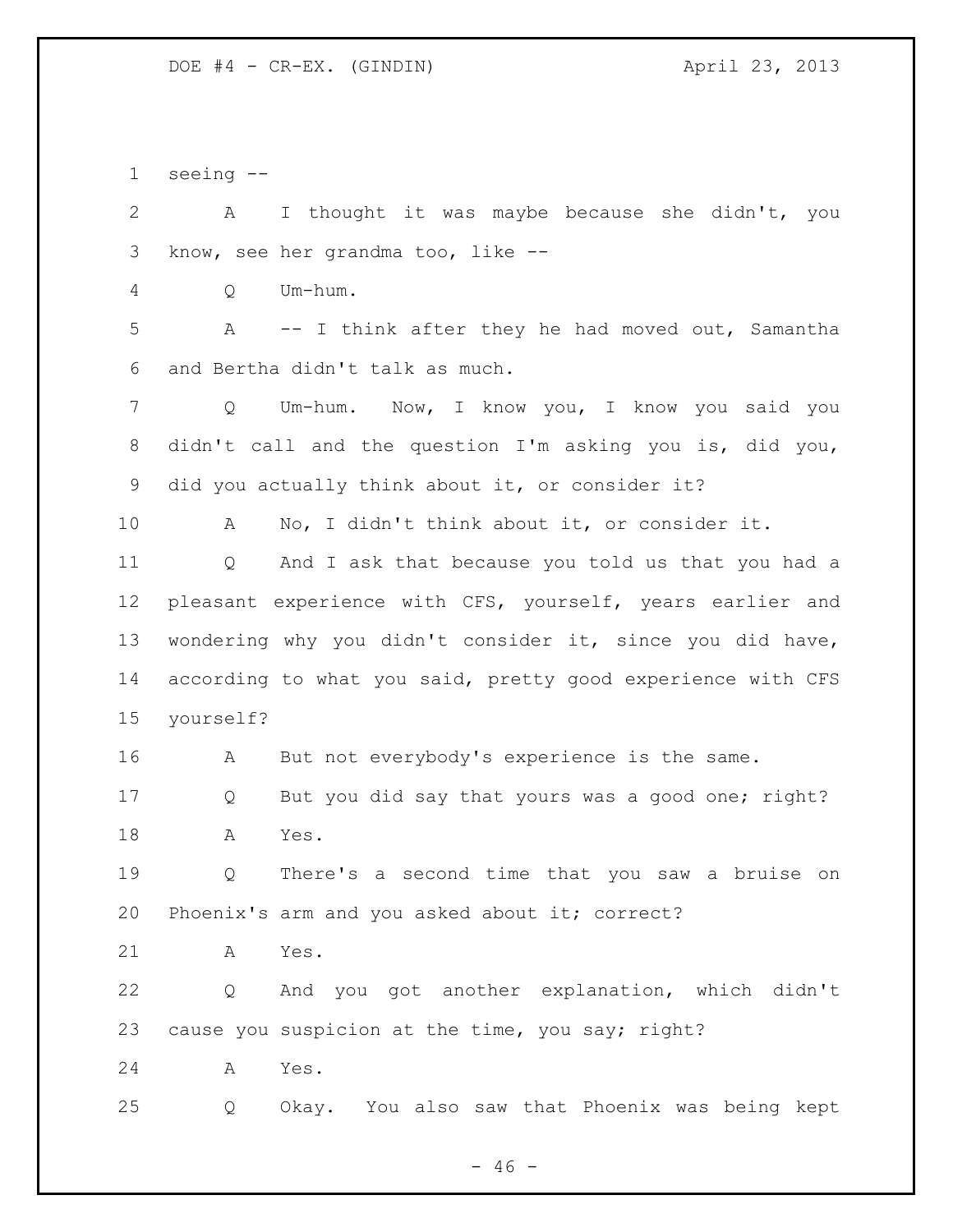in this dark room. The explanation you were given was that she, it was a time out -- A Yes. Q -- right? Did you ever see Phoenix misbehave? A No. Not when I was visiting, but I wasn't there all the time. Q Right. But when you were there, you didn't see that? A No. Q And you noticed, as well, that Phoenix was quiet when Samantha was with her, but different when Samantha wasn't; right? A Yes. Q Now, you told us about July of 2005, that you were picked up and driven to a barbeque? A Yes. 17 Q That was in Fisher River; right? A No. Q No? That was where? A In Winnipeg. Q In Winnipeg? Okay. And Sam and Wes were in the vehicle? A Yes. Q And no one else? A My friend, my friend was over and he gave me and

 $- 47 -$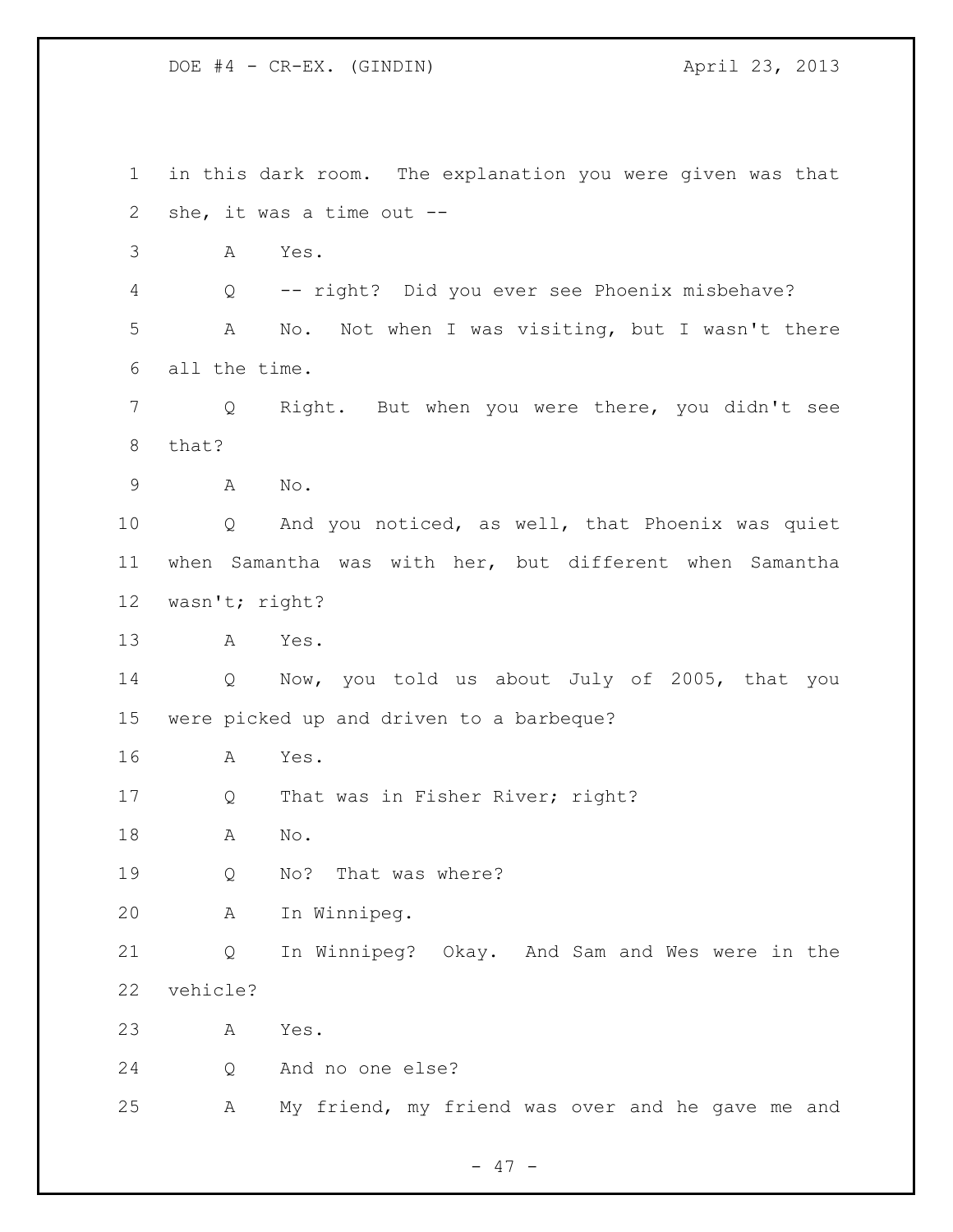my friend a ride to this barbeque. 2 Q No kids in the car though? A No. Q Okay. And you asked about Phoenix, I think you said? A Yes. Q And this time, you were told she was with an aunt in Ontario? A Yes. Q Did you ask why? A No. Q Did you ask for how long? A No. Q Um-hum. You told us that you visited them in Fisher River in October of '05, around Thanksgiving; right? A Yes. Q And you noticed the house was cold; right? A Yes. Q I think that's what you said. And I think you said that -- now, who was there at that time, when you visited the house in Thanksgiving at -- A My dad -- Q Um-hum. A -- Sam and the baby girl. Q Okay. You said that Samantha was smoking drugs?

 $- 48 -$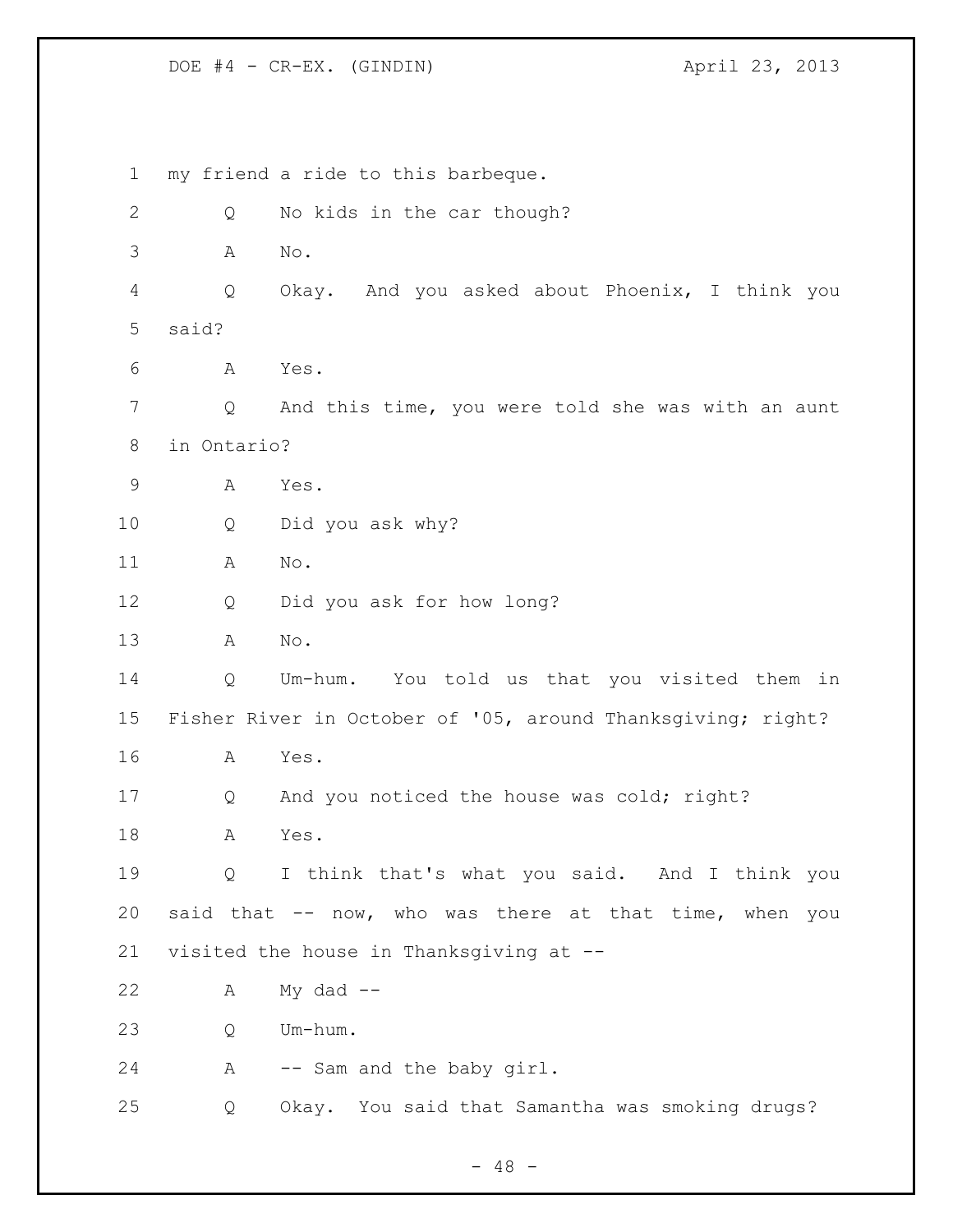A Yes. 2 Q Crack cocaine; right? A Yes, on the visit that I went when I went to go help her pack. Q Are we talking about the same visit at Thanksgiving? A No. 8 Q This is a different visit? A Yes. Q Now, was that after the Thanksgiving visit? A Yes. Q Shortly thereafter? 13 A Yeah, a couple weeks maybe. Q And was that in Fisher River as well? A Yes. Q And that's the time you say you saw her smoking crack? A Yes. Q And who was there then? A Myself, my son and the baby girl and Samantha. Q So she was smoking crack with her baby girl at home? A Yes. Q And your son was there as well? A (Inaudible) I kept the babies in the room.

- 49 -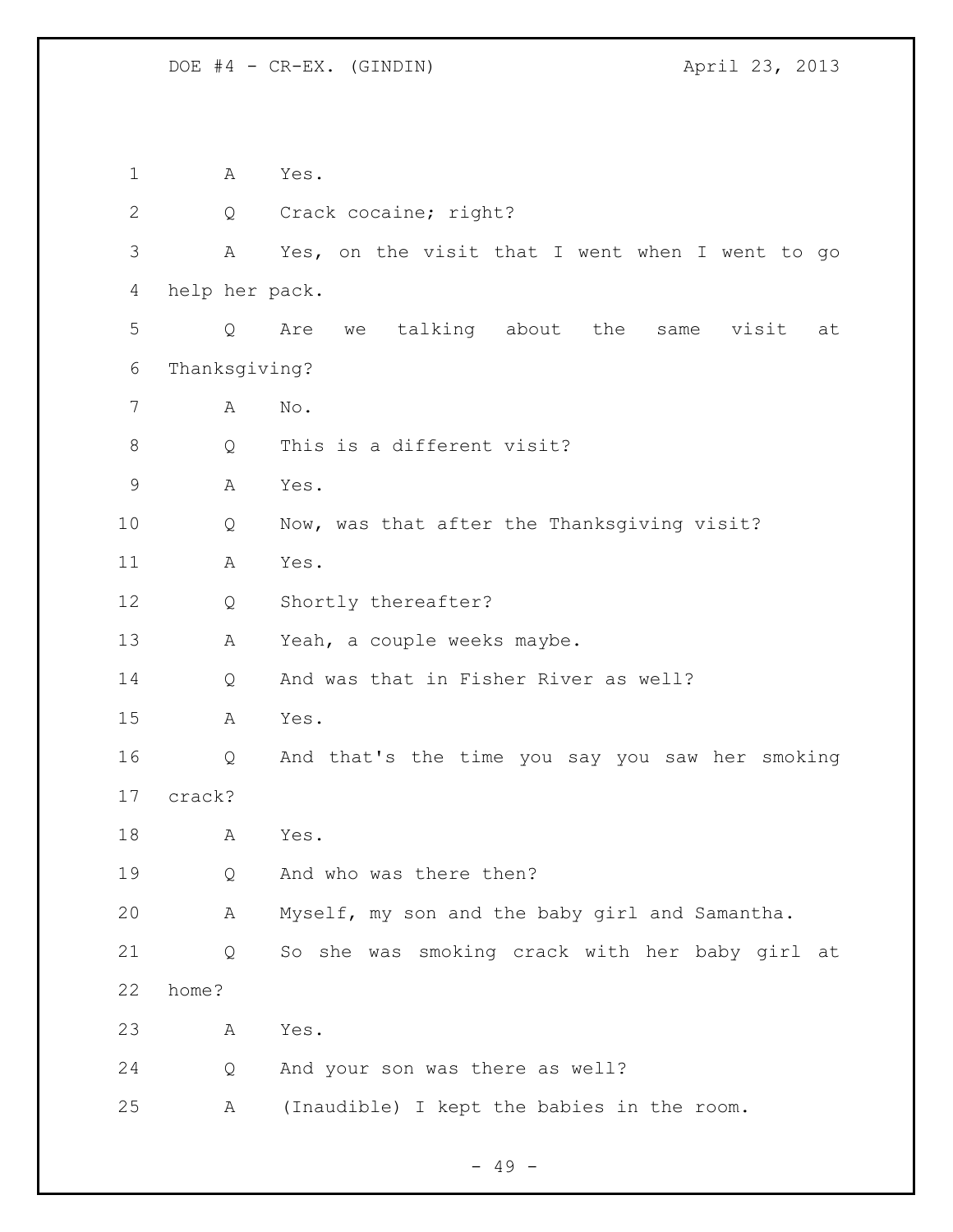Q Okay. And Samantha was pregnant at that time? A Yeah, she went for a ride and she came back and she came back and when I came out, she was sitting in the kitchen, smoking crack. Q Um-hum. Well, did you consider calling CFS at that time? A No, because I didn't want my sister growing up in care. Q I see, okay. A You know, there's other parents that do a lot worse drugs and sometimes some of these parents even sit in 12 the same room as -- but she wasn't, I was keeping the kids in the room with me. Q And you say you didn't want your son -- is that what you said? Growing up in care? A I said my sister. Q Oh, your -- A I didn't do drugs, I don't do drugs, I kept my, you know, my son was okay with me. Q Okay. So you're talking about Samantha's baby girl, when you say -- A Yes. Q -- I didn't want her growing up in care -- A Yes. Q -- right? Did you give it some thought and say,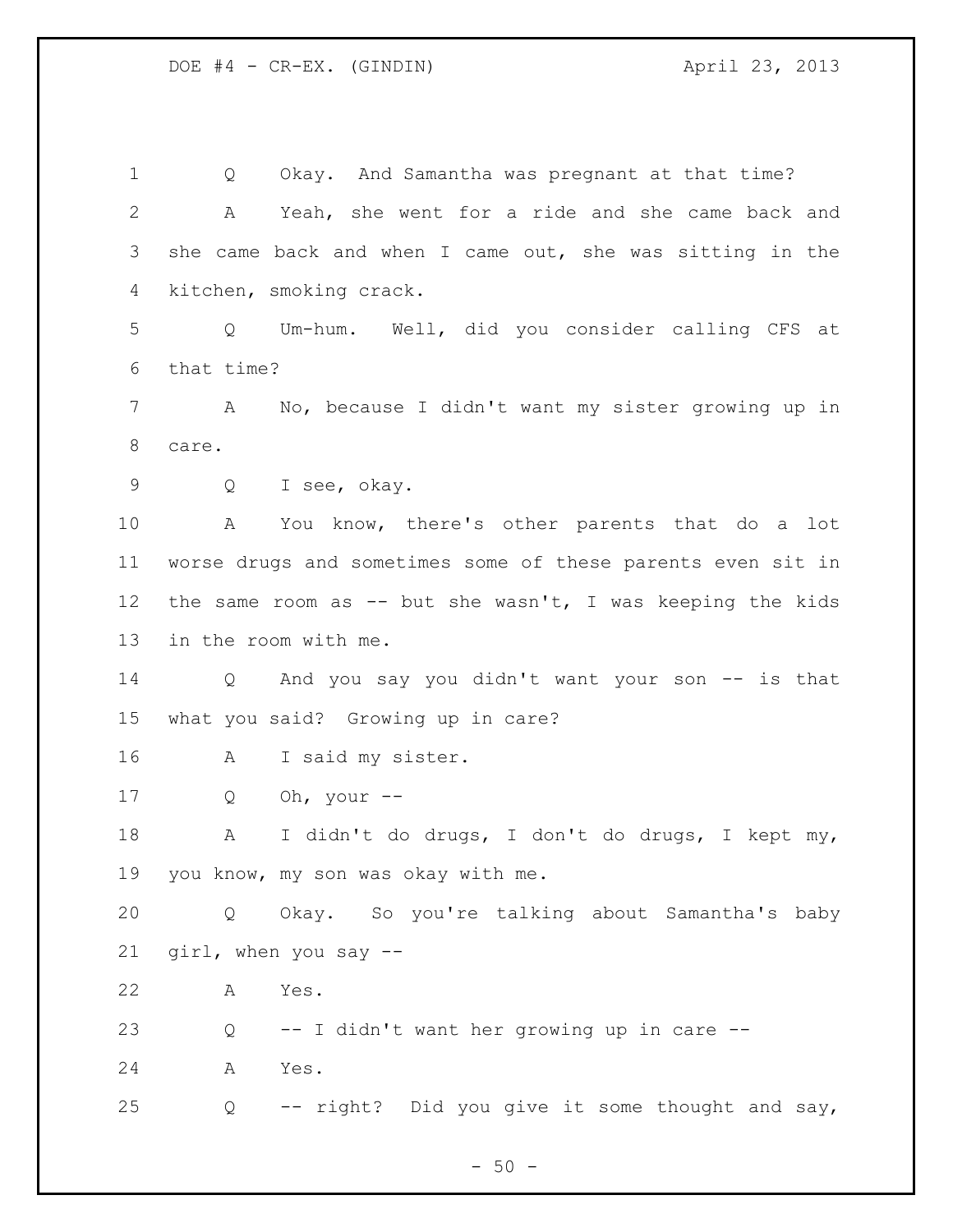DOE #4 - CR-EX. (GINDIN) April 23, 2013

 you know, I should maybe report this? Here's someone smoking crack in front of their baby girl? A Well, she wasn't doing it in front of her. Q But the baby girl was home? A Yes, and I was keeping her in the room. Q And Samantha was pregnant? A Yes. Q And, and why, why did you, why were you concerned 9 about growing up in care? What, what -- A Because I couldn't see her getting -- like, my other sisters I have, they grew up in care. Q Um-hum. And did you not see them again? A Barely. Q So are, are you saying you didn't even consider it, or -- A I didn't consider it. Q Okay. All right. Did you ask about Phoenix at that time? A No, because asked them a couple of weeks earlier, at Thanksgiving, where she was and -- Q Yeah, that's -- A -- they said she was living with her dad. Q -- was that the time they say they, she was living with her aunt or with her dad? A Her dad --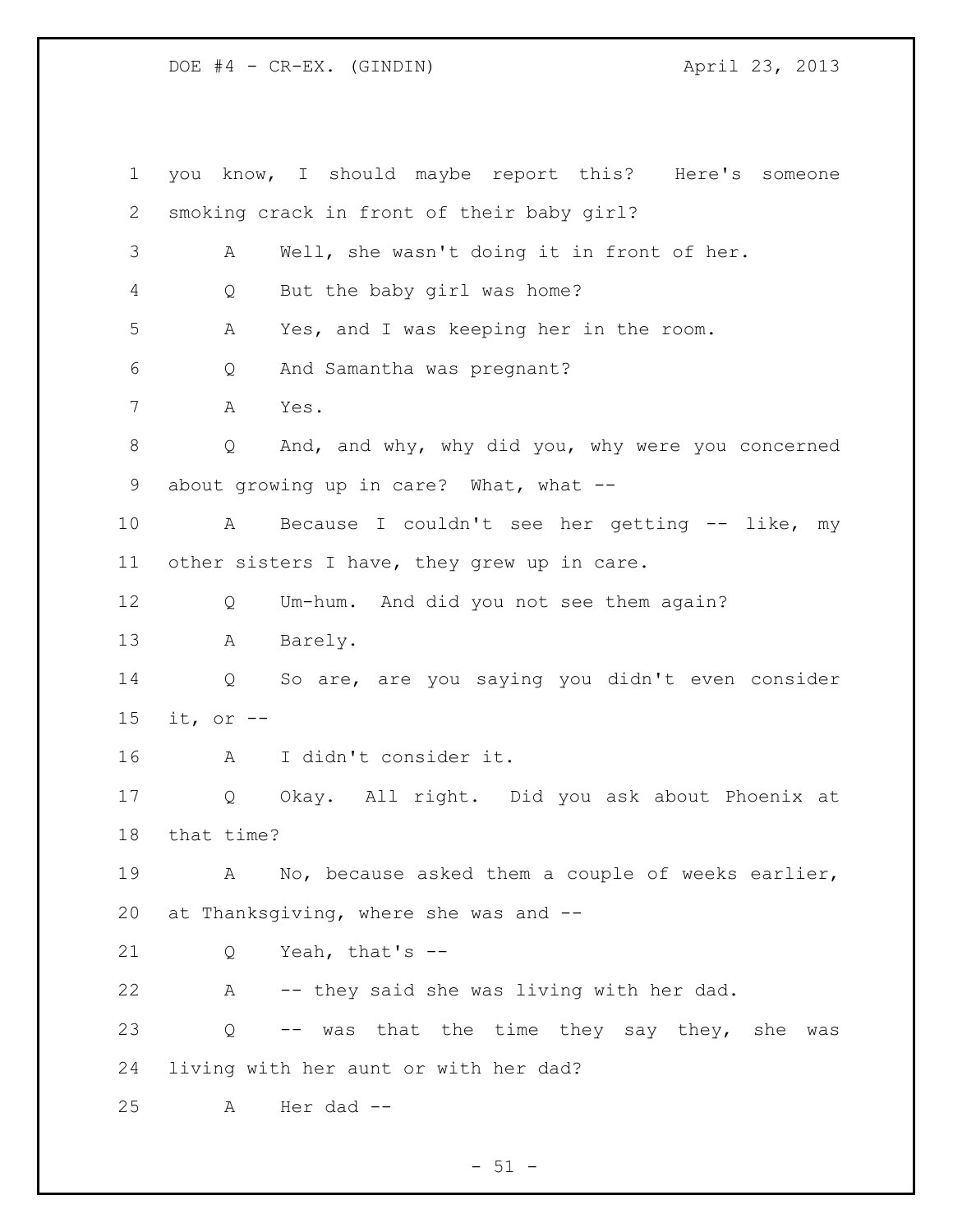Q Okay. 2 A -- at that time. Q Okay. Did you ask whether they'd heard from 4 Phoenix, or spoken to her, or how she was? A No. Q And they never really talked about Phoenix; right? 8 A No. Q Did you find that odd? A No. Q No? I presume you often talk about your son? 12 A I talk about my kids all the time. Q So you didn't find it odd that they never mentioned Phoenix? A No, I didn't because I, we, we had other things to talk about. Like, I never asked them, they just said that she was living with her dad and I took that. Q Um-hum. You told us then that you were in her, in their apartment, in 2006, and that you were there a few times and you now had a new baby boy; right? A Yes. Q Did you ask about Phoenix then? A No, because I didn't know that they were still keeping, like, getting any, like, keeping for her, because they said that she was gone to live with her dad --

 $-52 -$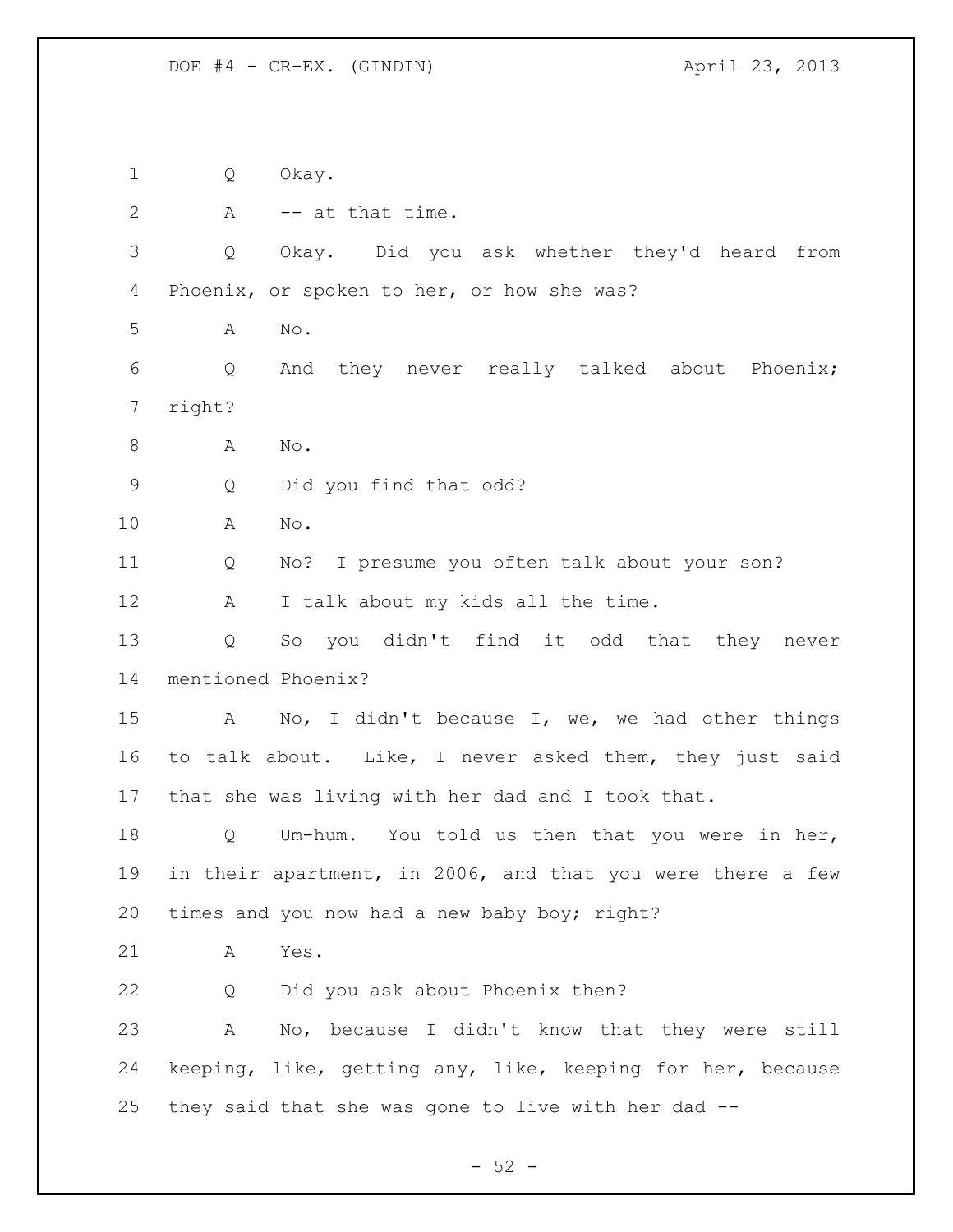Q Okay. A -- in October, so -- Q Um-hum. A -- I didn't ask about her. Q Okay. This is now 2006 we're talking about? A I know. Q So -- A I'm saying, I didn't ask, since 2005, because they said that she was living with her dad. Q Okay. Did you ask how she was? A No. 12 Q Or whether they talked to her, or what's new with her? A No. Q And they never talked about her? A No. Q Now, you told us about EIA people coming over 18 there and I think they woke you up; right? A Yes. Q They asked you where Phoenix was? A Yes. Q You said you didn't know? A I didn't know. Q I thought you just told us that she was living with her dad?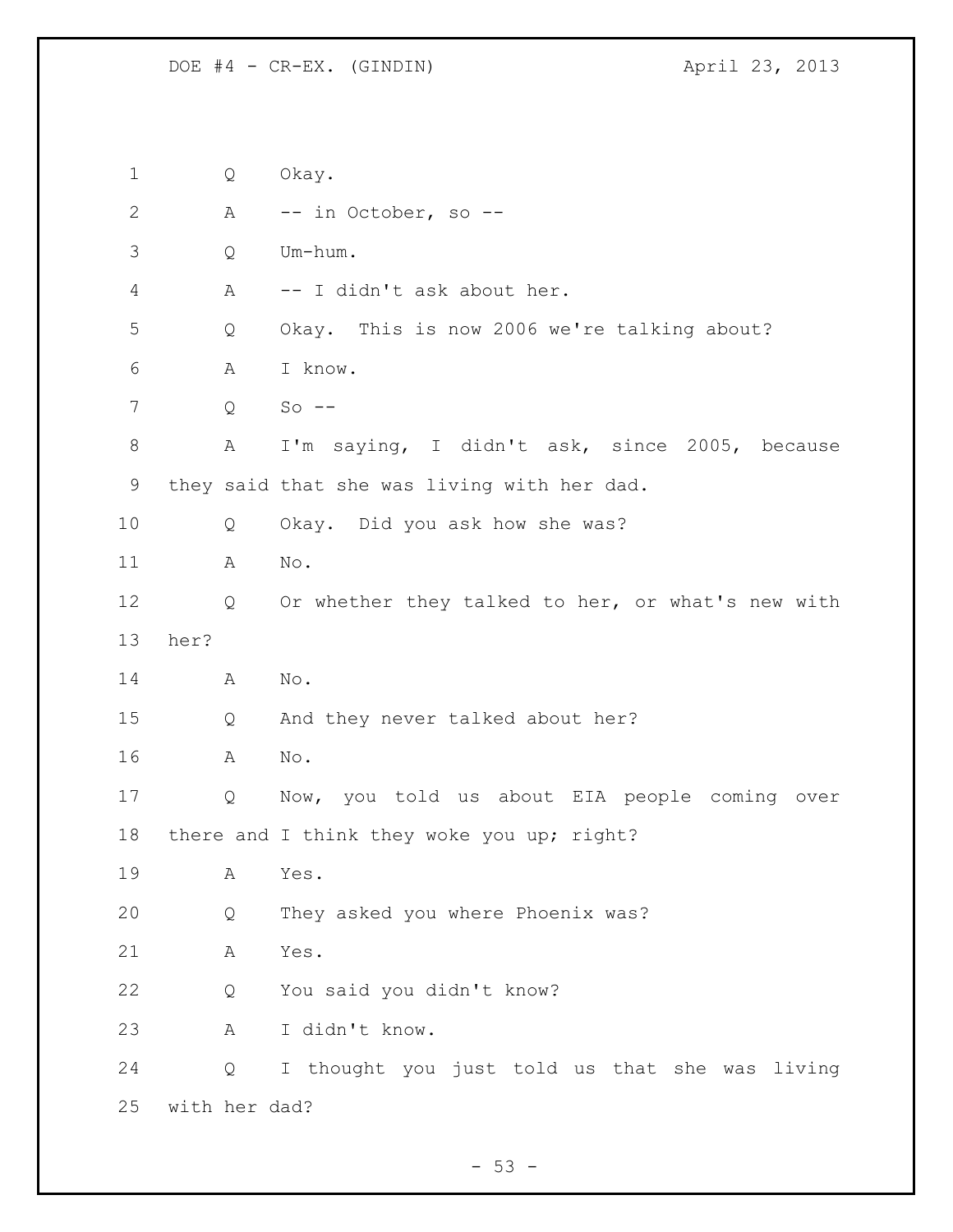A Well, I, well, I didn't know. Q You mean you didn't know whether they were telling you the truth that she was living with her dad, or her dad? A I didn't know that they were collecting monies for her -- Q Um-hum. A -- and then when they came and asked, I didn't know what to say until, like, like, later on and -- Q Um-hum. 11 A -- the next day, when I knew what was going on. Q Um-hum. But at the time, they asked you where Phoenix was, according to what you knew, she was living with her dad? A Yes. 16 Q But instead of telling them that, you said I don't know; right? A Yes. Q And who was it that asked -- A It was kind of a, it was a rude awakening. I was sleeping and they pushed me. Like, and I just got up and got ready and I left. Q When you say they pushed you, do you mean verbally, or physically? A Like, physically, like, they --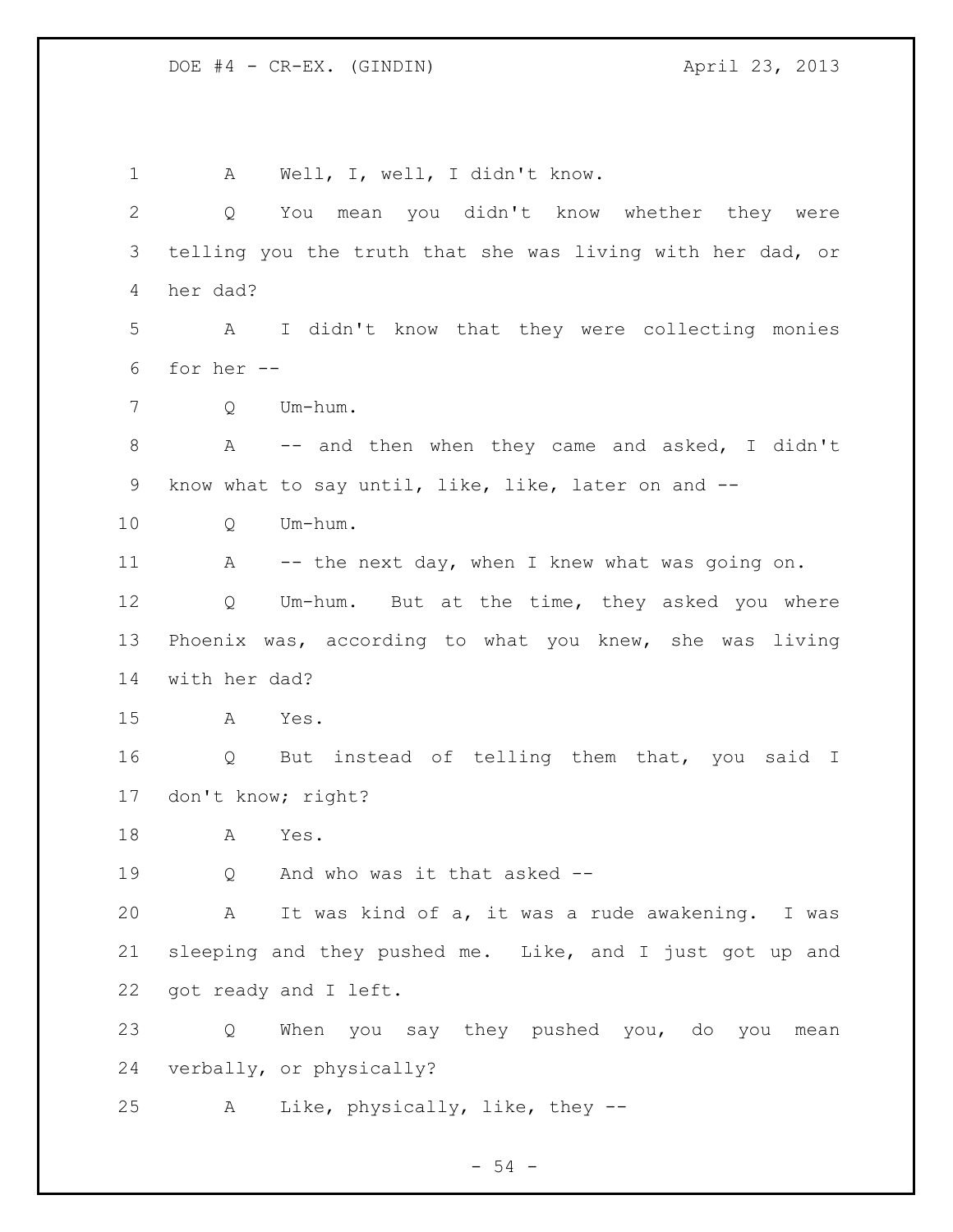Q Oh.

A -- pushed me on the floor and I got up.

Q Okay.

 A I was sleeping, I was sleeping on the floor and they pushed me and I got up.

 Q Okay. Now, you talked about being asked if you knew anyone who had a kid around five years old; was it, was it Samantha who asked you that?

A Yes, she called me that afternoon.

 Q Okay. So she's asking you if you know someone with a five year old girl who can pretend to be Phoenix; right?

 A Yes, I thought they were just committing some welfare fraud.

 Q Okay. Well, did you think about calling anyone at that time?

A No.

18 Q Okay. And then later you, I understand, got a call from Wes to tell you that Samantha had been arrested? A Yeah, but he didn't say for what. I thought it was for fraud.

Q Okay. So, but you didn't ask?

A No.

 MR. GINDIN: Those are my questions, thank you. THE COMISSIONER: Thank you, Mr. Gindin.

 $- 55 -$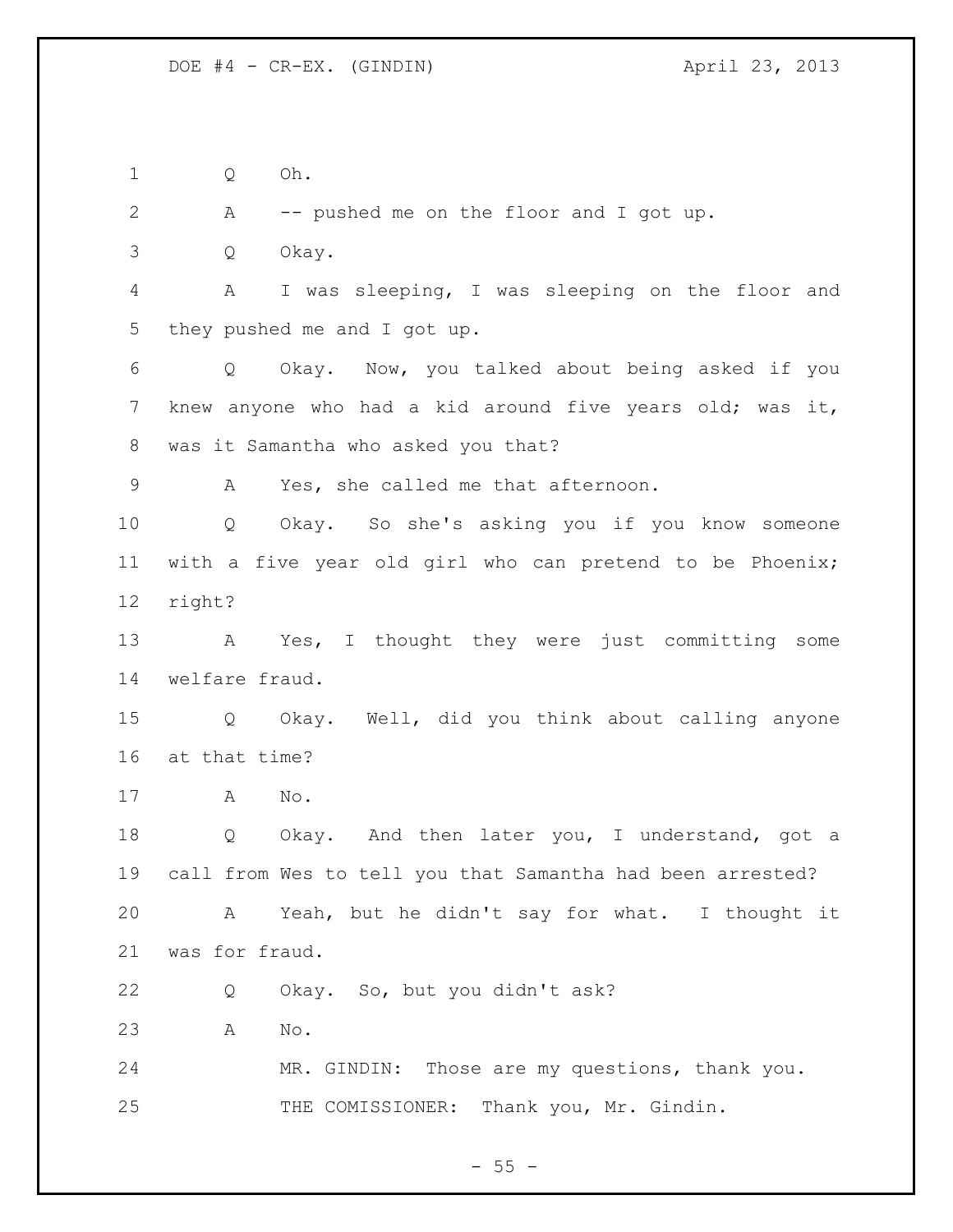| $\mathbf 1$    | Mr. Paul?                                                   |  |
|----------------|-------------------------------------------------------------|--|
| $\overline{2}$ | MR. PAUL: Good morning, witness, my name<br>is              |  |
| 3              | Sacha Paul. I'm one of the lawyers for Winnipeg CFS and     |  |
| 4              | the Department and I just have a couple of brief questions. |  |
| 5              |                                                             |  |
| 6              | CROSS-EXAMINATION BY MR. PAUL:                              |  |
| 7              | In your direct testimony, you spoke about seeing<br>Q       |  |
| 8              | Edwards and, I think, the retrieval of Phoenix<br>Kim       |  |
| 9              | Sinclair; do you recall that?                               |  |
| 10             | I didn't see -- we parked on the street --<br>A             |  |
| 11             | Um-hum.<br>Q                                                |  |
| 12             | -- Samantha got out of the truck.<br>A<br>She went          |  |
| 13             | walking to this house, gone for a few minutes, came walking |  |
| 14             | back with Phoenix and clothes, a bag of, a garbage bag of   |  |
| 15             | clothes, I think, think it was a garbage bag.               |  |
| 16             | A full garbage bag of clothes?<br>Q                         |  |
| 17             | Quite a few clothes, sets of clothes. I don't<br>Α          |  |
| 18             | know how much were in there, but yeah, she came out with    |  |
| 19             | clothes.                                                    |  |
| 20             | Like a full sized bag?<br>Q                                 |  |
| 21             | Α<br>Almost, yes.                                           |  |
| 22             | Okay. And I'm trying to, again, help, to the<br>Q           |  |
| 23             | extent I can, put this in terms of a chronological          |  |
| 24             | perspective. But let me get back -- whose house were you    |  |
| 25             | at, at that time? I'm just trying to see where Kim Edwards  |  |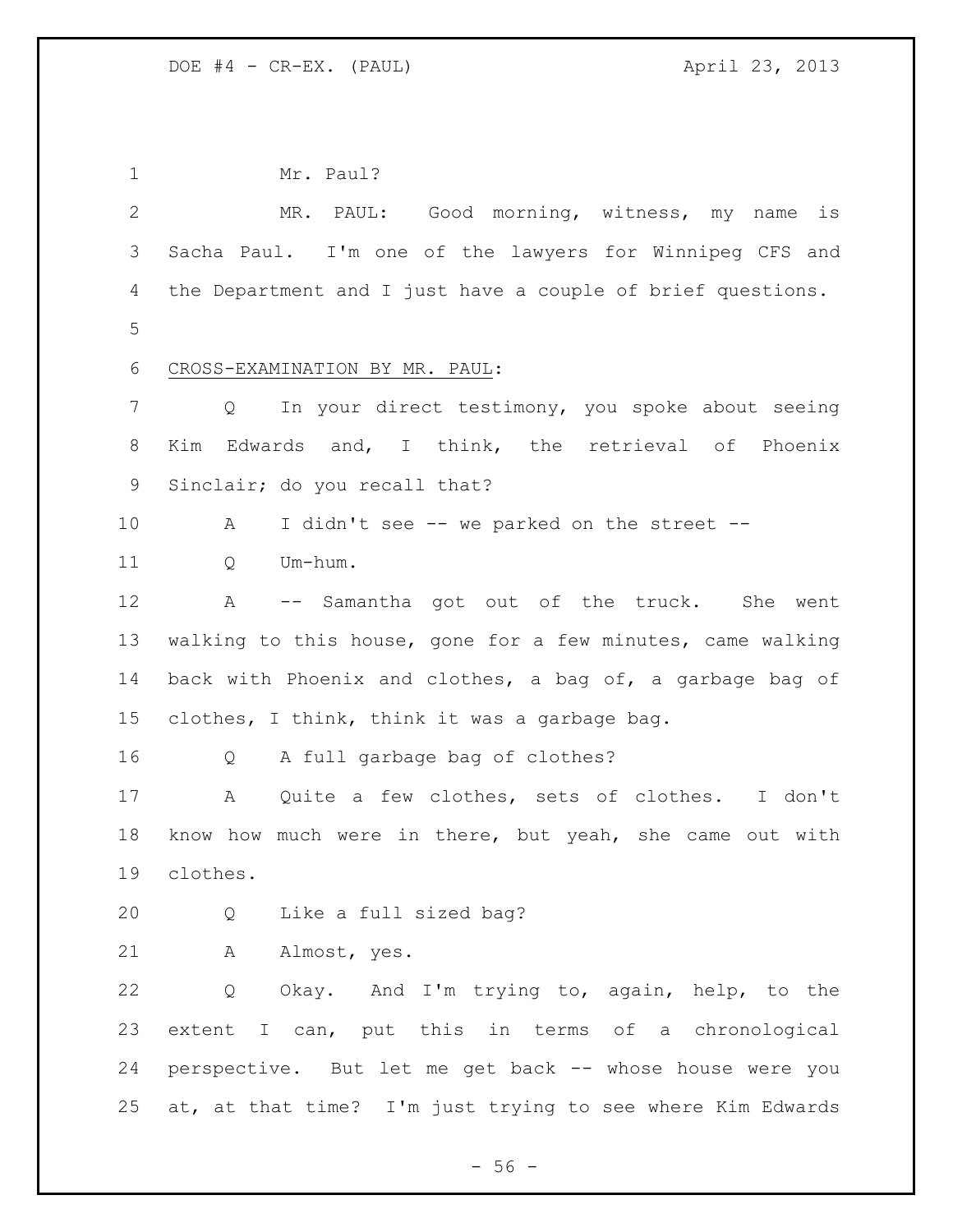DOE #4 - CR-EX. (PAUL) 4 april 23, 2013

fits into all of this.

 A When we went to pick up Phoenix? Q Yeah. A A house on Selkirk -- Q Okay. A -- Avenue. Q And did you know who lived there at the time? 8 A On the way there, they said that they were picking, they were picking up Phoenix from Kim and Ron, I think she said. Q Okay. And, and I don't want to ask you about specific dates, per se, but is it fair to say that after that pickup, that Phoenix remained with Kematch and McKay for the rest of the time that you knew them? A Yes. Q Okay. We've heard some evidence from Kim Edwards, awhile back now, that the last time that she saw Phoenix would have been in April of 2004; would that be in and around the time that this interaction took place, to the best of your recollection? A It may have, I'm not sure, I don't remember when, exactly, we picked up Phoenix that time. Q And did Mr. McKay or Mr., or Ms. Kematch tell you the reasons for the pickup at all? A No.

 $-57 -$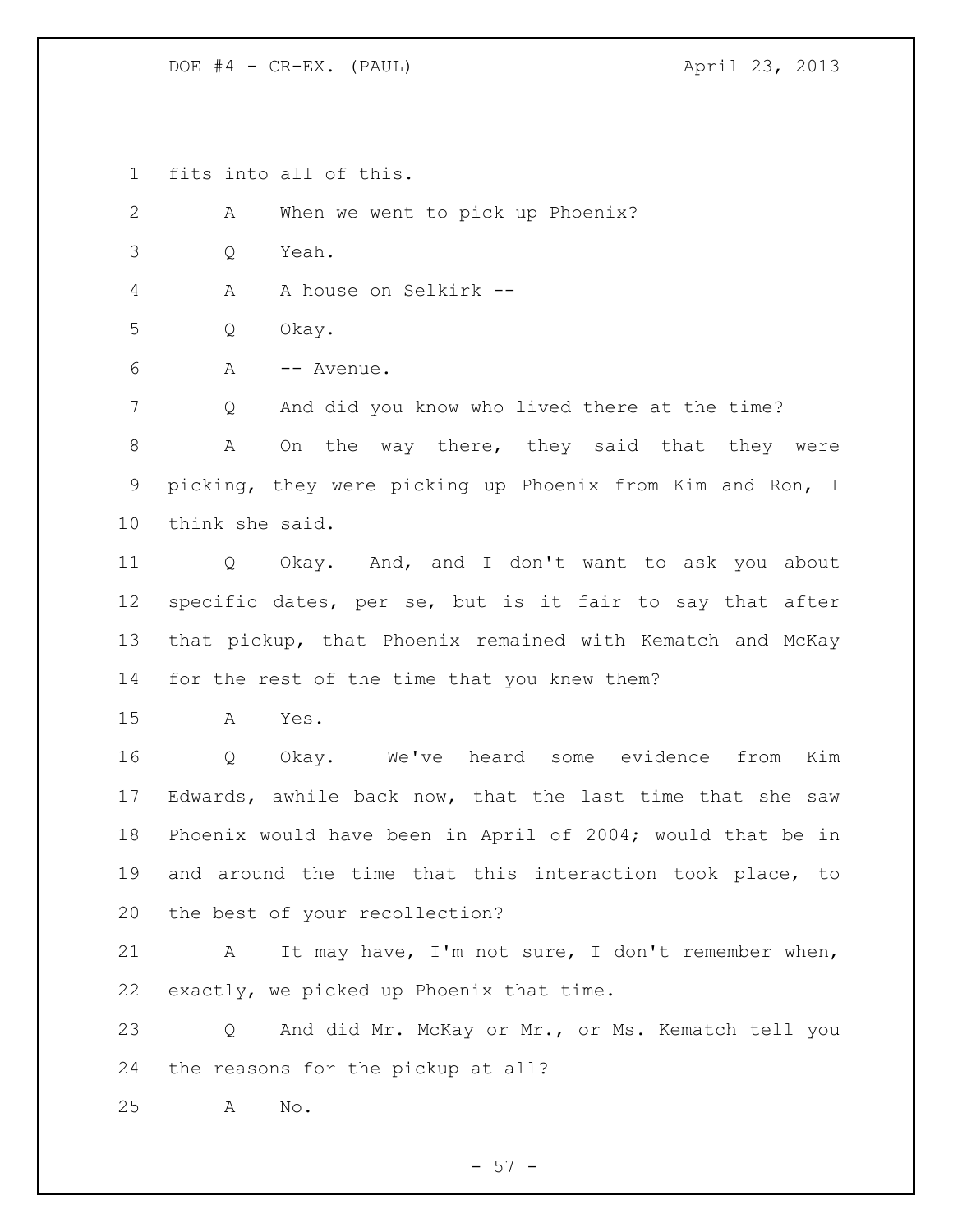DOE #4 - CR-EX. (PAUL) 4 april 23, 2013

 Q No? Just one final point, and I'm not sure if I heard this correctly, so please excuse me if I'm incorrect on this. My friend, Mr. Gindin, was asking you some questions about, I believe, the time that Mr. McKay hit you; do you recall that? A Yes. Q And my understanding, from your evidence, that 8 that would have occurred, I think you said early 2005? A When he hit me -- Q Yeah. A -- I was 15 or 16 years old, at the time, so it must have been in 2002 maybe. Q Oh, okay, my apologies, my apologies. My understanding, sorry, I'm confusing two things. My understanding is your falling out with Mr. McKay would have occurred in early 2005; is that correct? A Yes. Q And that was the cell phone incident? A Yes. Q Okay. Now, we have heard some evidence from both Amanda McKay and Lisa Marie Bruce, that they noticed a change for the worse in how Kematch and McKay treated Phoenix Sinclair after the birth of their baby girl in November of 2004; would you agree with their assessment? A I wouldn't know. They lived, both Lisa and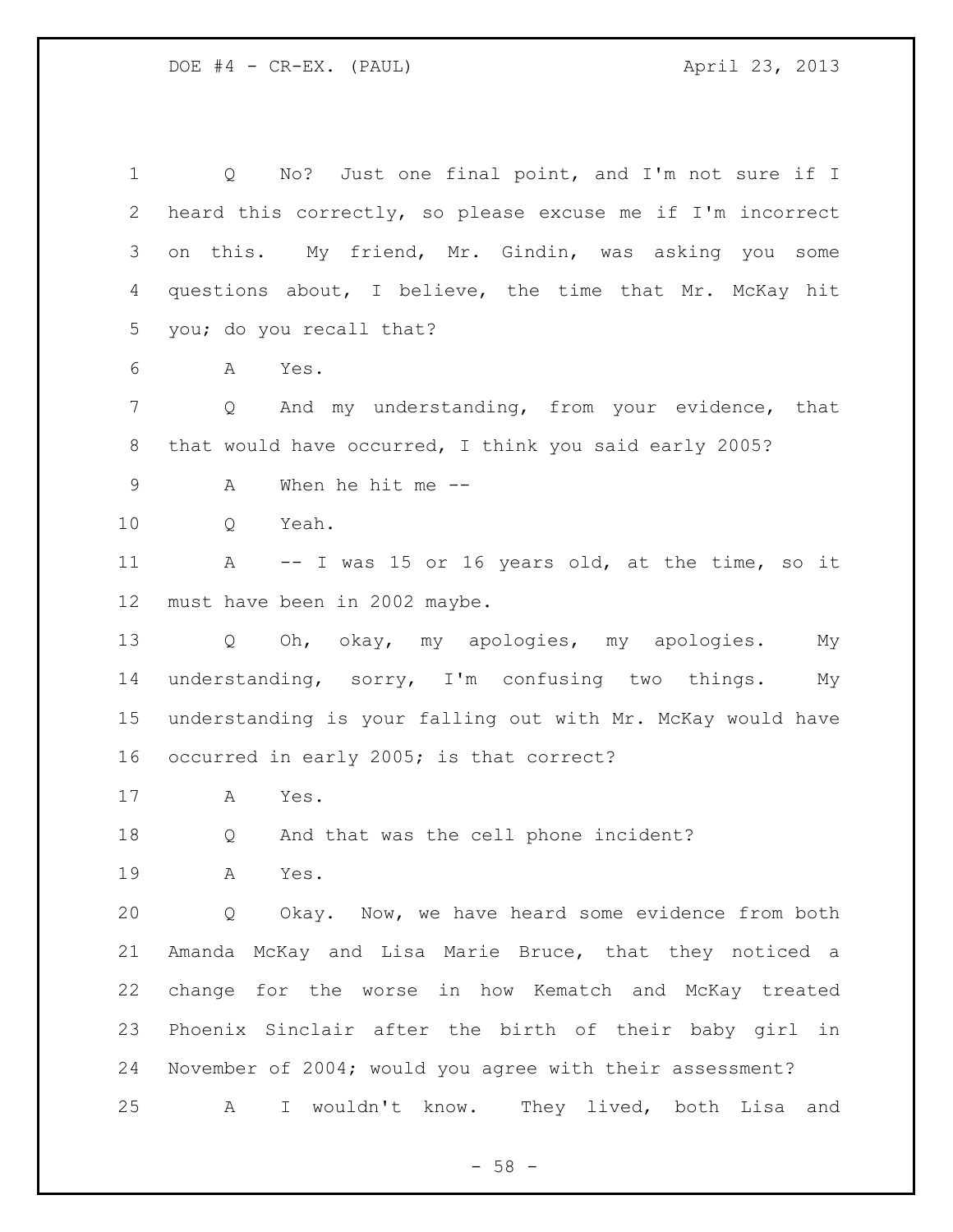DOE #4 - CR-EX. (PAUL) 4 april 23, 2013

 Amanda lived in the same apartment building and I didn't, like, so they saw them a lot more than I did. Q Okay. Were you aware of the birth of the baby girl in November of '04? A Yes, I have a son the same age -- Q Okay. 7 A -- as the baby girl. 8 Q And let's get Bruce and, and McKay out of the, out of the story here. Would it be fair to say, based on your experience, that the way that Kematch and McKay treated Phoenix changed after the baby girl was born in November of 2004? 13 A Can you repeat that please? Q Would it be fair to say, and again, if we can focus in November of 2004, when the little baby girl was born, the question that I have is whether or not the way Phoenix Sinclair was treated after the birth of that child changed, in the sense that Kematch and McKay treated Phoenix worse after the new baby came along?  $A \tI$  -- maybe. Q Okay. We've also heard evidence from Amanda McKay and, and Lisa Bruce, that they saw a, a bruise on Phoenix Sinclair's face after November 2004, possibly in

bruises that you saw occurred at that same time, late 2004,

January 2005. And my question to you is whether or not the

- 59 -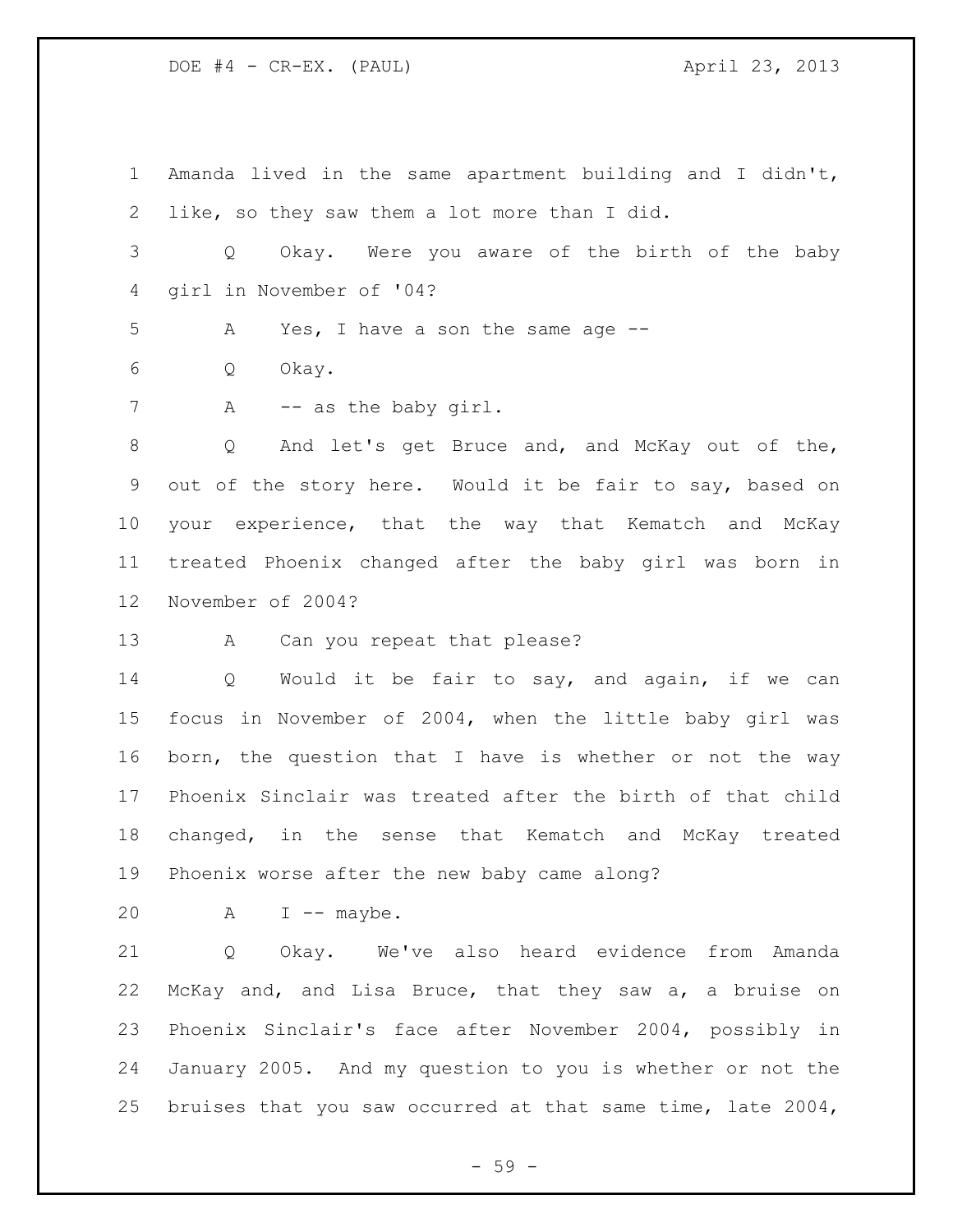DOE #4 - CR-EX. (PAUL) 4 april 23, 2013  $DOE$   $#4$  -  $CR-EX.$  (GANGE)

early 2005?

 A They may have. It's probably the same bruise, because I haven't, I don't know the timelines, like, I've only seen the bruise on her arm and the bruise on her face. MR. PAUL: Okay. Mr. Commissioner, those are my questions. 7 THE COMISSIONER: Thank you, Mr. Paul. Anyone else have questions before Mr. Gange? It would appear not. THE COMISSIONER: Won't be very long until we're through, witness, just may be a few more questions. Mr. Ray? MR. RAY: No, thank you, Mr. Commissioner. 14 THE COMISSIONER: Right. Mr. Gange? MR. GANGE: Mr. Commissioner, I just had a couple 16 of questions of, of the witness. CROSS-EXAMINATION BY MR. GANGE: Q You -- I'm going to ask a couple of questions about Wesley, because there's some contradictory things about him, about his personality. You described -- you, you didn't see Wesley while you were growing up and the first time you met him was about at the age of 13; is that correct? A Yes.

 $- 60 -$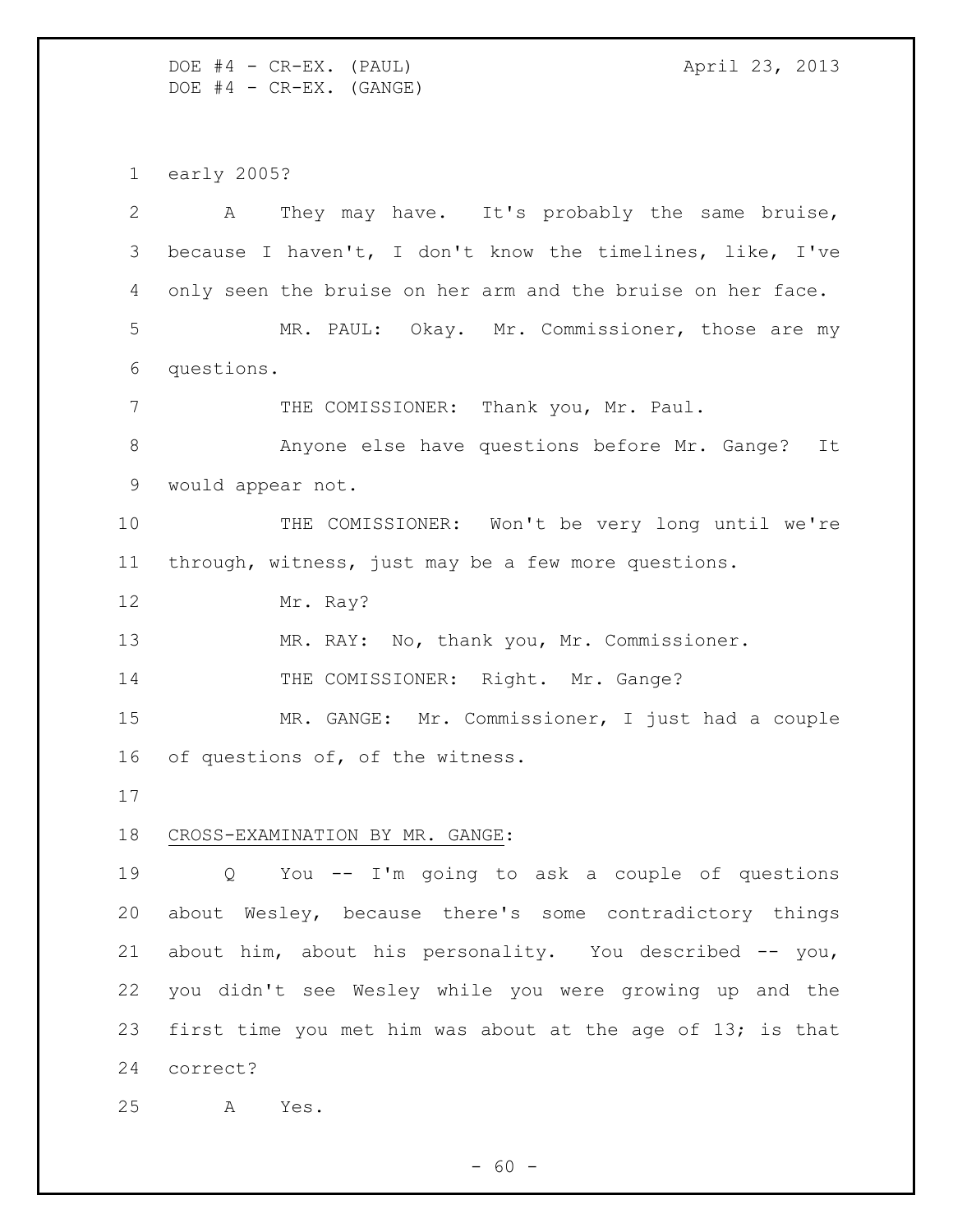DOE #4 - CR-EX. (GANGE) 23, 2013

 Q You lived with your maternal grandparents for, for that period of time? A Yes. Q Your maternal grandparents, in fact, did not want you to have anything to do with Wesley; isn't that correct? A Yes. Q They, they didn't -- it, it would be fair to say, they didn't like him? A Yes. Q And, and at the same time, when you did finally meet him, to you, his daughter, you described him as, as, as a dad and that he acted with you as a best friend? A Yes. Q And the -- your first child was Wesley's first grandchild; is that correct? A Yes. Q And how did Wesley treat your son? A He was really good to my son. He gave him 19 everything he wanted and needed and ... Q And in fact, while you were on your own, with, with that first child, Wesley helped support you; isn't that correct? A Yes, he did. Q The, the, the fact that Wesley was charged with murder and ultimately convicted of murder was an enormous

 $- 61 -$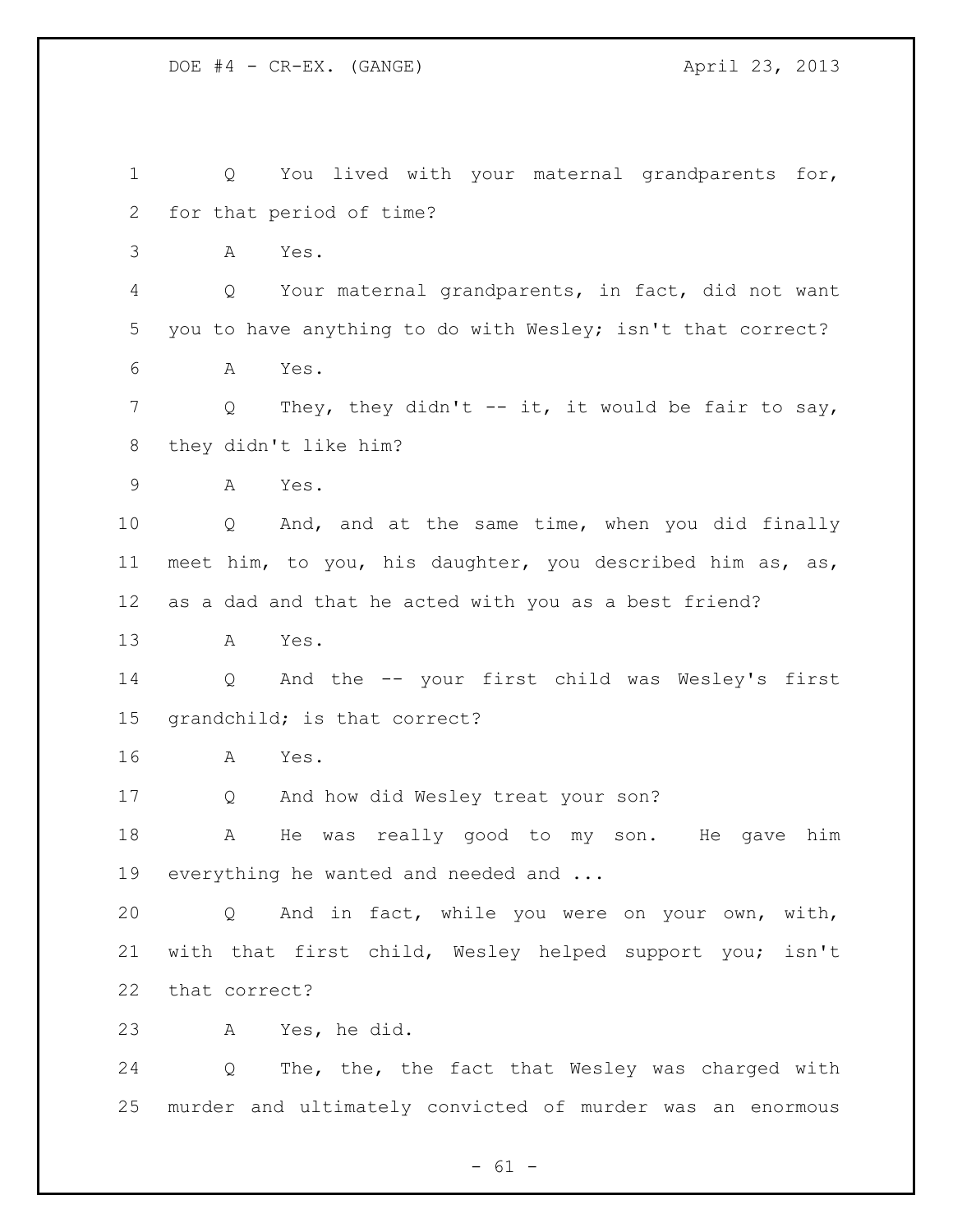DOE #4 - CR-EX. (GANGE) 23, 2013

surprise to you; was it not?

A Yes, it was.

 Q And today, your children do not know that Wesley McKay was charged and convicted of the murder of Phoenix Sinclair; is that correct?

 A That's correct. My, my children don't know of him. They, they thought their grandfather is passed away.

 Q So at, at the time that these events were taking place, in, in 2004, 2005, the bruising of Phoenix, did you have any sense whatsoever that Wesley could have, could have hurt a, a, a child like Phoenix?

A No.

13 MR. GANGE: Thank you, those are my questions.

14 THE COMISSIONER: Thank you, Mr. Gange.

15 Ms. McCandless?

 MS. MCCANDLESS: No re-exam, Mr. Commissioner. This would be an opportune time for the morning break.

18 THE COMISSIONER: All right. Witness, you are completed your questioning, thank you very much for attending and you can leave now, or any time you wish.

22 THE WITNESS: Thank you.

(WITNESS EXCUSED)

 $- 62 -$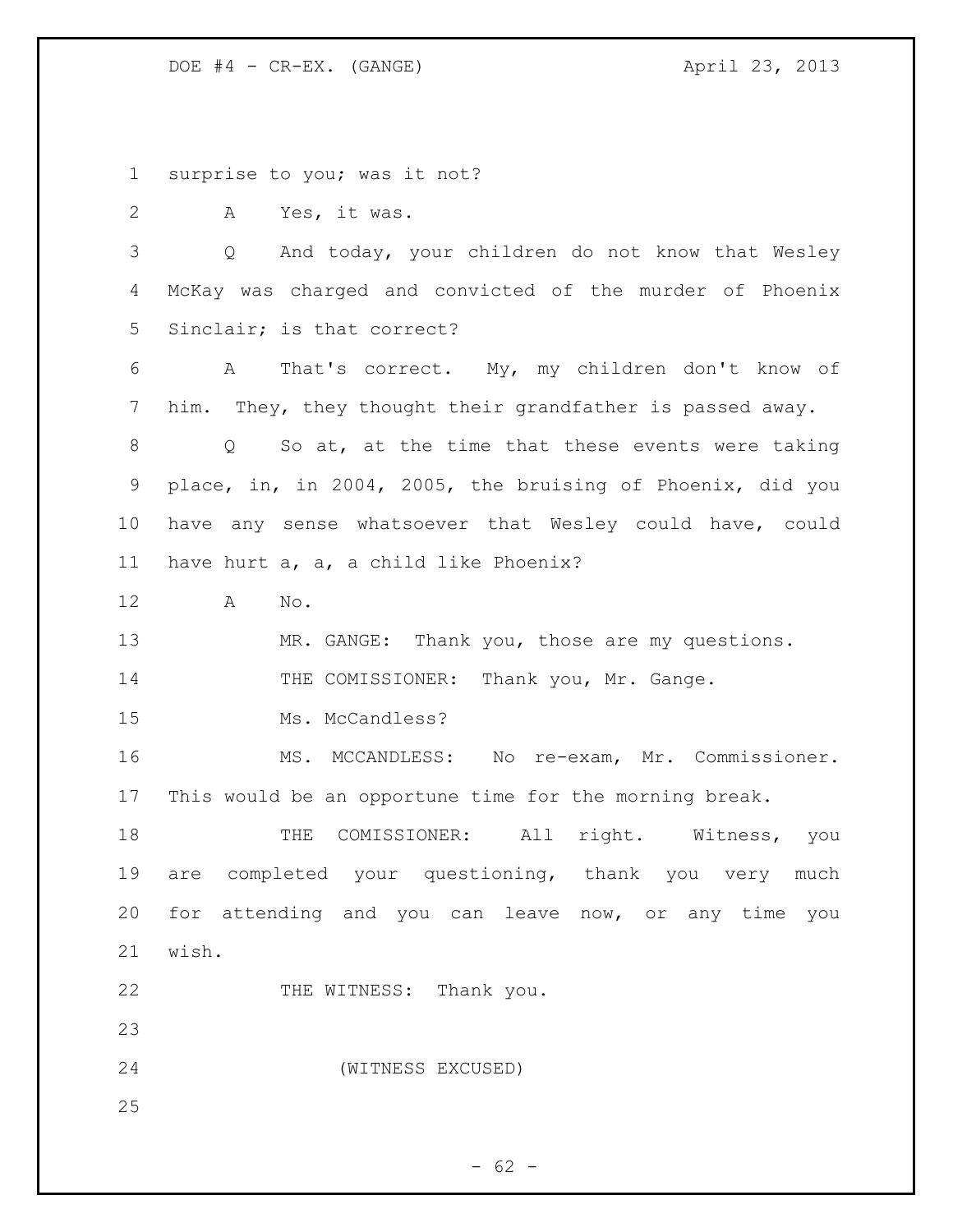1 THE COMISSIONER: Thank you. Yes? MS. MCCANDLESS: We do have one witness scheduled who can be ready after the morning break. THE COMISSIONER: All right. We'll take a 15 minute mid-morning break. (BRIEF RECESS) MR. OLSON: We're now ready to hear from the next witness, who is an SOR, SOR number 9. We will require an exclusion. THE COMISSIONER: Well, this is the last time we'll have to clear the room, as I understand it. MR. OLSON: I believe so. 15 THE COMISSIONER: So we'll ask for the indulgence of the gallery, if they'll step out for the final time. (SOR #9 SWORN ON THE RECORD - REDACTED) **SOR #9,** sworn, testified as follows: 23 THE CLERK: Thank you. 24 THE COMISSIONER: Mr. Olson? 

 $- 63 -$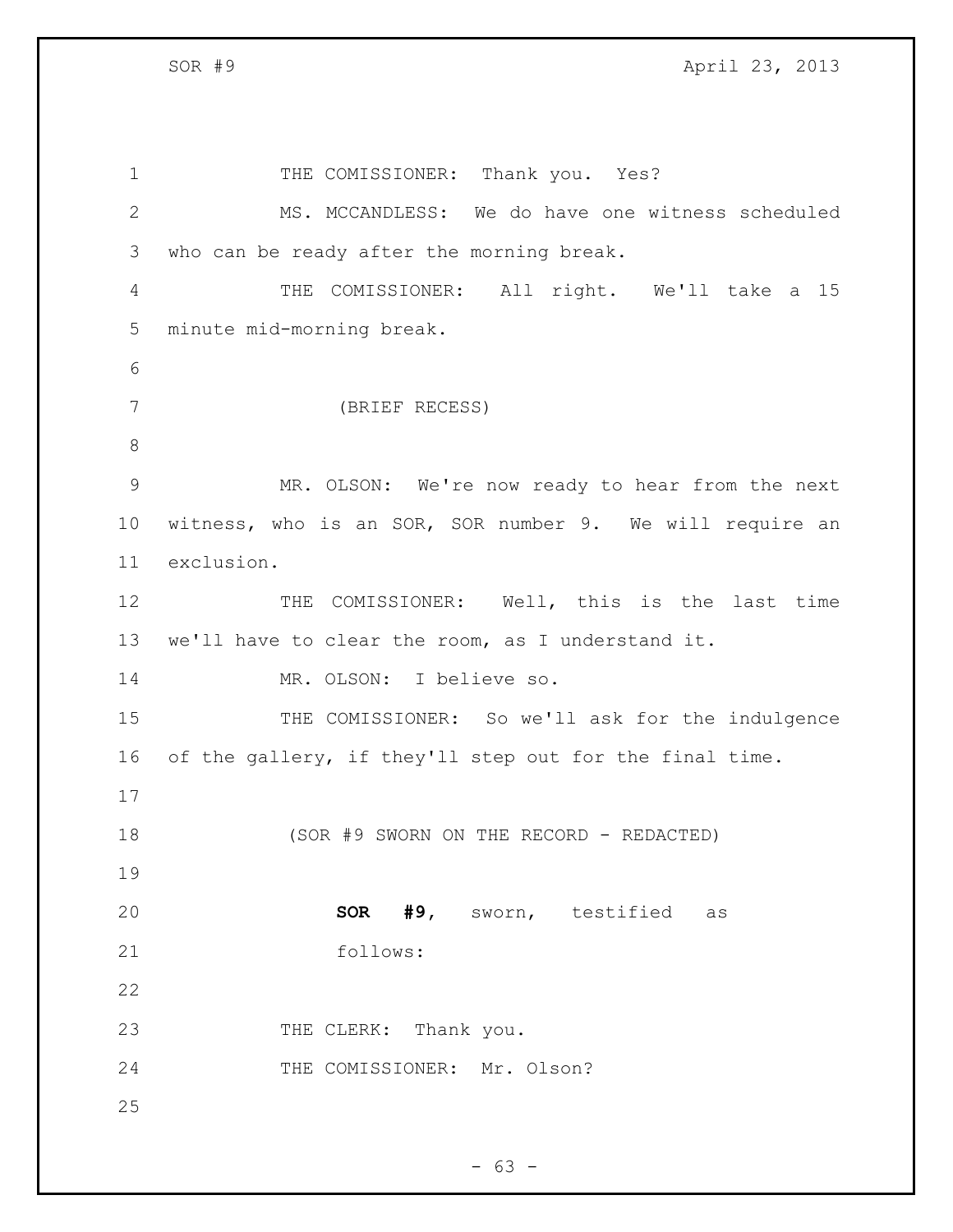## SOR #9 - DR.EX. (OLSON) 4pril 23, 2013

 DIRECT EXAMINATION BY MR. OLSON: Q Witness, what's your current age? A Twenty-nine. Q You're from Winnipeg? A Yes. Q Have you lived here your entire life? A Yes. Q Now, I understand that you were friends for some time with Samantha Kematch and I want to talk -- A Yeah. Q -- to you today about your relationship with her and your knowledge of her daughter, Phoenix Sinclair. I understand that you have a child with Samantha Kematch's older brother; is that right? A Yes. Q You met her -- Ms. Kematch's older brother when you were quite young? A Yeah. Q How old were you at the time? A About 14 or 15. Q Okay. Was he young as well? A He was about 17. Q Okay. And when did you have a baby with him? A 2000. Q And so how old were you at the time?

- 64 -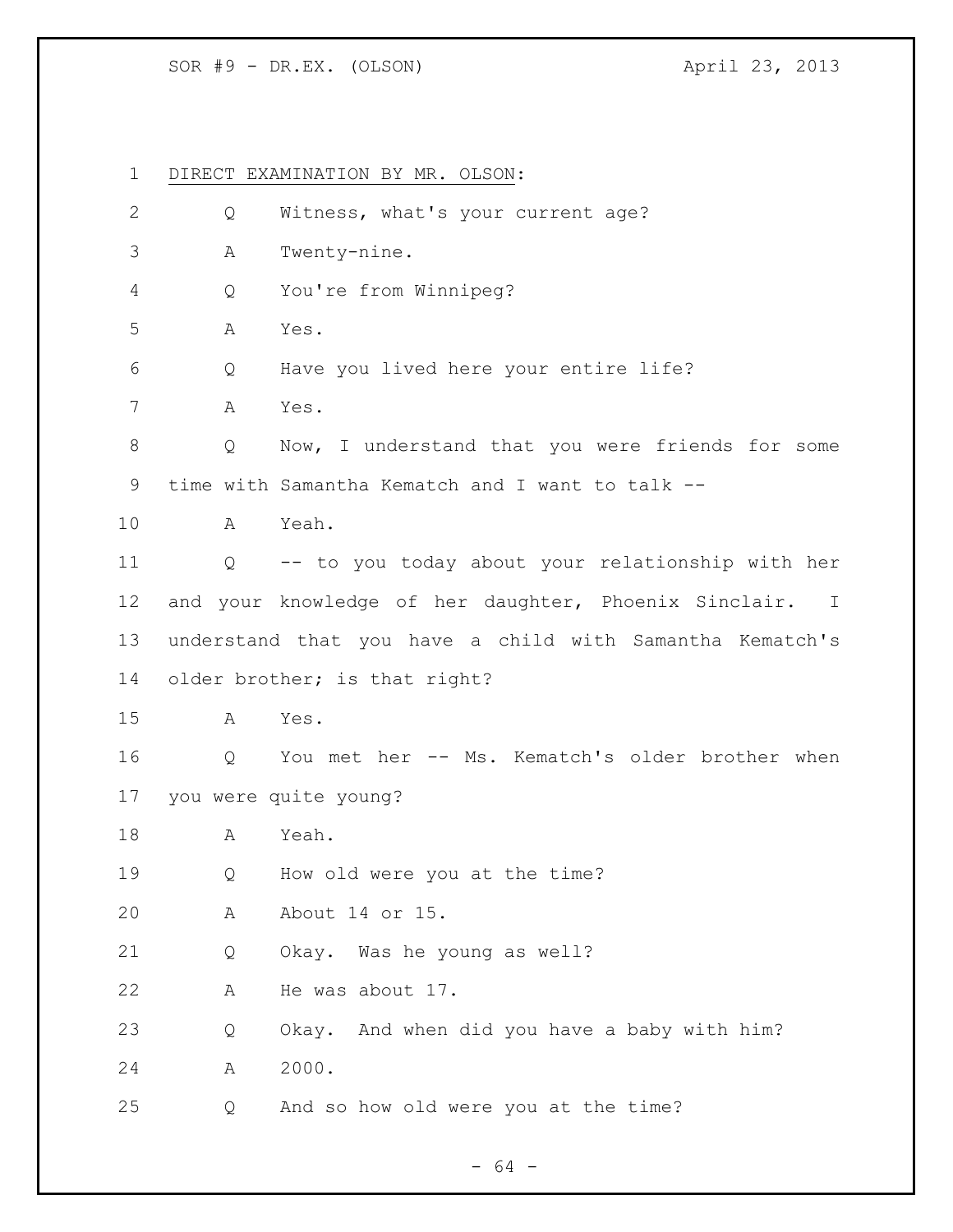A Just turned 17. Q How is it you came to know Ms. Kematch? A When I stayed with her brother, she came by and visit and that was the first time that we met. Q Was that after you had your baby? A No, it was before. Q Okay. And you became friendly with her? A Yeah. Q Okay. Do you recall what year that was? A Probably '99, maybe '98. Q Did you also know Steve Sinclair at that time? A Yeah. Q Do you recall whether or not Mr. Sinclair and Ms. Kematch were in a relationship at that time? A No, they weren't. Q Okay. Do you recall, at some point, they did become involved with each other? A Yeah. Q Okay. And you were friends with both of them? A Yes. Q Okay. Were you close with Ms. Kematch at this, at around 1999? A Not really, no, we were just starting out the friendship. Q Did you become closer throughout the years?

 $- 65 -$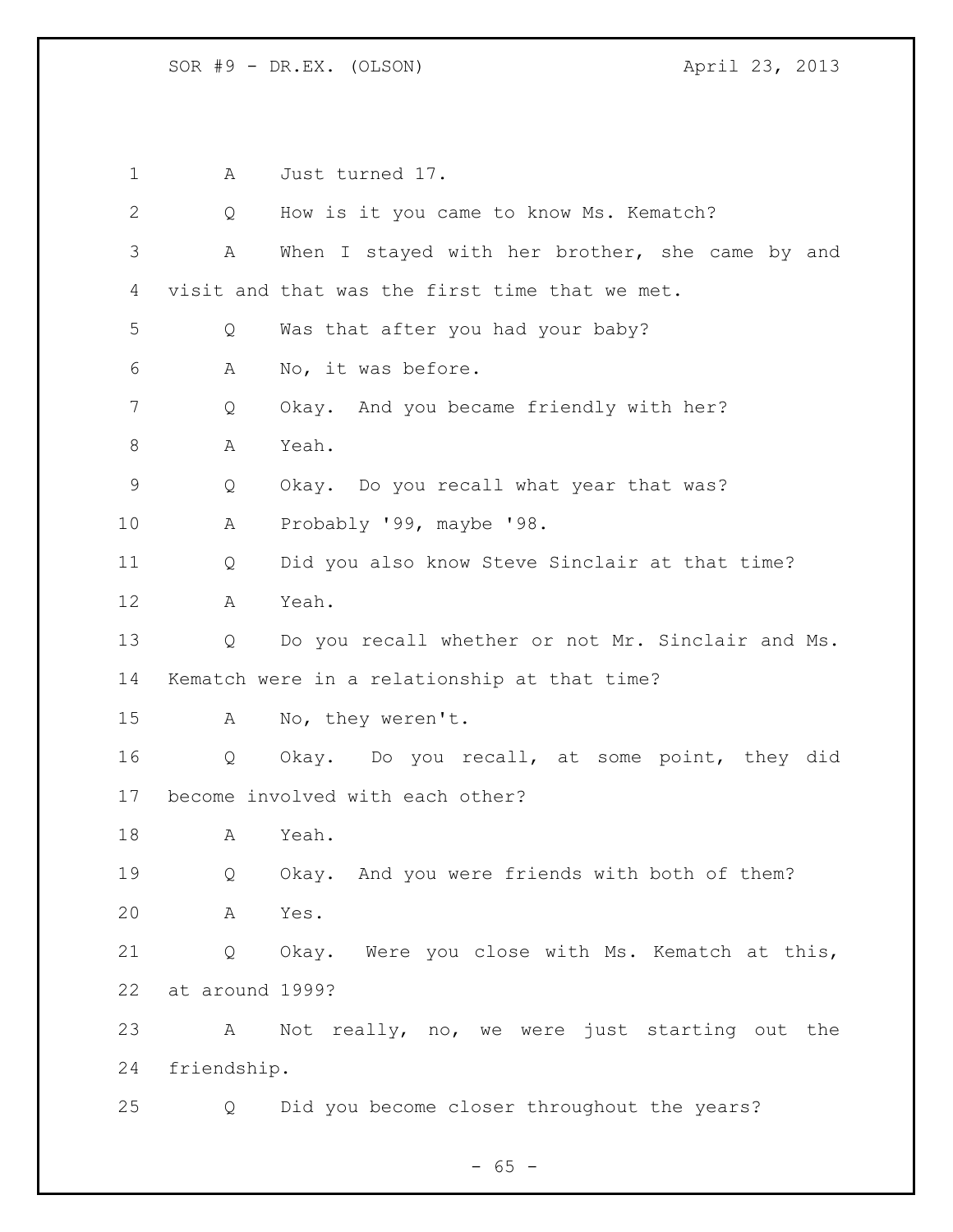A Yeah. Q Okay. I understand you lived with Ms. Kematch and Mr. Sinclair for a period of time; do you recall when that was? A Probably 2000. Q That was before Phoenix Sinclair was born? A Yeah. Q Okay. And you were aware that she was born April 23rd, 2000? A Yes. Q Okay. So are you able to tell us approximately how long before Phoenix was born that you lived with Ms. Kematch and Mr. Sinclair? A Probably November, October, November of '99. Q Okay. Were you aware that Ms. Kematch was pregnant? A No. Q Were you aware that she was pregnant before she had Phoenix? A No. Q When did you learn that she was pregnant? A At the doctor's, I had an appointment because I was pregnant and at the, the Women's Hospital, I came up on the elevator and when I got off, I seen her and Steve and they were holding a, a car seat with a baby and I asked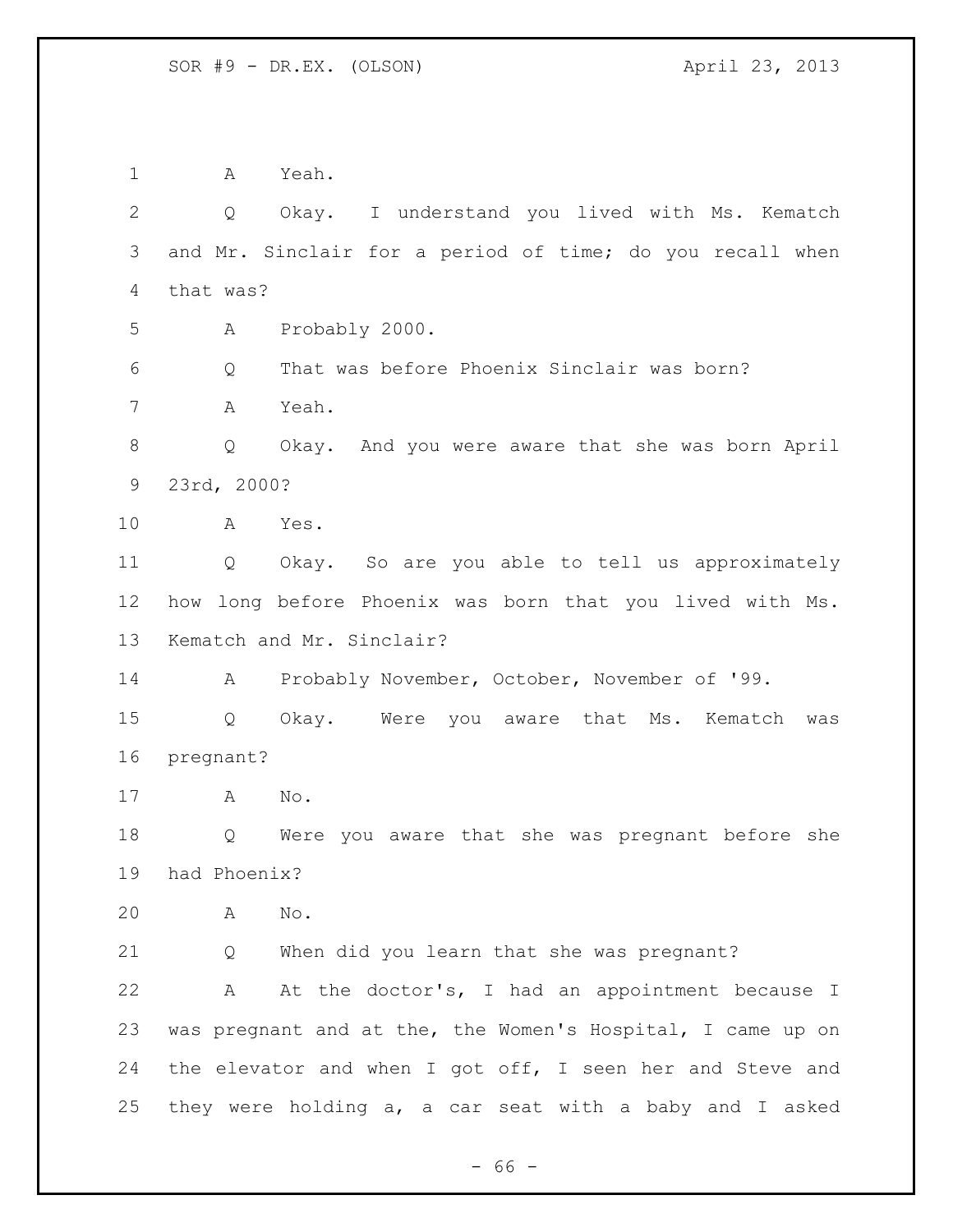SOR #9 - DR.EX. (OLSON) 4pril 23, 2013

 them whose baby? And they were like, they said it was theirs. Q Were you surprised by -- A I was shocked. Q -- were you -- A Yeah. 7 Q -- surprised by that? 8 A Yeah. Q So that was the first time you learned when she actually just had the baby at that time? A Yeah. Q Okay. Did you know whether or not they were taking the baby home with them? A They said they were, they weren't taking her home, because they weren't prepared. Q Okay. What was your understanding as to what was going to happen with the baby? 18 A I'm not sure. Q Okay. Were you aware that CFS was involved? A Yeah, I just knew that that's where the baby was going. Q Okay. Is that something that Samantha told you? A Yeah. Q Were you aware that Samantha had some past involvement with CFS?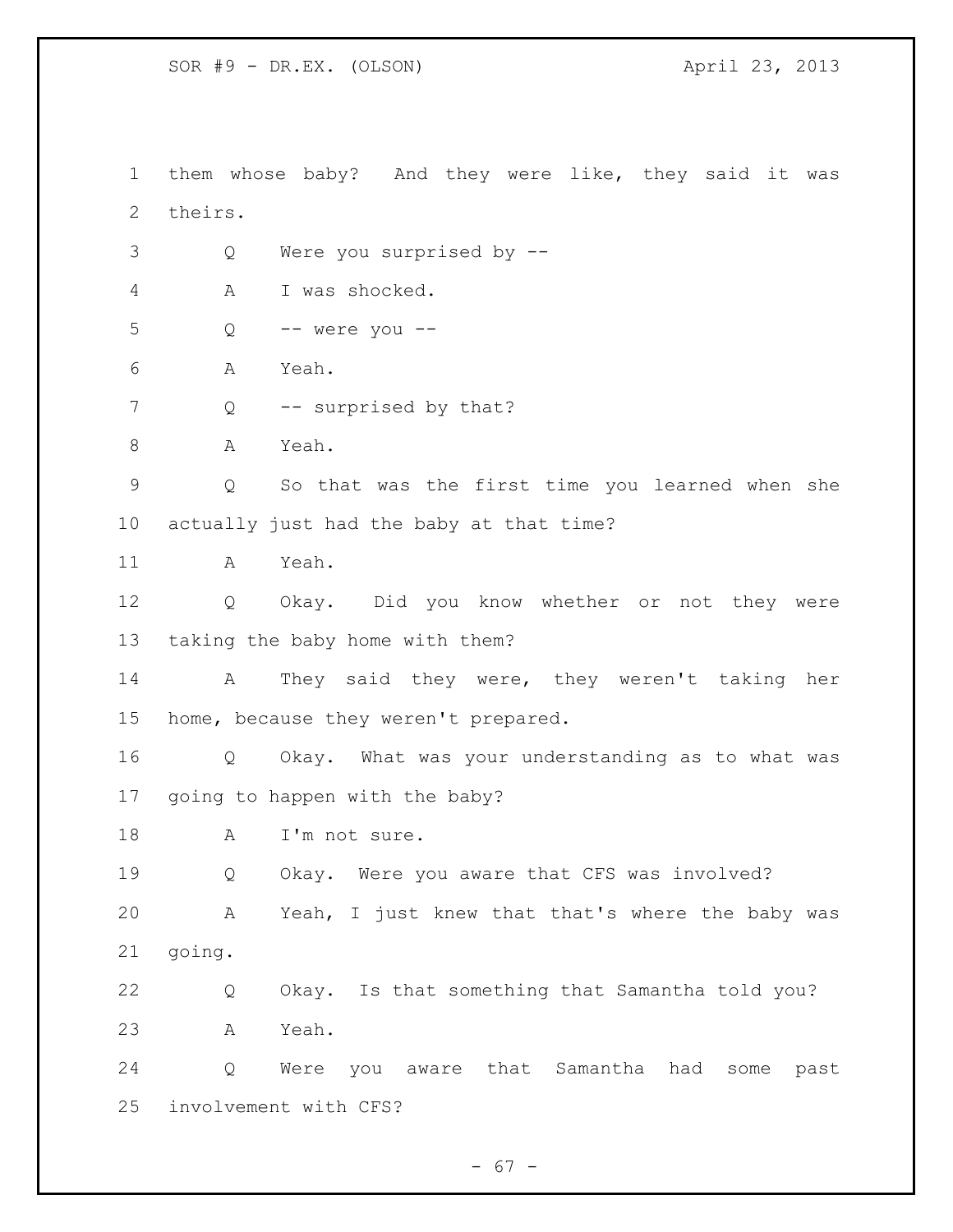A I knew she had a, another child before that that was in care.

 Q Did you know anything about the circumstances of that child being in care, or why that child was in care?

 A I just knew that she went out for a program at Wayway, a parenting place, or whatever --

Q Okay.

 A -- and that she didn't finish and then she came back to Winnipeg.

10 Q Can you describe, for us, what, what Samantha Kematch was like? We've heard other witnesses describe her as being somewhat flat, or not showing a lot of emotion; how would you describe her?

 A She was okay, I guess. She, she, yeah, she never really had emotion. I don't know, I can't -- she was happy sometimes and we always liked joking around.

 Q Did she seem excited that she had a new baby? A Not really.

 Q When you contrast her to Steve Sinclair, for example, did, did, did Steve seem excited about the new baby?

A Yeah, he seemed happy about it.

23 Q And what about Samantha Kematch, did, did --compared to Steve, did she seem happy?

A She was okay, not as happy as Steve, but it's

- 68 -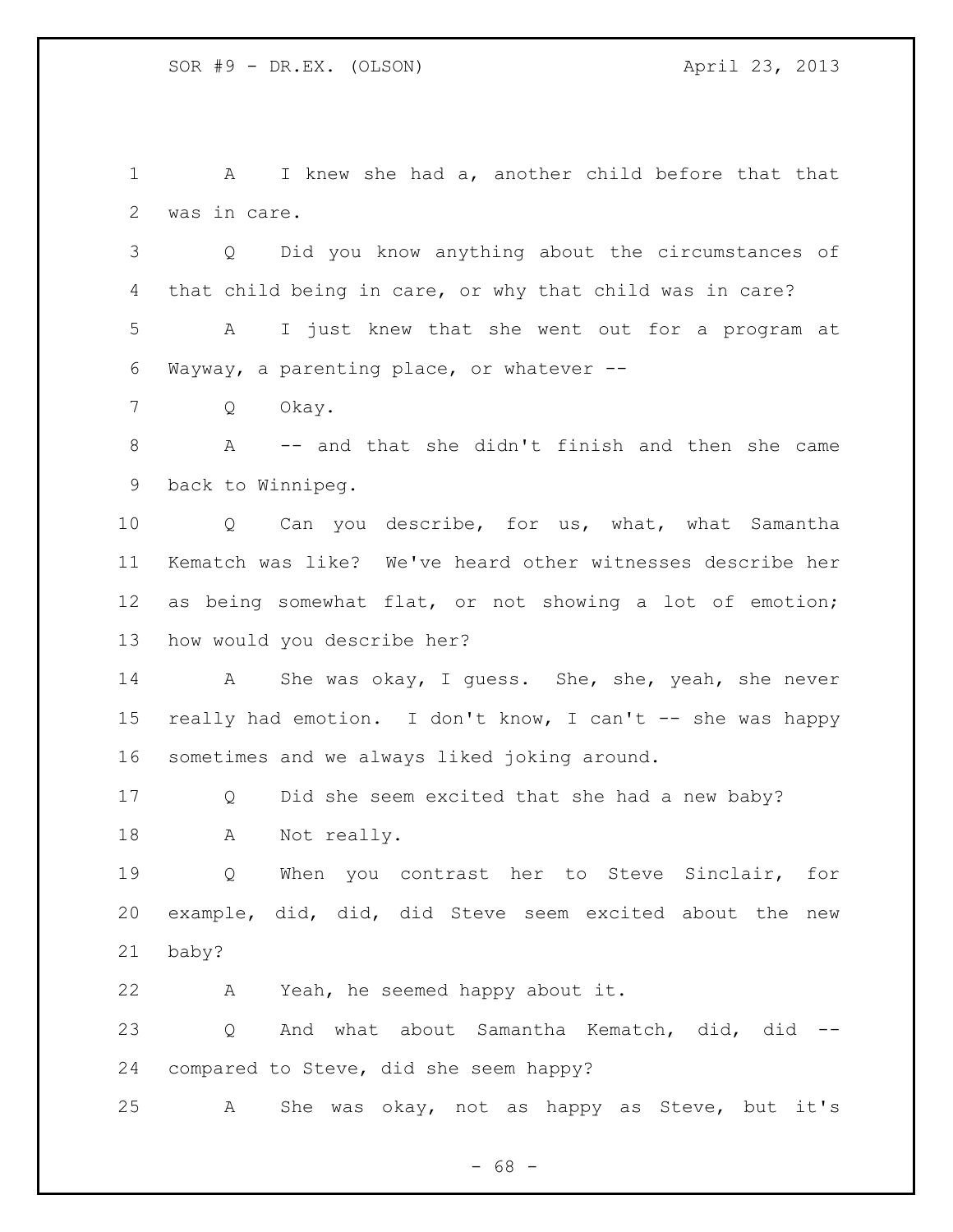SOR #9 - DR.EX. (OLSON) 4pril 23, 2013

1 just that she had another baby, I quess. Q Did you get the impression that she tried to hide the pregnancy? A Yeah. Q Okay. A I didn't, I didn't know she had the, she was pregnant until she had her, so she did a good job hiding it. Q Did Ms. Kematch ever share any of her experiences with you about CFS or, or what she thought about Child and Family Services? A No. Q Were you aware as to whether or not there was any contact with Child and Family Services at that time, with Samantha Kematch and Steve Sinclair? A Can you say that again? Q Did you know whether or not CFS was in contact with Samantha Kematch and Steve Sinclair at that time? A I don't know, no. Q Do you remember when Steve Sinclair and Samantha Kematch got Phoenix Sinclair back from CFS? A A little bit. Q Okay. A I don't know. Q You do remember them, them getting her back

- 69 -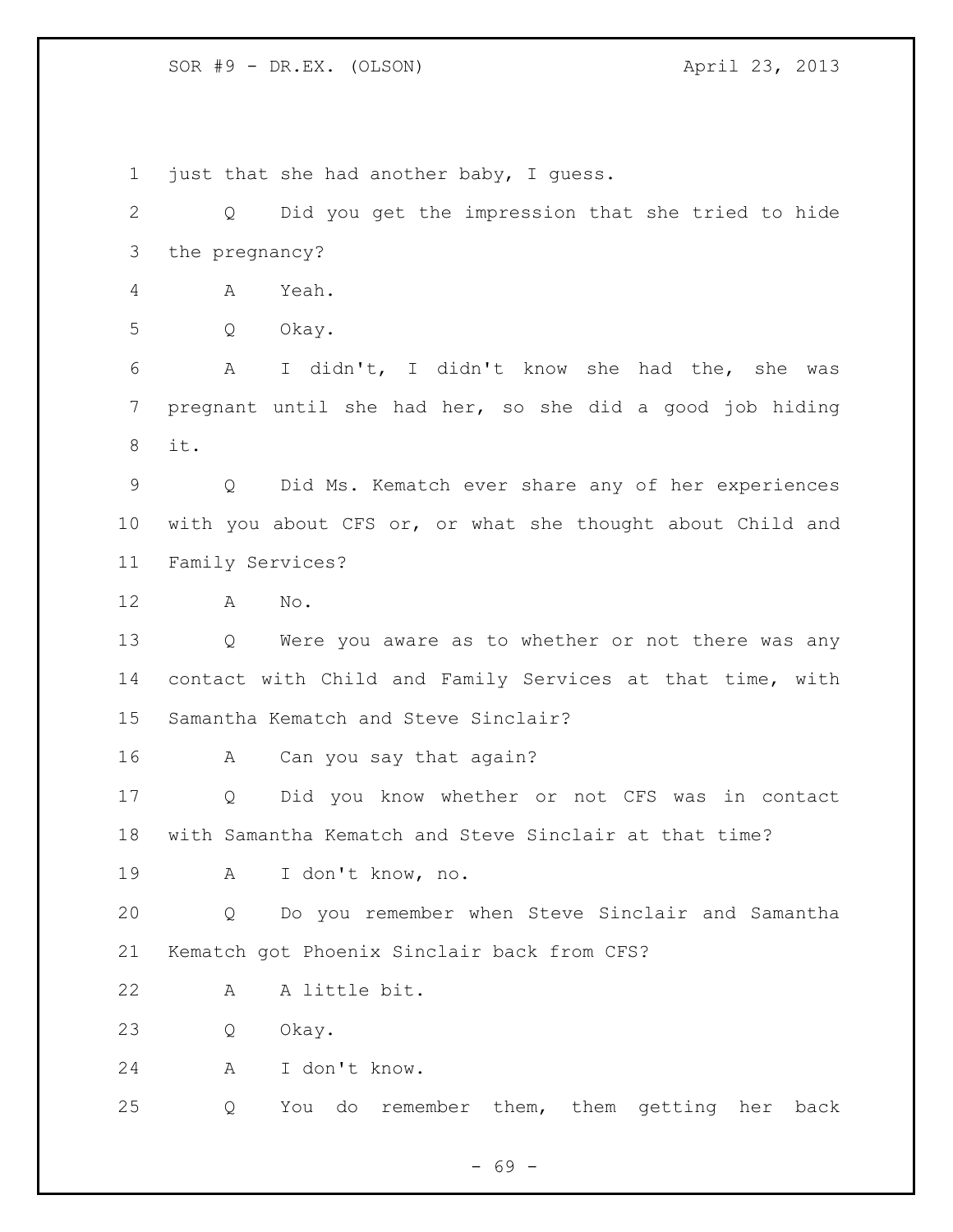eventually? A Yeah. Q Because she was at home with him at one, at some point? A Yeah. Q And you were -- A Yeah. 8 Q -- you were still friends with them? A Yeah. Q Would you visit them at, at, at their apartment? A Yeah. 12 Q Do you remember where that apartment was? A They had a, a side-by-side on Magnus. Q In terms of parenting, who did most of the parenting of Phoenix? A That I could see, when I was over there, would be both -- Q Okay. 19 A -- I guess, more, more or less Steve though. Q Okay. So Steve did a little more than Samantha? A Yeah, I think. Q Okay. Can you recall how Samantha acted with Phoenix Sinclair? A She had little patience of -- Q When you, when you say she had little patience,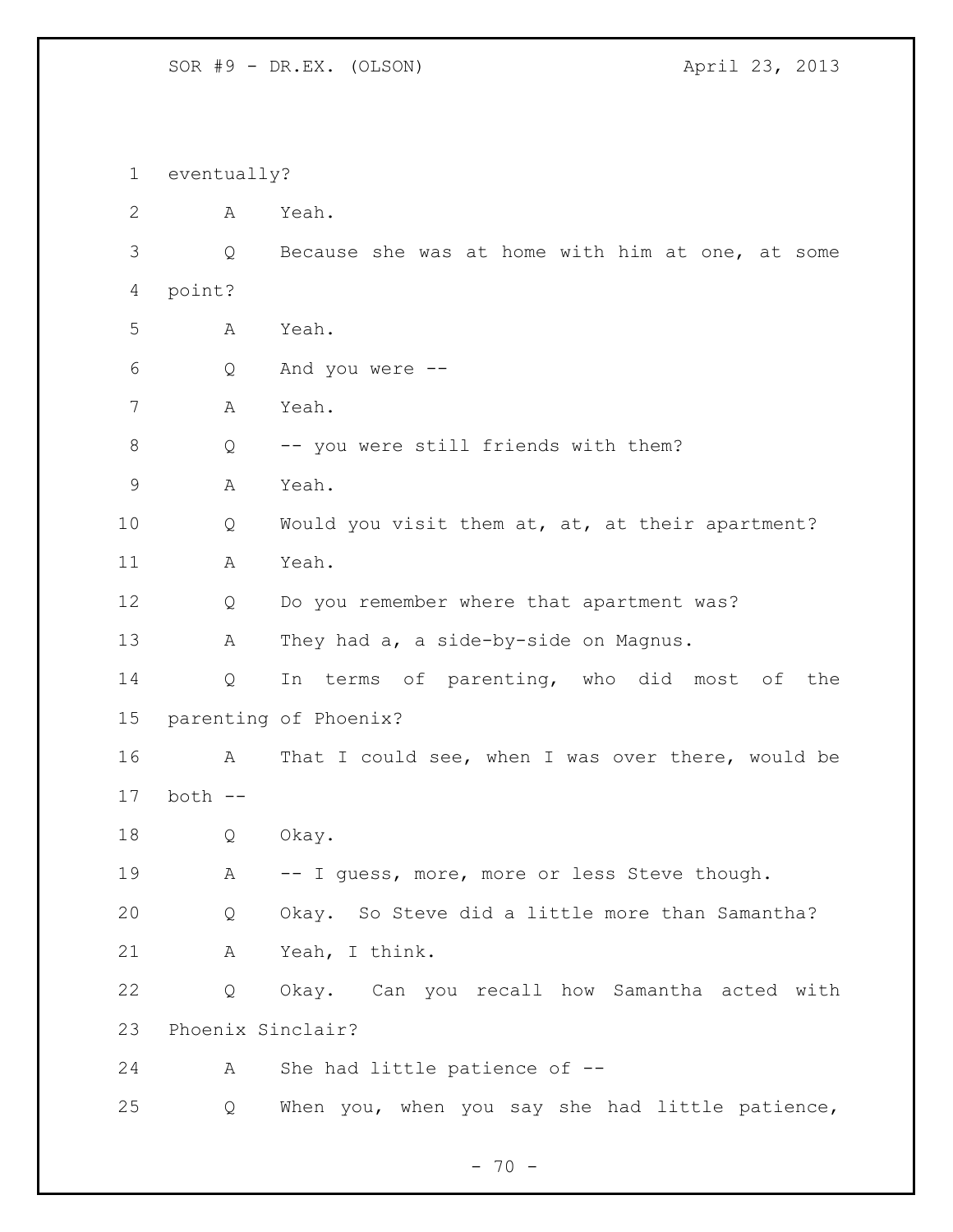what do you mean by that? A When she'd feed her, I seen that, because she wasn't ready when she was trying to feed her, that she'd be, like, kind of get agitated, well, when she was feeding her, like, cereal. Q Would she become upset at her easily? 7 A It seemed that way, yeah. Q Did you ever see her discipline Phoenix? A No. Q In your view, did -- was she -- would she act like a typical mother with a new baby? A I don't know. Q Did you have any concerns about how she treated Phoenix? A A little bit, she just, it seemed like she got agitated with her quickly. Q Were you still spending time with Steve Sinclair and Samantha Kematch when Echo was born? A Not really, no. Q Okay. Do you remember when Echo was born? A No, not really. Q Okay. Did you know who -- do you recall ever seeing Echo as a baby? 24 A A couple times, I think, I can remember. Q Okay. Do you know who took care of Echo?

- 71 -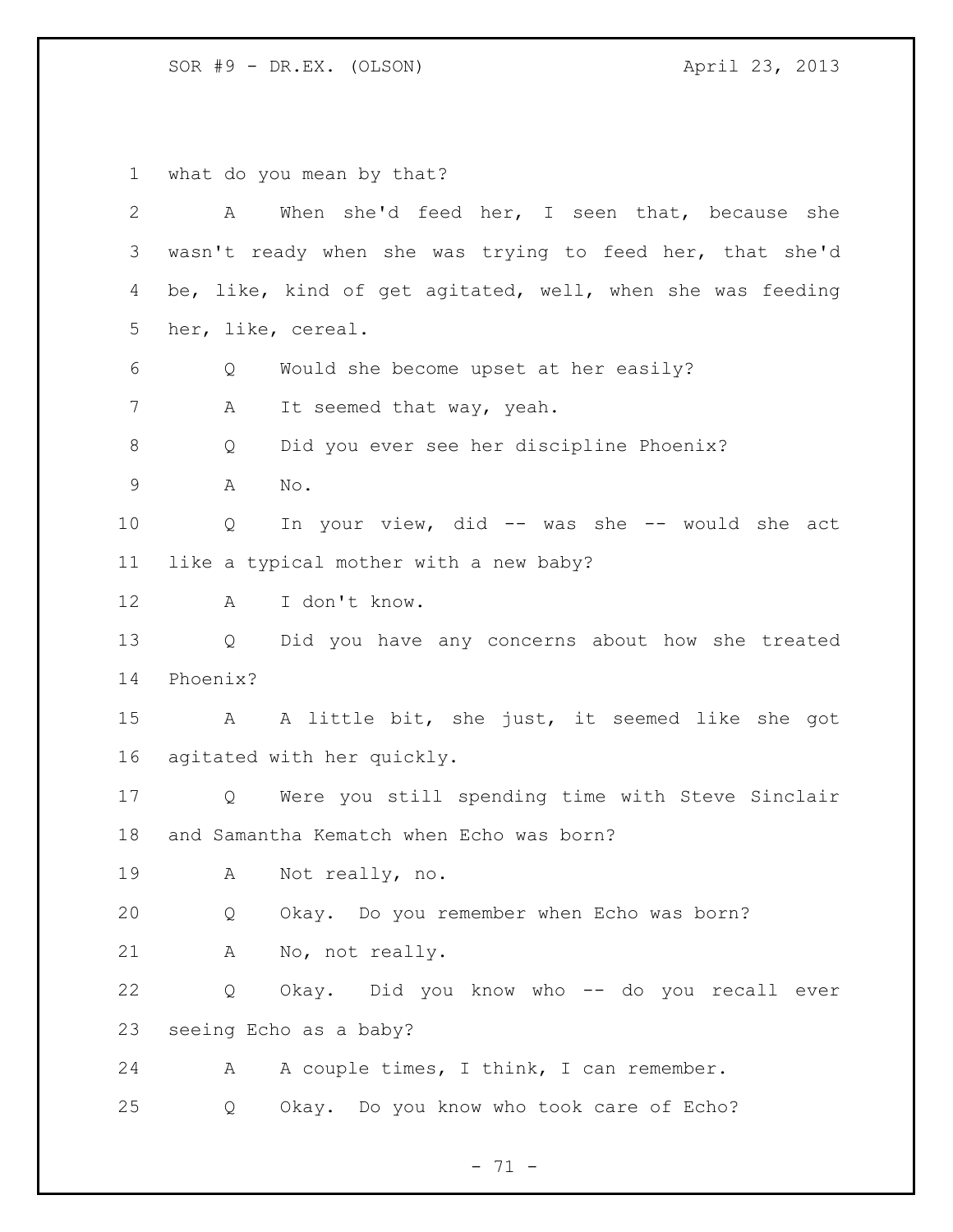A Both of them, until they broke up and then Steve had her. Q Okay. How did you become aware of that? A It was Samantha. Q Okay. So were you still friendly with her at that time? A Yeah. Q Okay. Were you keeping in touch with her? A Just sometimes, when she'd come by or phone. Q What did you think of the fact that she -- that, that Steve had Echo and not Samantha? A I thought it was kind of weird. I don't know why she was -- I asked her why she, like, why she didn't take her, or keep her, but she didn't have a place to stay, so  $-$  Q Samantha didn't -- A -- she let Steve -- Q -- Samantha didn't -- 19 A -- have her. Q -- have a place to stay at the time? A Yeah. Q And so Steve was a bit more stable, in that he had an apartment still? A Yeah. Q Do you know where Phoenix was at the time?

 $- 72 -$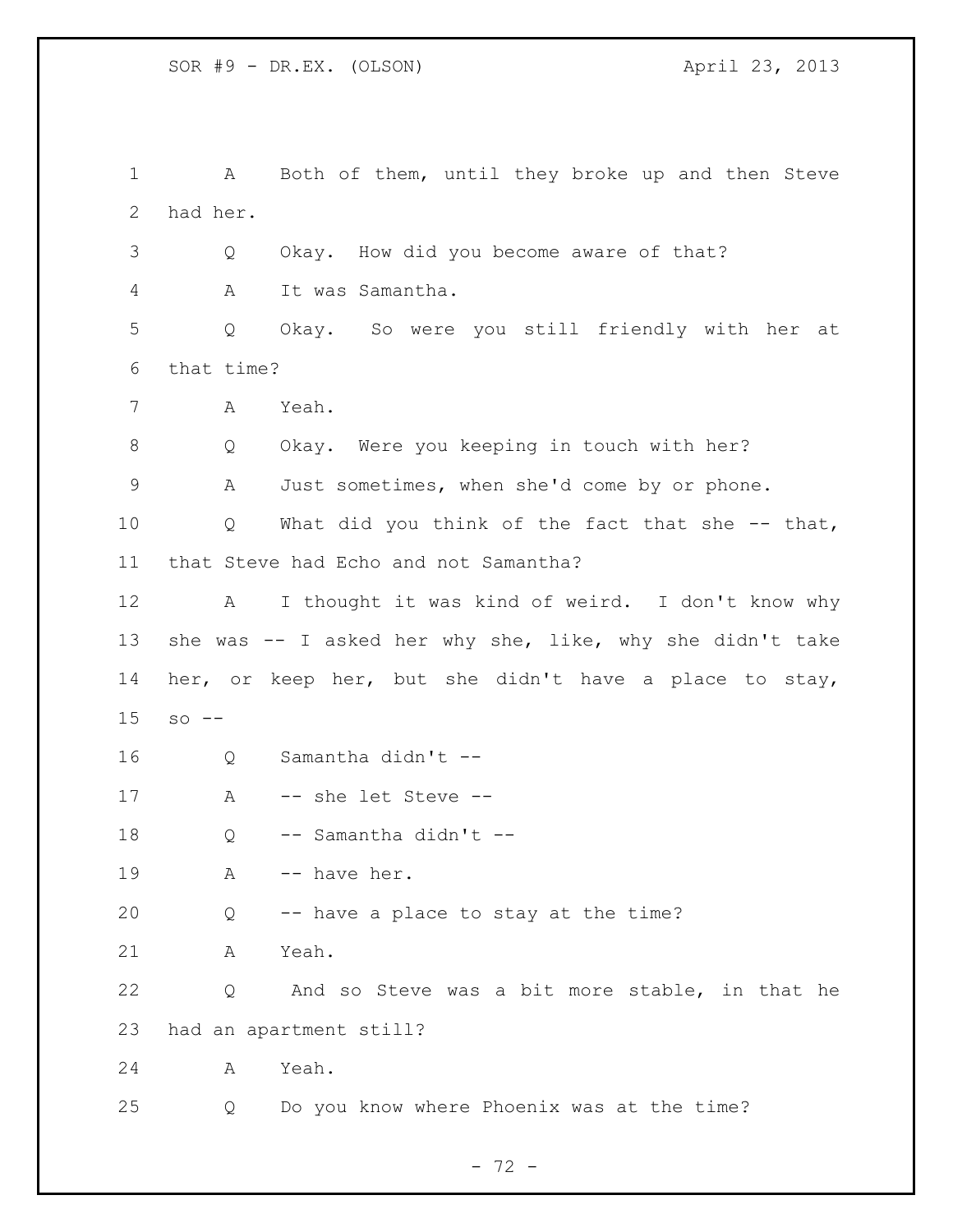1 A At Kim's, I believe. Q That's Kim Edwards? A Yeah. Q Did you know Ms. Edwards? A A little bit. Q How did you know her? A I met her through Steve. 8 Q And what did -- were you friends with her? 9 A A little bit, yeah. Q Okay. And how did you know that Phoenix was with her? A Because Steve didn't have her and when, when she wouldn't be at home, that's where she'd be, is over at Kim's. Q Okay. Did you know Ron Stephenson, as well, or Rohan Stephenson? A Yeah. Q Okay. Did you ever talk to either of them about Phoenix? A No. Q Either Ron or Kim? A No. Q Did you ever visit Phoenix at Ron or Kim's place? A No. Q Do you recall when Echo died?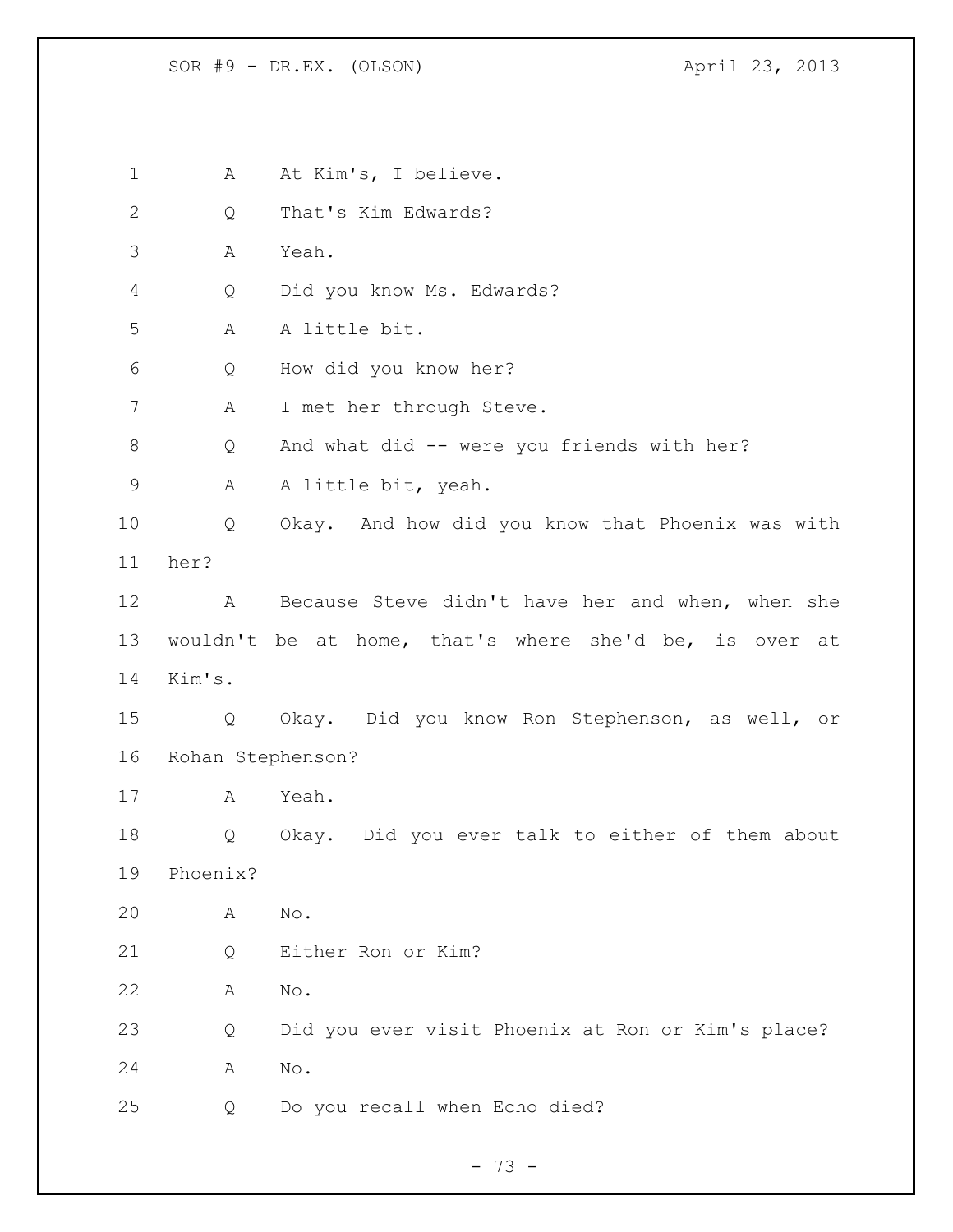A A little bit. Q Okay. What do you remember about that? A I remember, I don't really remember, but I remember some parts. At the funeral, it was kind of hot, like, it wasn't, I don't know the word is, there was a lot of hostility between the families. 7 Q Okay. Were you at the funeral? A Yeah. Q Did you talk to Samantha about it at all, about Echo's death? A Not really. She wasn't really much on sharing her feelings -- Q Okay. 14 A -- the way she felt. Q Do you know why Phoenix was at Kim Edwards' place, rather than Steve's place? A I don't know. I can't remember really. She was there a lot more, more, more than she was at home. That's all I know. Q Okay. After Echo's death, did you -- when was the next time you would have had some contact with Samantha? A I don't know. She was kind of doing her own thing. I can't recall really. Q Do you remember attending school with her?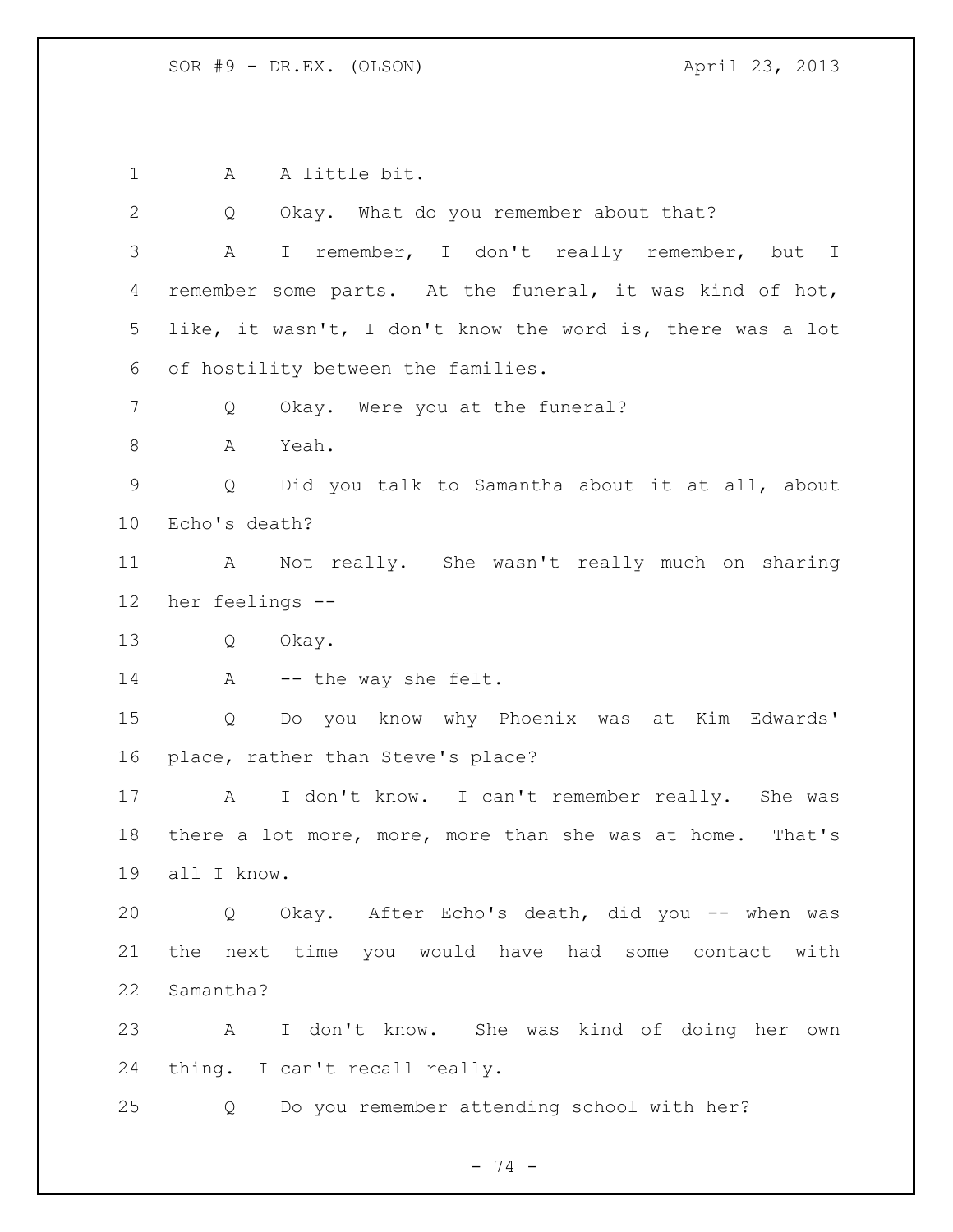A Yeah. 2 Q Was that the Fresh Start Program? A Yeah, in Gordon Bell. Q Okay. Can you just tell us a little bit about what that program is? A It's an upgrading program to get your GED. Q Okay. And so this was a program that you were enrolled in? A Yeah. Q And Samantha was enrolled in it at the same time as you? A Yeah. Q And so you were both working towards getting your, your GED? A Yeah. Q Okay. Do you recall when that was, what year? A Two thousand -- the end of 2001, to the beginning of 2002, I think -- Q Okay. A -- 2002. Q And so did you start hanging around with Samantha again at this time? A Just more or less at school -- Q Okay. A -- and we kept in touch.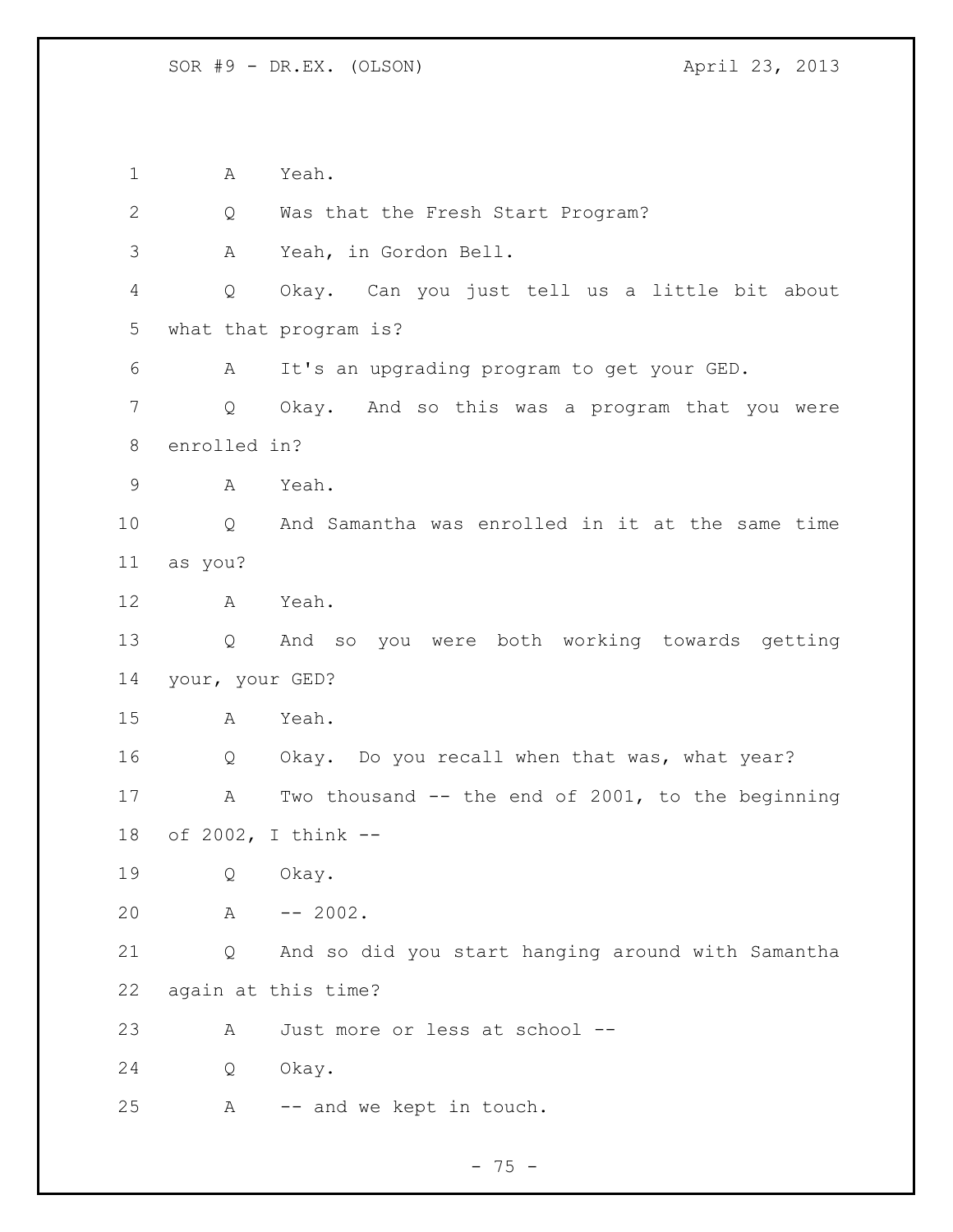Q Did you know where Phoenix was at that time? A Kim's. Q Okay. So she was still with Kim? A Yeah. Q Is that what Samantha told you? A Yeah. Q Okay. Was Samantha dating anyone at the time, or seeing anyone? A Yeah. Q Okay. Was it Wes McKay or someone else? A Somebody else. Q Okay. Do you recall where she, Samantha was living at the time? 14 A At a rooming house on Sherbrook. Q Okay. Did you ask her why she didn't have Phoenix in her, in her care? A No. Q Did you see Phoenix during this time -- A No. Q -- anytime after 2002, to say, 2003 or 2004? A No. Q When's the next time that you saw Phoenix? A Probably sometime in 2004. Q Okay. Can you recall where that was? A I think I seen her walking with her. She came by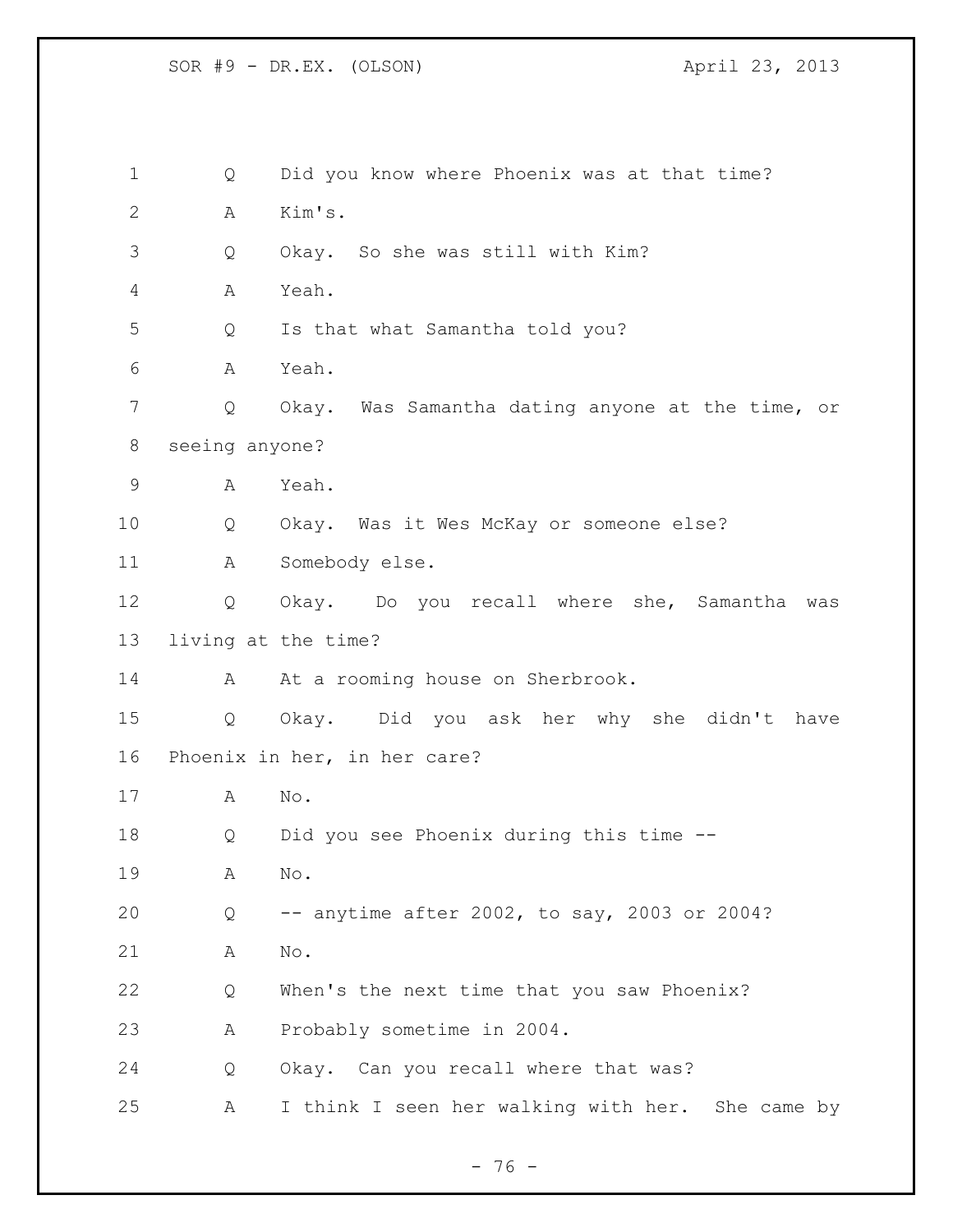| $\mathbf 1$  | to my place and she had her. |                                                        |  |
|--------------|------------------------------|--------------------------------------------------------|--|
| $\mathbf{2}$ | $Q \qquad \qquad$            | She brought, Samantha brought Phoenix over<br>to       |  |
| 3            | your, your place?            |                                                        |  |
| 4            | A                            | Yeah.                                                  |  |
| 5            | Q                            | And, and I understand you had a child about the        |  |
| 6            |                              | same age as Phoenix?                                   |  |
| 7            | А                            | Yeah.                                                  |  |
| 8            | Q                            | So would they play together?                           |  |
| $\mathsf 9$  | Α                            | Yeah.                                                  |  |
| 10           | Q                            | Do you remember seeing them play together?             |  |
| 11           | Α                            | Yeah.                                                  |  |
| 12           | Q                            | How old would Phoenix have been at the time?           |  |
| 13           | А                            | She would have been four.                              |  |
| 14           | Q                            | Okay. Can you recall how, how they played              |  |
| 15           |                              | together, like, describe their interaction?            |  |
| 16           | A                            | They played good. My son was always happy to --        |  |
| 17           |                              | when she'd come around.                                |  |
| 18           | Q                            | Okay. And was Phoenix like a regular, normal           |  |
| 19           | child at the time?           |                                                        |  |
| 20           | Α                            | Yeah.                                                  |  |
| 21           | Q                            | Okay. Did you notice anything unusual about her,       |  |
| 22           |                              | any unusual bruising, or marks, or anything like that? |  |
| 23           | Α                            | $\mathop{\rm No}\nolimits$ .                           |  |
| 24           | Q                            | Did you know where Ms. Kematch was living at that      |  |
| 25           | time?                        |                                                        |  |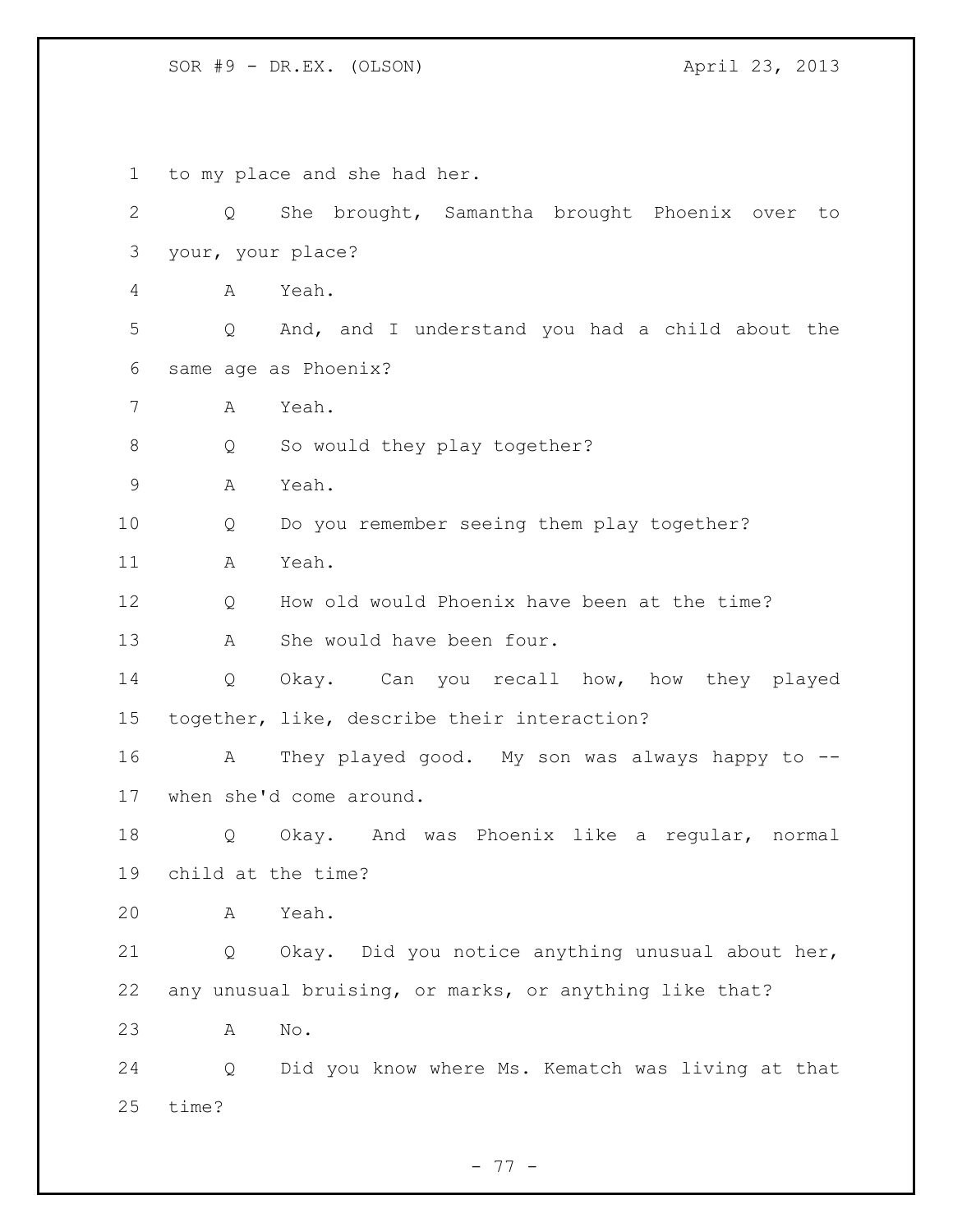| 1     | A                       | At that time, she had an apartment on Colony or            |
|-------|-------------------------|------------------------------------------------------------|
| 2     |                         | something, across, the same street as that bus depot.      |
| 3     | Q                       | The Greyhound Bus Depot?                                   |
| 4     | Α                       | Yeah.                                                      |
| 5     | Q                       | Okay.                                                      |
| 6     | Α                       | She said she had an apartment there and she was            |
| 7     | working and yeah.       |                                                            |
| $8\,$ | Q                       | Do you know if she was, was seeing a new person?           |
| 9     | Α                       | Yeah.                                                      |
| 10    | Q                       | Who was that?                                              |
| 11    | Α                       | She was seeing this guy named Daniel.                      |
| 12    | Q                       | Okay. And at some point she started dating Wes             |
| 13    | McKay?                  |                                                            |
| 14    | A                       | Yeah.                                                      |
| 15    | Q                       | You were aware of that?                                    |
| 16    | А                       | Yeah, I can't remember when they started though.           |
| 17    | Q                       | Okay. Do you remember how you became aware that            |
| 18    | she started dating him? |                                                            |
| 19    | Α                       | I can't recall.                                            |
| 20    | Q                       | Just, just before, just before she started seeing          |
| 21    |                         | Wes McKay, do you recall how Samantha was with Phoenix, in |
| 22    |                         | terms of her parenting of Phoenix?                         |
| 23    | A                       | when she was a baby, she had, like,<br>Same as             |
| 24    | little patience.        |                                                            |
| 25    | Q                       | over all the time that you knew Samantha<br>So             |

- 78 -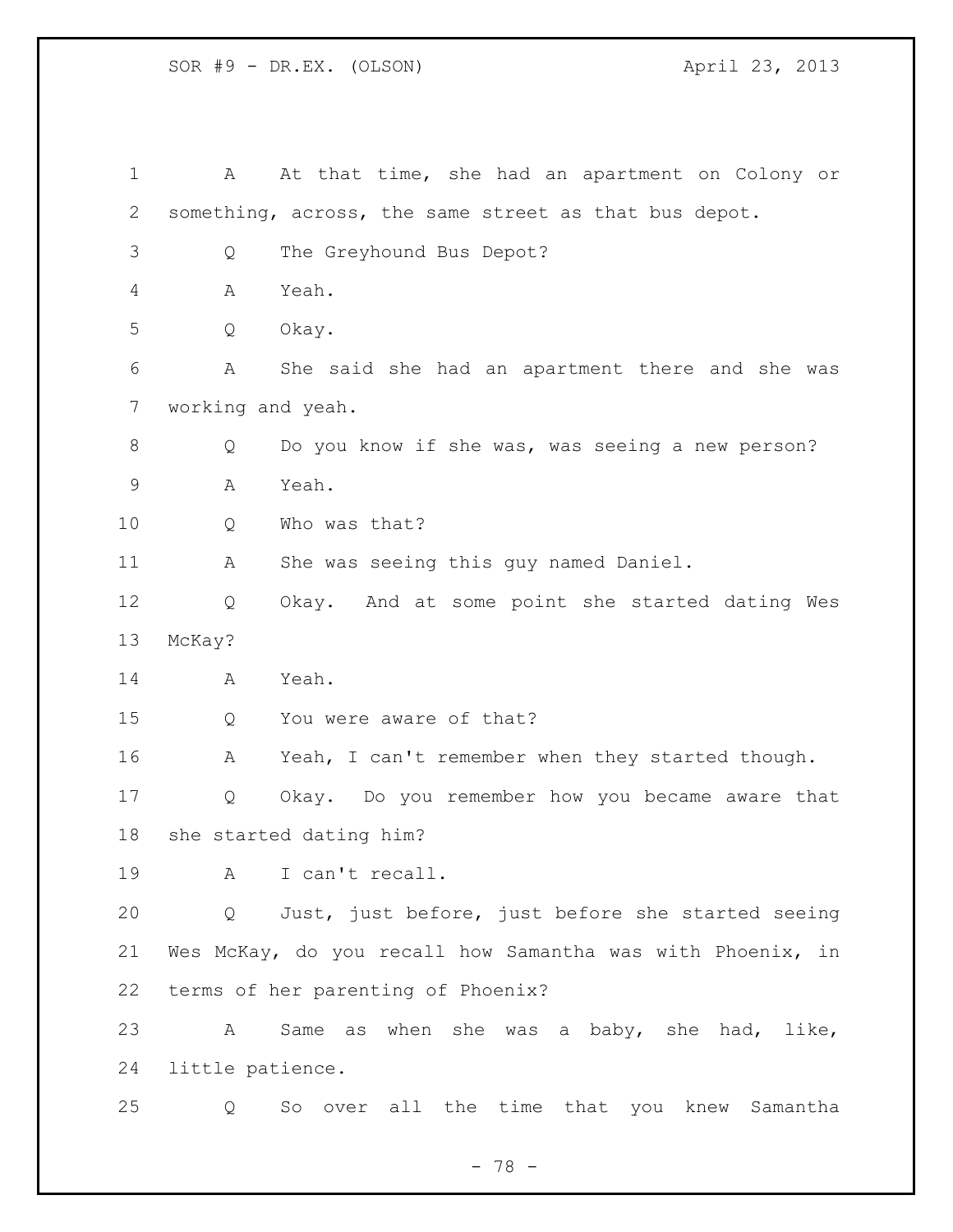Kematch, did that change, her parenting style, did her, did the lack of patience change? Did it get any worse or any better? A It was about the same. Q Okay. How often would you see Samantha with Phoenix? 7 A Once or twice a month maybe. Q Okay. Okay. And you said, I think, this was in 2004? A Yeah. Q And would this always be at your house? A Yeah. Q Did you ever go over to her place? A When she lived on McGee, I think I went once or twice, or a few times maybe. Q Okay. Was she with Wesley McKay by that time? A Yeah. Q Okay. What do you recall about Wesley McKay? First of all have you, had you met, did you ever meet him? A Not -- I don't know. I met him -- I don't even know when I met him. Q But you did meet him before? A Yeah. Q What did you, what did you think of him? A He seemed all right, when I first met him.

- 79 -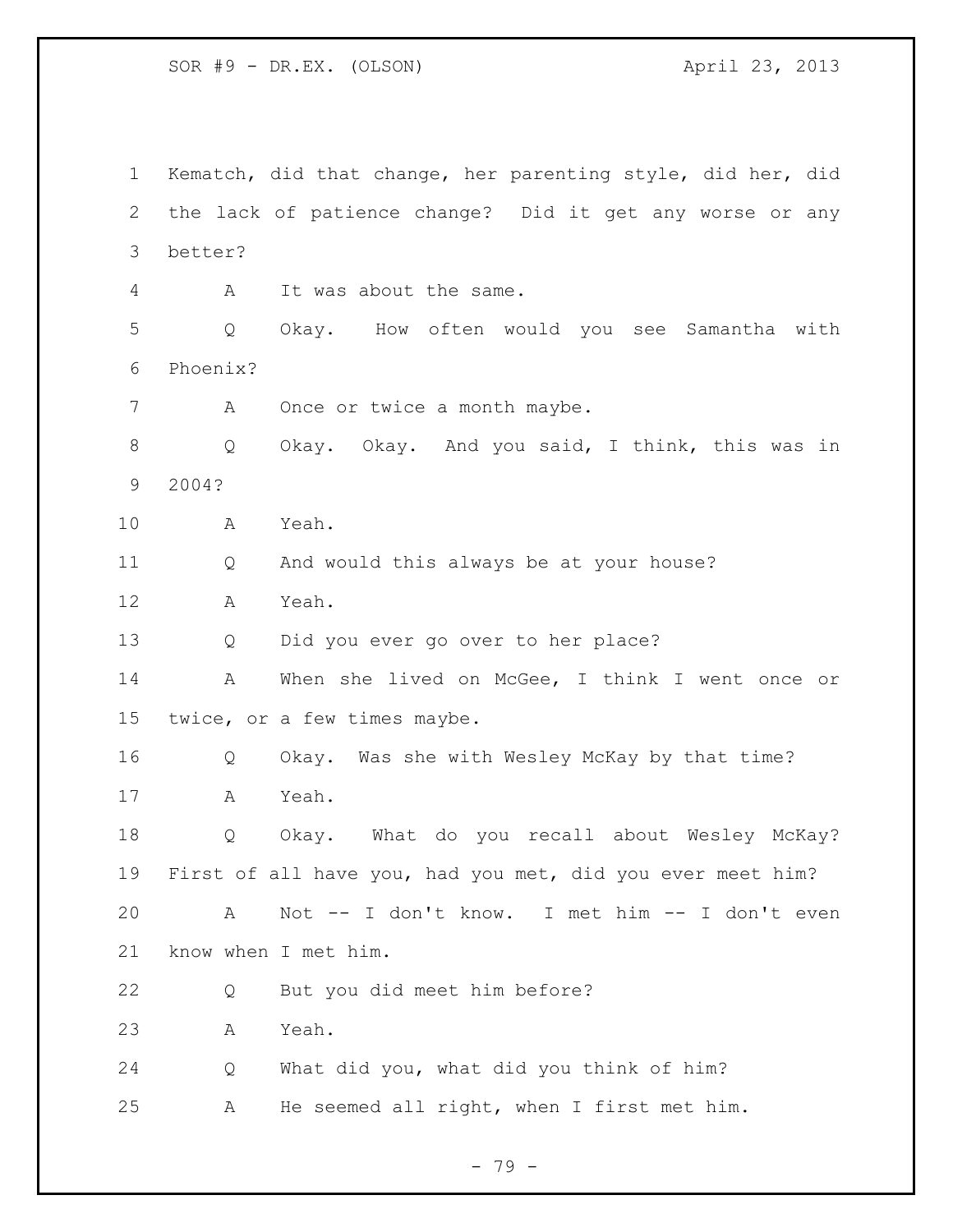Q Did you -- did that change over time? A What do you mean? Q Well, you said, when I first met him, he seemed all right. Did -- A Yeah. He was, he was okay around people. He didn't -- I don't know. Q Did, did Samantha tell you some things about you that made you change your, what you thought of him? A Yeah. Q What did she tell you about him? A She said he, he would, he too would have, like, a short temper and stuff and he, like, he was mean. Q Did she say how, how, what he would do, what, how he was mean? A He said he, or she said he, I think, he'd get mad and, like, call her down and a couple times, he got physical with her. Q Did she describe what, what he would do to her physically? A I can't really remember. Q What about his interaction with Phoenix? Did she, did she talk about that? A I can't remember. Q So you don't recall if she ever said he was hurting Phoenix, or abusive towards Phoenix?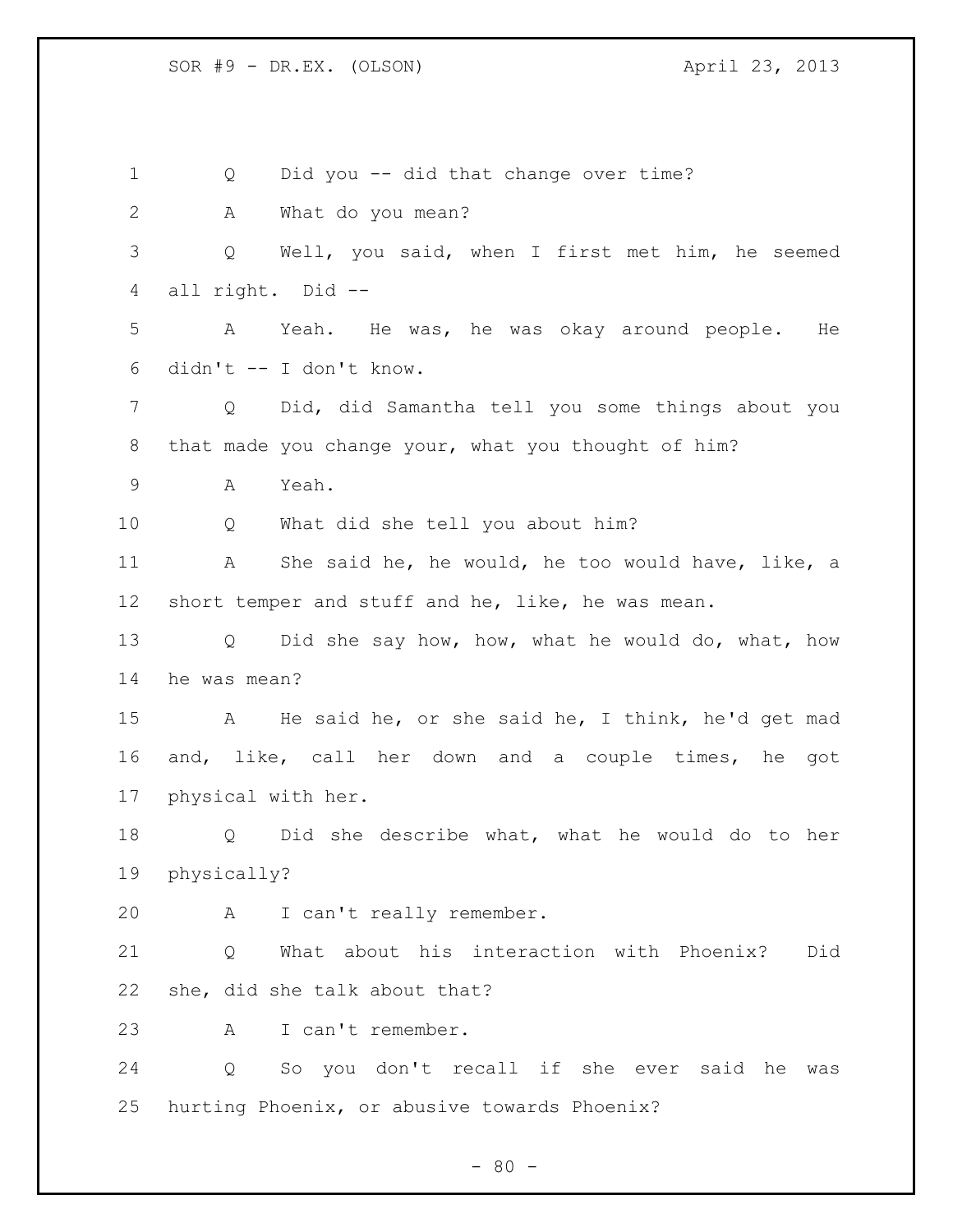A No.

 Q Okay. Did you notice any change in her behaviour towards Phoenix around this time? A I don't know. Q Did Samantha ever tell you she was scared of Wes McKay? A I don't know. She, she didn't -- I don't think she said that she was scared. Q Did you get the impression she was scared of him? A A little bit, but she never, she never would say things. Like, I'm, oh, I'm scared of him, or she would just know, like, I don't even know, she'd, like, go somewhere, or go for a walk. Q What do you mean? When he was around? A If they were arguing or something like that, then she would try to, like, not bother with him. Q Okay. Did you ever see them together, Wes McKay and Samantha Kematch? A Yeah. Q And what was their interaction like? A When I'd be around, they'd be, they'd be joking with each other -- Q Okay. 24 A -- and talk. Q Was it always that way?

 $- 81 -$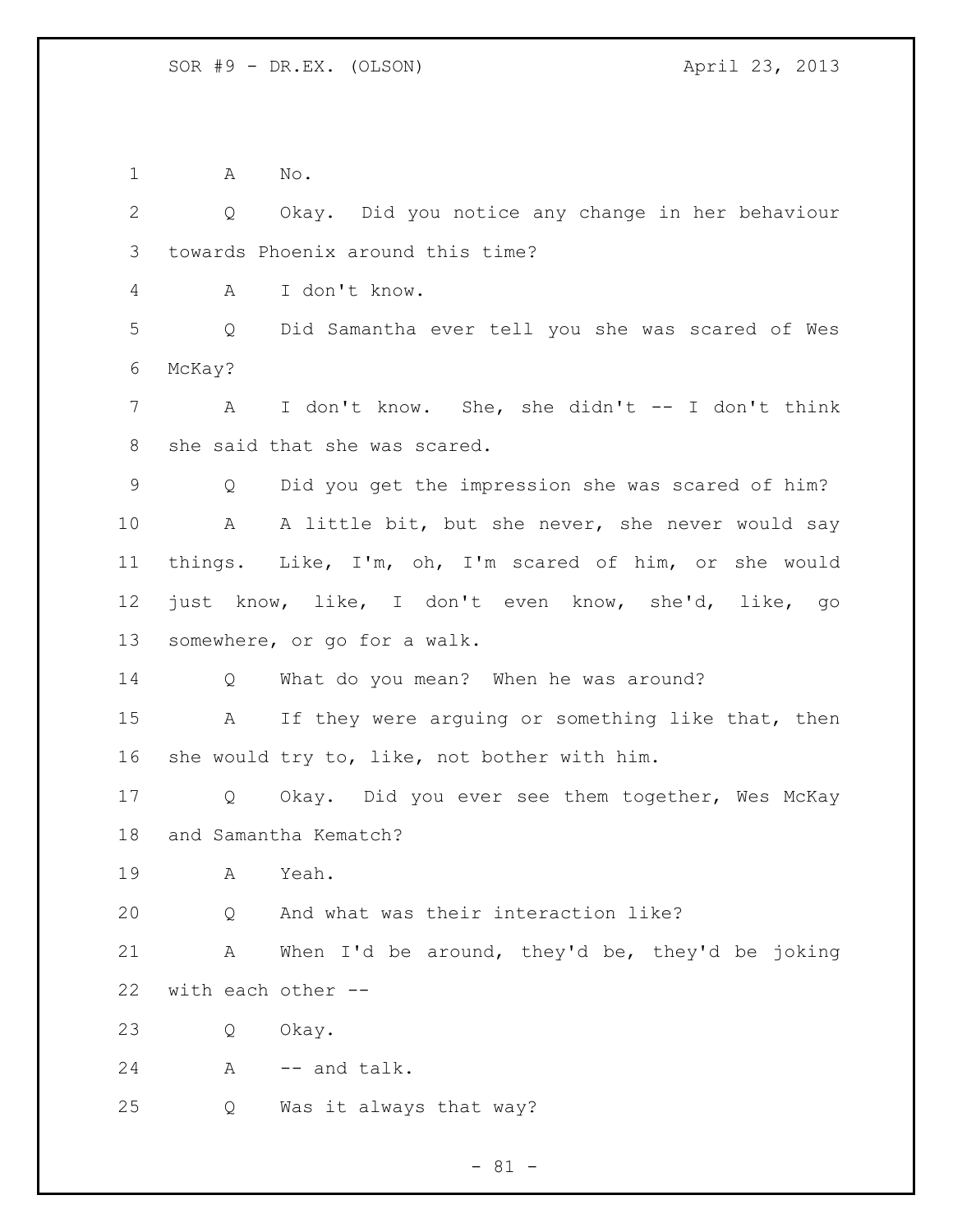1 A When I was around, yeah. Q Okay. A When I seen them. Q Did you see Mr. McKay's interaction with Phoenix? A Sometimes, when I'd be there. Q And did you see anything that caused you any concern? A I just, I noticed, with him, he, he had very little patience. Q What do you mean by that? 11 A I recall one time, when I visit them, after they had their other kids, like, the baby was crying, or -- and then he'd, like, he got mad and agitated and he'd be like, take care of that kid, hurry up. Like, he wouldn't, he didn't have patience for the baby crying. Q Okay. And what about Samantha, did you notice her treat Phoenix any differently after the baby was born? A She kind of, she -- I don't know. She'd, I don't know, she'd have the little patience and she'd get mad and she'd always be in the, the room. Q Who would always -- A But she -- Q -- Phoenix would always be in the room? A Yeah. Q You're talking about the bedroom?

- 82 -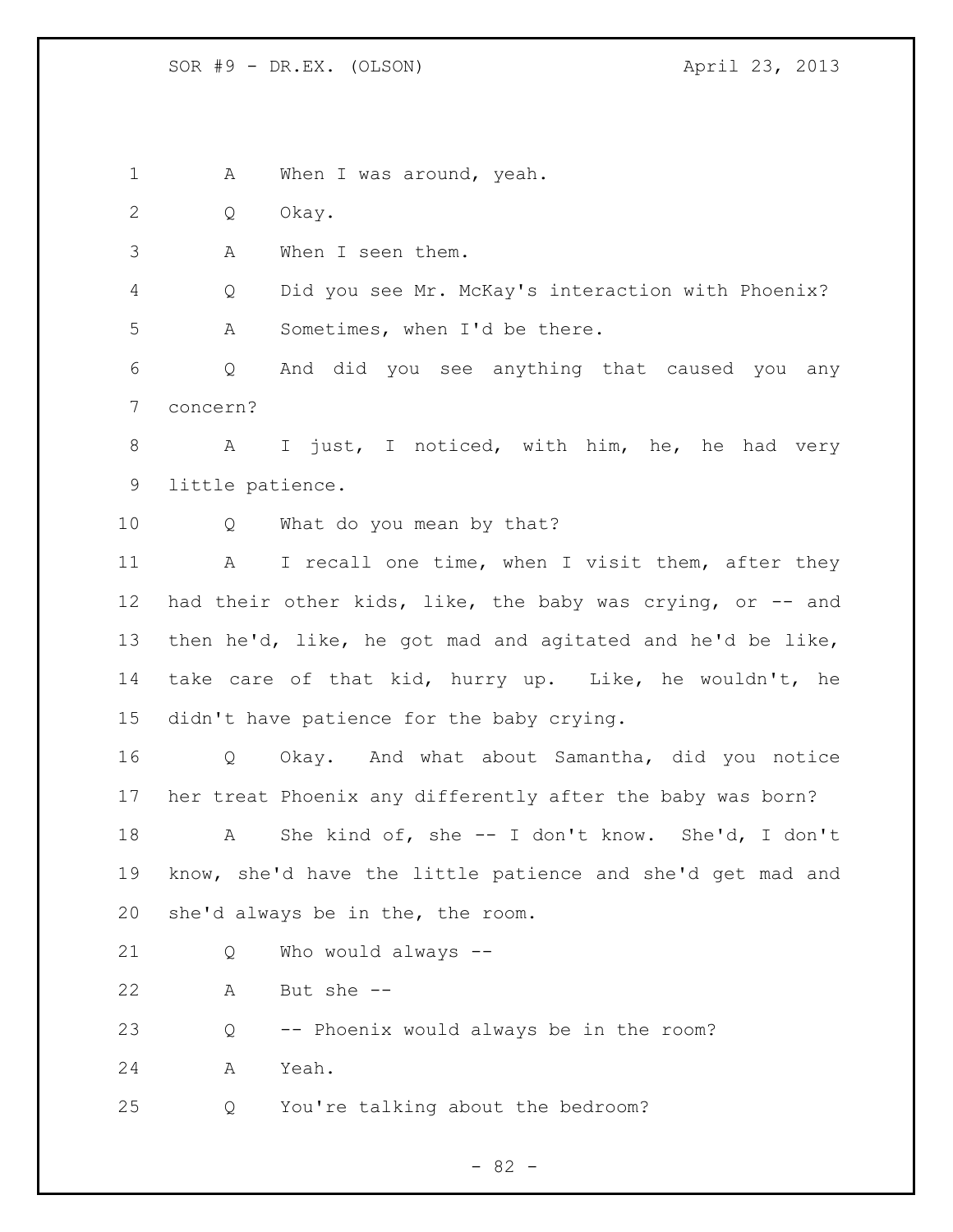A Yeah. Q And when you say she'd always be in the room, you mean they'd put Phoenix in the room, as a form of discipline? A She would be in there when I'd go, when I'd visit. Q Okay. So she wouldn't be around you a lot then? 8 A No. Q Okay. Did you find that unusual? A Yeah. Q Okay. Did you ever ask Samantha about that? A No. Q Any reason why not? A No. She -- I don't know, I never -- she's not one to talk about things and I just never asked her. Q Okay. Just so we have a timeline, we know that the baby was born November 30th, 2004, and the changes you're, you're describing, or about Phoenix being locked, 19 or put into the room, that was around the time the baby was born; is that what you're saying? A Yeah. Q Okay. Do you recall -- well, do you recall ever seeing any bruises or marks on Phoenix around that time? A No. Q Okay. Do you recall Phoenix acting any

 $- 83 -$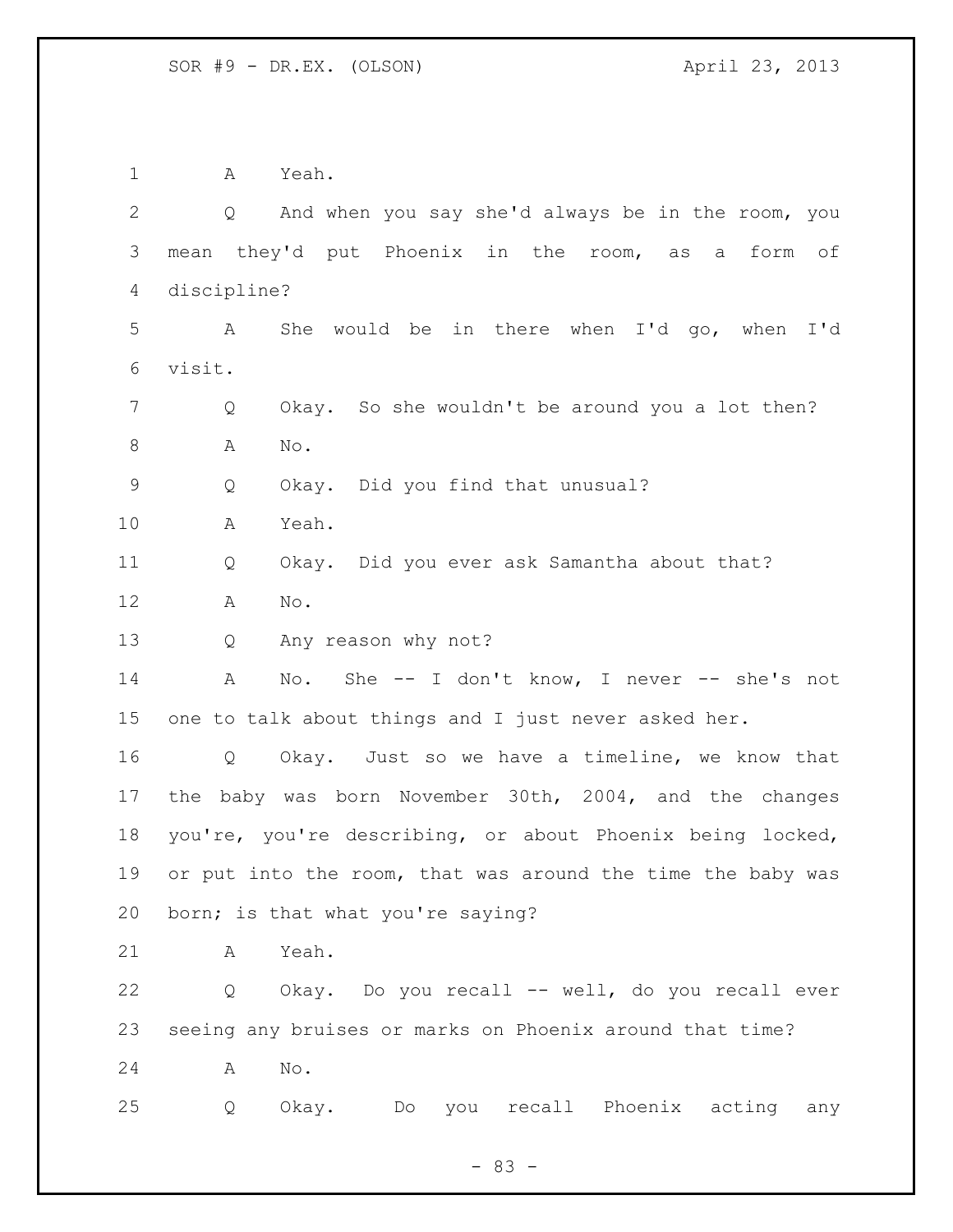differently? A I can't recall. Q Do you recall if Samantha Kematch treated Phoenix any differently physically? A I can't think. She -- when I go to the house, she'd be -- I don't -- she -- I don't even recall really. She -- I didn't see any change in the way she, she was with her. Q You said Phoenix would be in the room, would you know, was the light on in the room when she was there -- A Yeah. Q -- in the room? Was the door open or closed usually? A Closed. Q Okay. Did you know what Phoenix would be doing in the room? A No. Q Okay. Would you hear anything in the room? A No. Q Okay. Would you talk to Phoenix? A Yeah, when she would, when I'd get there, if I visit her, I would be like, hi, Phoenix, how are you and ... Q Did she talk to you? A A little bit.

- 84 -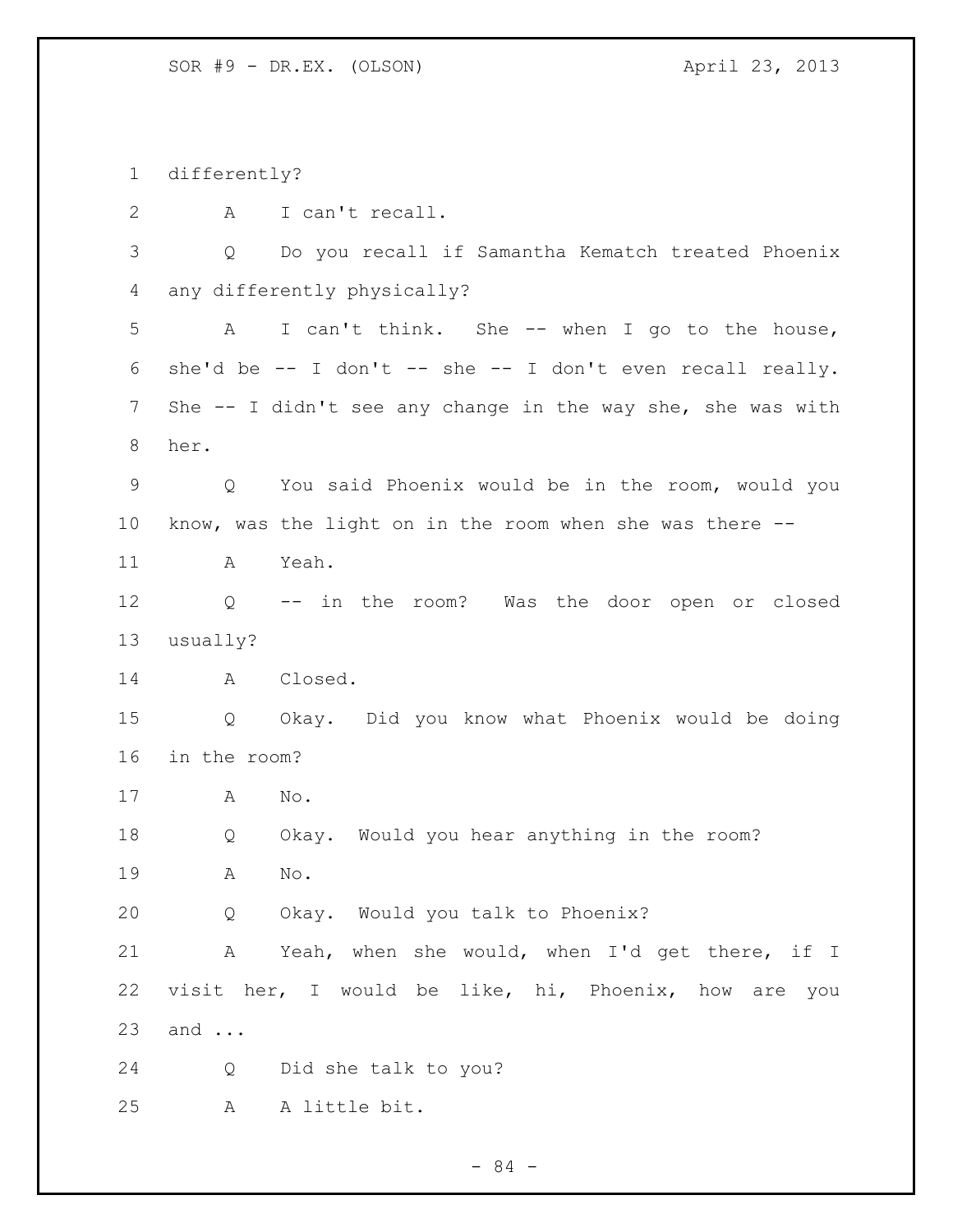Q Did she look healthy to you, like a normal child? A She looked, yeah, she looked like Phoenix, I guess. Q Okay. Did Phoenix ever say anything to you, or your family, about her mom? A I don't know, can't remember. Q You can't recall? Okay. Do you recall seeing a lock on the bedroom door? A No, I don't remember. Q Okay. And you're not, you're not saying that you never saw one, it's just you -- today, you, you don't have a memory of that? A Yeah. Q Okay. Do you have a memory of ever contacting Child and Family Services? A Yeah. Q Okay. Can you tell us about that? 18 A I phoned a number and said that, to check in, I guess, like, something, it wasn't right at that house, with Phoenix. Q Do you recall what number you called? A No, I got it off, of like, a paper that I seen, like, that has, like, resources and like, one of those information sheets -- Q Okay. And how do you know --

 $- 85 -$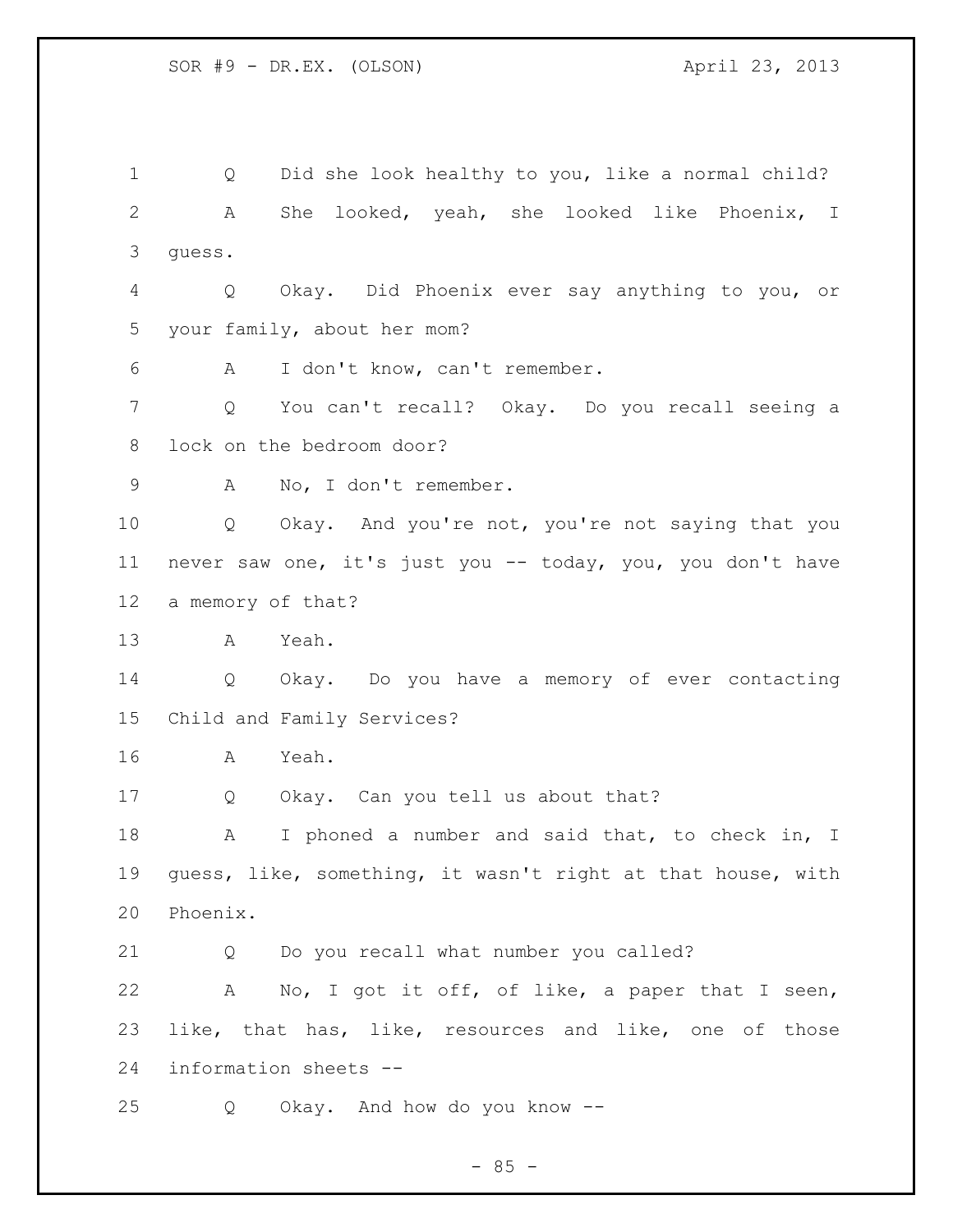1 A -- that had a bunch of numbers. Q -- and how did you know it was Child and Family Services? A Because on that thing, it said Child and Family Services. Q Okay. Do you recall who you talked to? A No. Q Do you recall when this was? A I can't recall the date, or around when. Q If we put it in relation to when Samantha and, and Mr. McKay moved out to Fisher River, would that assist you? 13 A No, I, I can't even remember they moved out there. Q Okay. Do you recall what the person at CFS said to you? A No. Q Was this after the baby was born? A I don't know. Q Can't recall? 21 THE COMISSIONER: Do you, do you remember that they moved out to Fisher River? I know you don't know when that was, but do you remember them moving to Fisher River? THE WITNESS: I remember her saying she was moving out there. I can't remember the date or month.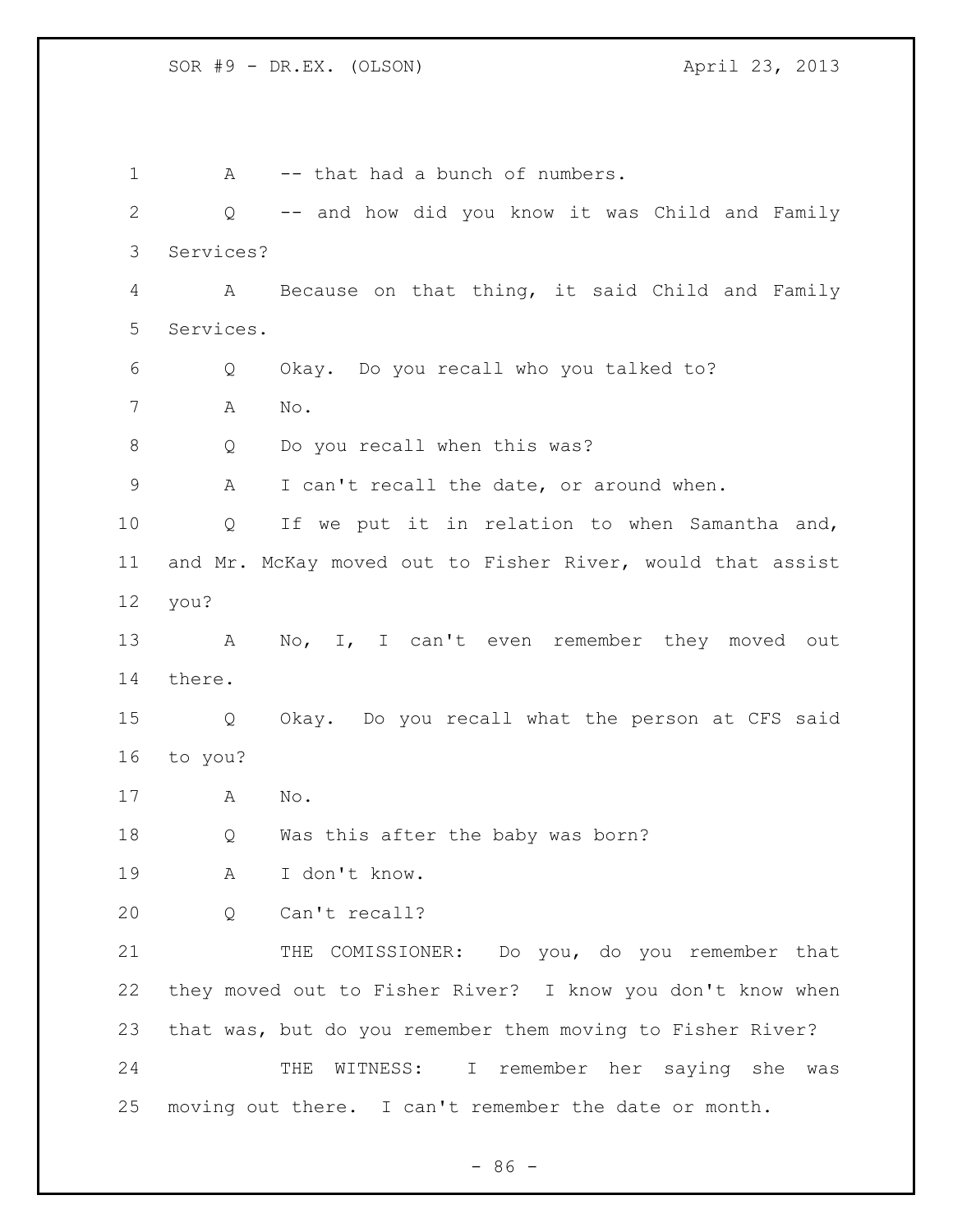THE COMISSIONER: But do you know when this was you phoned CFS, in relation to when they moved out to Fisher River? THE WITNESS: I think it would have been before they moved out there. THE COMISSIONER: Do you know about how long before? 8 THE WITNESS: I don't know, a month, a, a month or two maybe, I don't know. MR. OLSON: Okay. That's, that's helpful. BY MR. OLSON: Q Do you know if anyone ever contacted Ms. Kematch, anyone from CFS contacted her? A I remember her saying CFS went there to see her and then when she opened the door, she just said she had company, or, and then they said okay and then they left. Q Okay. This is something that she, she told you? A Um-hum. Q Okay. Did, did she tell you whether or not she really had company over? A She said she didn't, she just said that she did. Q Did she tell you who was there? A No. Q Did she tell you whether or not she let them in?

- 87 -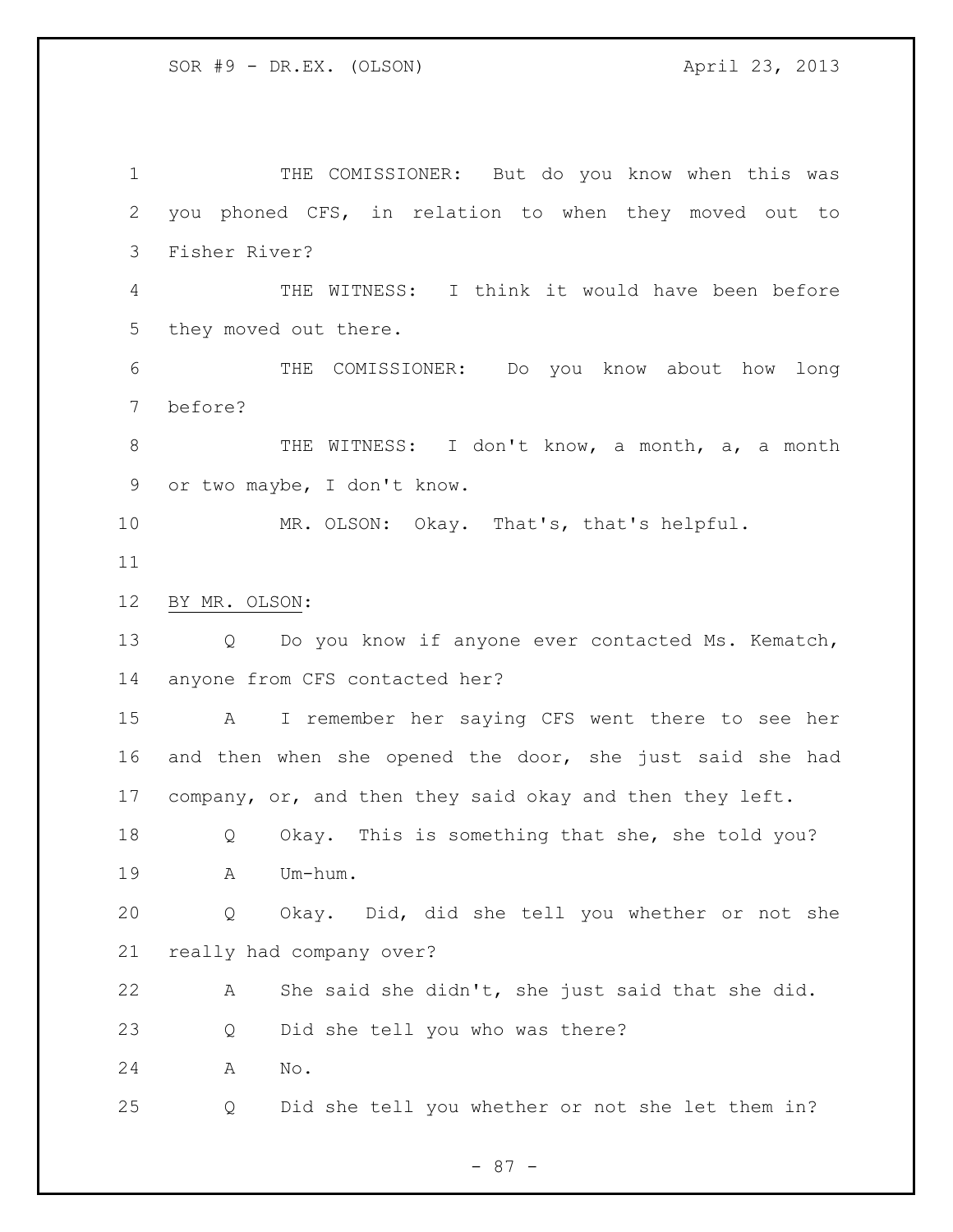A No, she didn't let them in, because it was just, would have been her and Phoenix home, but she told, when they knocked at her door, that she told them that she had company over, so they couldn't, like, they wouldn't go, come in. Q Okay. Did she say the name of the workers? A No. Q Did she say if there was more than one worker? A No. Q Did you, did you think it was because of your call to CFS that these workers came by her apartment? A No. I don't know. Q Okay. Do you recall what it was that made you call CFS? A Just how she was, her patience, I guess, with her. Q And so it was Samantha Kematch's behaviour towards Phoenix that was causing you the concern? A Um-hum. Q What about Wes McKay's behaviour towards Phoenix? Was there anything he was doing that caused you concern? 22 A I can't recall that, how he was. Q Had you ever called CFS in the past? A No. Q And I, I'm, I apologize, apologize if I've asked

- 88 -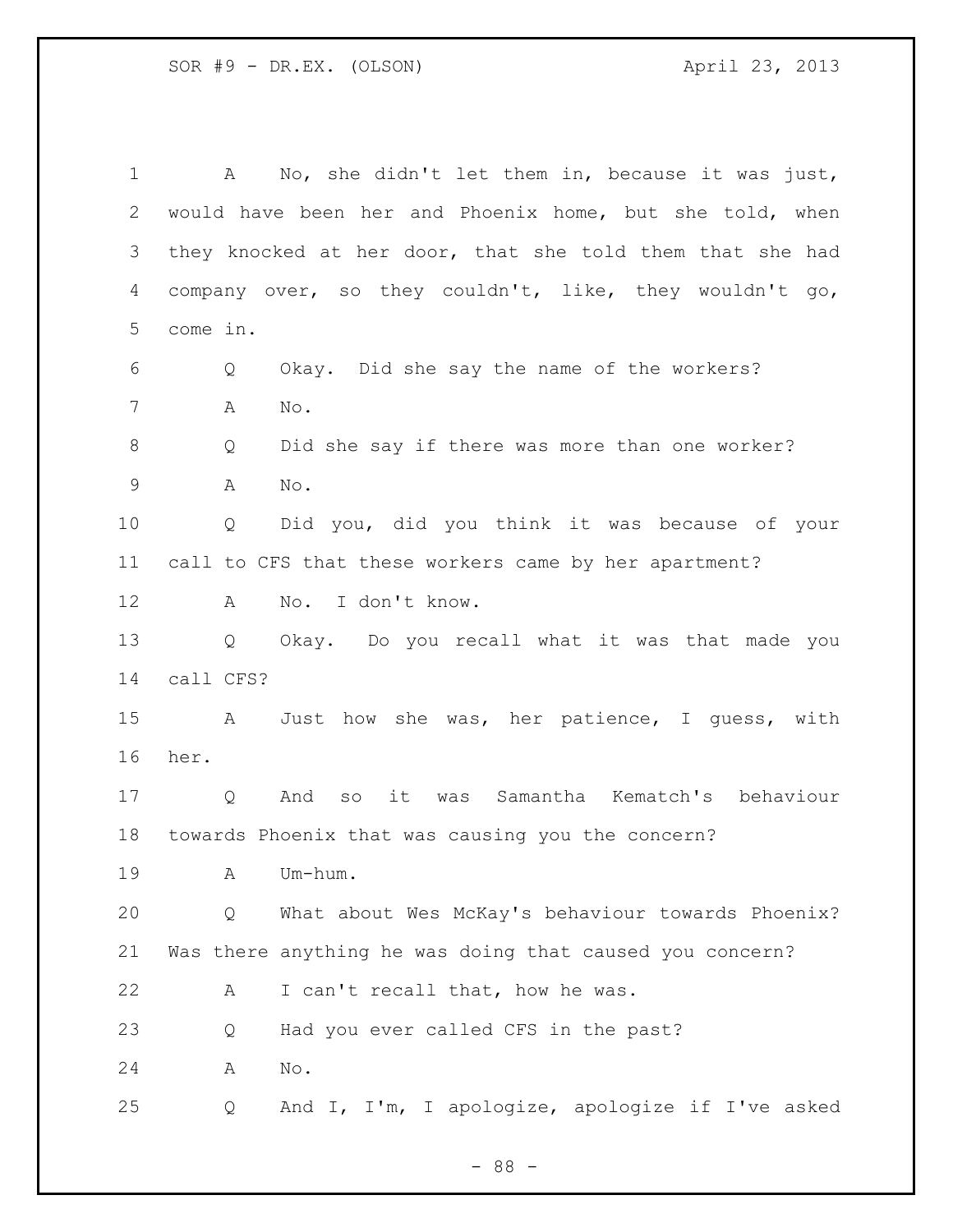you this before, can you recall what you said to the CFS worker?

A I don't know.

 Q And I'm, I'm not asking for the exact words you used, but just what, what is it you were, you, you conveyed to the worker, were trying to convey?

 A To see, to go check on her, like, that she was, I don't know, like, neglected, kind of. Like, she was always in the room and when she had, I think when she had -- I don't even know if she had -- just, she wasn't, like, she wasn't being cared for. Like, she was, but she wasn't.

 Q Okay. Do you recall whether or not you gave Phoenix Sinclair's full name?

A I don't recall.

Q What about Samantha Kematch's full name?

 A Yeah, I told them the name of her and where, where they lived, their apartment.

 Q Okay. What about Karl McKay? Did you give his name?

A No.

Q Pardon me?

A No.

 Q No? Okay. Did they tell you they would visit Samantha's home?

A No, I don't recall them saying that.

- 89 -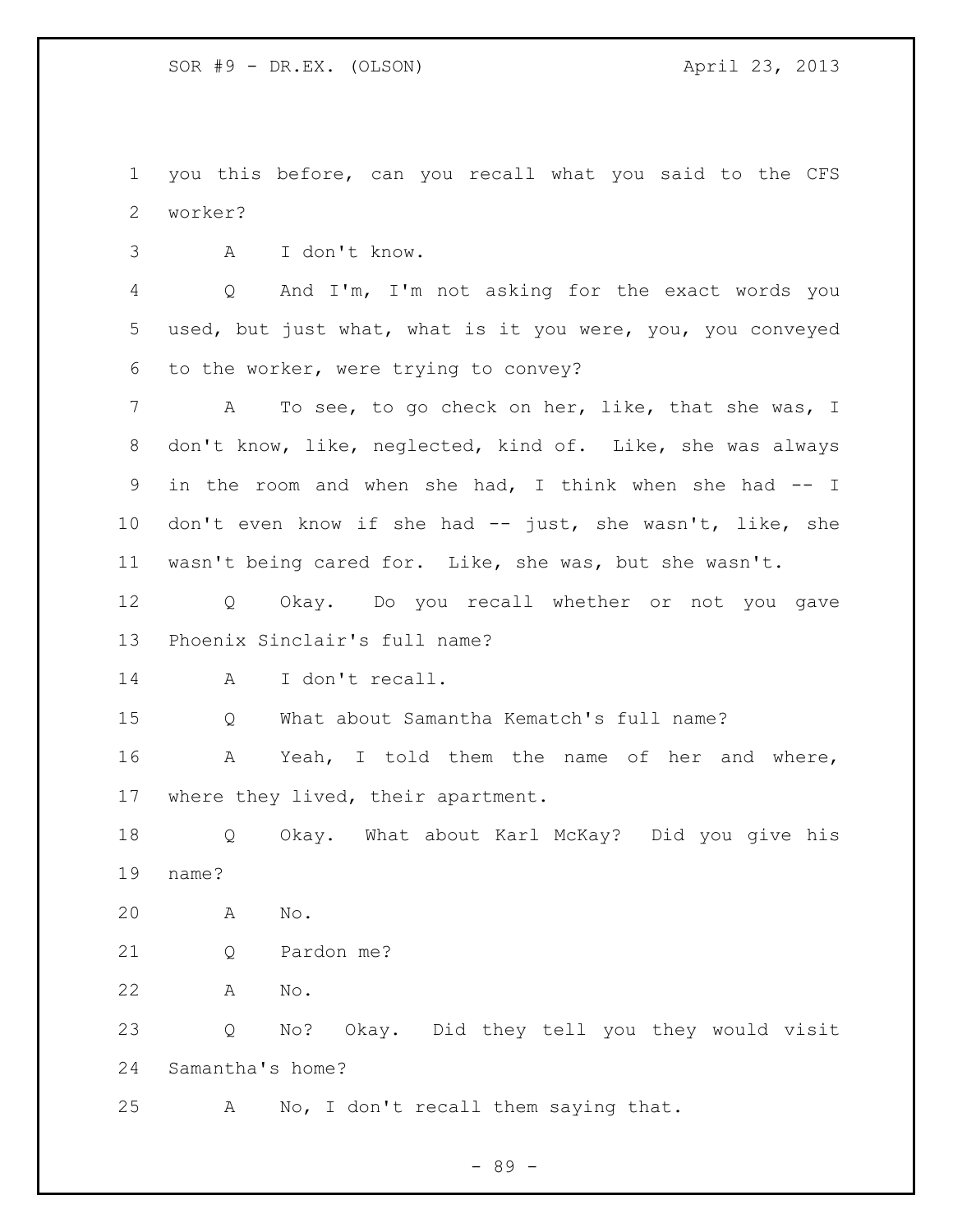Q Now, you can't -- did, did you say earlier, you, you knew that they moved out to Fisher River, but you can't recall the, the details of that move? A Yeah. Q Okay. Did you stay in touch with Samantha after they moved out there? A Yeah. Q Did she tell you why they were, they moved out there? A No. Q How is it you stayed in touch with her? A Instant messaging and web cam. Q Okay. Did you talk about Phoenix at all? A I don't know. I'd always ask how are the kids? Q And did she tell you anything about Phoenix? A No. Q We've heard some evidence that Ms. Kematch would come in to Winnipeg, from time to time, for some prenatal care; did she -- A Yeah. Q -- did you see her at all during those, those times where she would come in to Winnipeg? A I can't recall. Q Do you recall when Samantha Kematch moved back to Winnipeg?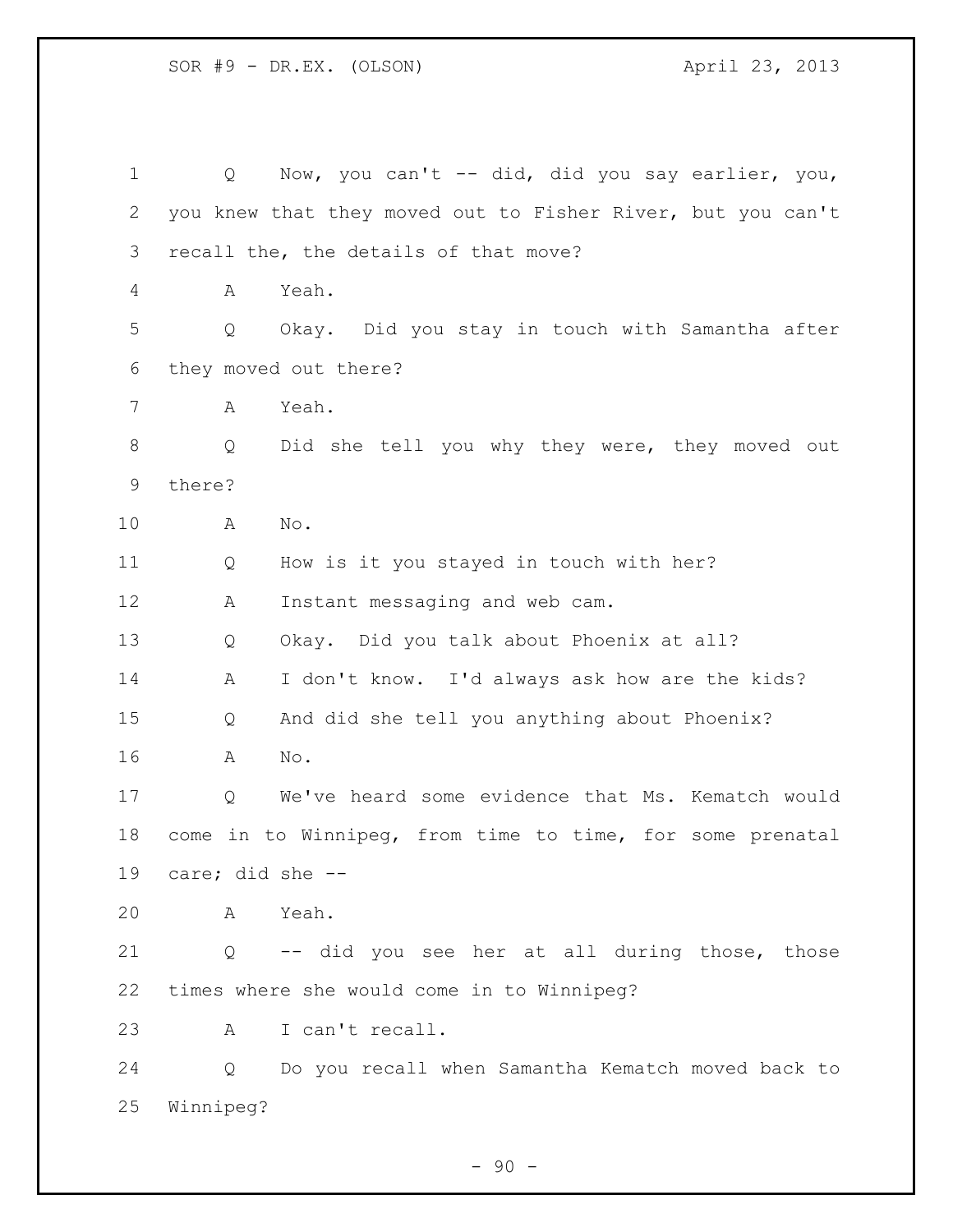A From Fisher River? Q Right. A It would have been late in the year, like, November. Q Okay. We just heard from -- A I'm not sure of the year, November 2004, maybe, I think. Q Okay. A They came back and they stayed with Wesley's niece, or no, Wesley's daughter, but then they, they had to leave there, so I left them come stay with me at my apartment. Q Okay. 14 A And they stayed with me for about a month and then they got their apartment -- Q So they stayed -- 17 A -- their own apartment at McGee. Q -- so they stayed with you for a month? A Yeah. Q What do you recall about that, when they stayed with you? Would that -- could that have been in 2005? A I think it would have been December 2004. I'm not sure what the year -- Q Okay. A -- but I know they stayed with me for the month

- 91 -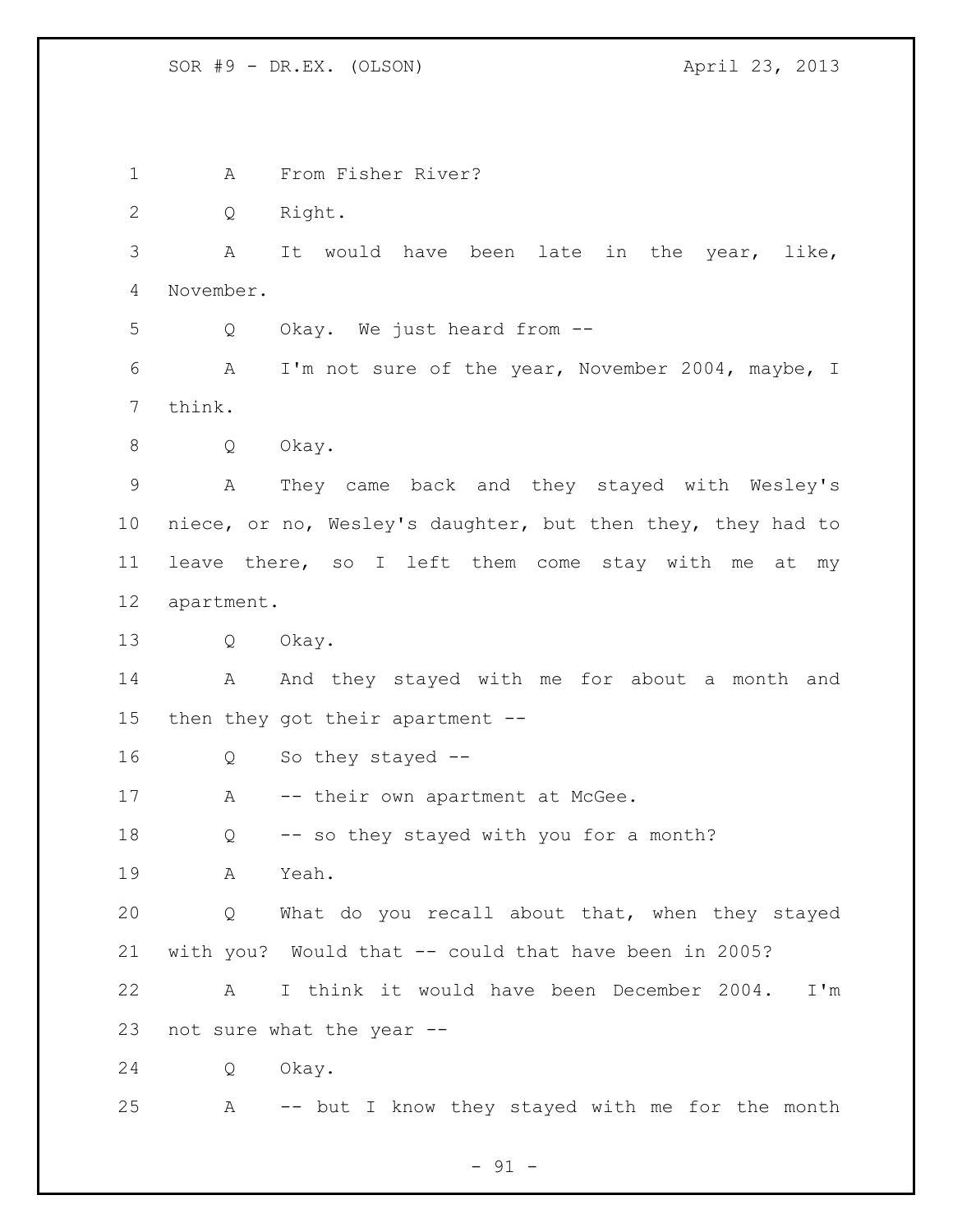of December and then they moved out. They got their apartment in December 31st. Q Okay. And you said they stayed with you for about a month? A Yeah. Q Both Wesley and Samantha? A Yeah. Q What was Samantha like during this time? A She seemed normal, how she always was. Q Okay. And what about Wesley? A Wesley, he was, he was okay. He looked different from when he, he looked skinny from when they moved out to Fisher River and then at night time, he'd have a hard time sleeping. Q Okay. We've heard that he was fairly sick at the time, is, was that your experience? A Yeah. Q Did -- THE COMISSIONER: Did they have any children with them when they came back? 21 THE WITNESS: Yeah, they had their daughter, their younger one and then she was pregnant. BY MR. OLSON: Q Did you --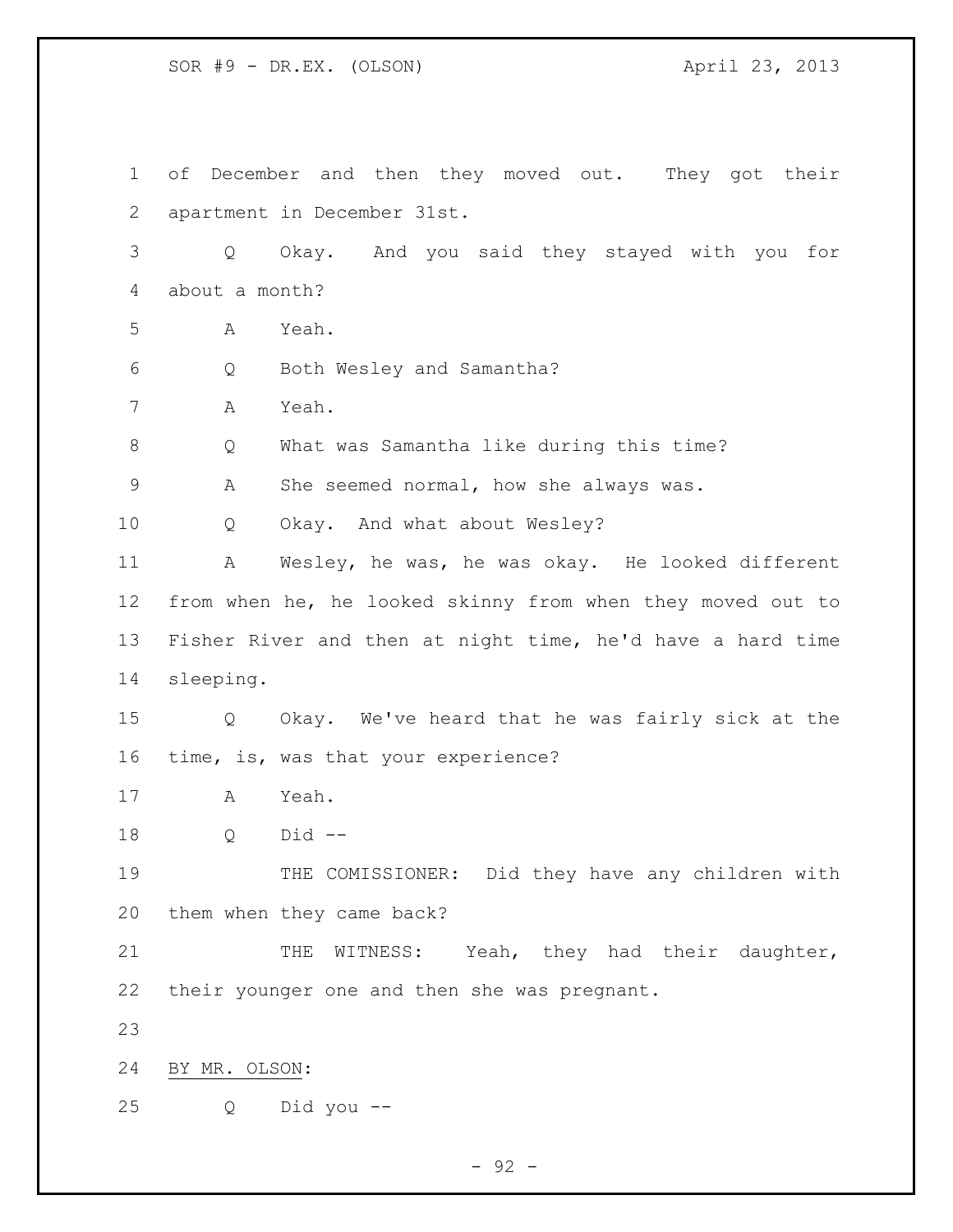1 A Yeah, she -- yeah. Q -- did you ask them about Phoenix, where Phoenix was? A I asked -- sometime when they were in Fisher River, they took, Wes was driving trucks -- Q Um-hum. 7 A -- and they went to go visit -- or no, they went out to Calgary or something and they said one of Wes' nephews were watching his kids -- Q Right. 11 A -- and Phoenix. Q Um-hum. 13 A And when they, they were out there, they said that his nephew had warrants and he got picked up and the kids got taken into care. And his sons went back, they, they called their mom and they went to their mom and they told me that Phoenix got apprehended. Q Okay. And so Phoenix then would have been where, in the care of CFS? A Yeah, that's what they said to me. Q Okay. So your understanding, when they moved in with you, was that Phoenix was where? A In care. Q Okay. And was that your understanding for the full period of time they stayed with you?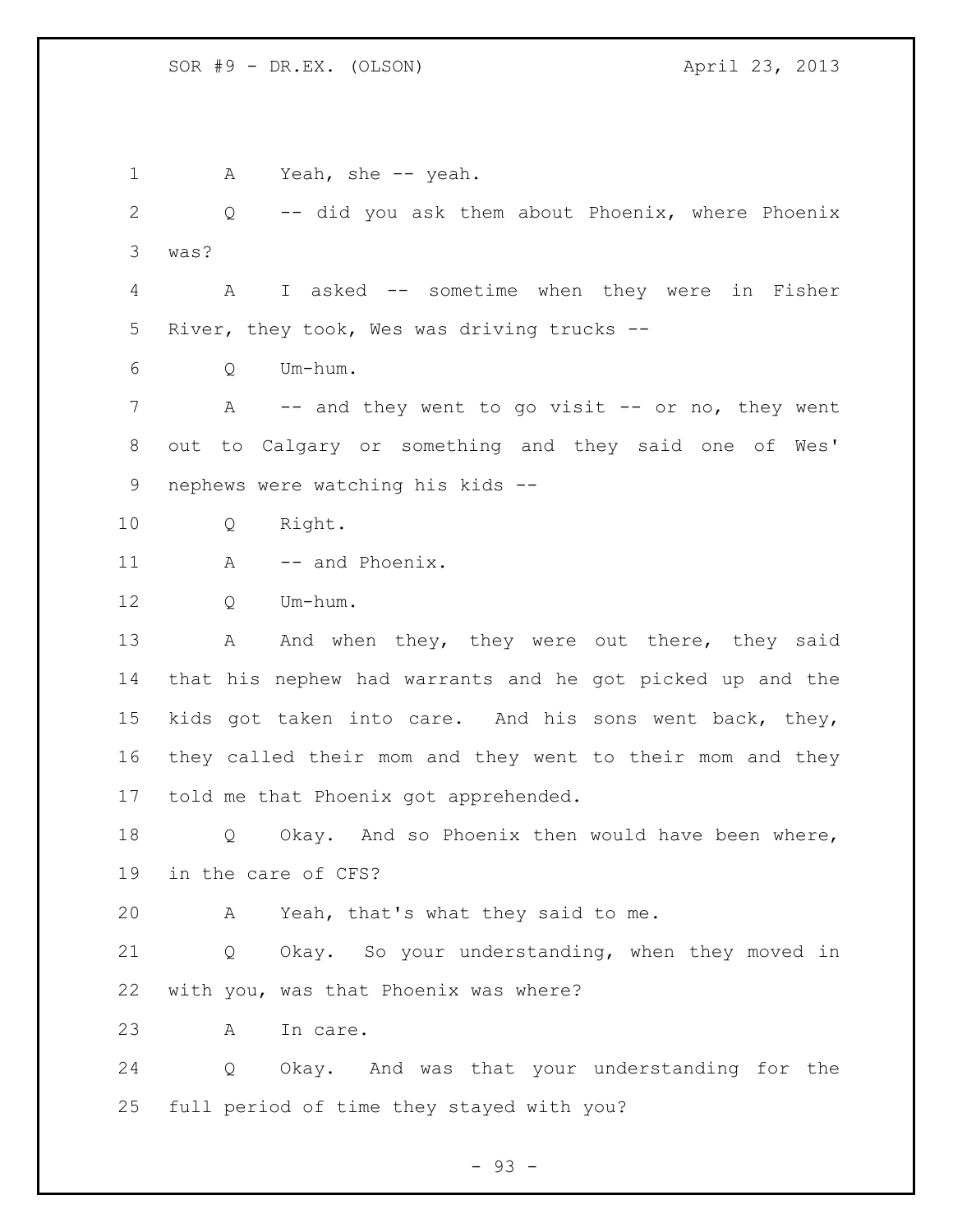A Yeah. Q Did you hear them tell anyone else that Phoenix was anywhere else, other than in CFS care? A Yeah, we went to go visit her auntie -- Q Okay. A -- once and then she asked where Phoenix was -- Q Okay. A -- and they told her that she was with Wes' sister. Q Okay. So that's something different than she told you? A Yeah. Q Did that make you suspicious? A A little bit. I kind of wondered why and I think she didn't -- I know her and her auntie didn't get along, like, she didn't like her, so I thought maybe, like, she just didn't want to tell her that she was in care. 19 MR. OLSON: All right. THE COMISSIONER: And they told her she was with whom? THE WITNESS: They told her she was with Wes' sister. 24 THE COMISSIONER: Thank you.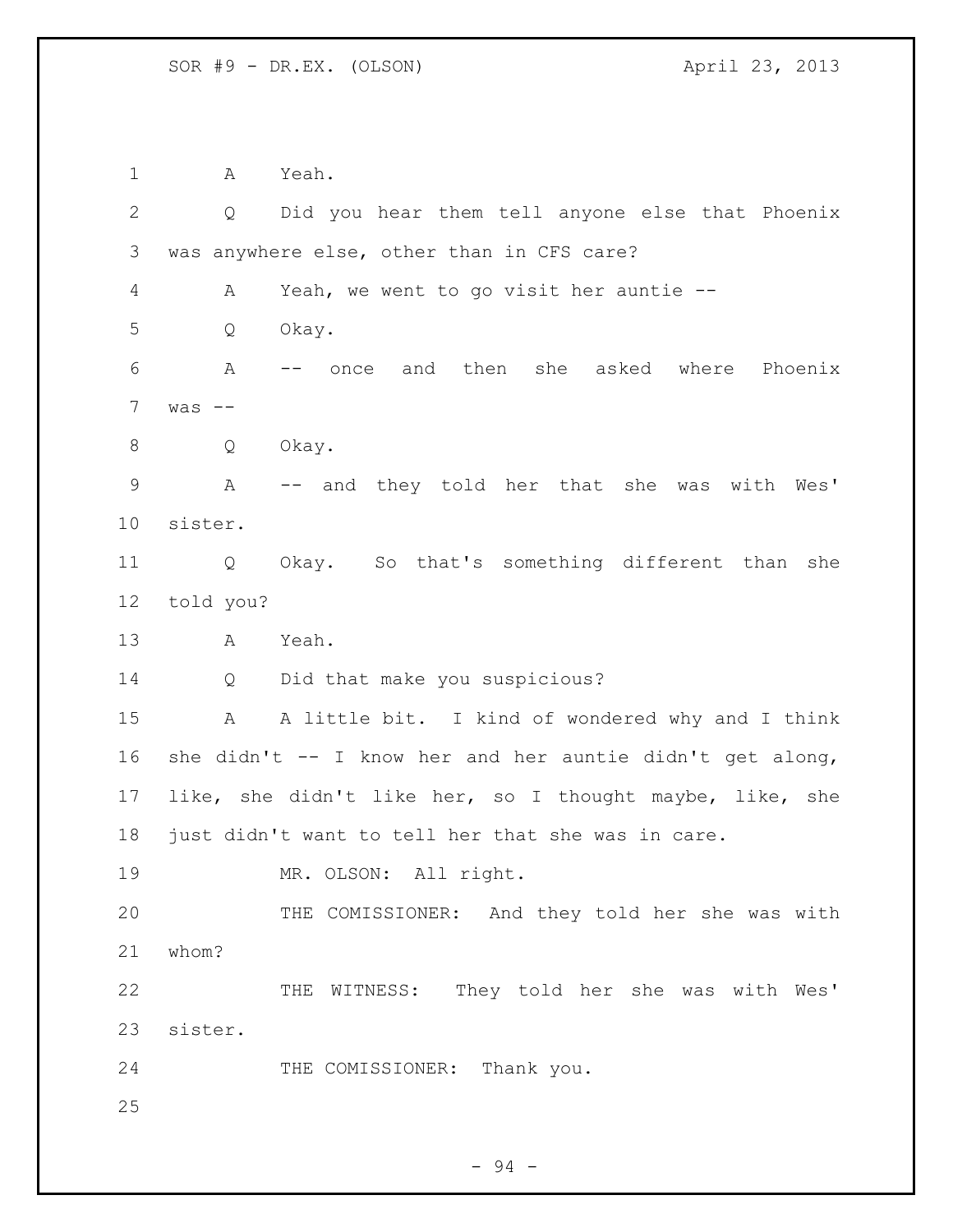BY MR. OLSON:

 Q So did you do anything further about that? Did you ask Samantha or Wes about why they would have said that? A No. Q Did you consider calling CFS yourself, to find out if Phoenix was in care? A No. Q Do you recall when the last time you saw Phoenix Sinclair was? A No. Q Do you recall where the last time you saw her was? A No. Q Did you have any contact with Ms. Kematch, after she was arrested? A That weekend that she got arrested, I was in Ontario and then I called her on Friday before I left, I drove my dad to a funeral and my brother was watching my kids and I told her to stop by during the weekend, to check up on them, make sure they were okay. And she said, she said all right. And then when I got back into the city, I think it was Sunday, Sunday night, she phoned me, in the morning the next day, and then she said that she was in jail. And I asked her for what and she, she didn't say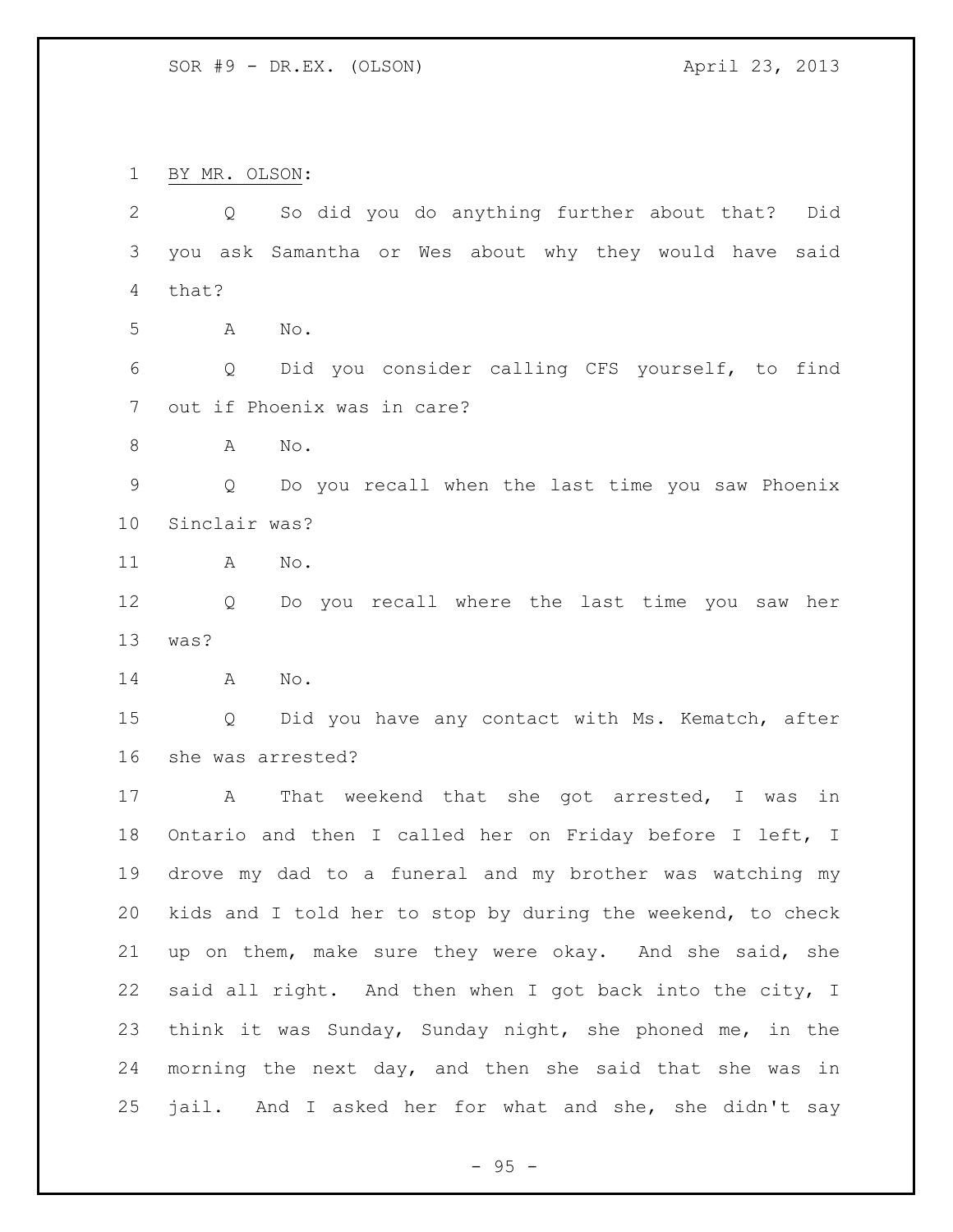SOR #9 - CR-EX. (GINDIN) April 23, 2013

 anything. And then I found out, on the news, what happened and then I stopped talking to her. I never accepted her phone calls after that. MR. OLSON: Okay. Well, thank you, those are my questions for you. The other lawyers will probably have some questions for you now. 7 THE COMISSIONER: Mr. Gindin? 8 MR. GINDIN: Thank you. Now, ma'am, my name is Jeff Gindin. I represent Kim Edwards and Steve Sinclair. Can you hear me all right? 11 THE WITNESS: Yeah. CROSS-EXAMINATION BY MR. GINDIN: Q Okay. You told us earlier that you recall when Phoenix was born; correct? A (Inaudible). Q And, and how you didn't know that Samantha was even pregnant until the baby was born; right? A Yeah. Q And while Samantha didn't show much emotion, 21 Steve seemed pretty happy about it; right? A Yeah. Q Okay. And you also told us that there were times when Phoenix wasn't with Steve and you knew, you knew that Phoenix was with Kim Edwards --

- 96 -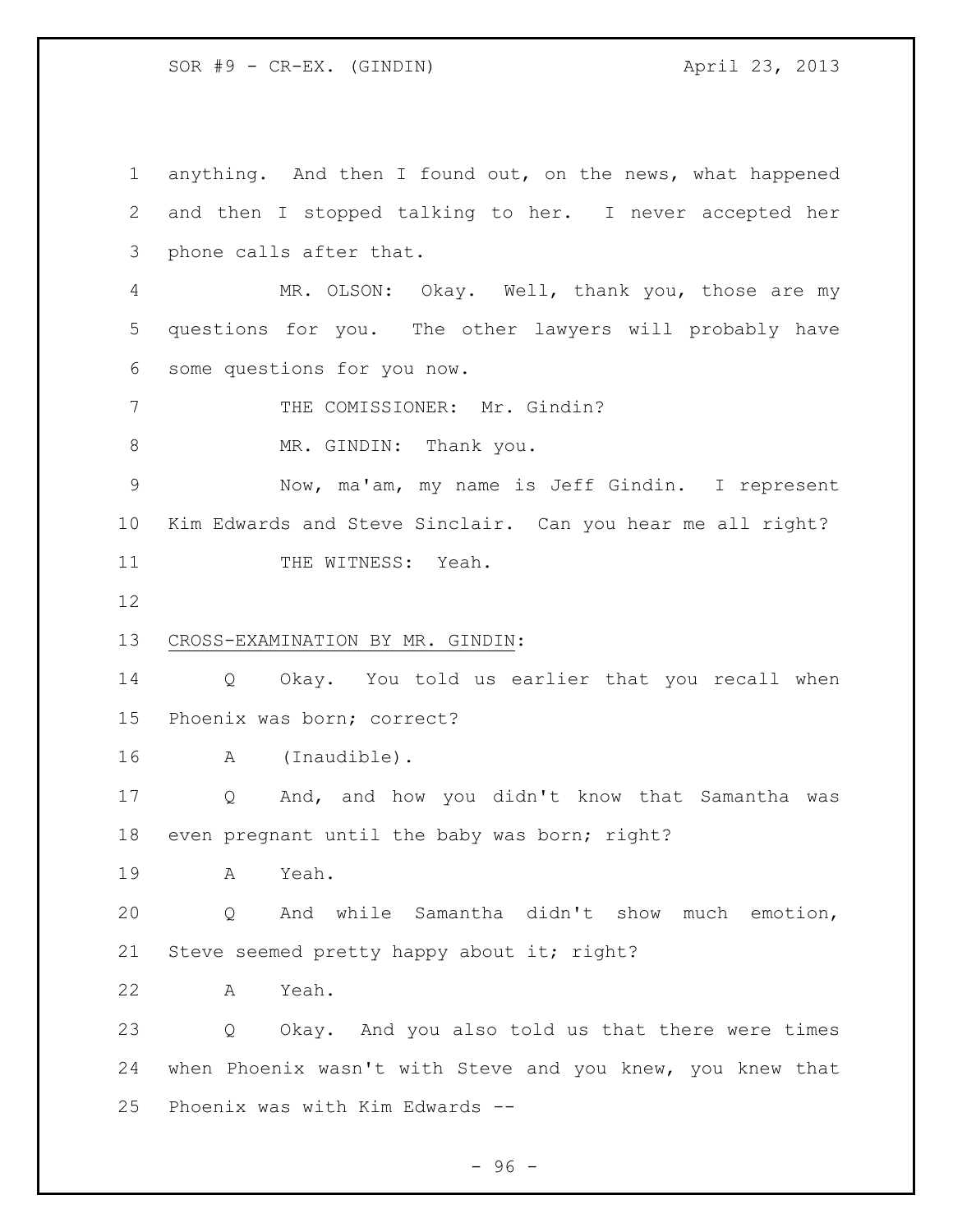A Yeah. 2 Q -- or at her place -- A Yes. Q -- much of that time; right? A Yeah. Q When you were over at McGee, you would be at the apartment where Wes and Sam, and Phoenix, were living; right? A Yeah. Q And some of the things that happened there eventually led you to make a call to CFS; right? A Yeah. Q And I'm going to suggest to you that one of the things that you saw there, that caused you some concern, was a, a lock on the bedroom door? A Um-hum. Q Do you recall that? 18 A No, I don't know, like, can't remember the chain link lock. Q But you -- A I know there was one on the main door, like, to the hallway. Q Okay. And if I suggested to you that you noticed the lock on the bedroom door and that did concern you, would you agree with that?

- 97 -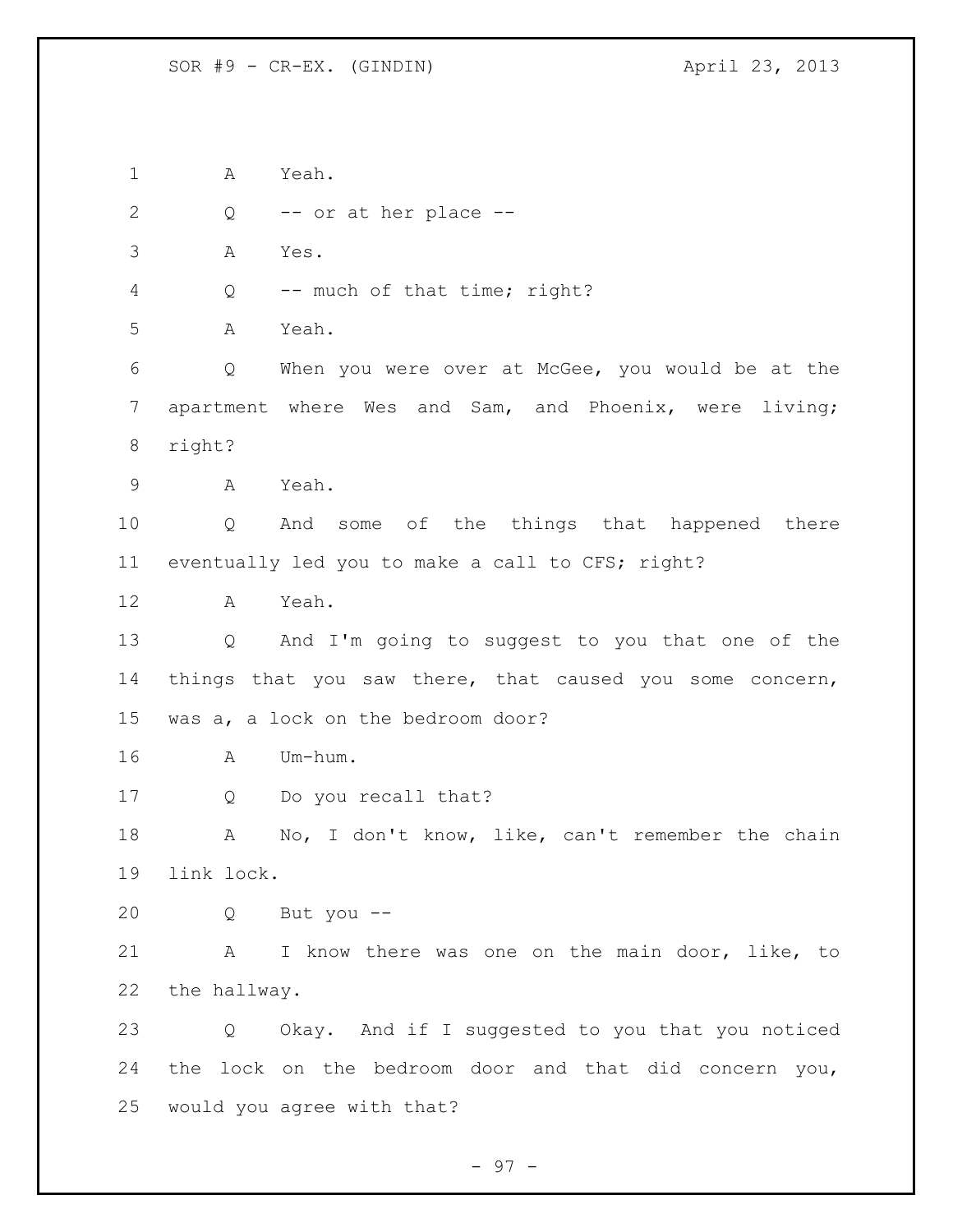A Yeah. Q Okay. Now, there were a number of things that concerned you. You thought that Samantha had very little patience for Phoenix; right? A Yeah. Q With respect to the relationship between Wes and Samantha, you actually told her to leave McKay, Wes McKay, didn't you? A Yeah. Q So you must have been told some things about that relationship that caused you concern? A Yeah. 13 Q And you were told that he was violent toward her; right? A Yeah. Q So you were aware that Wes was violent, based on what she told you; right? A Yeah. Q That was one of the things that would obviously concern you; right? A Yeah. Q And you also saw Samantha be aggressive with Phoenix? A Um-hum. Q Did you see her grab her by the arm and be

- 98 -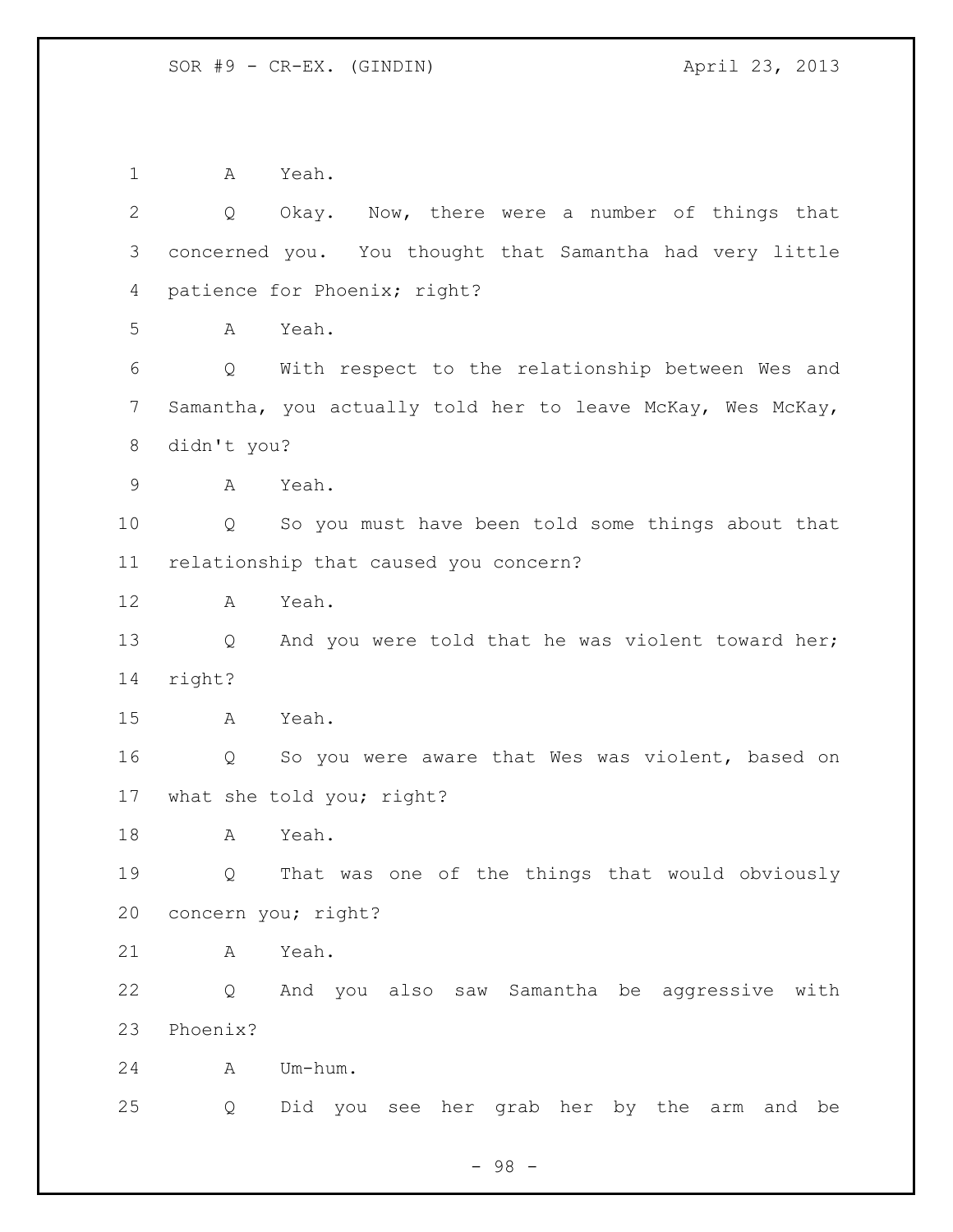SOR #9 - CR-EX. (GINDIN) April 23, 2013

 somewhat aggressive? A I think so. Q Yeah. A I don't know, I can't remember. Q Samantha was a friend of yours; right? A Yeah. Q And I presume it would be a difficult thing to 8 call CFS on someone who was a friend of yours; right? A Yeah. Q Now, obviously you had seen some things that caused you to call anyway; right? A Yeah. Q Okay. You told us you didn't see any bruises or marks on Phoenix's face; right? A Um-hum. Q But you did see enough things that caused you to feel that the right thing to do would be to call CFS; right? A Yeah. Q That is, you didn't need to actually see bruises or marks to come to that conclusion; right? A Yeah. Q We know that Wes and Samantha moved to Fisher River in April of 2005, that's the evidence we've heard and you, you were aware of them moving; right?

- 99 -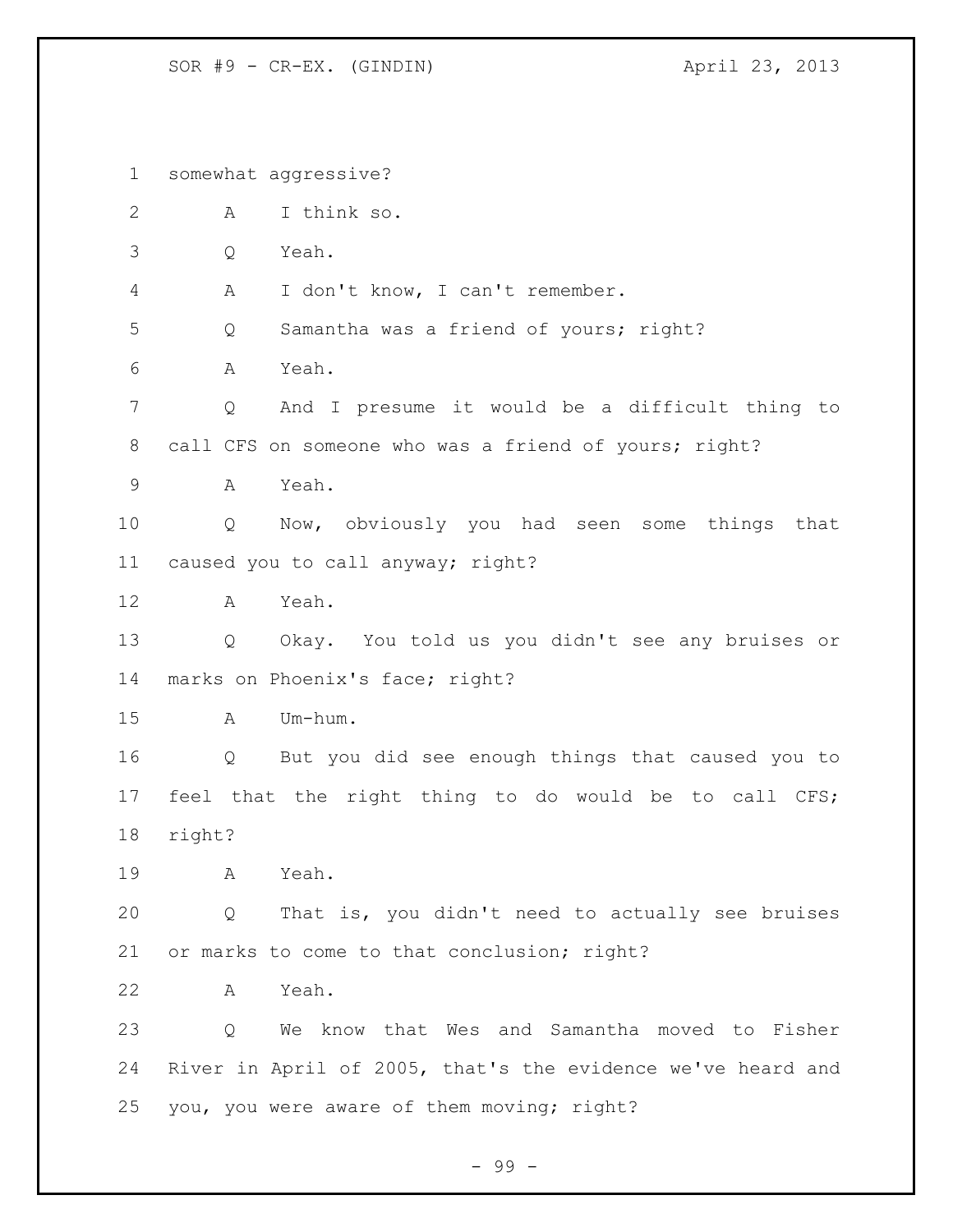1 A Um-hum.

 Q And the call that you made to CFS, I think you said, was a month or two prior to them moving -- A Yeah. Q -- correct? Okay. You also told us that, at some point, Samantha told you that CFS came around; right? A Yeah. Q And that was obviously before they moved to Fisher River; right? A Yeah. Q And that was in March, wasn't it? If they, if we assume that they moved in April of '05, I'm suggesting to you that she told you in March that CFS came around; does that sound reasonable? A Yeah. Q Okay. And what she told you was that they came around and wanted to come in. She didn't want them to come in; right? A Yeah. Q And she told them that she had company when, in fact, she really didn't; right? A Yeah. Q And did that cause you some suspicion, as to why she wouldn't want them to come in and see Phoenix? A Yeah.

 $- 100 -$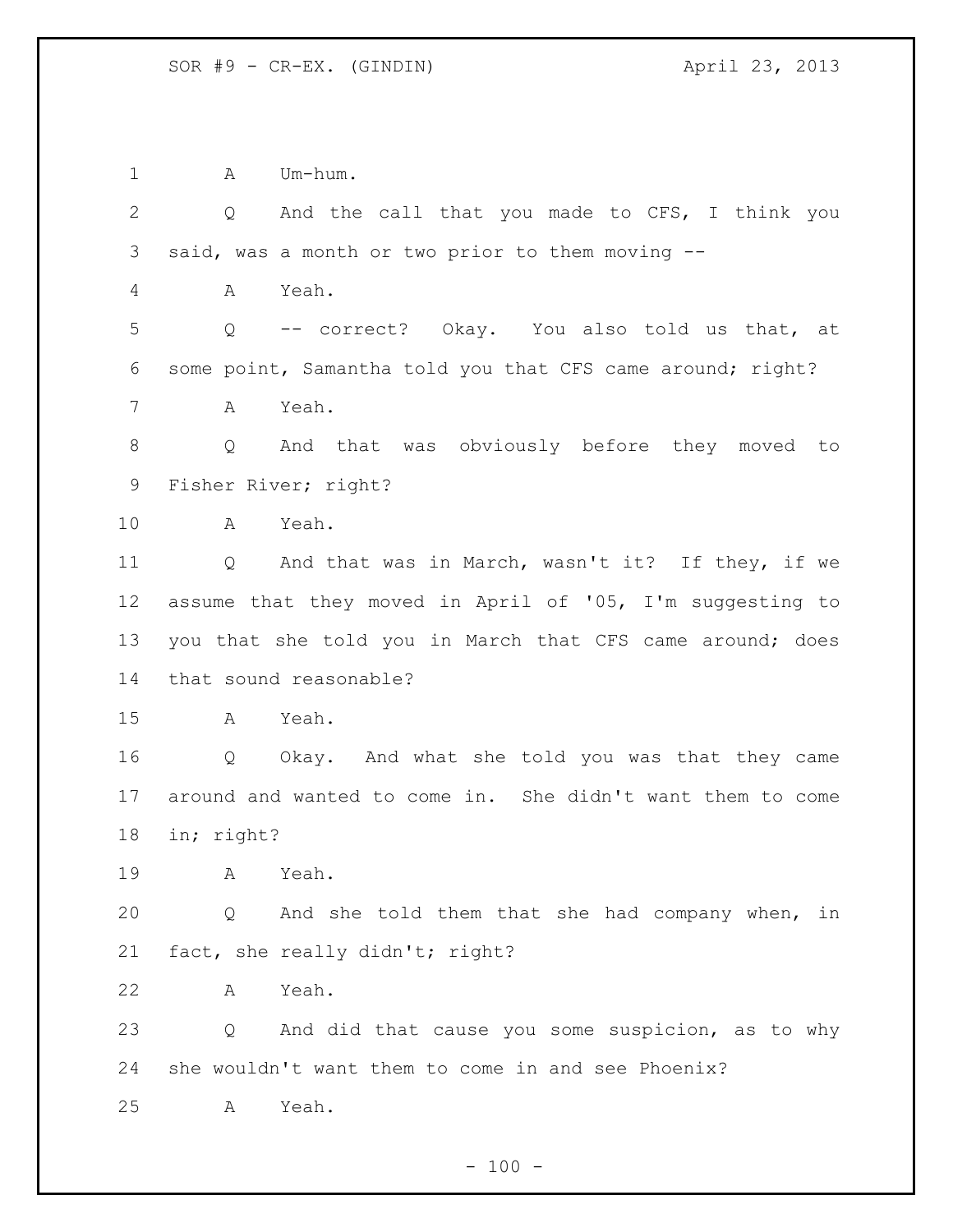Q And you, of course, had already called CFS by that point; right? A Yeah. Q You ever think about calling them again about what Samantha had now told you, how she tried to dodge them and pretend she had company? A No. Q By the way, you indicated that when they were in Fisher River, you communicated with Samantha through the internet; right? A Yeah. Q Did you have any trouble connecting with her? A No. Q And how many times did you do that, speak to her over the computer? A Usually almost every day we'd instant message each other. Q Okay. And that was for what period of time? Are we talking about a month or two, or? A I don't know -- Q Well, if we know that they moved in -- A -- it would have been -- Q -- in April -- 24 A -- during the summertime and --Q -- so likely for quite a few months then; right?

 $- 101 -$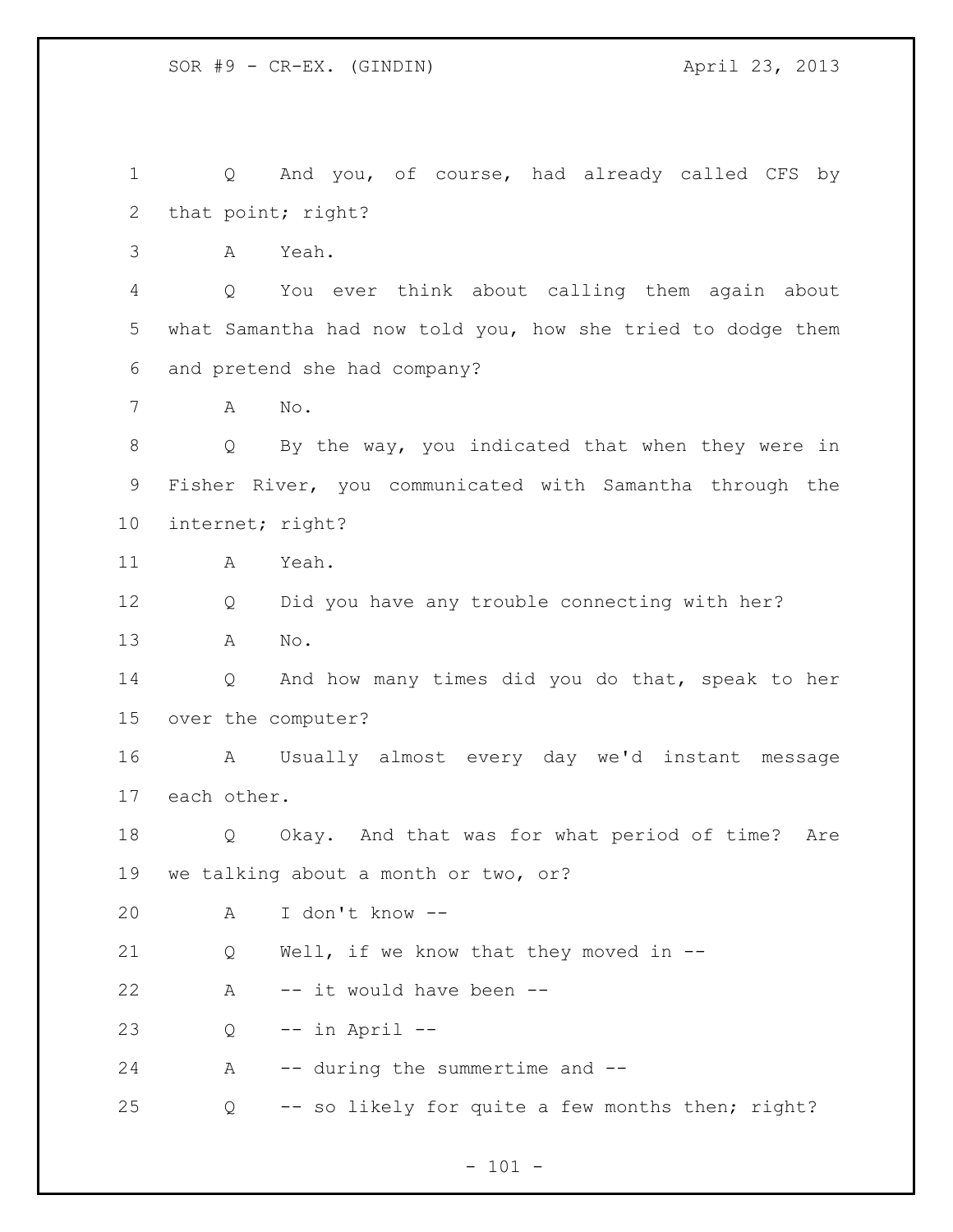SOR #9 - CR-EX. (GINDIN) April 23, 2013

 A Yeah. 2 Q And you communicated regularly? A Yeah. Q Through the internet; right? A Yeah. Q Um-hum. That was the first time you ever called CFS, you said; right? 8 A Um-hum. Q Pardon me? A Yeah. Q Yes? A Yes. Q Was it difficult for you to make that call? A Yeah. Q I take it you felt strongly enough to, to do it anyway; right? 17 A Um-hum. Q Okay. Were you alone when you made that call, do you, do you remember? A Yeah. Q And was it a cell phone that you used, or was it a landline? Do you recall? A It might have been my cell. I don't think I had my house phone. Q Okay. So you're not sure which one? Did you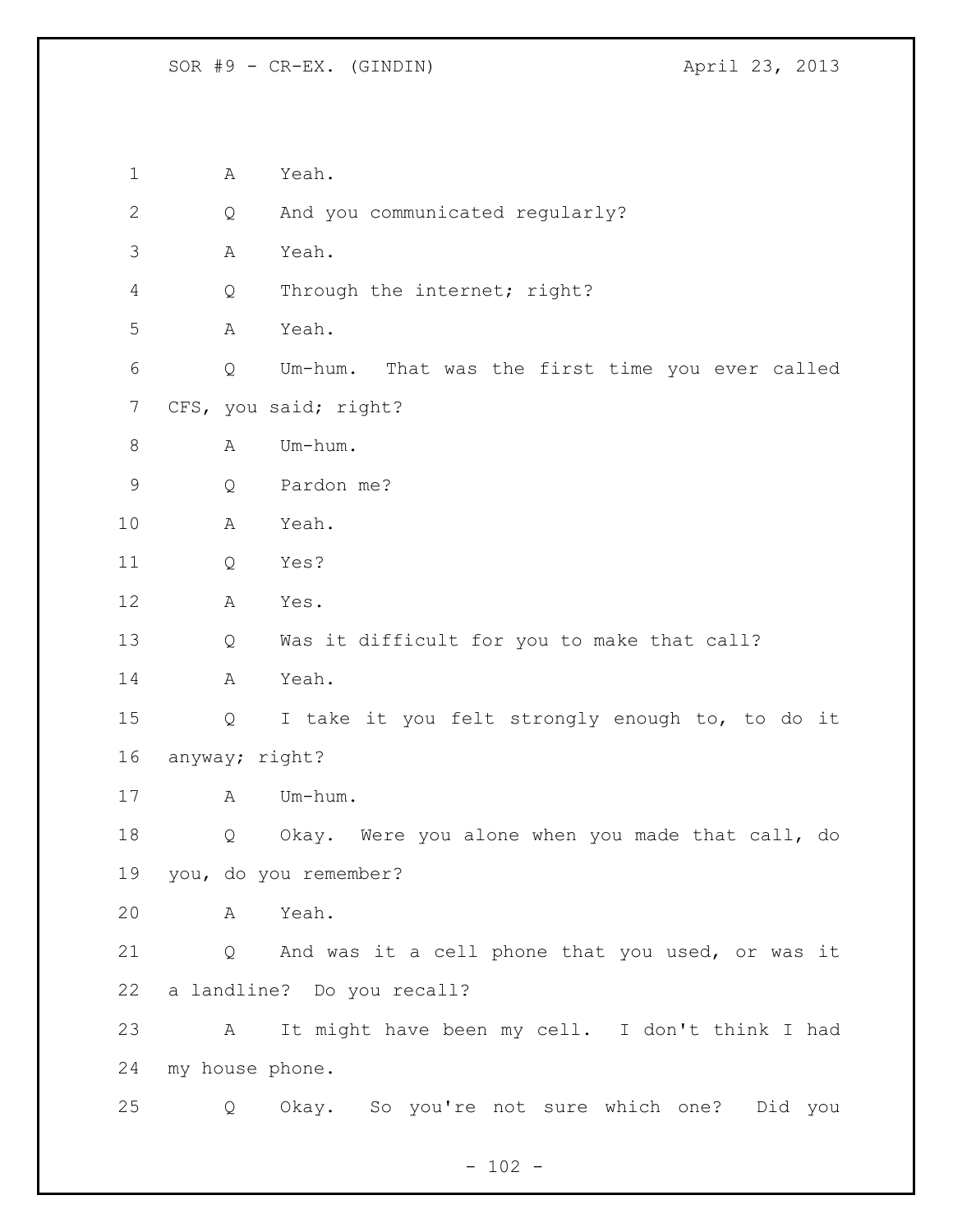SOR #9 - CR-EX. (GINDIN) April 23, 2013

 have a, a, did you have a landline at that time? A I can't remember. Q Okay. A It might have been my cell phone. Q Okay. Do you recall whether you told anyone else about the things you saw that bothered you? A No. Q And of course, you didn't want, you didn't want to tell anybody you made that call because you were a friend of Samantha's? A Yeah. Q And you didn't want her to find out; right? A Yeah. Q And on the phone, you would have given, of course, Samantha Kematch's name and address; right? A Yeah. Q I think you said that you didn't mention Wes McKay; do you know why you didn't mention that? A No. Q Were you, were you afraid of Wes a little bit? A No, I just -- no, I wasn't scared of him. Q Now, in terms of where Phoenix was, at the times that you saw Wes or Sam without her, you were given a few different stories; right? A Yeah.

 $- 103 -$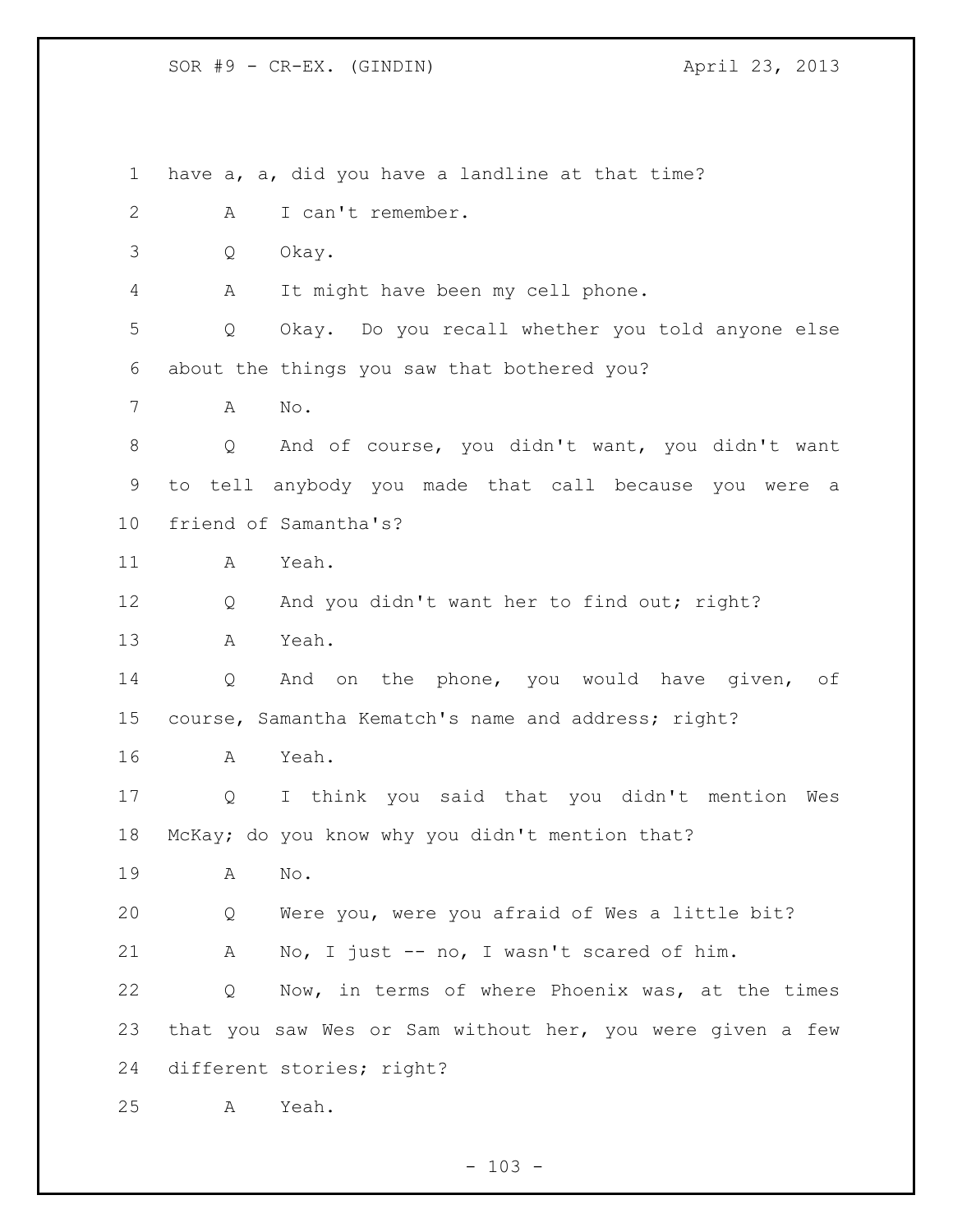SOR #9 - CR-EX. (GINDIN) 4pril 23, 2013

 Q And you were told once that Phoenix was with Wes' sister? A Yeah. Q And you were told another time that Phoenix was actually with CFS? A Yeah. Q And were these things told to you during that month of December when you say they stayed with you? A No. 10 Q Before that, or after that? A Before. Q Okay. A It would have been, I would believe, in the summertime -- 15 O This would be the -- A -- is when they said they went to Calgary and that's when Phoenix got apprehended. Q Okay. And would, that would be the summertime after they moved to Fisher River, or before? A I think they were living in Fisher River. Q Okay. So that would be in the summer of '05? A Yeah. Q And just correct me if I recall this correctly (sic), but I think you said that you didn't check to see if she really was, that is, Phoenix, with CFS, when you heard

 $- 104 -$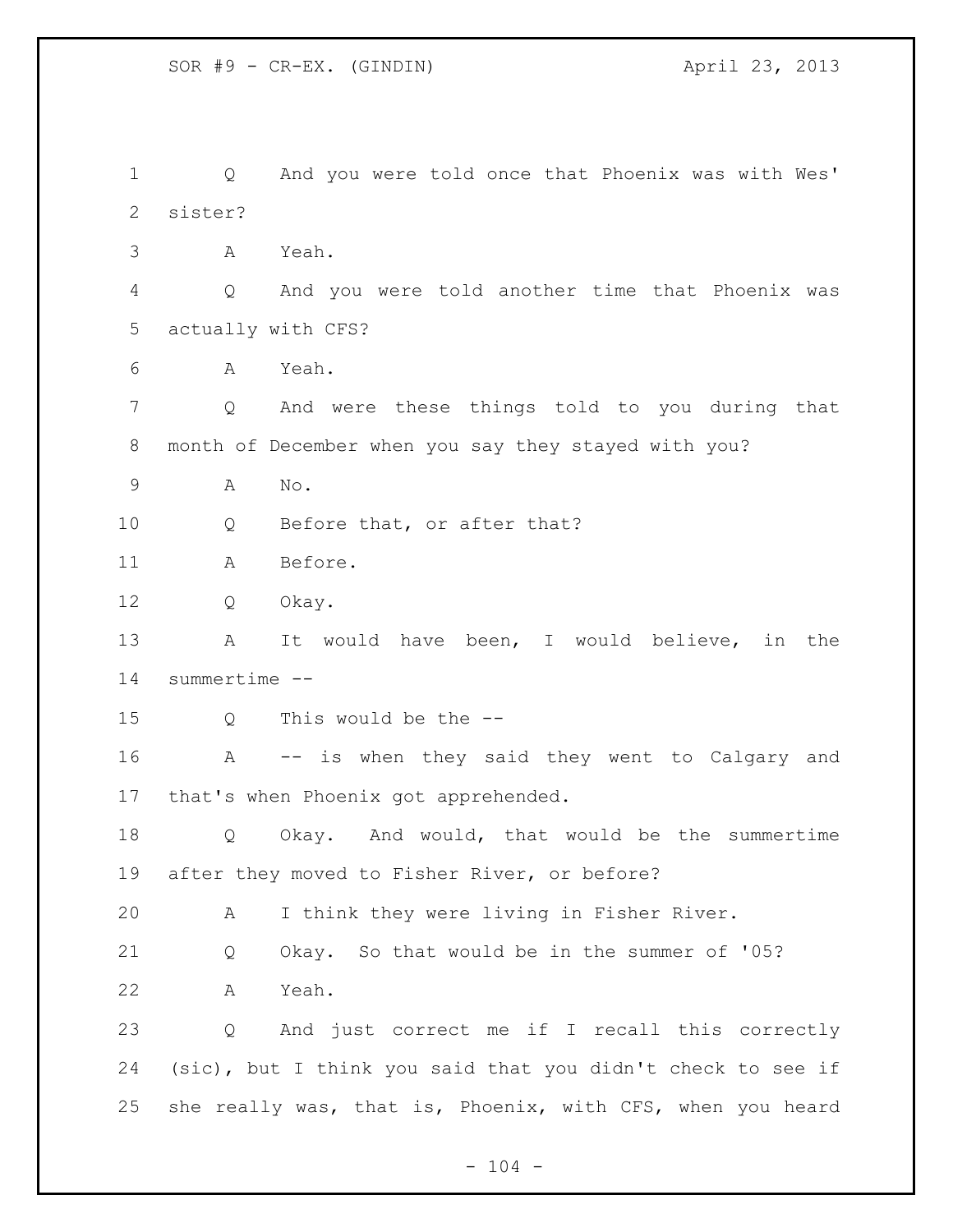about the --

A No, I never checked.

Q And did you check -- go ahead.

 A When, when I heard the story that Phoenix was in Wes' sister's, like, Wes's sister had her, was that they came in, I think she was in the city for an appointment and we went and visited her aunt and then her aunt asked her where Phoenix was and that's when she told me -- no, she told her aunt that she was with Wes' sister and I already knew -- because she told me that she was in CFS, so I didn't think, I didn't think she wanted her aunt to know that she was in care.

Q Okay. So Wes' --

14 A And --

Q Um-hum. Go ahead.

16 A -- yeah, that, yeah, and then at a later date, after that, Samantha's auntie called me and asked me which CFS agency she was in, because she said she tried phoning them, phoning around for her and they had no record of Phoenix being in care.

 Q Um-hum. This is what Samantha's aunt told you? A Yeah.

 Q And Samantha's aunt, do you know her name? A Yeah.

Q What's that? No -- well, hold on, before you

 $- 105 -$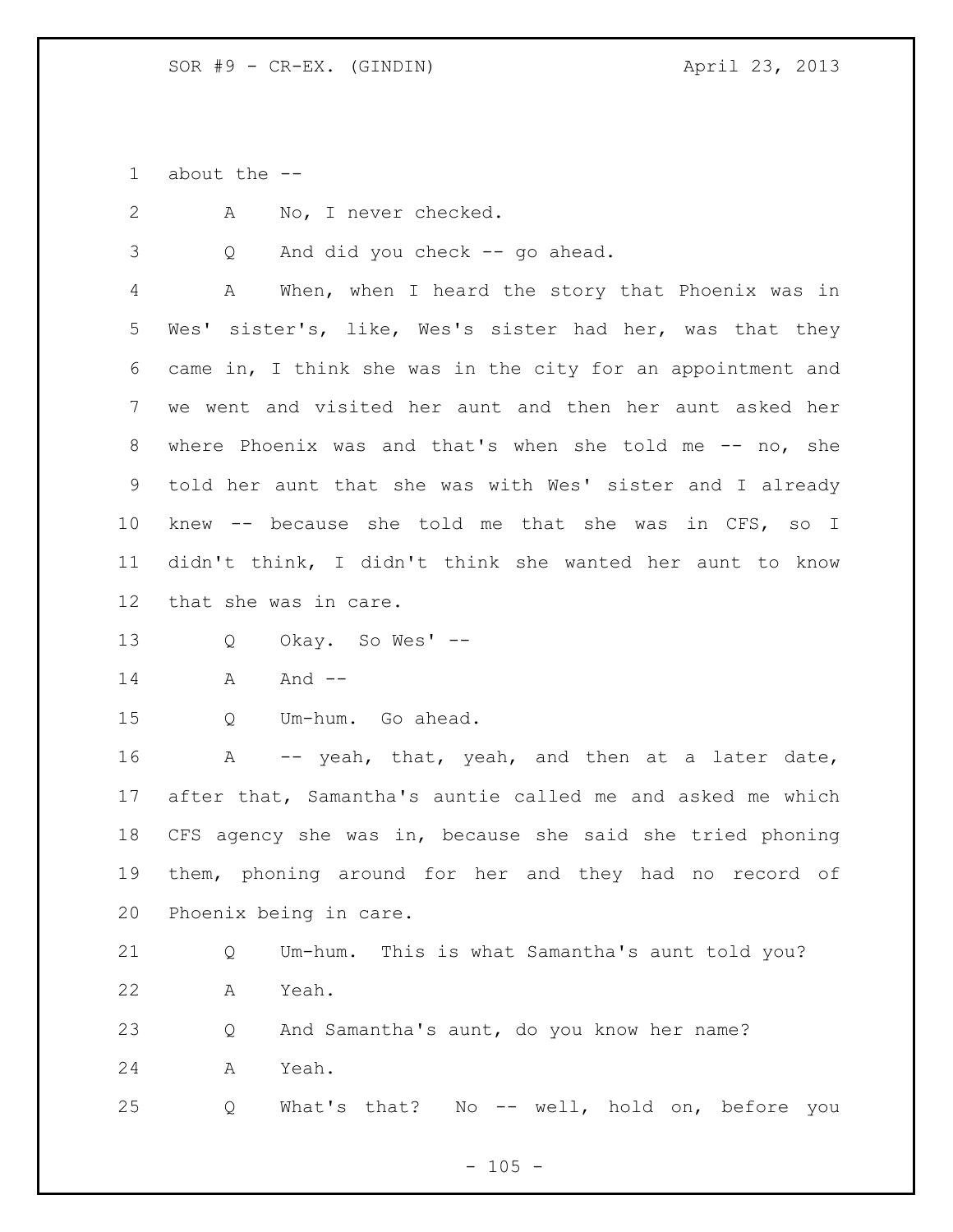| $\mathbf{1}$ | answer that. Oh, you don't have to give us the name,                      |  |  |  |  |  |  |  |
|--------------|---------------------------------------------------------------------------|--|--|--|--|--|--|--|
| 2            | sorry, sorry for asking, you're not allowed to give us her                |  |  |  |  |  |  |  |
| 3            | name. So this person told you that they tried calling                     |  |  |  |  |  |  |  |
| 4            | around and really couldn't find out anywhere where Phoenix                |  |  |  |  |  |  |  |
| 5            | was with CFS; right?<br>A Yeah.<br>MR. GINDIN: Okay. Thank you, those are |  |  |  |  |  |  |  |
| 6            |                                                                           |  |  |  |  |  |  |  |
| 7            | my                                                                        |  |  |  |  |  |  |  |
| $8\,$        | questions.                                                                |  |  |  |  |  |  |  |
| $\mathsf 9$  | THE COMISSIONER: Thank you, Mr. Gindin.                                   |  |  |  |  |  |  |  |
| 10           | Mr. Paul?                                                                 |  |  |  |  |  |  |  |
| 11           | MR. PAUL: One, one moment.                                                |  |  |  |  |  |  |  |
| 12           | THE COMISSIONER: Yes.                                                     |  |  |  |  |  |  |  |
| 13           | MR. PAUL: No questions, Mr. Commissioner.                                 |  |  |  |  |  |  |  |
| 14           | THE COMISSIONER: Thank you, Mr. Paul.                                     |  |  |  |  |  |  |  |
| 15           | Mr. Ray?                                                                  |  |  |  |  |  |  |  |
| 16           | MR. RAY: No questions, Mr. Commissioner.                                  |  |  |  |  |  |  |  |
| 17           | THE COMISSIONER: No questions?                                            |  |  |  |  |  |  |  |
| 18           | All right. Mr. Gange?                                                     |  |  |  |  |  |  |  |
| 19           | MR. GANGE: And Mr. Commissioner, I have<br>no                             |  |  |  |  |  |  |  |
| 20           | questions for the witness either.                                         |  |  |  |  |  |  |  |
| 21           | THE COMISSIONER: Thank you.                                               |  |  |  |  |  |  |  |
| 22           | Mr. Olson?                                                                |  |  |  |  |  |  |  |
| 23           | MR. OLSON: I have no further questions.                                   |  |  |  |  |  |  |  |
| 24           | THE COMISSIONER: Witness, you're completed and                            |  |  |  |  |  |  |  |
| 25           | thank you very much for your attendance and answering the                 |  |  |  |  |  |  |  |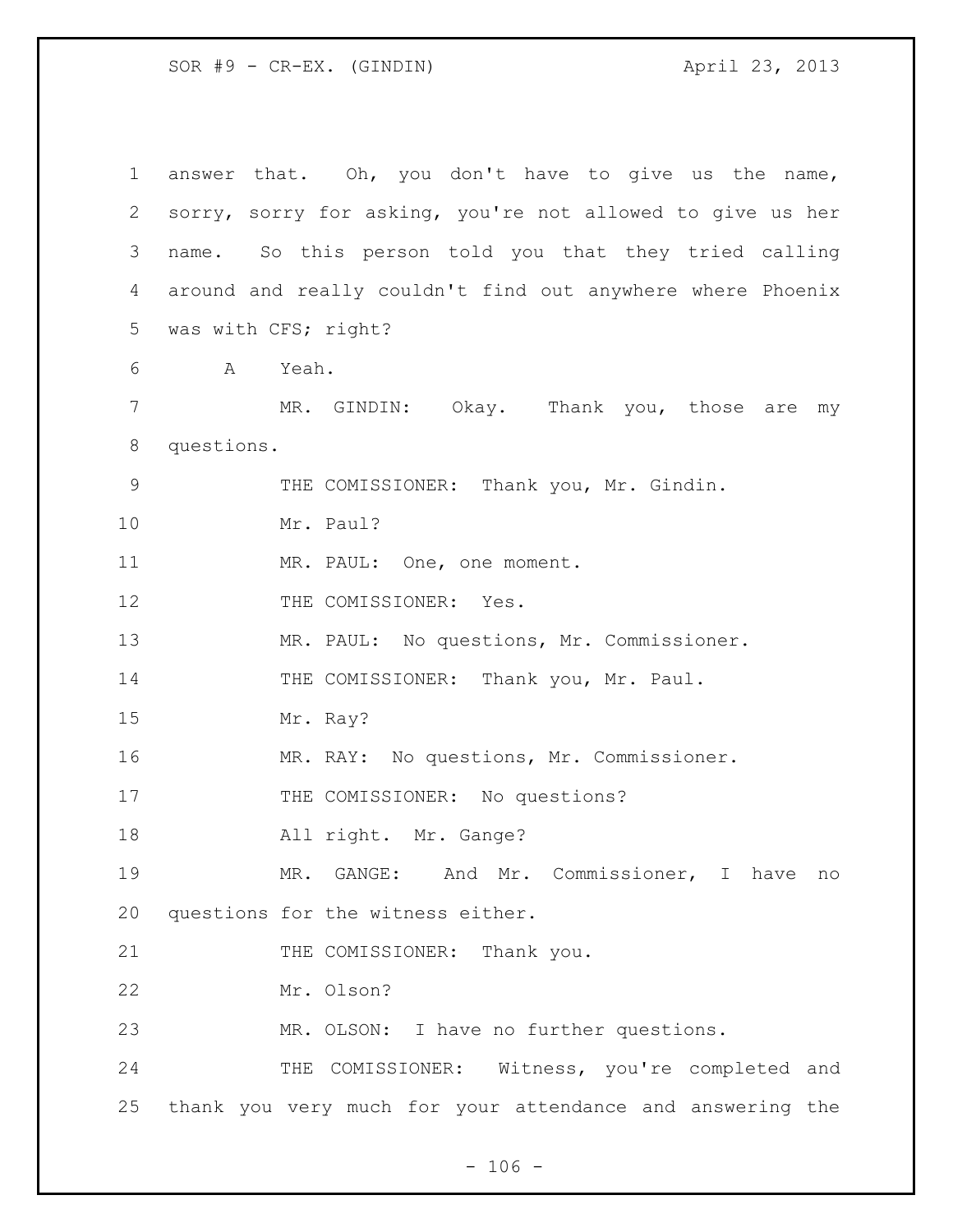questions that have been put to you today. You can leave now.

- 
- (WITNESS EXCUSED)
- 

 MR. GANGE: Mr. Commissioner, this concludes my involvement with the inquiry. I'd like to thank you for your patience with me, Commission counsel for their assistance and my learned friends for putting up with me throughout this thing, thank you.

11 THE COMISSIONER: Well, we, we thank you very much for your participation, Mr. Gange, you've been very much of assistance to us, considering the clients that you represented who were, up to that point, without counsel --

15 MR. GANGE: Thank you, sir.

16 THE COMISSIONER: -- and I'm very grateful for your taking on that assignment.

18 MR. GANGE: Thank you, sir.

19 THE COMISSIONER: Yes?

 MS. WALSH: Mr. Commissioner, we are almost finished with phase 1. That was, in fact, the last witness that we plan to call. I have some further documents that I want to put into evidence to complete phase 1 and to start phase 2. We could either take a five minute break and then go through for another half hour, or we can take the lunch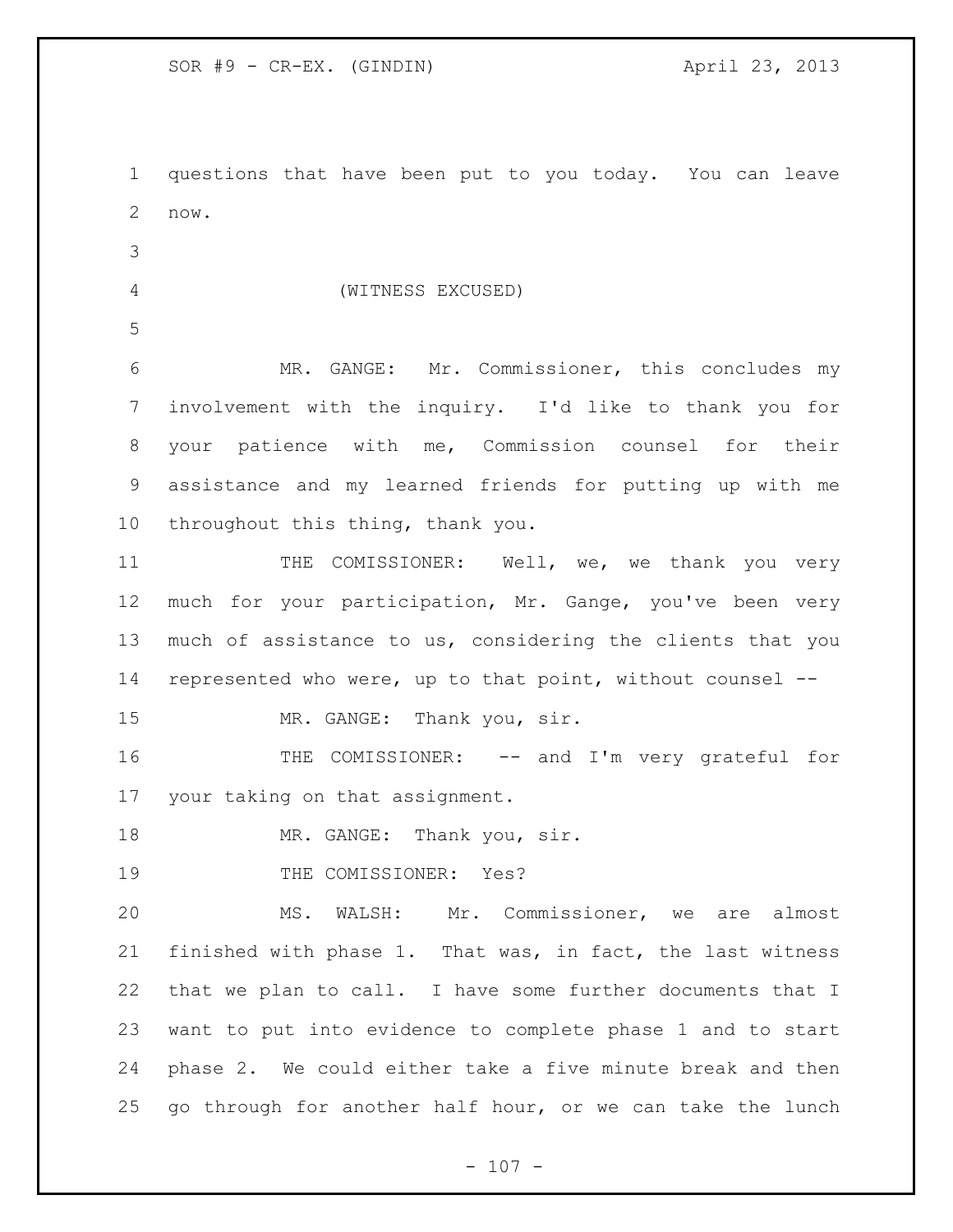break and come back.

| $\mathbf{2}$   | THE COMISSIONER: Well, let's confer, take a five             |  |  |  |  |  |
|----------------|--------------------------------------------------------------|--|--|--|--|--|
| $\mathcal{S}$  | minute break and you confer with your legal colleagues and   |  |  |  |  |  |
| 4              | whatever the consensus is will be satisfactory with me.      |  |  |  |  |  |
| 5              | MS. WALSH: Okay.                                             |  |  |  |  |  |
| 6              | THE COMISSIONER: If it's that we do adjourn                  |  |  |  |  |  |
| $\overline{7}$ | until two o'clock, then you can just let the room know that  |  |  |  |  |  |
| 8              | and it can be communicated to me. If they want to come       |  |  |  |  |  |
| 9              | back now, I'm available.                                     |  |  |  |  |  |
| 10             | MS. WALSH: Thank you.                                        |  |  |  |  |  |
| 11             | THE COMISSIONER: We rise.                                    |  |  |  |  |  |
| 12             |                                                              |  |  |  |  |  |
| 13             | (BRIEF RECESS)                                               |  |  |  |  |  |
| 14             |                                                              |  |  |  |  |  |
| 15             | MS. WALSH: Thank you, Mr. Commissioner.<br>To                |  |  |  |  |  |
| 16             | complete the record for documents entered into evidence for  |  |  |  |  |  |
| 17             | phase 1, I want to tender, into the public record, the       |  |  |  |  |  |
| 18             | entirety of the following Commissioner disclosure            |  |  |  |  |  |
| 19             | documents, starting with Commission disclosure 46, the RCMP  |  |  |  |  |  |
| 20             | statement of Karl Wesley McKay, dated March 10, 2006.<br>And |  |  |  |  |  |
| 21             | so I'm not going to identify the page numbers, the           |  |  |  |  |  |
| 22             | documents are going in in their entirety.                    |  |  |  |  |  |
| 23             | Next, CD, Commission disclosure 81, the RCMP                 |  |  |  |  |  |
| 24             | statement of Samantha Kematch, also dated March 10, 2006.    |  |  |  |  |  |
| 25             | Commission disclosure 10, Court of Queen's Bench             |  |  |  |  |  |
|                |                                                              |  |  |  |  |  |

- 108 -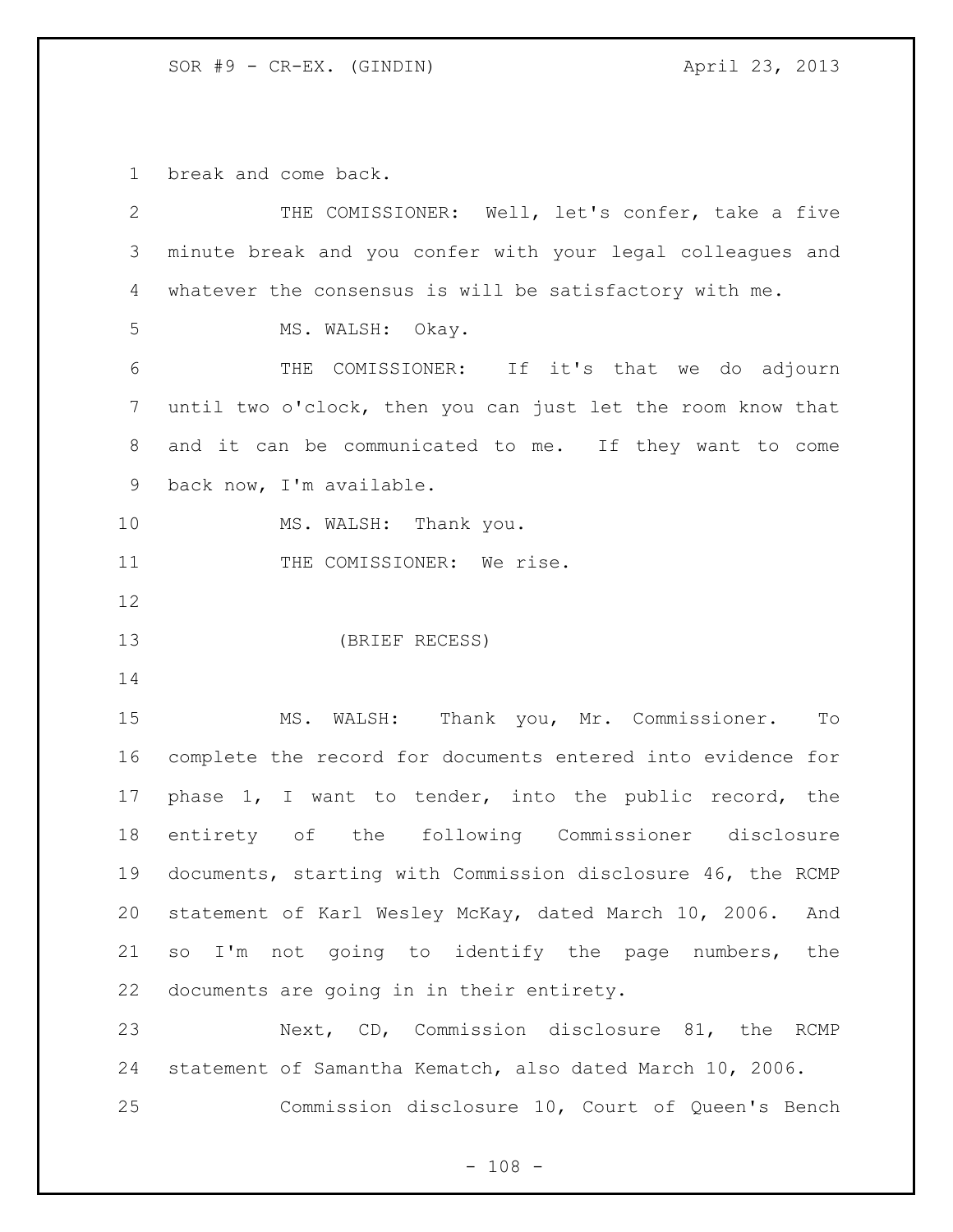| $\mathbf 1$  | record of proceedings in respect of McKay and Kematch.      |  |  |  |  |  |  |  |
|--------------|-------------------------------------------------------------|--|--|--|--|--|--|--|
| $\mathbf{2}$ | Commission disclosure 11, the amended direct                |  |  |  |  |  |  |  |
| 3            | indictment, charge for first degree murder, Section 235 of  |  |  |  |  |  |  |  |
| 4            | the Criminal Code in respect of McKay and Kematch.          |  |  |  |  |  |  |  |
| 5            | Commission disclosure 12, the disposition signed            |  |  |  |  |  |  |  |
| 6            | by Madam Justice Simonsen, in respect of Kematch, life      |  |  |  |  |  |  |  |
| 7            | imprisonment, without eligibility for parole, for a minimum |  |  |  |  |  |  |  |
| 8            | of 25 years.                                                |  |  |  |  |  |  |  |
| 9            | Commission disclosure 13, the disposition signed            |  |  |  |  |  |  |  |
| 10           | by Justice Simonsen in respect of McKay, life imprisonment, |  |  |  |  |  |  |  |
| 11           | without eligibility for parole for a minimum of 25 years.   |  |  |  |  |  |  |  |
| 12           | Commission disclosure 14, the certificate of                |  |  |  |  |  |  |  |
| 13           | appeal, the Court of Appeal certificate of decision,<br>in  |  |  |  |  |  |  |  |
| 14           | respect of McKay.                                           |  |  |  |  |  |  |  |
| 15           | And Commission disclosure 15, the certificate of            |  |  |  |  |  |  |  |
| 16           | decision from the Court of Appeal in respect of Kematch.    |  |  |  |  |  |  |  |
| 17           | So, Mr. Commissioner, this brings us to the end             |  |  |  |  |  |  |  |
| 18           | of page 1 of these proceedings. As you know, the purpose    |  |  |  |  |  |  |  |
| 19           | of phase 1 was to address the requirements of paragraph 1   |  |  |  |  |  |  |  |
| 20           | of the Order in Council which established this inquiry,     |  |  |  |  |  |  |  |
| 21           | namely, to inquire into the circumstances surrounding the   |  |  |  |  |  |  |  |
| 22           | death of Phoenix Sinclair and in particular, to inquire     |  |  |  |  |  |  |  |
| 23           | into the child welfare services provided or not provided to |  |  |  |  |  |  |  |
| 24           | Phoenix Sinclair and her family, under the Child and Family |  |  |  |  |  |  |  |
| 25           | Services Act, any other circumstances, apart<br>from<br>the |  |  |  |  |  |  |  |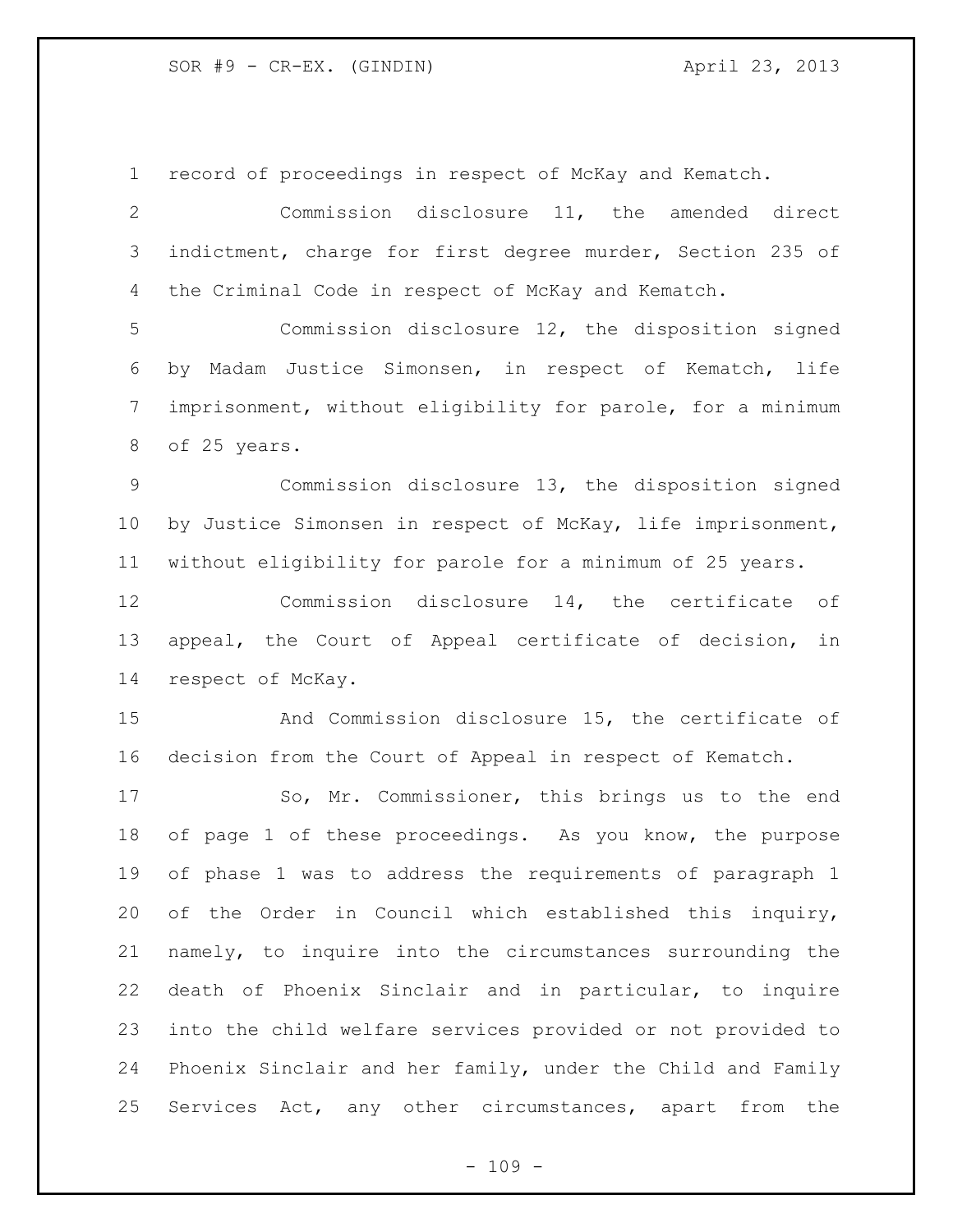delivery of child welfare services directly related to the death of Phoenix Sinclair and why the death of Phoenix Sinclair remained undiscovered for several months.

 Since the commencement of public hearings on September 5, 2012, Mr. Commissioner, you have heard evidence from 81 witnesses. This evidence, heard over the course of 54 days of hearings, has, I hope, provided you and the public with answers to the many questions which have been asked over the years, in an effort to understand the tragedy that befell this little girl. One of the most central of those questions being, as I said in my opening remarks on September 5, 2012, to consider how it is that in our society, a small child can become so invisible to an entire community, one which includes social service agencies, schools, neighbours, friends and family, so invisible as to literally disappear.

 As a result of the evidence you have heard these many months, some of the story of Phoenix Sinclair's life has been told. Certainly her life cannot be reduced to evidence which is heard in a public inquiry. But I think it's fair to say that Manitobans will always remember Phoenix's face and the stories that were told by those who knew and loved her. And as many people have commented to me today, today, April 23rd, would have been Phoenix's thirteenth birthday.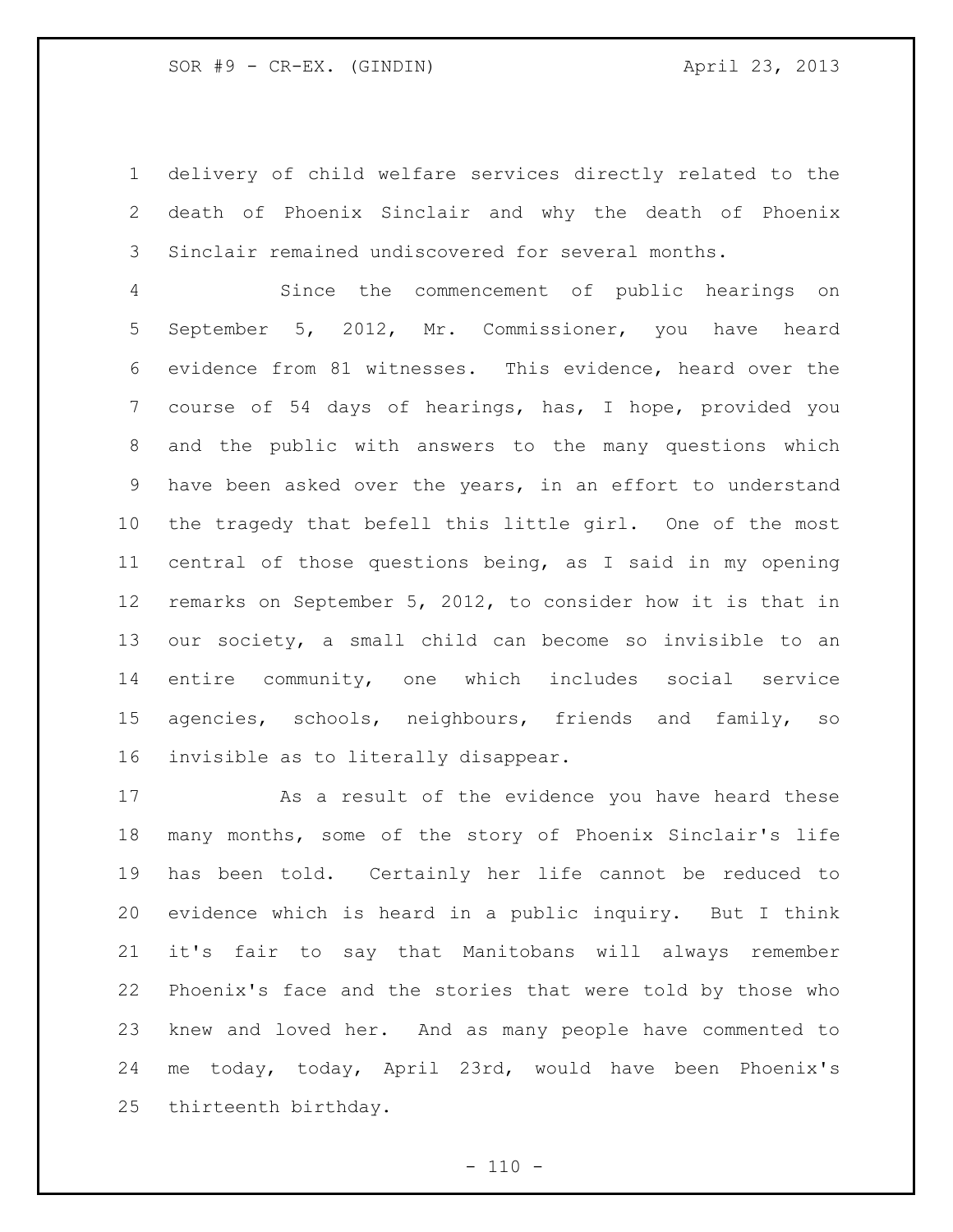1 I recognize that no matter what their evidence, testifying at this inquiry has not been an easy task for the witnesses from whom you heard. I thank every witness for the courage and dignity they showed in answering the many questions which were posed to them by counsel. And now, Mr. Commissioner, we are ready to proceed to what we have described as phase 2 of the inquiry. Where phase 1 focused on the circumstances of Phoenix Sinclair's life and death, including the child welfare services provided or not provided to her and her family, phase 2 will focus on the child welfare system itself and in particular, how the system has responded to the lessons learned from Phoenix's death.

 According to paragraph 3 of the Order in Council, you must consider the findings which were made in the reviews and reports listed in paragraph 3, in that paragraph of the Order in Council and the manner in which the recommendations set out in those reviews have been implemented.

 Mr. Commissioner, I'm going to tender those reviews, in their entirety now, into the public record. They have always formed a part of Commission disclosure, but this is the first time that we are putting them into the public record, in their entirety. Those reviews are as

- 111 -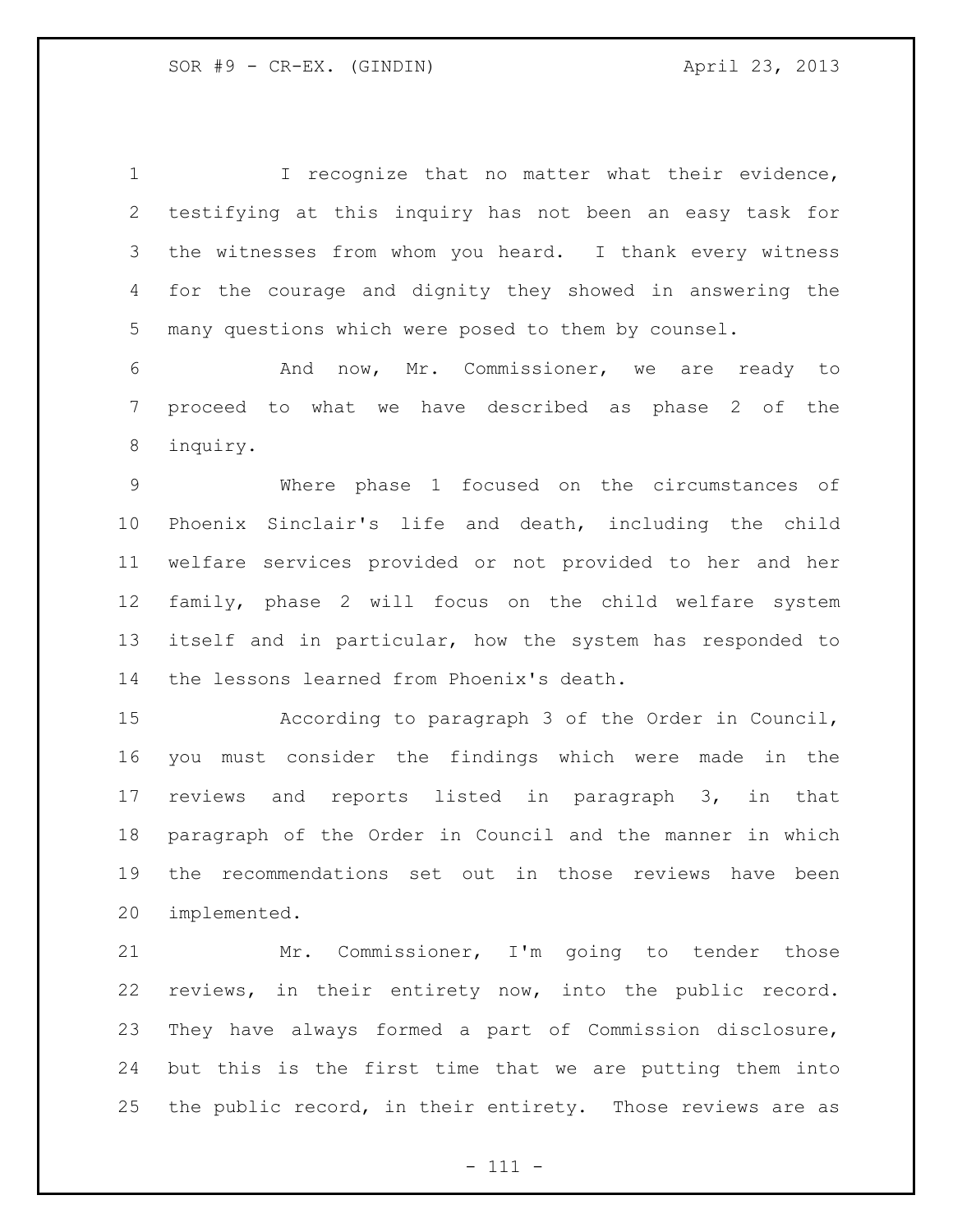follows: (a) A Special Case Review in Regard To The Death Of Phoenix Sinclair, authored by Andrew J. Koster and Billie Schibler in September 2006. This is Commission disclosure number 1 and has been referred to often as the Section 4 report.

 (b) Investigation Into the Services Provided to Phoenix Victoria Hope Sinclair, Department Of Justice, Office of the Chief Medical Examiner, published on September 18, 2006. This is Commission disclosure 2 and is what we have referred to as the Section 10 report.

 (c) Strengthen the Commitment: An External Review of the Welfare System, authored by Michael Hardy, Billie Schibler and Irene Hamilton, released on September 29, 2006. This is Commission disclosure 3.

 (d) Honouring Their Spirit: The Child Death Review, a Report to the Minister of Family Services and Housing, Province of Manitoba, authored by Billie Schibler and James Newton, published in September 2006. That's Commission disclosure 4.

 (e) Strengthening Our Youth: Their Journey to Competence and Independence, A Report on Youth Leaving Manitoba's Child Welfare System, authored by Billie Schibler, Children's Advocate and Alice McKewan-Morris published in November 2006. That's Commission disclosure 5.

 $- 112 -$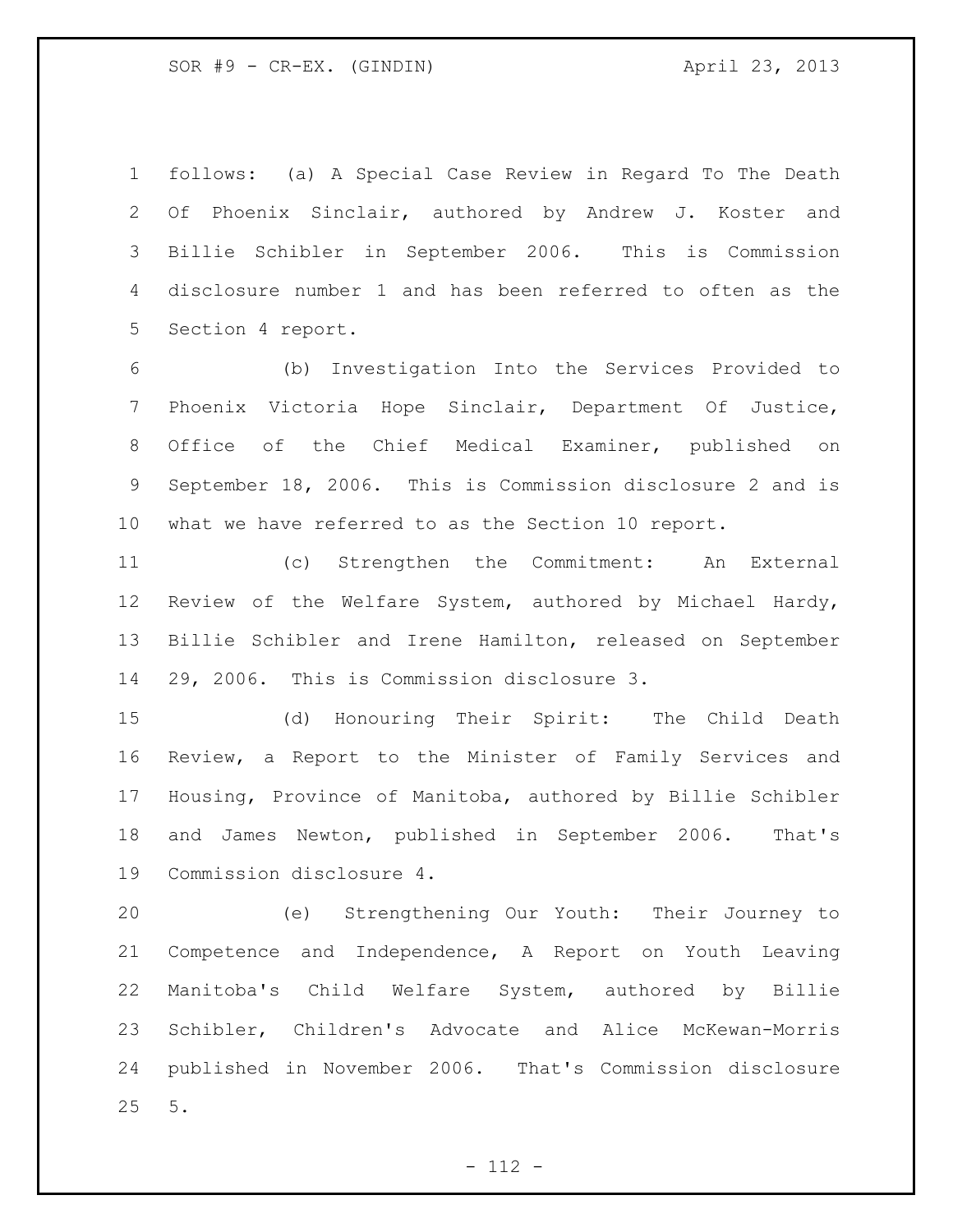(f) Audit of the Child and Family Services Division Pre-Devolution Child in Care Processes and Practices, authored by Carol Bellringer, Auditor General, published December 2006. And that's Commission disclosure 6.

 I also want to put into the public record, in its entirety, the internal review, which was commissioned by the General Authority, at the same time these other reports were commissioned, upon the discovery of Phoenix's death. This is the report which was written by Rhonda Warren. It is one of the fact specific reviews, the findings of which we have been putting to various witnesses over the course of the last many months. It is Commission disclosure 1802.

 The terms of reference of this Commission require you to consider the findings and implementation of the recommendations from the six reports, which were listed in the Order in Council, in order to avoid duplication in the 18 conduct of the inquiry, and to ensure that the recommendations you make are relevant to the current state of child welfare services in Manitoba. You may give the reviews any weight, including accepting them as conclusive.

 Now that you've had the benefit of hearing oral evidence from so many witnesses, and to avoid duplication in the conduct of the inquiry, we have determined that it will not be necessary to call the writers of the fact

- 113 -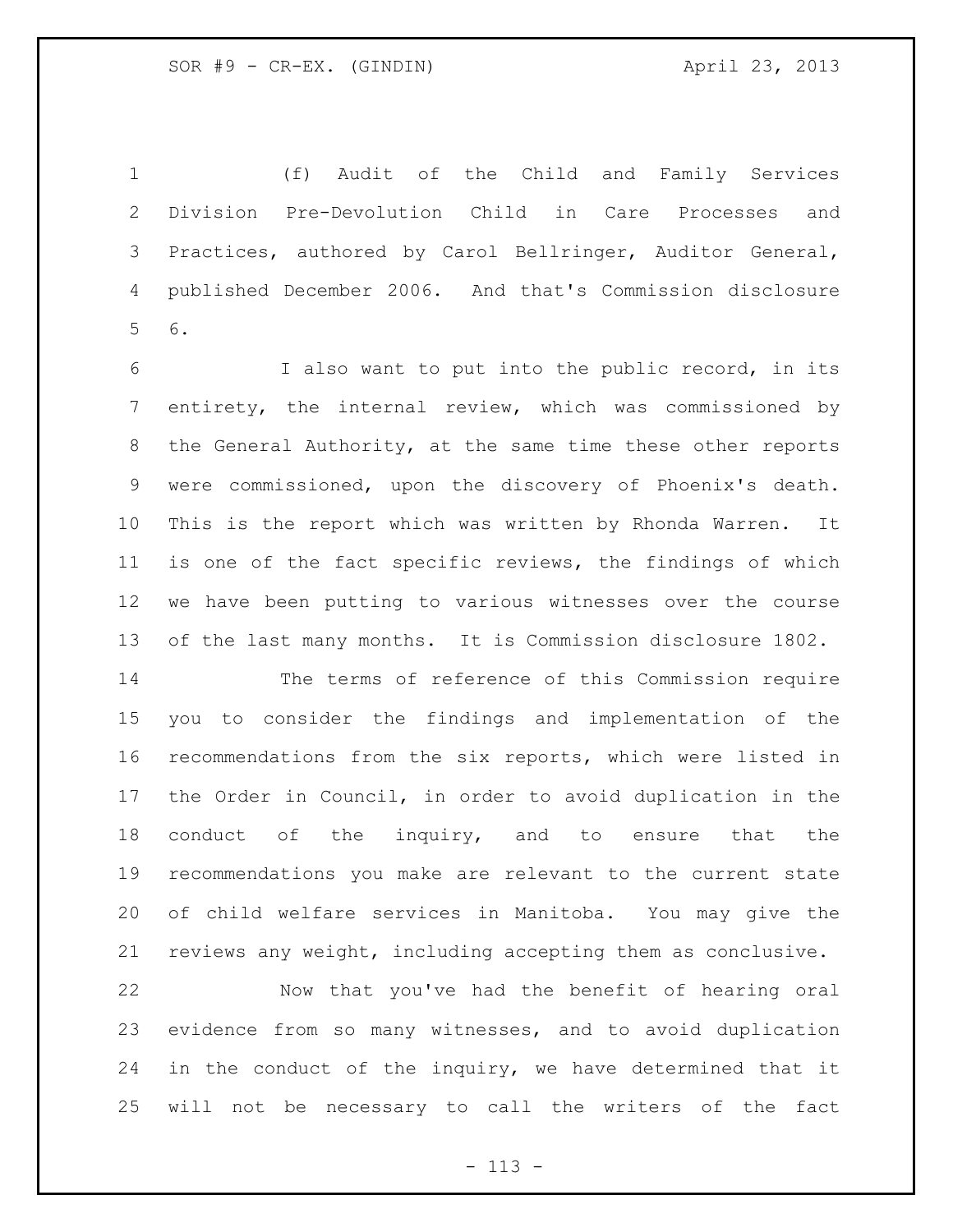specific reports, to testify. Their reports have been put to the witnesses as a matter of fairness, to allow the witnesses an opportunity to respond, in public, to the findings and comments made about their actions. Now that the reports are in evidence in their entirety, they are fully available for you to consider, when you make your own findings and recommendations in your report.

 This inquiry represents the first time that the findings and recommendations of the Section 10 report, from the Office of the Chief Medical Examiner, have been made a matter of public record. The recommendations from the Section 4 report were made a matter of public record after the report was published, but the content of that report, and in particular, its findings and conclusions, were not made available to the public until now. Similarly, the complete findings and recommendations of the internal review have not been a matter of public record until now. The other four reports that were listed in the order in council were made public, upon their completion. Counsel for the Department of Family Services had provided us with a chart which identifies where those reports can be found on line and I think it would be helpful to mark this as an exhibit and enter it into our disclosure.

24 THE COMISSIONER: Agreed. And that'll be Exhibit thirty --

 $- 114 -$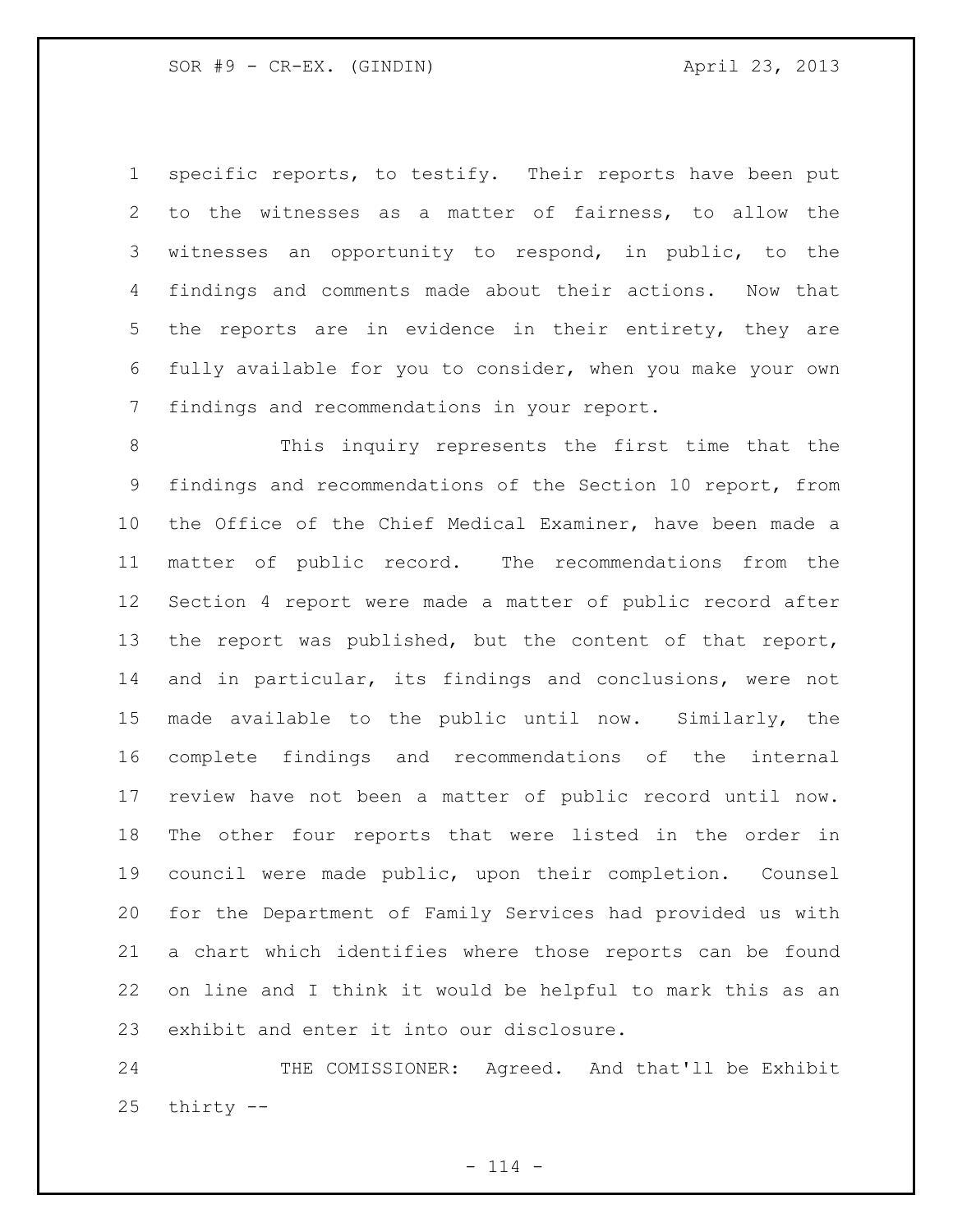1 MS. WALSH: Seven. 2 THE COMISSIONER: -- seven, 37? 3 4 **EXHIBIT 37: CHART OUTLINING**  5 **PARTICULARS FOR SIX REPORTS** 6 7 THE COMISSIONER: Thank you. 8 MS. WALSH: In filing these reports, Mr. 9 Commissioner, as -- 10 THE COMISSIONER: Just before you leave that --11 MS. WALSH: Yes? 12 THE COMISSIONER: -- there was -- to one of the 13 reports, there as an exhibit, the best practices paper, by 14 Ms. Wright; is that -- be in an -- it was an appendix one 15 of the reports; is that -- 16 MS. WALSH: Yes. 17 THE COMISSIONER: -- going in too? 18 MS. WALSH: Yes, that's part of --19 THE COMISSIONER: That's part of it? 20 MS. WALSH: -- Strengthening the Commitment. 21 MS. WALSH: That would be --22 THE COMISSIONER: That's fine. 23 MS. WALSH: -- considered part of entering -- 24 THE COMISSIONER: Yes. 25 MS. WALSH: -- that document, that report in its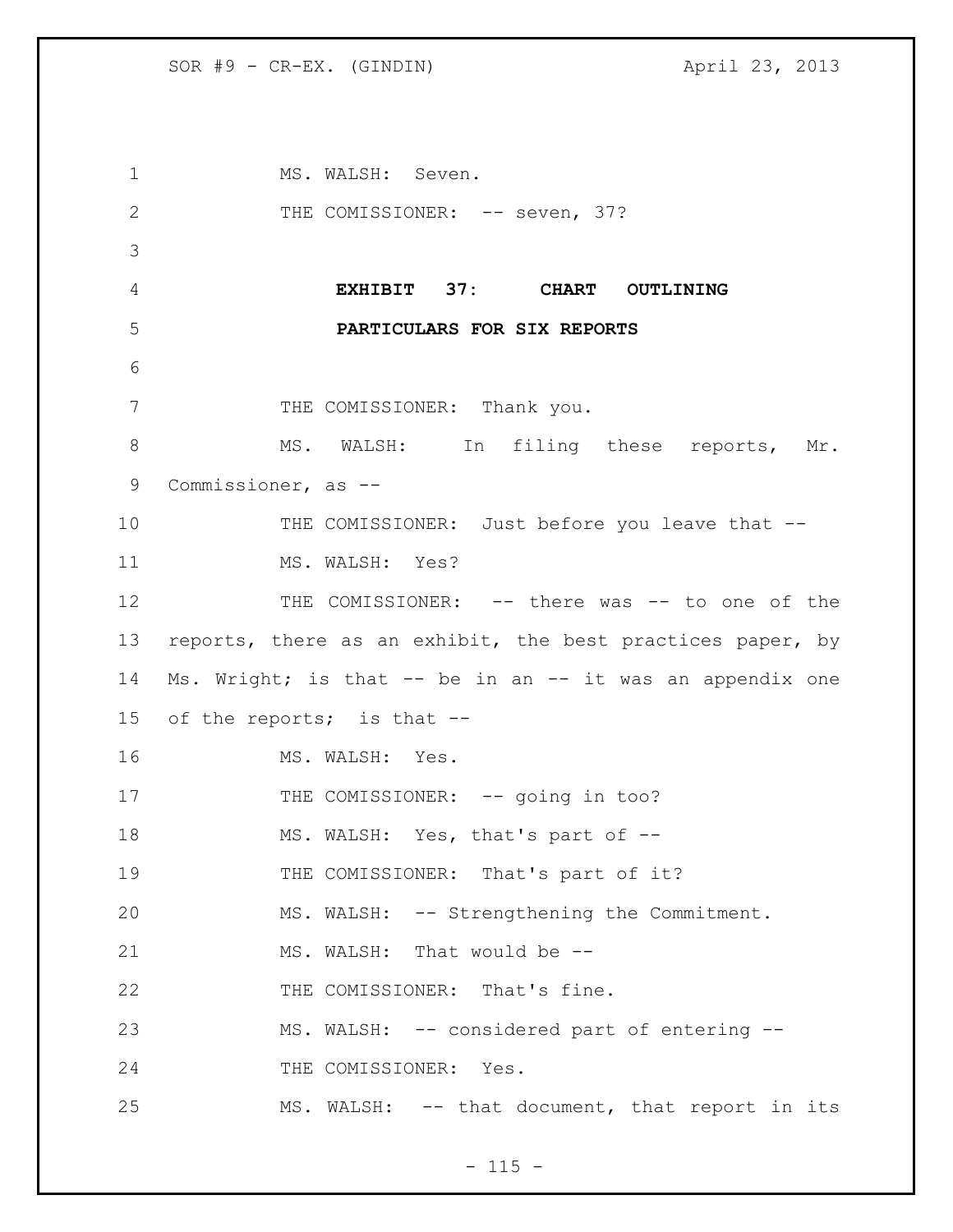entirety.

2 THE COMISSIONER: Yes.

 MS. WALSH: In filing these reports, Mr. Commissioner, as with all the evidence which has been entered in the public record, it will be open to counsel, when they make their final submissions, to refer to the reports, including making arguments, based on the evidence which was adduced during the course of the inquiry proceedings, that portions of the fact specific reports, for example, should or should not be given weight by you when you write your own report.

 In determining whether or not to call the writers 13 of the fact specific reports, we have fully consulted with counsel for all parties, intervenors, witnesses, and the report writers themselves.

 Starting this week, you will, however, hear evidence from Billie Schibler, the former Children's Advocate and co-author of many of the reports which are listed in the order in council. You will also hear, this week, from Carol Bellringer, the Auditor General, whose office prepared not only the report listed in paragraph 3, at subparagraph (f), but also a follow-up review, which was released in September 2012 and I'll enter that into evidence when we hear from her on Thursday of this week.

Irene Hamilton, with whom Ms. Schibler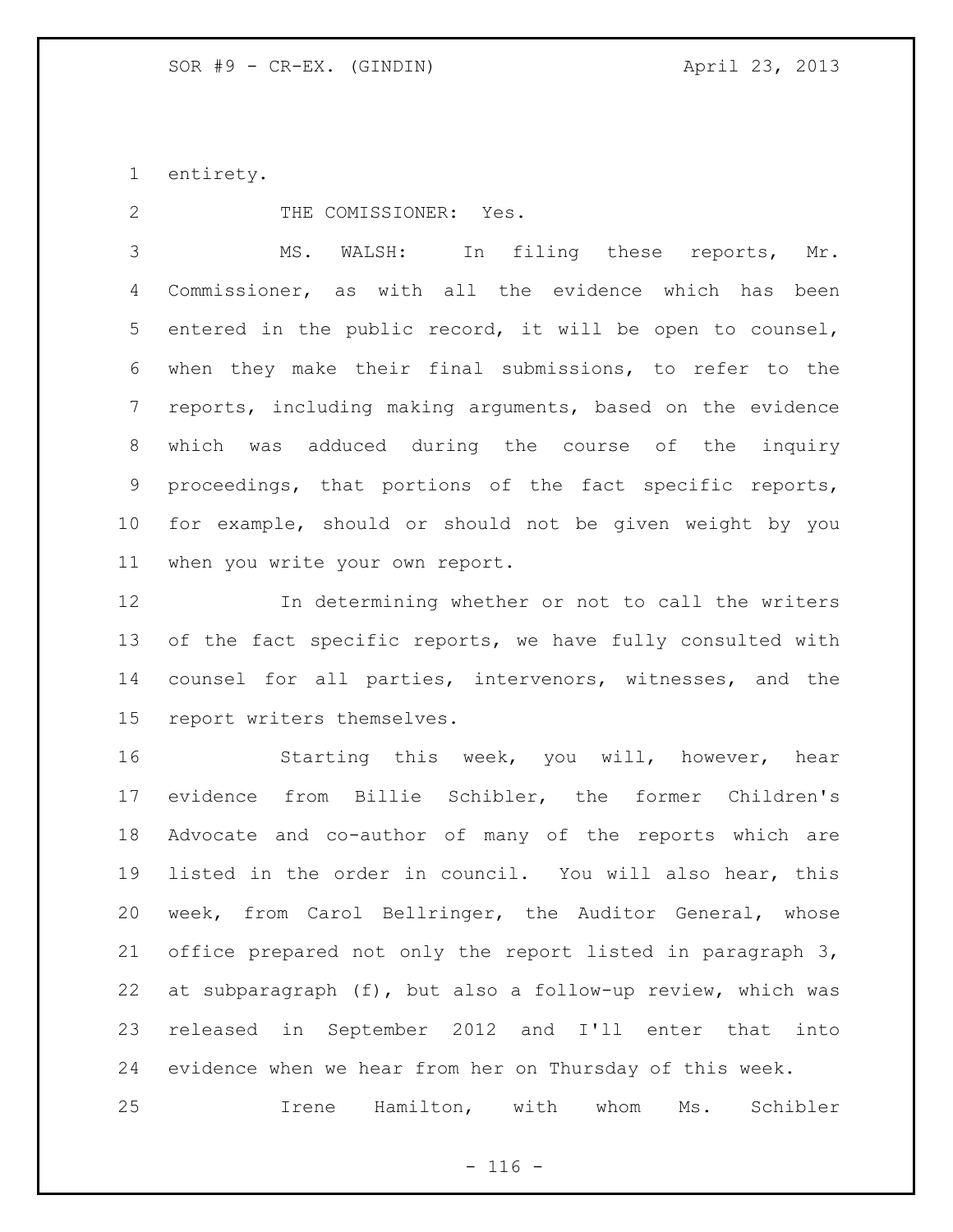co-authored Strengthen the Commitment, was the Ombudsman at the time that report was commissioned and published. By legislation, the Ombudsman is not compellable to testify at a hearing. The report, however, is now in evidence in its entirety.

 Ms. Hamilton, in her role as Ombudsman, prepared two progress report, following the release of the report, Strengthen the Commitment. Those are found at, at Commission disclosure 207 and 208 respectively and I would ask that those two follow-up reports be entered into evidence in their entirety. So that was Commission disclosure 207 and 208.

13 THE COMISSIONER: And they are reports by the Ombudsman?

 MS. WALSH: Yes, following, reporting on the progress of the implementation of the recommendations that were made in her report, Strengthen the Commitment. So the first report, Commission disclosure 207, covers the period November 2006 to March 31, 2008. Strengthen the Commitment was at paragraph --

21 THE COMISSIONER: Just, just one --22 MS. WALSH: -- 3(c).

23 THE COMISSIONER: -- minute. That is, she authored which of the reports you've already put in, in, out of the order in council, Strengthen --

- 117 -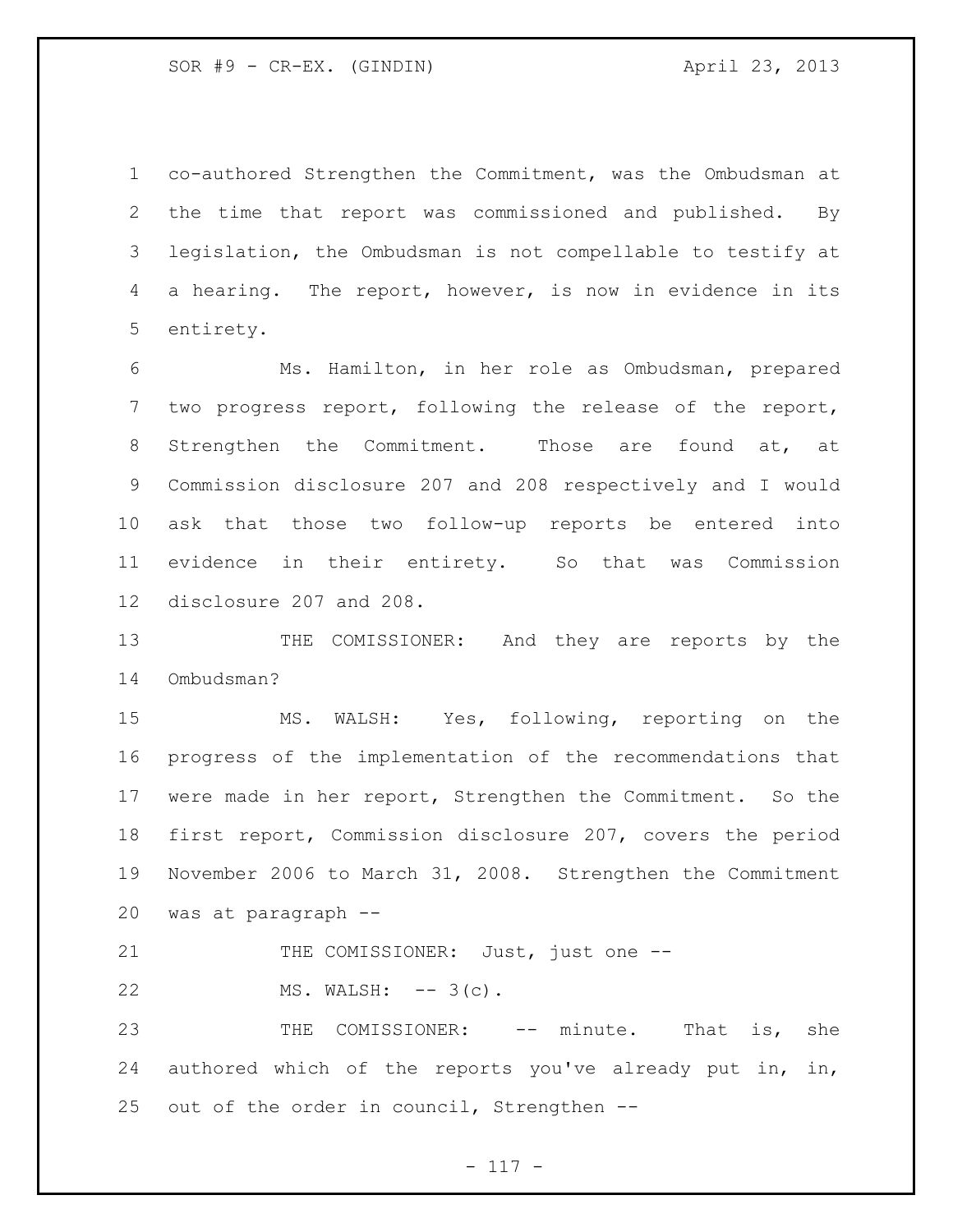1 MS. WALSH: (C). 2 THE COMISSIONER: -- the Commitment? MS. WALSH: Yes. THE COMISSIONER: Which is which one? MS. WALSH: (C). THE COMISSIONER: (C)? Oh, the Strengthen the Commitment (inaudible), yes, okay. Reports on -- MS. WALSH: And then she, she did two follow-up reports, monitoring the progress of the implementation of the recommendations from that report. 11 THE COMISSIONER: And that's 207 and 208 and they will be entered as exhibits, or, or just entered in? MS. WALSH: Well, they're -- we don't need to because -- 15 THE COMISSIONER: No. MS. WALSH: -- they've already been in our disclosure, but they're now in the public record in their entirety. 19 THE COMISSIONER: In, in -- right. All right. MS. WALSH: Then in 2011, the Ombudsman's office issued a report called Report on the Process for the Review of Child Welfare and Collateral Services, after the death of a child. This reviewed the process of child death reviews, which were being conducted by the office of the Children's Advocate, following recommendations made by the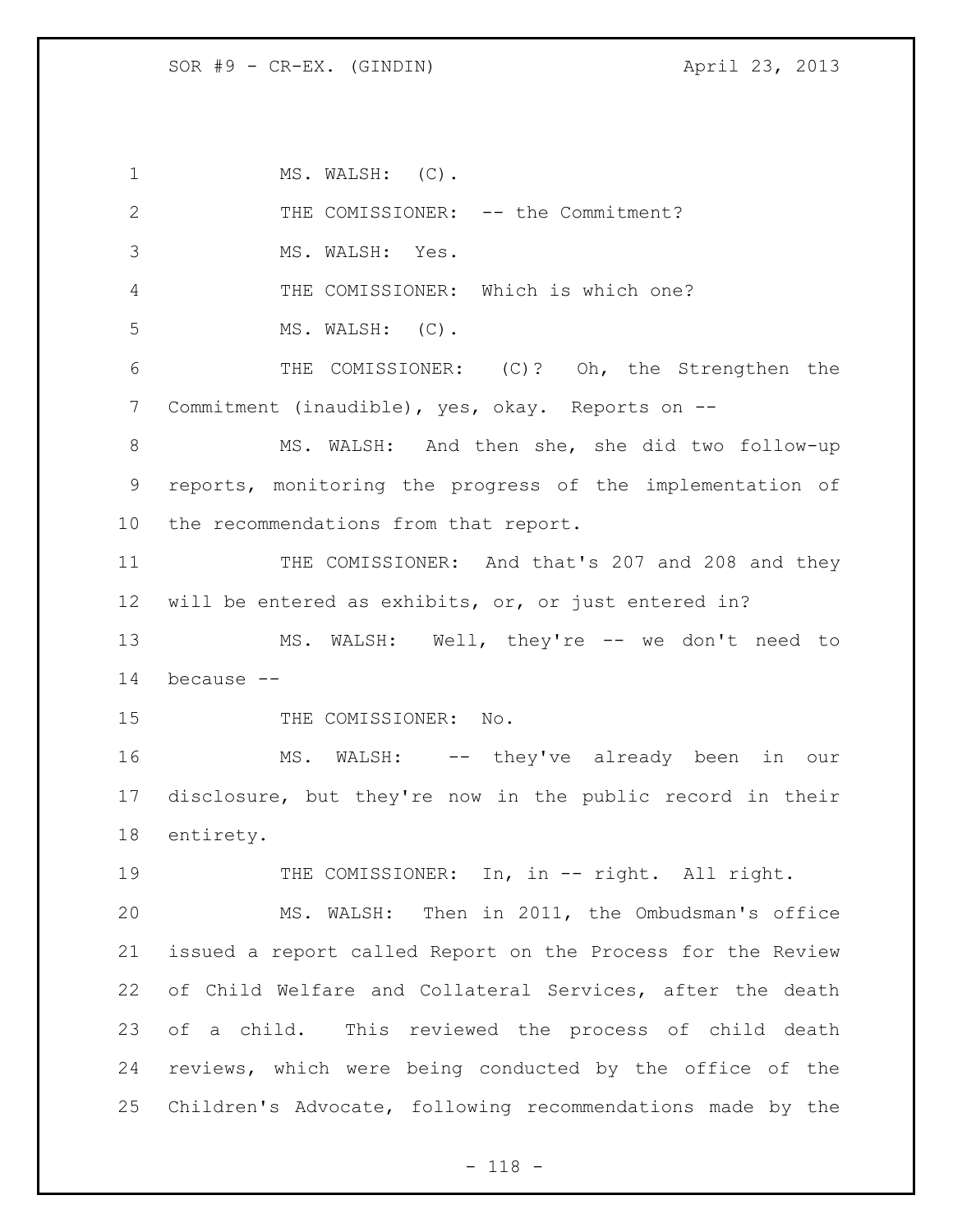Ombudsman, in Strengthen the Commitment.

| $\mathbf{2}$    | Those recommendations were that those child death           |  |  |  |  |  |  |
|-----------------|-------------------------------------------------------------|--|--|--|--|--|--|
| 3               | reviews be conducted, or the responsibility to conduct      |  |  |  |  |  |  |
| 4               | those reviews be transferred from the Office of the Chief   |  |  |  |  |  |  |
| 5               | Medical Examiner, to the Office of the Children's Advocate. |  |  |  |  |  |  |
| 6               | In 2008, this recommendation was implemented, through       |  |  |  |  |  |  |
| 7               | amendments to the Child and Family Services Act and the     |  |  |  |  |  |  |
| 8               | Fatality Inquiries Act respectively. That report is at      |  |  |  |  |  |  |
| 9               | Commission disclosure 1749 and again, I would have it       |  |  |  |  |  |  |
| 10 <sub>o</sub> | entered in its entirety.                                    |  |  |  |  |  |  |
| 11              | THE COMISSIONER: Right.                                     |  |  |  |  |  |  |
| 12              | MS. WALSH: It's also a matter of pubic record               |  |  |  |  |  |  |
| 13              | through the Ombudsman's office.                             |  |  |  |  |  |  |
| 14              | A follow-up to that report was published by the             |  |  |  |  |  |  |
| 15              | Ombudsman's office in March of this year. Again, although   |  |  |  |  |  |  |
| 16              | a public document, I'd like to put it into evidence in our  |  |  |  |  |  |  |
| 17              | proceedings. So that will be the next exhibit.              |  |  |  |  |  |  |
| 18              | THE COMISSIONER: And that'll be Exhibit 38?                 |  |  |  |  |  |  |
| 19              | MS. WALSH: Yes.                                             |  |  |  |  |  |  |
| 20              | THE COMISSIONER: And it's entitled what?                    |  |  |  |  |  |  |
| 21              | THE CLERK: It's entitled Follow-up Report on the            |  |  |  |  |  |  |
| 22              | Process for the Review of Child Welfare and Collateral      |  |  |  |  |  |  |
| 23              | Services After the Death of a Child.                        |  |  |  |  |  |  |
| 24              | THE COMISSIONER: By the Ombudsman?                          |  |  |  |  |  |  |
| 25              | MS. WALSH:<br>Yes.                                          |  |  |  |  |  |  |

- 119 -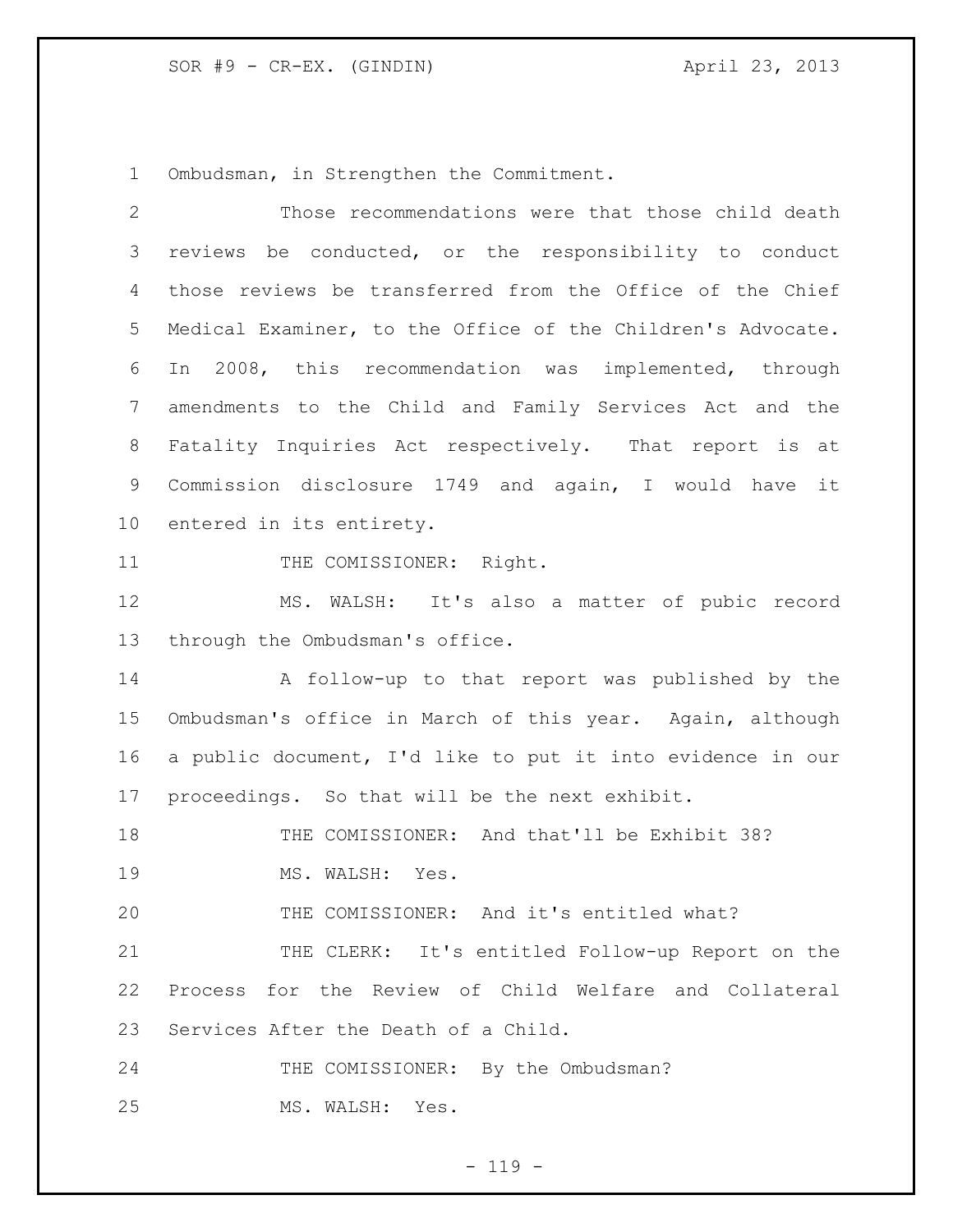THE COMISSIONER: And it's what, 2012, did you say? MS. WALSH: 2013. THE COMISSIONER: 2013? MS. WALSH: It was just released in March of this year. 7 THE COMISSIONER: Right. **EXHIBIT 38: FOLLOW-UP REPORT ON THE PROCESS FOR THE REVIEW OF CHILD WELFARE AND COLLATERAL SERVICES AFTER THE DEATH OF A CHILD** MS. WALSH: As you indicated last week -- are we back on? You okay? 17 THE COMISSIONER: Thank you. MS. WALSH: With respect to recommendations made in the reviews, and changes made to the child welfare system, we will be focusing on those recommendations and changes which are most relevant to the facts that we have heard about Phoenix's life and death, because not all of the reports that were commissioned, after Phoenix's death, were fact specific. Some of them were of a more systemic nature and were not necessarily all relevant to the circumstances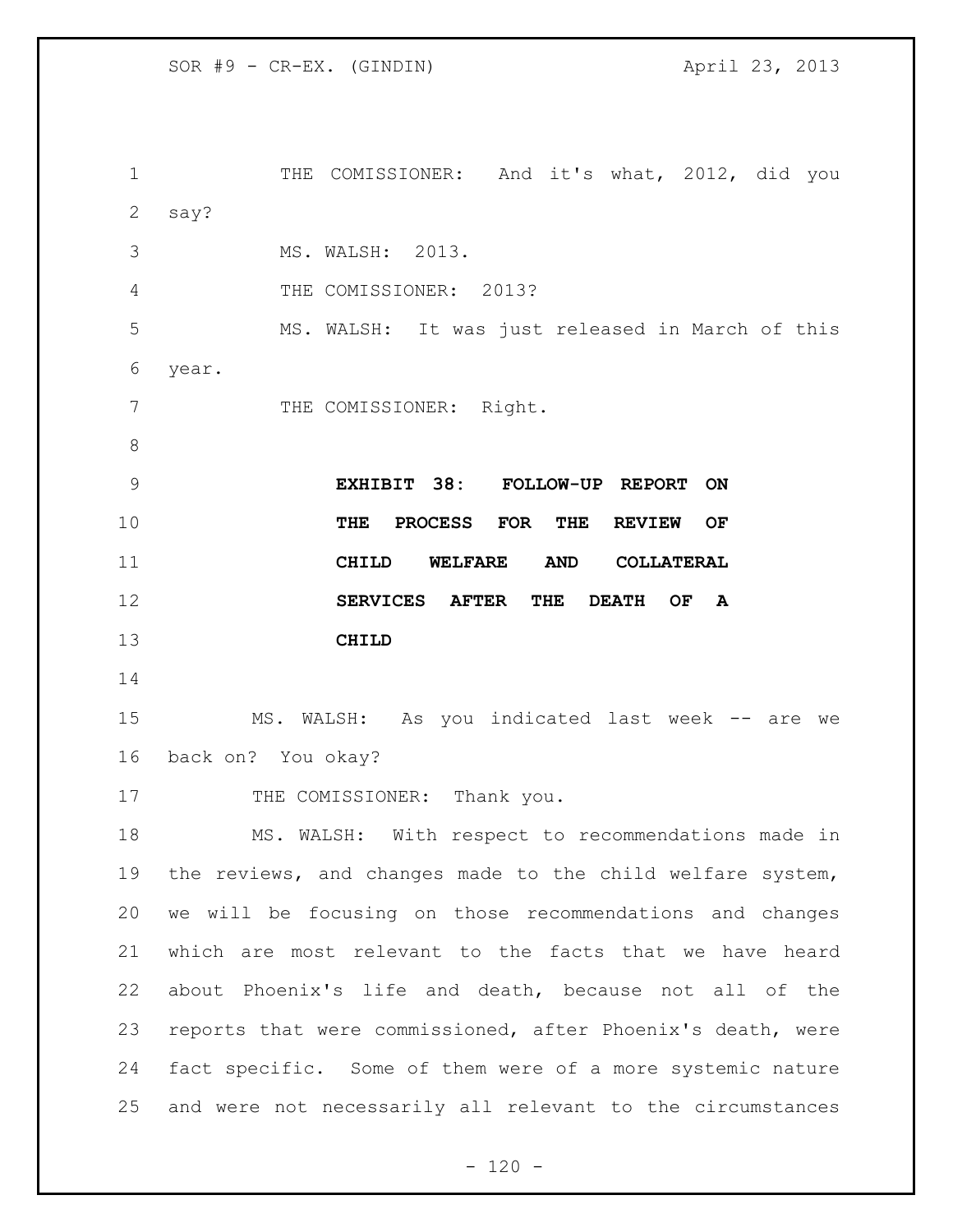which led to this inquiry being called.

 As you know, in this phase, we have given counsel for parties with standing an opportunity to lead their clients through their evidence. In doing this, I have asked them to provide the Commission with evidence which outlines the most significant changes which have been made to the child welfare system since Phoenix's death was discovered and in particular, to inform you as to what, if any, influence those changes would have had on the child welfare services which were delivered to Phoenix and her family.

 The evidence will come from witnesses put forward by the Department of Family Services and Labour, the child welfare authorities and ANCR. We will also hear evidence as to the impact and effect of those changes and of the implementation of the recommendations made in the various reports following the discovery of Phoenix's death. This evidence will come from the Assembly of Manitoba Chiefs and Southern Chiefs Organization, who have been granted party standing for phases 2 and 3 and from the Manitoba Government Employees Union, the union to which many of the child welfare workers, who testified, belong.

 We will start phase 2 tomorrow morning by hearing from a member of the University of Manitoba's Faculty of Social Work who has prepared a background paper at the

- 121 -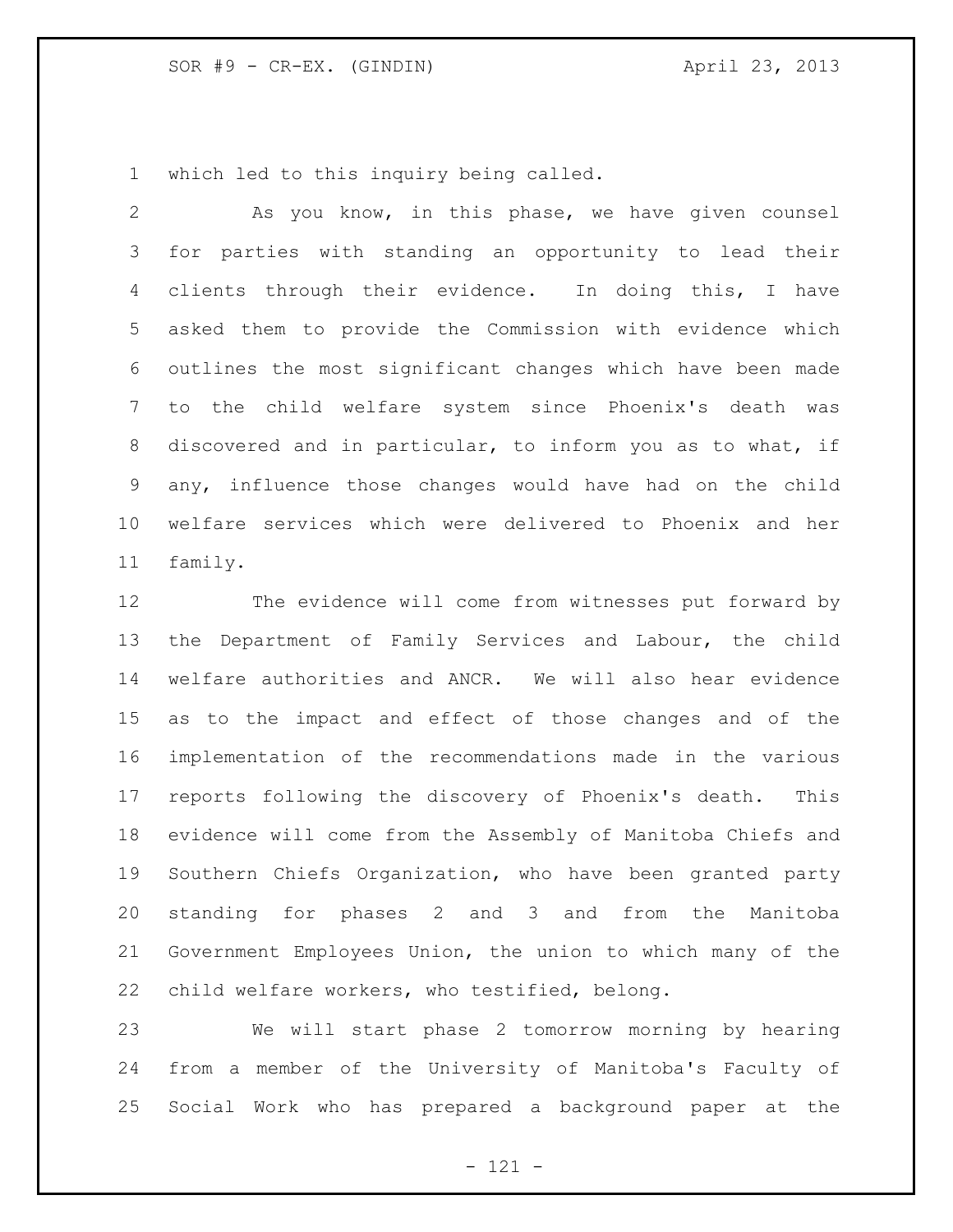Commission's request entitled a Review of Best Practices in Child Welfare. The report on child -- best practices that you just asked me about was authored by the same individual. She's expanded on that report at our request.

 THE COMISSIONER: And it has, it has been circulated to counsel, has it?

8 MS. WALSH: Yes, it has. We will also hear tomorrow from the Dean of the University of Manitoba's Faculty of Social Work.

 On a practical note, Mr. Commissioner, I remind counsel that where counsel for a party has been granted the opportunity to lead their client's evidence, examinations of witnesses will be in accordance with the order of examination described in rule 36 of the Commission's amended rules of procedure and practice, which provides as follows: Counsel will examine the witness in accordance with the normal rules governing the examination of one's own witness in court proceedings, unless otherwise directed by you. Then Commission counsel will be entitled to examine the witness. Commission counsel may adduce evidence by way of both leading and non-leading questions. Then other parties with standing will be entitled to cross- examine the witness. Counsel for the witness will then be entitled to re-examine the witness. Commission counsel

 $- 122 -$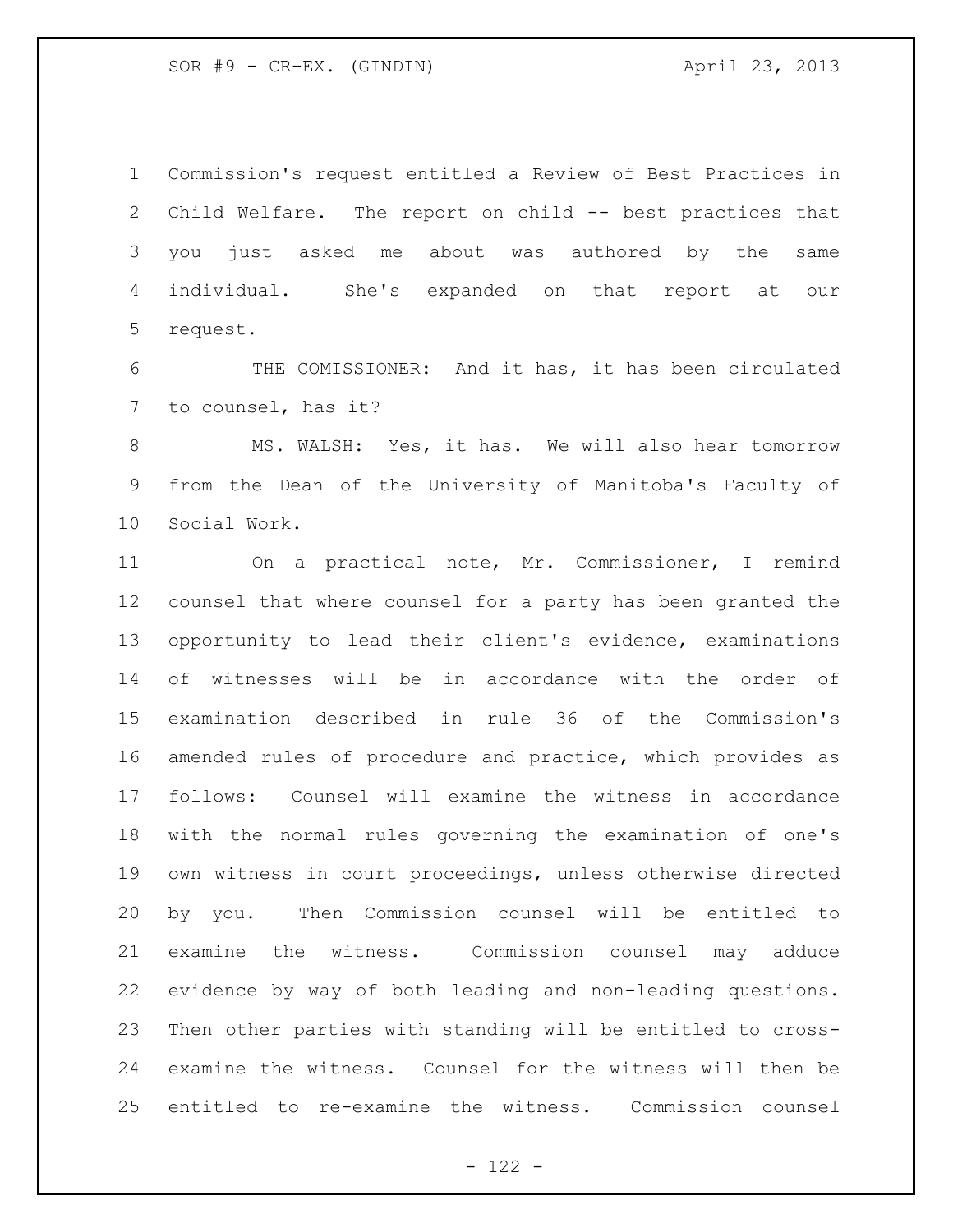will be entitled to conduct a final re-examination. And as you cautioned last week, in leading their client's evidence, counsel should be mindful of allowing sufficient time for questions by other lawyers, as per the rule that I just described.

The last two documents I want to put into the --

 THE COMISSIONER: And, and, and the timeframes were worked out with counsel, I gather?

MS. WALSH: Yes, they were.

10 THE COMISSIONER: All right.

 MS. WALSH: I think all the counsel would have liked at least twice the amount of time that has been allotted to them, but they've been very cooperative in putting together presentations that will meet our schedule.

THE COMISSIONER: Fit those time slots.

 MS. WALSH: Yes. The last two documents that I want to put into the public record are the most recent statistics from the Department of Family Services, regarding the numbers of children in care. So the first one is entitled: Children in Care from March 31, 2006 to March 31, 2012.

 THE COMISSIONER: From what date to what? MS. WALSH: From March 31, 2006 -- 24 THE COMISSIONER: Yes. MS. WALSH: -- to March 31, 2012.

- 123 -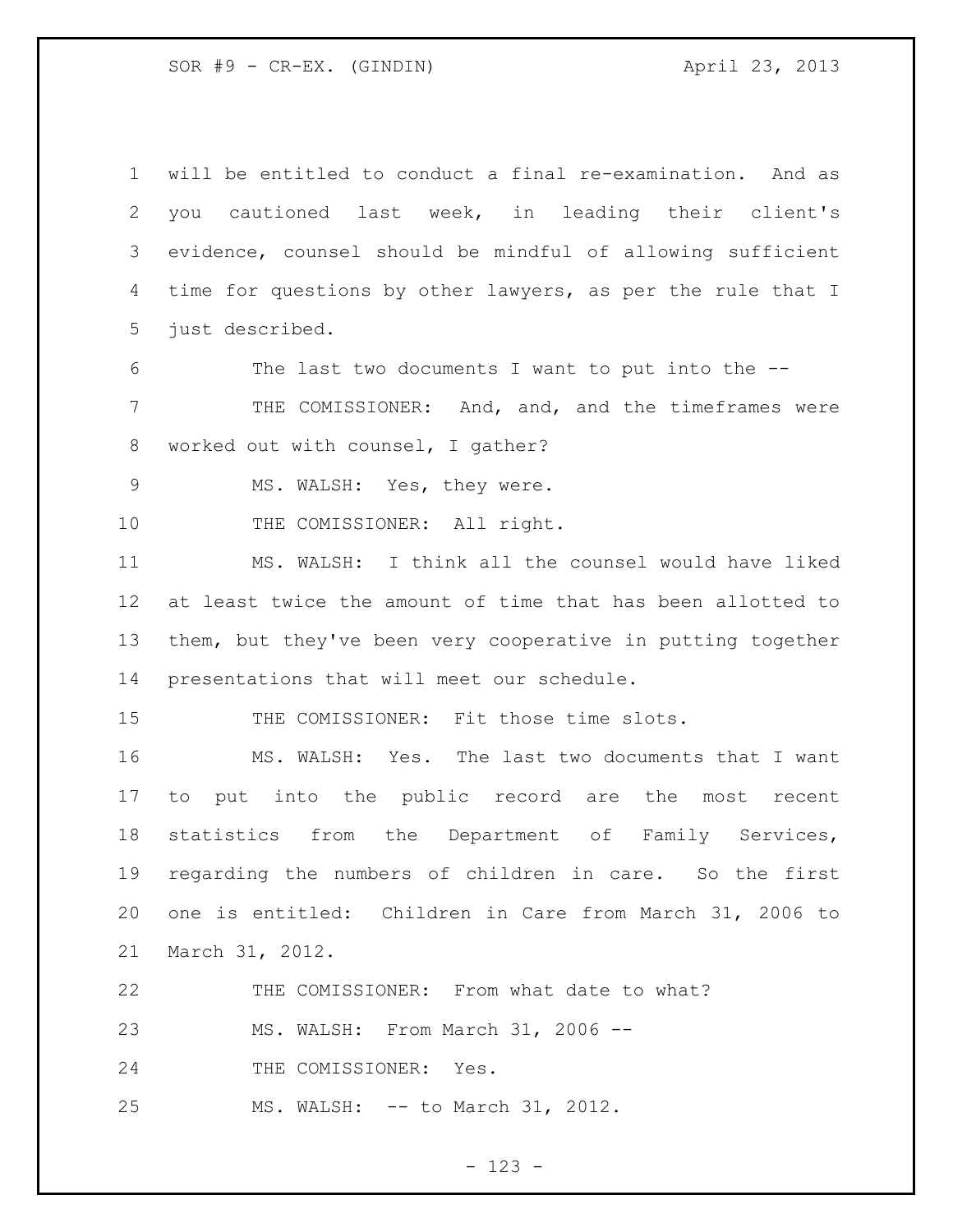1 THE COMISSIONER: Right. That's Exhibit 39. 2 THE CLERK: Exhibit 39. **EXHIBIT 39: STATISTICS REGARDING CHILDREN IN CARE FROM MARCH 31, 2006 TO MARCH 31, 2012** 8 THE COMISSIONER: Thank you. MS. WALSH: And the final document is virtually identical to Exhibit 39, however, you will see that at the bottom of the document, there's some additional information about the age of majority traditional, transitional planning. 14 THE COMISSIONER: That's Exhibit 40. 15 THE CLERK: Exhibit 40. **EXHIBIT 40: STATISTICS REGARDING CHILDREN IN CARE FROM MARCH 31, 2006 TO MARCH 31, 2012, INCLUDING INFORMATION RESPECTING AGE OF MAJORITY TRANSITIONAL PLANNING** 23 THE COMISSIONER: Thank you. MS. WALSH: And I will leave it to one of the witnesses from the department to explain that last comment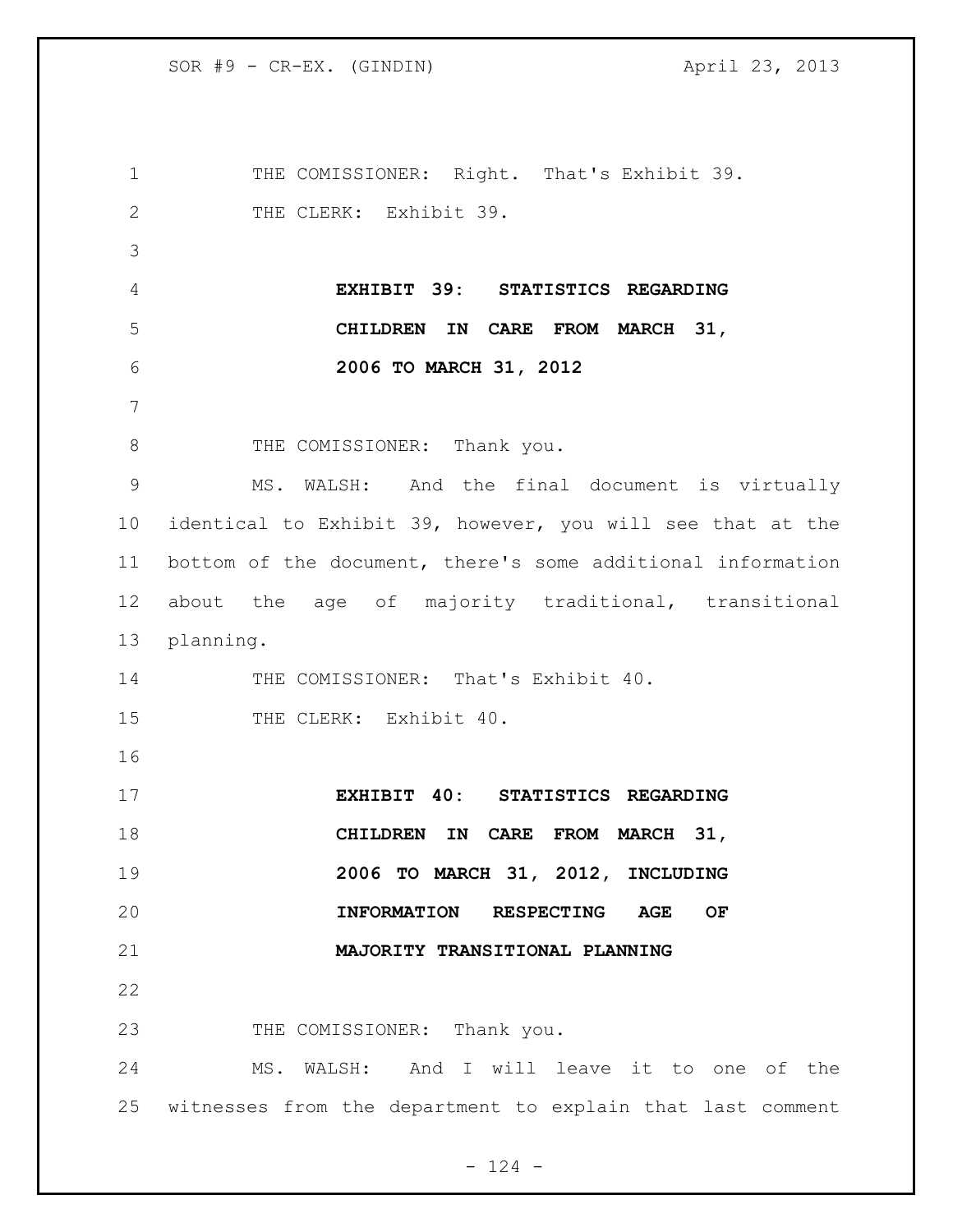about age of majority youth transitioning out, in the event that you need further information about that.

 As you can see from Exhibits 39 and 40, the number of children in care, as of March 31, 2012, was 9,730.

 That completes my remarks and the documents that I want to put into evidence for today.

 THE COMISSIONER: Well, thank you very much, that is, it was a good summary to close out phase 1, which is, we're, I think we're all glad we're there. It's taken longer than we thought, but I think it's been an extensive and exhaustive and has covered the ground thoroughly.

13 MS. WALSH: Thank you.

14 THE COMISSIONER: So that -- and you have prepared us for the opening of phase 2 tomorrow, which will not be as lengthy a session as phase 1, but of obvious importance to the work of this Commission, as will be phase 3, which we'll get to fairly soon as well.

19 MS. WALSH: Yes.

 THE COMISSIONER: So with that, we'll adjourn now until 9:30 tomorrow morning and then start the first witness in phase 2.

MS. WALSH: Yes, that will be Dr. Wright.

24 THE COMISSIONER: Dr. Wright. Thank you very much. MS. WALSH: Thank you.

 $- 125 -$